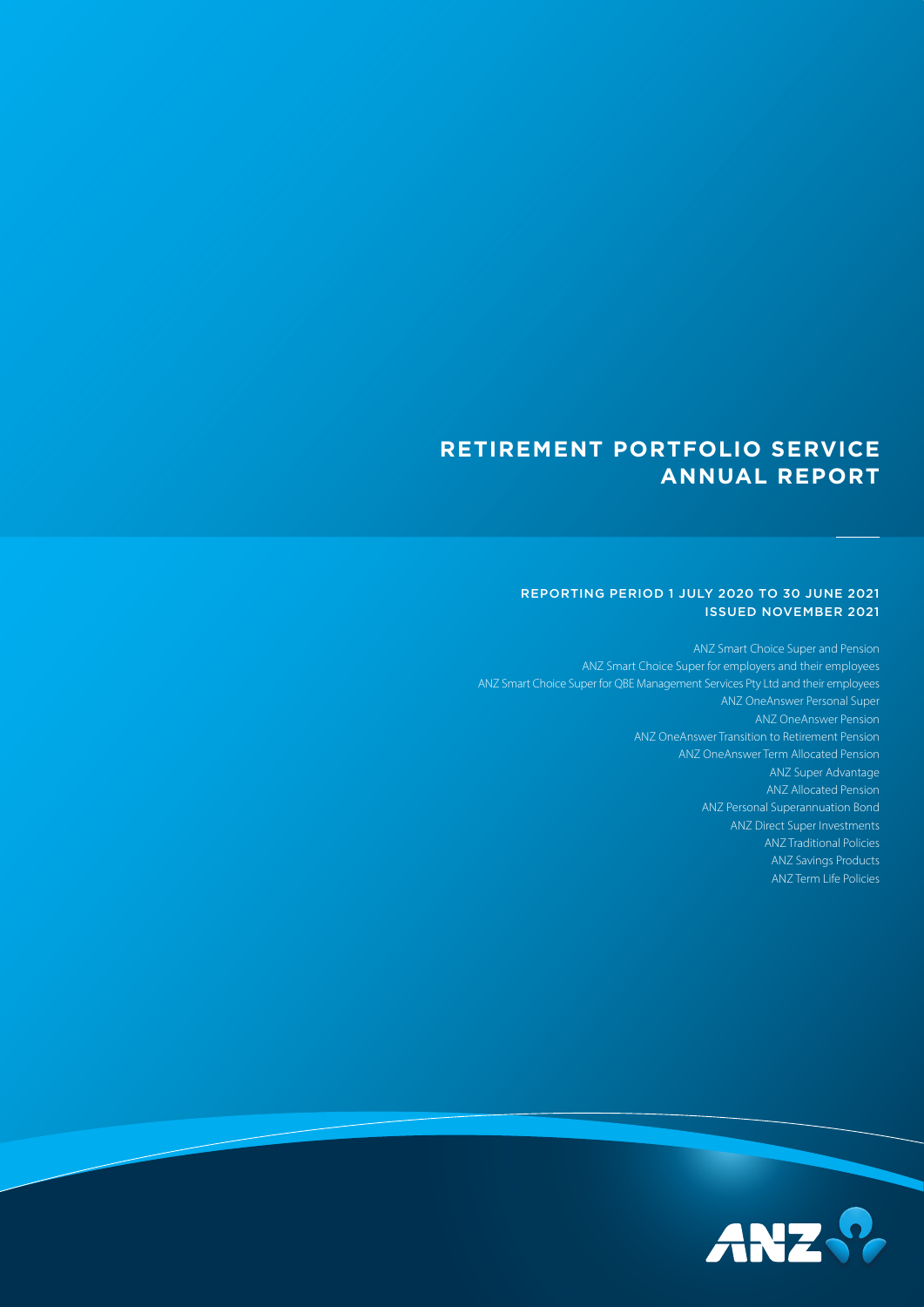This Annual Report covers the various ANZ products offered through the Retirement Portfolio Service and not all sections will be relevant to you. Please ensure you read the sections relevant to the product in which you are a member.

ANZ OneAnswer Personal Super, ANZ OneAnswer Pension, ANZ OneAnswer Term Allocated Pension, ANZ Allocated Pension, ANZ Personal Superannuation Bond, ANZ Direct Super Investments, ANZ Smart Choice Super and Pension, ANZ Smart Choice Super for employers and their employees, ANZ Smart Choice Super for QBE Management Services Pty Ltd and their employees (QBE), and ANZ Super Advantage are products offered by the Retirement Portfolio Service (ABN 61 808 189 263, RSE R1000986, SFN 4571 15975) (Fund). When you invest in one of these products, you become a member of the Fund.

OnePath Custodians Pty Limited (ABN 12 008 508 496, AFSL 238346, RSE L0000673) (OnePath Custodians or Trustee) is the Trustee and issuer of the Fund and the issuer of this Annual Report for the products mentioned above.

The following products are closed to new members:

ANZ OneAnswer Personal Super

ANZ OneAnswer Pension

ANZ OneAnswer Term Allocated Pension

ANZ Allocated Pension

ANZ Super Advantage

ANZ Personal Superannuation Bond

ANZ Direct Super Investments

ANZ Traditional Policies

ANZ Savings Products

ANZ Term Life Policies

ANZ Smart Choice Super for QBE Management Services Pty Ltd and their employees

(together the 'Closed Products').

The Trustee is part of the IOOF Group of companies comprising IOOF Holdings Limited ABN 49 100 103 722 and its related bodies corporate (IOOF Group). Neither the Trustee, nor any other related or associated company, guarantee the repayment of capital, the performance of, or any rate of return of the investment. The investment is subject to investment risks and other risks. This could involve delays in the repayment of principal and loss of income or principal invested. Past performance is not an indication of future performance. The Australia and New Zealand Banking Group Limited (ANZ) (ABN 11 005 357 522) brand is a trademark of ANZ and is used by OPFM under licence from ANZ. ANZ and the IOOF Group of companies (including OPFM) are not related bodies corporate.

The information is current at 30 June 2021, but may be subject to change.

For the Closed Products, the PDS is available by calling Customer Services. Read this and any specific product updates for these products listed above and consider whether the product is right for you before making a decision to continue to hold the product.

For all other products you should read the relevant PDS available at [anz.com](http://anz.com) and consider whether that particular product is right for you before making a decision to acquire or continue to hold the product.

The term 'ANZ OneAnswer Pension' refers to ANZ OneAnswer Allocated Pension.

The term 'ANZ OneAnswer Pensions' refers to ANZ OneAnswer Allocated Pension and ANZ OneAnswer Term Allocated Pension.

The term 'ANZ OneAnswer' also includes the ANZ OneAnswer //Select suite of products.

The term 'ANZ Traditional Policies' refers to ANZ Endowment Assurance Traditional Policies and ANZ Whole of Life Traditional Policies.

Unless otherwise specified in this Annual Report, the term 'ANZ Smart Choice Super' refers to the suite of products including 'ANZ Smart Choice Super and Pension', 'ANZ Smart Choice Super for employers and their employees' and 'ANZ Smart Choice Super for QBE Management Services Pty Ltd and their employees' (QBE).

This information is current as at 30 June 2021, but may be subject to change. Updated information will be available free of charge by contacting Customer Services.

The information is of a general nature and does not take into account your personal needs, financial circumstances or objectives. Before acting on this information, you should consider the appropriateness of the information, having regard to your needs, financial circumstances and objectives. Any examples used in this Annual Report are hypothetical and are not meant to illustrate the circumstances of any particular individual. This information must not be reproduced without the issuer's prior written permission.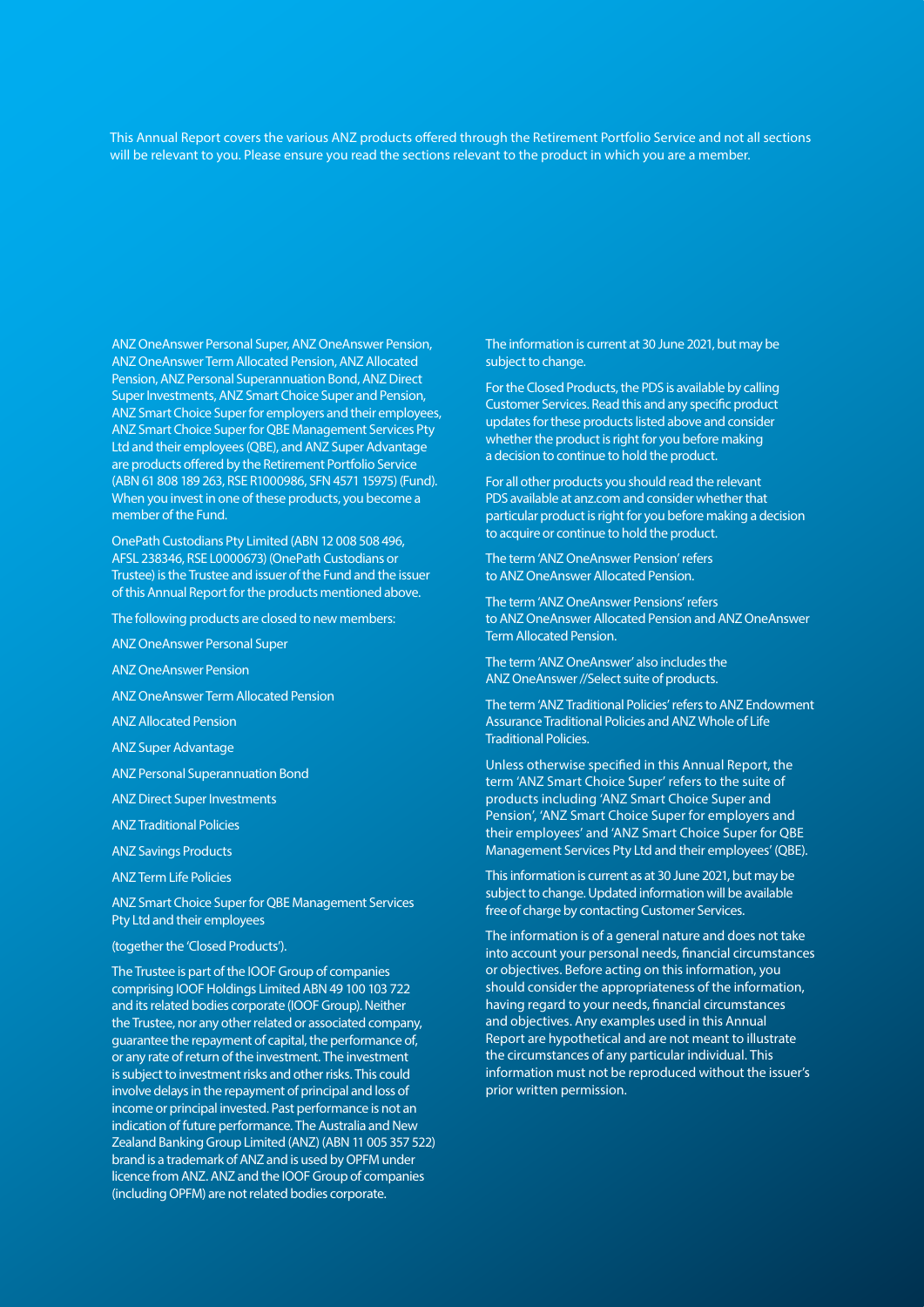| <b>CONTENTS</b>             |    |                                         |    |
|-----------------------------|----|-----------------------------------------|----|
| Message from the Chair 2021 | 3  | Important information about the Trustee | 38 |
| Investing your money        | 4  | Other information                       | 39 |
| Investment performance      |    | Abridged financial information          |    |
| Investment managers         | 37 | Contact details                         |    |
|                             |    |                                         |    |

# **MESSAGE FROM THE CHAIR 2021 – LINDSAY SMARTT**

Welcome to the Trustee's Annual Report for members of the **Retirement Portfolio Service Fund** for the year ended 30 June 2021.

This report has been prepared by **OnePath Custodians Pty Limited**, as Trustee of the Fund. It contains general information about the Fund, including abridged financial statements, changes to the Fund during the year and developments in super.

The COVID-19 pandemic has had devastating consequences globally and continues to challenge us all to find new ways of living and working. An important priority was assisting our members who were financially impacted by the pandemic to quickly access their super in line with the Government's economic response package.

Despite the ongoing uncertainty created by COVID-19, most global markets have recovered since the pandemic driven decline in the first half of 2020 and have gone on to deliver strong investment returns in 2021. We're pleased we've been able to help our members access investment opportunities and navigate the volatile environment.

The 2021 financial year also saw a major milestone with IOOF and MLC combining to become one of Australia's leading wealth managers, managing and administering \$450 billion on behalf of more than 2.2 million Australians. This combination brings scale, diversity and growth opportunities through wide-ranging capabilities and technical expertise. Looking forward, members will benefit from a programme to deliver leading capabilities in products and services focused on better member outcomes.

Additionally, there have been many changes in the superannuation landscape over the last 12 months, including the Government's 'Your Future Your Super' package which aims to help Australians better save for their retirement and improve their financial future. This is wholly consistent with the Fund's purpose and we look forward to supporting members with these changes.

We strive to support the long-term financial wellbeing of our members to help them adapt to an ever-changing environment. Putting members' financial interests first has always been, and will continue to be, at the heart of the Fund's goals. We have a Member Office (formerly known as the Office of the Superannuation Trustee) that works daily on behalf of the Trustee Board to ensure members' interests come first in all the operations and activities of the Fund.

Pleasingly, Canstar has presented its 'Most Satisfied Customers – Super Fund Award' for 2021 to ANZ Superannuation, a key part of the Fund. According to Canstar, it "was ahead of the pack when it came to how customers scored it on fees, investment returns and insurance, and was ahead of the average of all the eligible funds on value for money, customer service and communication." This recognition is a great honour and underlines the Fund's commitment to deliver what is important to our members.

In February of this year, we held our first Annual Member Meeting. This was a wonderful opportunity for the IOOF executive team and the Trustee Board to connect with the Fund's members. We will be in contact with members soon with an invitation to our next Annual Member Meeting in 2022. We hope you will be able to join us to hear an update on the performance of the Fund and the outlook for the next year. In the interim, if we can be of help to you, please don't hesitate to contact us. You can find up to date information about the support we can offer at ioof.com.au/about-us/news-and-updates/coronavirus-news

Looking ahead, we believe we have a substantial opportunity to continue to make a difference to the long-term financial wellbeing of our members and on behalf of the Trustee Board and Management, would like to thank you for this privilege and your support.

Warm regards,

 $\mathscr{A}$ 

Lindsay Smartt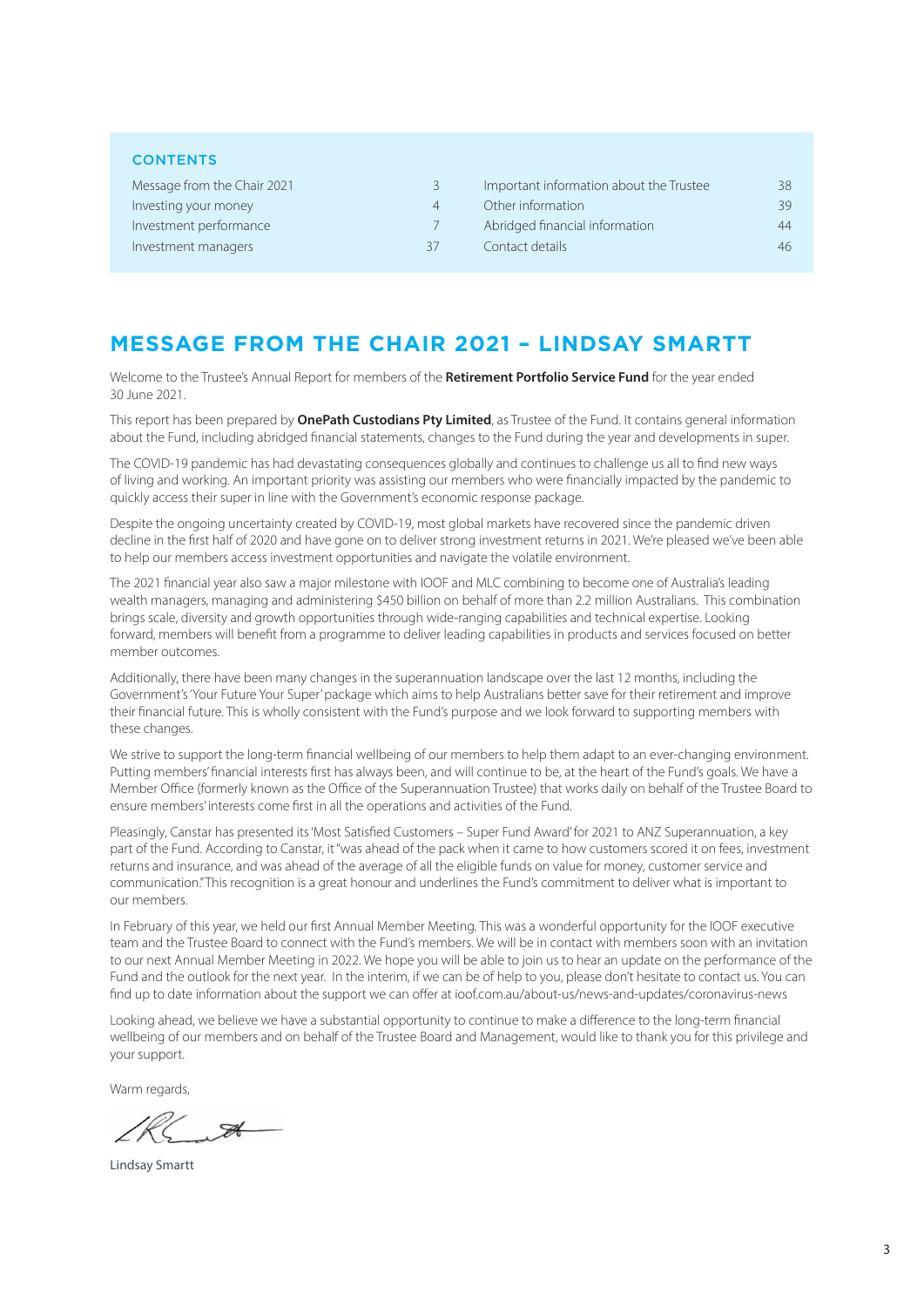# <span id="page-3-0"></span>**INVESTING YOUR MONEY**

When you invest in a product within the Fund (except ANZ Traditional policies and ANZ Term Policies), you can invest in a number of different investment funds (also known as investment options). The investment funds you are invested in are outlined on your Annual Statement. This Annual Report details how the Fund and your investment in the Fund is managed and how all investment funds in the products listed on the cover have performed (investment return) in the last financial year.

When selecting investment funds, you need to consider how long you wish to invest your money for and the level of risk you are prepared to accept. In general, investments with the potential to earn higher returns (e.g. shares) carry the highest risk. Not only will the rate of return go up and down, but the value of your investment (the capital value) can also rise and fall. For investments that generally earn lower returns (e.g. cash), the capital value is less likely to fluctuate.

You may switch all or part of your existing account balance between investment funds within the Fund.

Please note that transaction cost factors and a fee may apply upon switching.

# TRUSTEE'S INVESTMENT OBJECTIVES AND STRATEGY

The Fund's investment objectives are to:

- offer you a range of individual investment strategies. depending on the product (see 'Individual investment fund objectives and strategies' on page 5), that invest in different types of assets, so that you may be able to achieve returns that are consistent with your risk tolerance
- invest in investment strategies as directed by members across a risk profile spectrum through registered managed investment schemes managed by fund managers.

The investment strategy of the Trustee is to implement its investment objectives by investing all contributions in members' selected investment funds (which either you or the Trustee have nominated) or through registered managed investment schemes managed by external fund managers.

In order to meet the Fund's investment objectives, the Trustee offers a variety of categories of investments, including:

- defensive strategy
- conservative strategy
- moderate strategy
- growth strategy
- high growth strategy
- lifestage investments.

Members with a Defined Benefit component should note that investment choice is not available in respect of their Defined Benefit component and accordingly, members are unable to nominate their own personal investment strategy or switch in respect of their Defined Benefit component.

The Trustee takes into account its objectives and the requirements of superannuation law and relevant regulatory guidelines for any new investments proposed for the Fund.

Some key considerations undertaken by the Trustee in assessing investments prior to making them available to members include:

- Risk and return key risks addressed in assessing and monitoring investments include investment asset and manager risk, market risk, derivatives and gearing risk, product complexity risk, liquidity risk and credit risk.
- Diversification the Trustee considers the level and adequacy of diversification in each investment strategy as relevant to the needs of members. To minimise risks from lack of diversification, the Trustee makes available a broad range of managed fund investments across sectors (traditional and alternative), investment managers and styles.
- Liquidit**y** the Trustee considers the liquidity of the underlying assets when assessing investments as part of its selection criteria and reviews liquidity stress testing of the options as performed by the external asset consultant. This recognises the Trustee's requirements to pay expenses, tax and benefits when they become due and accounting for circumstances beyond its control.
- Valuation the Trustee takes into consideration the reliability and frequency of valuation information to ensure members receive accurate and timely unit pricing and returns on their investments.
- Product complexity the Trustee considers the complexity of products and their suitability to members when assessing investments as part of its selection criteria.
- Use of derivatives the Trustee considers the potential risk exposures associated with derivatives when assessing investment options and reviews manager derivative usage procedural documents such as Derivative Risk Statements and external audit reports to ensure appropriate use of derivatives.
- Cost and taxes the Trustee reviews the investment costs that may be charged by the investment manager on an absolute and relative to peers basis, and alignment of the interests of investment managers with members. Due consideration has also been given by the Trustee to the impact of costs and taxes on the performance of the investment options.

The Trustee takes into consideration existing and prospective investment liabilities when assessing investment options and its ability to discharge any liabilities and any potential large redemptions.

### INDIVIDUAL INVESTMENT FUND OBJECTIVES AND STRATEGIES

Over time, fund managers can make changes to investment funds they manage. New investment funds can be offered and other investment funds can be closed to new members.

#### **ANZ Smart Choice Super**

The investment strategy for ANZ Smart Choice Super differs, depending on the selection of 'lifestage investments' or a range of multi-asset or single-asset class options, known as 'choose your own investment mix'.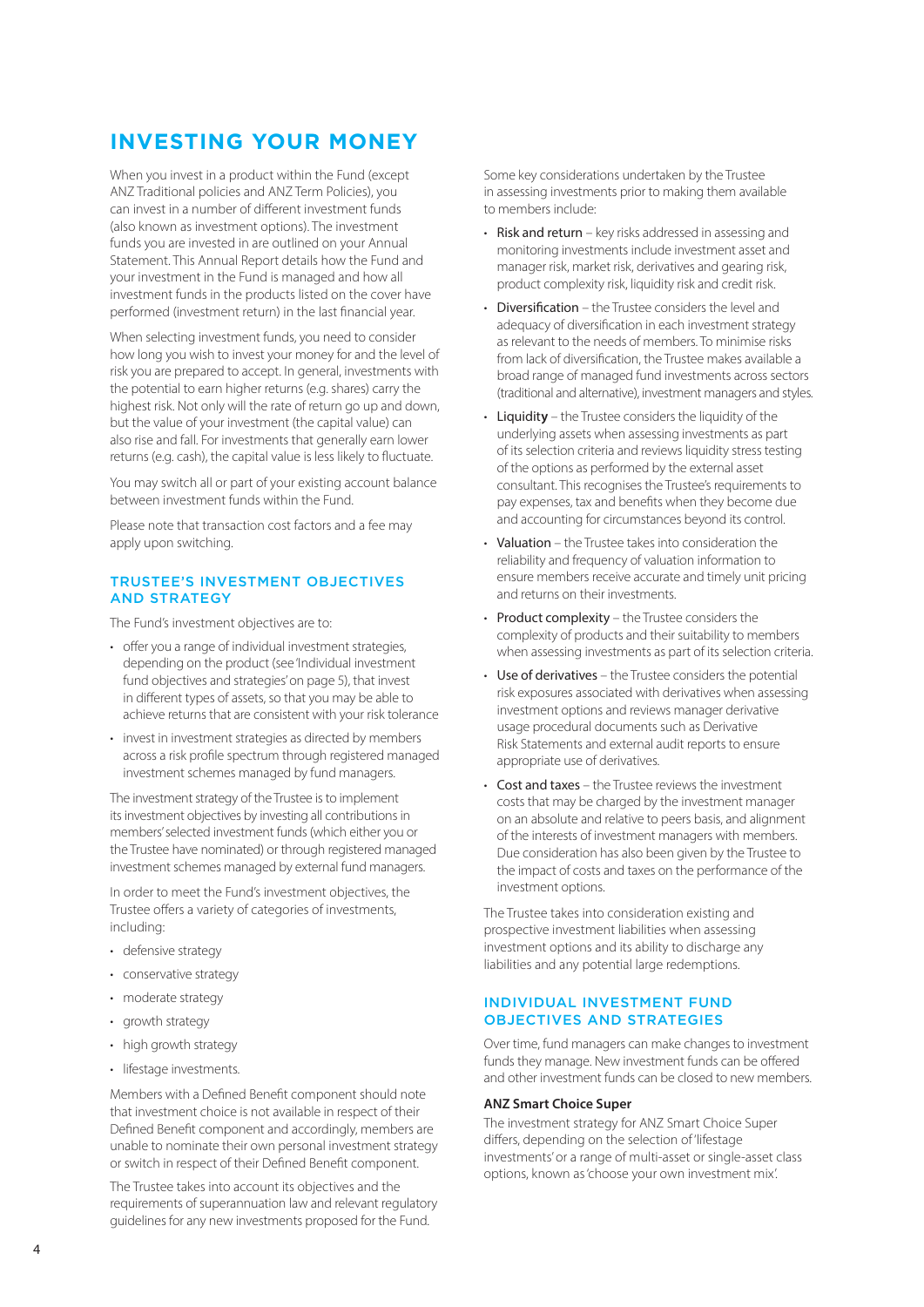Lifestage options provide exposure to a mix of growth and defensive asset classes and will be automatically adjusted, becoming more conservative over time. The 'choose your own investment mix' options offer a range of diversified and sector-specific asset classes based on benchmark asset allocations and exposure to the relative underlying indices. In addition, both lifestage and some 'choose your own investment mix' options may utilise an active asset allocation designed to optimise investment performance by adjusting asset allocations within permitted ranges.

Details of the current investment objectives and strategies of all the ANZ Smart Choice Super investment options can be found in the respective PDS documents available from [anz.com/smartchoices](anz.com/smartchoicesuper)uper

#### **ANZ OneAnswer**

Details of the current investment objectives and strategies for all open ANZ OneAnswer funds can be found in the OneAnswer Investment Funds Guide. This is available by calling Customer Services. Details of the current investment objectives and strategies for closed ANZ OneAnswer funds can be obtained through Customer Services.

#### **ANZ Super Advantage**

Details of the current investment objectives and strategies for all open ANZ Super Advantage investment funds can be found in the 2012, 2011, 2010, 2009 and 2008 Annual Reports, as well as the ANZ Super Advantage PDS dated 27 February 2012. Details of the current investment objectives and strategies for closed ANZ Super Advantage funds can be found in the 2007 Annual Report and subsequent Member Updates. Copies of these Annual Reports can be obtained free of charge by calling Customer Services.

#### **ANZ Savings Products**

The investment objective of the Trustee is to offer you with investment choice in:

- ANZ Managed Fund
- ANZ Capital Guaranteed Fund.

The strategy of the Trustee is to invest in life policies issued by OnePath Life.

# **ANZ Traditional Policies**

# Non-participating policies

Members with non-participating policies are provided with insurance cover on the terms set out in their policy document. Where a member acquires a surrender value, the underlying investment is a capital guaranteed fund.

#### **ANZ Term Life Policies**

Members with term life only policies are provided with insurance cover on the terms set out in their policy document. There is no investment component.

## **ANZ Allocated Pension**

Details of the current investment objectives and strategies for all open ANZ Allocated Pension funds are available by calling Customer Services.

### **ANZ Personal Superannuation Bond and ANZ Direct Super Investments**

Details of the current investment objectives and strategies for all open ANZ Personal Superannuation Bond and ANZ Direct Super Investments funds are available by calling Customer Services.

### INVESTMENT VALUE – ALLOCATION OF NET EARNINGS

#### **ANZ Smart Choice Super, ANZ OneAnswer, ANZ Allocated Pension, ANZ Super Advantage, ANZ Personal Superannuation Bond and ANZ Direct Super Investments**

All investment funds issue units, with each unit representing a share of the underlying assets. The value of the units will vary depending on the value of the assets of the relevant investment fund. Your investment balance is the number of units you hold in the investment fund multiplied by the unit price. The net investment earnings (after deduction of management fees and taxes) are reflected by changes in the unit price. The value of your units may rise or fall.

In relation to investments in OnePath Capital Guaranteed and ANZ Capital Guaranteed, the unit price may be subject to a capital guarantee.

# **ANZ Traditional Policies and ANZ Savings Products**

The ANZ Managed Fund offered in ANZ Savings Products issues units, with each unit representing a share of the underlying assets. The value of the units will vary depending on the value of the assets of the relevant fund. Your investment balance is the number of units you hold. multiplied by the unit price. The net investment earnings (after deduction of management fees and taxes) are reflected by changes in the unit price. The value of your units may rise or fall.

ANZ Capital Guaranteed interest is calculated daily on the balance of your account, which is then credited at the applicable declared rate at 30 June each year, or on exit from this fund.

# INVESTMENT PERFORMANCE

The investment returns tables on pages 7 to 36 show the historical yearly returns for the last five years or for the years since a fund's inception (where the investment fund has not existed for the full five-year period) and the five-year and ten-year returns (after management fees and taxes) for each investment fund.

Please note that past performance is not indicative of future performance.

To see how your investment is performing, you can register for online access by calling Customer Services or simply visit [anz.com](http://anz.com) at any time.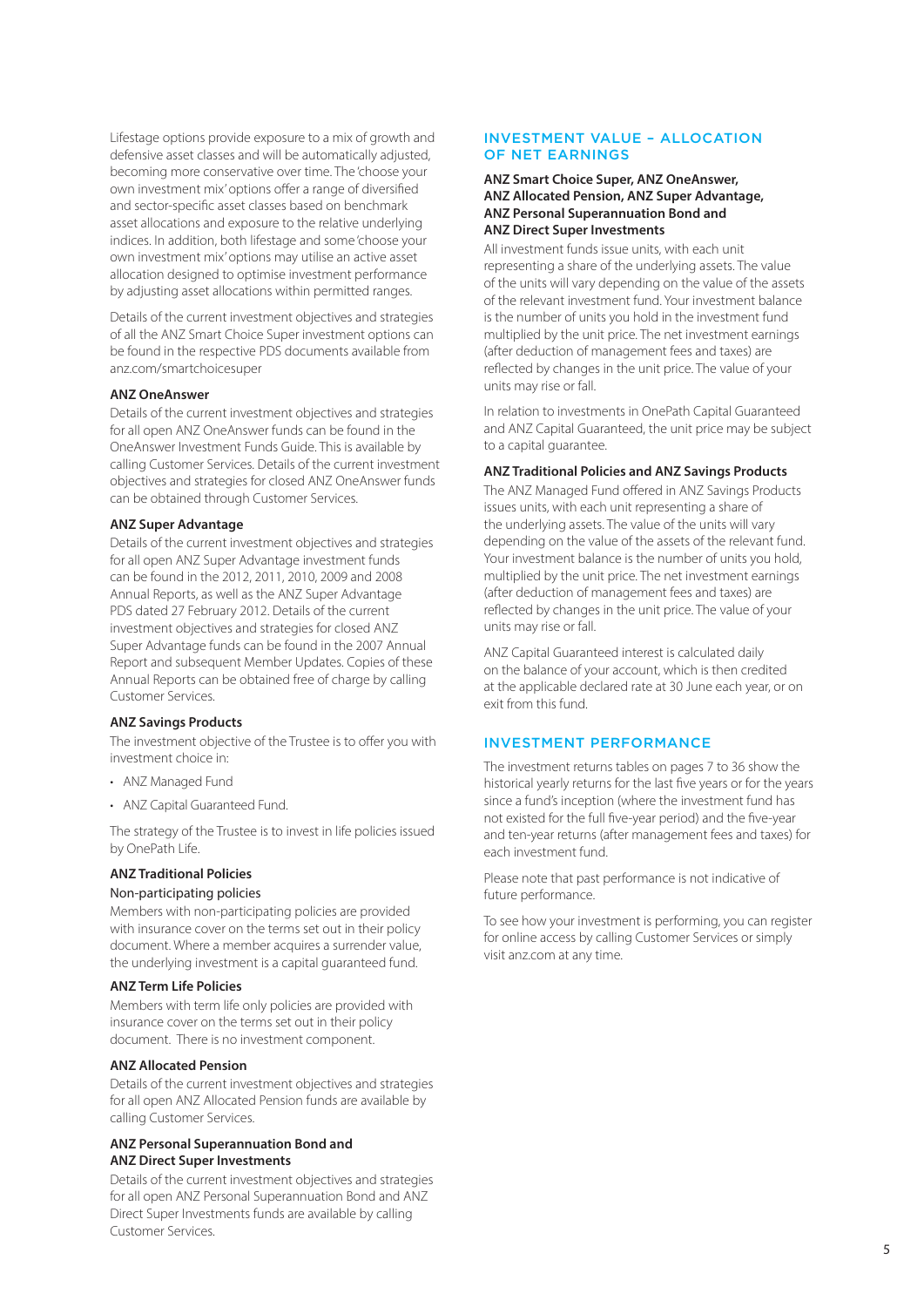#### DERIVATIVES

**ANZ Smart Choice Super (with the exception of ANZ Smart Choice Super and Pension) ANZ OneAnswer, ANZ Super Advantage, ANZ Allocated Pension, ANZ Personal Superannuation Bond, ANZ Direct Super Investments, ANZ Traditional Policies, ANZ Savings Products and ANZ Term Life Policies members**

Some investment funds offered through the Fund may invest in derivatives, such as futures and options, in order to gain exposure to investment markets and to manage the risks associated with market price, interest rate and currency fluctuations. Except where specifically approved by the 'Investment Mandate' for that particular investment fund, derivatives will not be used to gear an investment fund's assets or for speculative purposes.

#### **ANZ Smart Choice Super and Pension**

Derivatives are not utilised to leverage the portfolio.

### RESERVES

#### **Tax reserve**

Currently, the Fund maintains a Tax reserve which represents the difference between the member level and Fund level tax liability which has not been allocated to members.

Monies held by the Fund as a reserve are invested by the Trustee in an interest bearing bank account.

#### **Operational Risk Financial Requirement**

Under APRA Prudential Standard *SPS 114: Operational Risk Financial Requirement*, an Operational Risk Financial Requirement (ORFR) target amount is required to be held. The financial resources held to meet the ORFR target amount can be held either as:

- a. an operational risk reserve within the Fund;
- b. operational risk trustee capital held by the RSE licensee; or
- c. a combination of both.

# **Unallocated benefits reserve**

The Fund holds an Unallocated benefits reserve, which has been generated by tax deductions on specific insurance premiums which are paid for and claimed by RPS, which do not relate to specific members.

#### **Defined benefits that are over/(under) funded**

Defined benefit member liabilities have been calculated in accordance with AASB 1056 – *Superannuation Entities*, which is, the amount of a portfolio of investments that would be needed, as at reporting date, to yield future net cash inflows to meet accrued benefits due.

### General reserve

The General Reserve represents timing differences from operational processes between the Fund and Members. These amounts may be allocated to members in future years.

The General Reserve comprises:

- Employer Reserve
- Member Insurance Reserve.

|                                       |                          | Unallocated<br>surplus   |                          | General<br>reserve       |                          | <b>Tax reserve</b>       |                          | Operational<br><b>Risk Financial</b><br>Requirement<br>reserve |                          | Unallocated<br>benefits<br>reserve |                          | Defined<br>benefits that<br>are over/<br>(under)<br>funded |                          | Total<br>reserves        |
|---------------------------------------|--------------------------|--------------------------|--------------------------|--------------------------|--------------------------|--------------------------|--------------------------|----------------------------------------------------------------|--------------------------|------------------------------------|--------------------------|------------------------------------------------------------|--------------------------|--------------------------|
|                                       | 30 June<br>2021<br>\$000 | 30 June<br>2020<br>\$000 | 30 June<br>2021<br>\$000 | 30 June<br>2020<br>\$000 | 30 June<br>2021<br>\$000 | 30 June<br>2020<br>\$000 | 30 June<br>2021<br>\$000 | 30 June<br>2020<br>\$000                                       | 30 June<br>2021<br>\$000 | 30 June<br>2020<br>\$000           | 30 June<br>2021<br>\$000 | 30 June<br>2020<br>\$000                                   | 30 June<br>2021<br>\$000 | 30 June<br>2020<br>\$000 |
| Opening<br>balance as at<br>1 July    |                          |                          |                          |                          | 5,860                    | 6,292                    | 3.090                    | 3,073                                                          | 15.791                   | 15,373                             | 18,385                   | 19.081                                                     | 43,126                   | 43,819                   |
| Transfer from<br>member<br>benefit    |                          |                          | 1,455                    |                          |                          |                          |                          |                                                                |                          |                                    |                          |                                                            | 1,455                    |                          |
| Profit/(loss)<br>after income<br>tax  | (4,405)                  | (1,524)                  | $\overline{2}$           |                          | 18                       | $\overline{2}$           |                          |                                                                | 16                       | (16,665)                           | 9,791                    | (696)                                                      | 5,422                    | (18, 883)                |
| Net transfer<br>(from)/to<br>reserves | 4.405                    | 1,524                    |                          |                          | (4,410)                  | (434)                    | 5                        | 17                                                             | (238)                    | 17,083                             |                          |                                                            | (238)                    | 18,190                   |
| Closing<br>balance                    |                          |                          | 1,457                    | $\qquad \qquad -$        | 1,468                    | 5,860                    | 3,095                    | 3,090                                                          | 15,569                   | 15,791                             | 28,176                   | 18,385                                                     | 49,765                   | 43,126                   |

#### Statement of Changes in Reserves for the year ended 30 June 2021: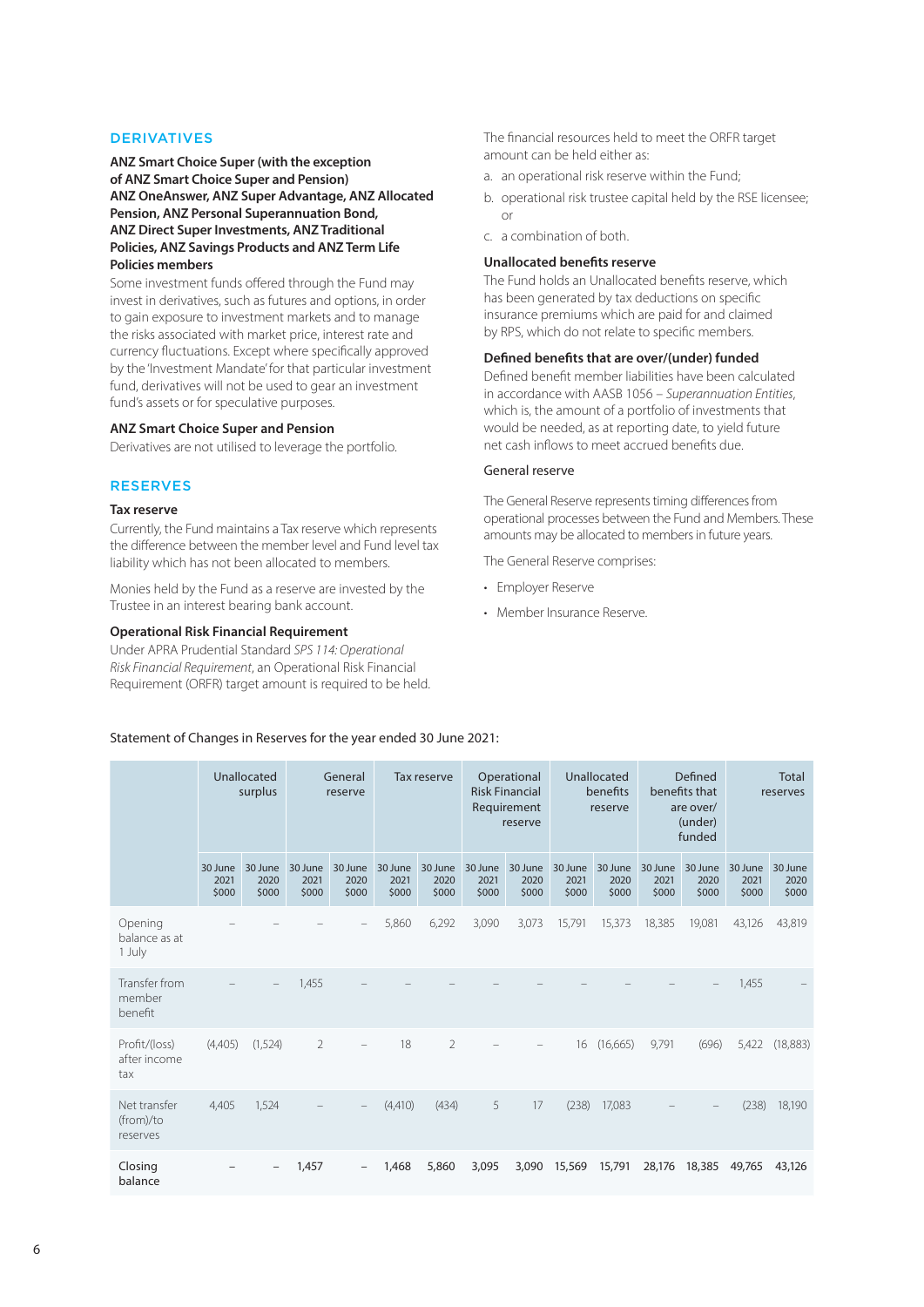# <span id="page-6-0"></span>**INVESTMENT PERFORMANCE**

# INVESTMENT RETURNS – ANZ SMART CHOICE SUPER AND PENSION

Actual yearly returns as at 30 June (% p.a.) unless otherwise stated and net of management fees.

| Investment fund                                                       | <b>Start</b><br>date* | 2021    | 2020     | 2019  | 2018  |                   | 2017 Five year Ten year<br>return <sup>†</sup> | return <sup>+</sup> |
|-----------------------------------------------------------------------|-----------------------|---------|----------|-------|-------|-------------------|------------------------------------------------|---------------------|
| <b>Super Options</b>                                                  |                       |         |          |       |       |                   |                                                |                     |
| ANZ Smart Choice Super 1940s                                          | 05/12/11              | 8.31    | $-0.14$  | 7.13  | 5.33  | 3.05              | 4.69                                           | 5.03                |
| ANZ Smart Choice Super 1950s                                          | 05/12/11              | 10.88   | $-0.45$  | 7.62  | 5.94  | 5.09              | 5.75                                           | 6.46                |
| ANZ Smart Choice Super 1960s                                          | 05/12/11              | 16.95   | $-1.74$  | 8.29  | 7.88  | 7.72              | 7.65                                           | 7.99                |
| ANZ Smart Choice Super 1970s                                          | 05/12/11              | 20.71   | $-2.53$  | 8.78  | 9.55  | 9.73              | 9.00                                           | 8.96                |
| ANZ Smart Choice Super 1980s                                          | 05/12/11              | 22.58   | $-3.02$  | 9.05  | 10.31 | 10.72             | 9.62                                           | 9.39                |
| ANZ Smart Choice Super 1990s                                          | 05/12/11              | 22.76   | $-2.93$  | 9.04  | 10.53 | 10.91             | 9.76                                           | 9.49                |
| ANZ Smart Choice Super 2000s                                          | 18/02/17              | 22.43   | $-2.96$  | 8.78  | 10.08 | 1.29 <sup>†</sup> | 9.09                                           | 9.09                |
| ANZ Smart Choice Super Australian Equities                            | 05/12/11              | 25.77   | $-6.53$  | 11.21 | 12.42 | 12.89             | 10.66                                          | 9.50                |
| ANZ Smart Choice Super Australian Fixed Interest                      | 18/02/17              | $-1.11$ | 3.28     | 7.49  | 1.98  | $0.77*$           | 2.96                                           | 2.96                |
| ANZ Smart Choice Super Cash                                           | 05/12/11              | 0.38    | 0.73     | 1.37  | 1.37  | 1.46              | 1.06                                           | 1.76                |
| ANZ Smart Choice Super Conservative                                   | 05/12/11              | 6.16    | 0.49     | 6.30  | 4.29  | 2.80              | 3.98                                           | 4.45                |
| ANZ Smart Choice Super Global Fixed Interest                          | 05/12/11              | $-0.51$ | 4.22     | 6.00  | 1.10  | $-0.08$           | 2.11                                           | 3.79                |
| ANZ Smart Choice Super Global Property                                | 05/12/11              | 26.90   | $-15.45$ | 7.21  | 5.01  | 0.01              | 3.85                                           | 8.86                |
| ANZ Smart Choice Super Growth                                         | 05/12/11              | 16.65   | $-1.76$  | 8.23  | 8.35  | 8.74              | 7.88                                           | 8.14                |
| ANZ Smart Choice Super International Equities (Hedged)                | 05/12/11              | 31.59   | 0.62     | 5.56  | 9.90  | 18.07             | 12.65                                          | 12.22               |
| ANZ Smart Choice Super International Equities (Unhedged) <sup>®</sup> | 25/05/15              | 24.40   | 4.49     | 10.89 | 13.66 | 13.04             | 13.12                                          | 10.42               |
| ANZ Smart Choice Super Moderate                                       | 05/12/11              | 10.68   | $-0.61$  | 7.58  | 6.28  | 5.41              | 5.80                                           | 6.43                |
| <b>Pension Options</b>                                                |                       |         |          |       |       |                   |                                                |                     |
| ANZ Smart Choice Pension 1940s                                        | 05/12/11              | 9.40    | $-0.17$  | 8.09  | 5.90  | 3.38              | 5.26                                           | 5.68                |
| ANZ Smart Choice Pension 1950s                                        | 05/12/11              | 12.29   | $-0.57$  | 8.52  | 6.55  | 5.62              | 6.40                                           | 7.33                |
| ANZ Smart Choice Pension 1960s                                        | 18/02/17              | 18.15   | $-2.14$  | 9.33  | 8.07  | $1.12^{+}$        | 7.88                                           | 7.88                |
| ANZ Smart Choice Pension Australian Equities                          | 05/12/11              | 28.84   | $-7.13$  | 12.54 | 13.74 | 14.56             | 11.90                                          | 11.02               |
| ANZ Smart Choice Pension Australian Fixed Interest                    | 18/02/17              | $-0.72$ | 10.25    | 9.09  | 2.51  | $0.81*$           | 5.09                                           | 5.09                |
| ANZ Smart Choice Pension Cash                                         | 05/12/11              | 0.45    | 0.86     | 1.61  | 1.61  | 1.71              | 1.25                                           | 2.07                |
| ANZ Smart Choice Pension Conservative                                 | 05/12/11              | 6.85    | 0.41     | 7.15  | 4.76  | 3.14              | 4.43                                           | 5.06                |
| ANZ Smart Choice Pension Global Fixed Interest                        | 05/12/11              | $-0.54$ | 4.36     | 6.86  | 1.34  | $-0.36$           | 2.29                                           | 4.25                |
| ANZ Smart Choice Pension Global Property                              | 05/12/11              | 31.02   | $-17.44$ | 7.39  | 5.16  | $-0.16$           | 4.05                                           | 9.70                |
| ANZ Smart Choice Pension Growth                                       | 05/12/11              | 18.86   | $-2.09$  | 9.33  | 9.23  | 9.71              | 8.80                                           | 9.21                |
| ANZ Smart Choice Pension International Equities (Hedged)              | 05/12/11              | 35.24   | 0.04     | 5.52  | 10.99 | 20.09             | 13.73                                          | 13.65               |
| ANZ Smart Choice Pension International Equities (Unhedged)            | 18/02/17              | 27.58   | 4.81     | 12.61 | 14.96 | $3.22^{+}$        | 14.70                                          | 14.70               |
| ANZ Smart Choice Pension Moderate                                     | 05/12/11              | 12.07   | $-0.66$  | 8.52  | 6.94  | 6.10              | 6.51                                           | 7.34                |

All returns (except ANZ Smart Choice Super Cash and ANZ Smart Choice Pension Cash) are calculated on an exit price to exit price basis, assumes distributions are re-invested and<br>use the unit price which is calculated using management costs, transaction costs and are net of tax payable by the trustee.

Yearly returns for ANZ Smart Choice Super Cash and ANZ Smart Choice Pension Cash are the time-weighted average of the rates declared over the relevant period. Five-year and ten-year returns for ANZ Smart Choice Super Cash and ANZ Smart Choice Pension Cash are the compound average of the yearly returns since start date.

\* The date the first unit price for this fund was recorded.

† Five-year and ten-year returns for each investment fund are calculated over the last five years and ten years respectively, or since start date where the investment fund has not been in existence for the full period.

‡ This part-year return shows performance from start date to 30 June 2017.

∞ International Equities (Unhedged) Super option commenced in ANZ Smart Choice Super for employers and their employees on 25 May 2015 and was added to the ANZ Smart Choice Super and Pension Investment menu on 18 February 2017.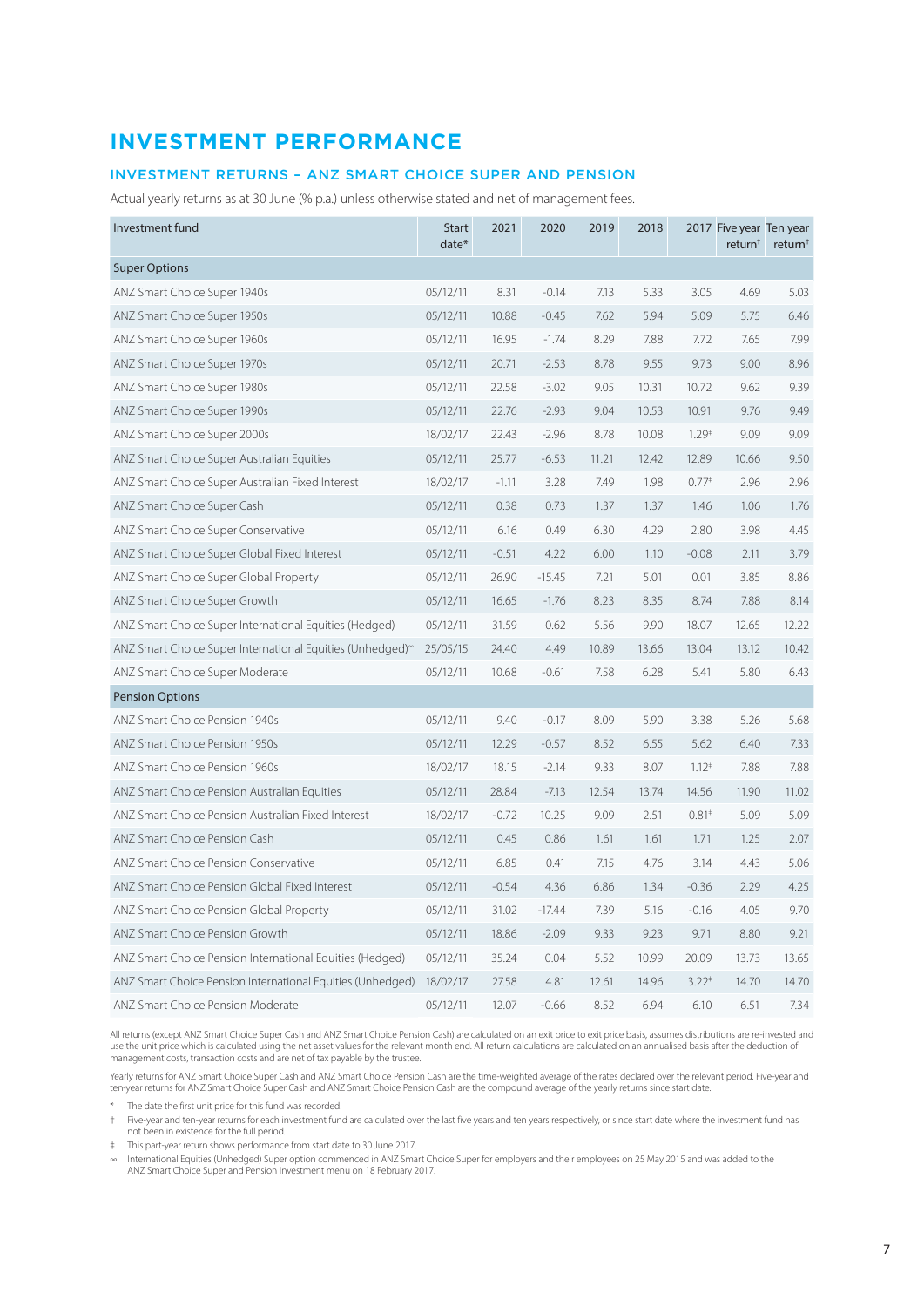# INVESTMENT RETURNS – ANZ SMART CHOICE SUPER FOR EMPLOYERS AND THEIR EMPLOYEES

Actual yearly returns as at 30 June (% p.a.) unless otherwise stated and net of management fees. Please refer to page 9 for the footnotes applicable to the following returns.

| Investment fund                                            | <b>Start</b><br>date* | 2021    | 2020     | 2019    | 2018    |         | 2017 Five year Ten year<br>return <sup>†</sup> | return <sup>†</sup> |
|------------------------------------------------------------|-----------------------|---------|----------|---------|---------|---------|------------------------------------------------|---------------------|
| ANZ Smart Choice Super 1940s                               | 11/11/13              | 8.31    | $-0.14$  | 7.13    | 5.33    | 3.05    | 4.69                                           | 4.72                |
| ANZ Smart Choice Super 1950s                               | 11/11/13              | 10.88   | $-0.45$  | 7.62    | 5.94    | 5.09    | 5.75                                           | 5.83                |
| ANZ Smart Choice Super 1960s                               | 11/11/13              | 16.95   | $-1.74$  | 8.29    | 7.88    | 7.72    | 7.65                                           | 7.18                |
| ANZ Smart Choice Super 1970s                               | 11/11/13              | 20.71   | $-2.53$  | 8.78    | 9.55    | 9.73    | 9.00                                           | 8.10                |
| ANZ Smart Choice Super 1980s                               | 11/11/13              | 22.58   | $-3.02$  | 9.05    | 10.31   | 10.72   | 9.62                                           | 8.57                |
| ANZ Smart Choice Super 1990s                               | 11/11/13              | 22.76   | $-2.93$  | 9.04    | 10.53   | 10.91   | 9.76                                           | 8.67                |
| ANZ Smart Choice Super 2000s                               | 18/02/17              | 22.43   | $-2.96$  | 8.78    | 10.08   | $1.29*$ | 9.09                                           | 3.52                |
| ANZ Smart Choice Super Australian Equities                 | 11/11/13              | 25.77   | $-6.53$  | 11.21   | 12.42   | 12.89   | 10.66                                          | 8.42                |
| ANZ Smart Choice Super Australian Fixed Interest           | 18/02/17              | $-1.11$ | 3.28     | 7.49    | 1.98    | $0.77*$ | 2.96                                           | 3.52                |
| ANZ Smart Choice Super Cash                                | 05/12/11              | 0.38    | 0.73     | 1.37    | 1.37    | 1.46    | 1.06                                           | 1.76                |
| ANZ Smart Choice Super Conservative                        | 11/11/13              | 6.16    | 0.49     | 6.30    | 4.29    | 2.80    | 3.98                                           | 4.16                |
| ANZ Smart Choice Super Global Fixed Interest               | 11/11/13              | $-0.51$ | 4.22     | 6.00    | 1.10    | $-0.08$ | 2.11                                           | 3.52                |
| ANZ Smart Choice Super Global Property                     | 11/11/13              | 26.90   | $-15.45$ | 7.21    | 5.01    | 0.01    | 3.85                                           | 7.15                |
| ANZ Smart Choice Super Global Smaller Companies            | 25/05/15              | 35.64   | $-3.25$  | 2.22    | 16.85   | 15.27   | 12.56                                          | 10.03               |
| ANZ Smart Choice Super Growth                              | 11/11/13              | 16.65   | $-1.76$  | 8.23    | 8.35    | 8.74    | 7.88                                           | 7.36                |
| ANZ Smart Choice Super International Equities (Hedged)     | 11/11/13              | 31.59   | 0.62     | 5.56    | 9.90    | 18.07   | 12.65                                          | 10.43               |
| ANZ Smart Choice Super International Equities (Unhedged)   | 25/05/15              | 24.40   | 4.49     | 10.89   | 13.66   | 13.04   | 13.12                                          | 10.42               |
| ANZ Smart Choice Super Moderate                            | 11/11/13              | 10.68   | $-0.61$  | 7.58    | 6.28    | 5.41    | 5.80                                           | 5.89                |
| Alphinity Australian Shares#1                              | 25/05/15              | 26.58   | $-6.00$  | 8.47    | 8.53    | 10.22   | 9.07                                           | 6.33                |
| Alphinity Select Leaders#2                                 | 25/05/15              | 25.46   | $-6.20$  | 8.08    | 8.77    | 10.16   | 8.79                                           | 5.65                |
| Alphinity Sustainable Investments - Australian Shares#3    | 25/05/15              | 30.09   | $-3.51$  | 13.58   | 7.03    | 10.18   | 10.95                                          | 7.29                |
| Arrowstreet Global Equity (Hedged)                         | 25/05/15              | 41.37   | $-1.24$  | 6.31    | 11.08   | 18.68   | 14.37                                          | 10.63               |
| Bennelong Australian Equities                              | 25/05/15              | 40.92   | 6.22     | 3.32    | 24.20   | 12.41   | 16.64                                          | 14.36               |
| Bentham Global Income                                      | 25/05/15              | 9.25    | $-1.11$  | 0.32    | 4.47    | 11.37   | 4.75                                           | 3.52                |
| ClearBridge RARE Infrastructure Value Hedged <sup>#4</sup> | 25/05/15              | 15.36   | $-5.04$  | 10.69   | $-0.42$ | 12.42   | 6.30                                           | 4.49                |
| <b>Fidelity Australian Equities</b>                        | 25/05/15              | 29.43   | $-4.82$  | 9.50    | 14.49   | 9.92    | 11.16                                          | 9.17                |
| Kapstream Absolute Return Income                           | 25/05/15              | 1.35    | 0.07     | 2.74    | 2.06    | 2.44    | 1.73                                           | 1.74                |
| Karara Capital Emerging Companies                          | 25/05/15              | 20.64   | $-2.14$  | 4.14    | 19.07   | $-0.05$ | 7.91                                           | 8.06                |
| Legg Mason Diversified                                     | 25/05/15              | 15.86   | $-3.06$  | 4.56    | 7.83    | 11.71   | 7.18                                           | 5.96                |
| Magellan Global                                            | 25/05/15              | 9.42    | 8.13     | 18.10   | 15.14   | 13.83   | 12.86                                          | 10.31               |
| Merlon Australian Share Income                             | 25/05/15              | 13.07   | $-5.31$  | 4.69    | 3.55    | 14.21   | 5.80                                           | 4.69                |
| MFS Global Emerging Markets Shares                         | 25/05/15              | 23.31   | $-5.11$  | 5.76    | 14.16   | 18.62   | 10.88                                          | 7.67                |
| MFS Global Equity                                          | 25/05/15              | 23.95   | 0.14     | 15.52   | 8.15    | 15.72   | 12.41                                          | 10.14               |
| Nikko AM Blue Chip Imputation <sup>#5</sup>                | 25/05/15              | 24.92   | $-11.35$ | 4.16    | 6.57    | 11.97   | 6.60                                           | 3.75                |
| OnePath Alternatives Growth                                | 25/05/15              | 7.25    | 0.93     | $-0.67$ | 4.74    | $-5.13$ | 1.33                                           | 0.27                |
| OnePath Geared Australian Shares Index                     | 25/05/15              | 51.37   | $-16.33$ | 18.24   | 21.43   | 20.04   | 16.90                                          | 11.18               |
| OptiMix Balanced                                           | 25/05/15              | 17.33   | $-3.52$  | 6.00    | 7.11    | 8.69    | 6.91                                           | 5.54                |
| OptiMix Conservative                                       | 25/05/15              | 7.73    | $-0.50$  | 5.69    | 3.86    | 4.10    | 4.14                                           | 3.76                |
| OptiMix Growth                                             | 25/05/15              | 21.76   | $-4.68$  | 6.55    | 8.46    | 10.58   | 8.20                                           | 6.45                |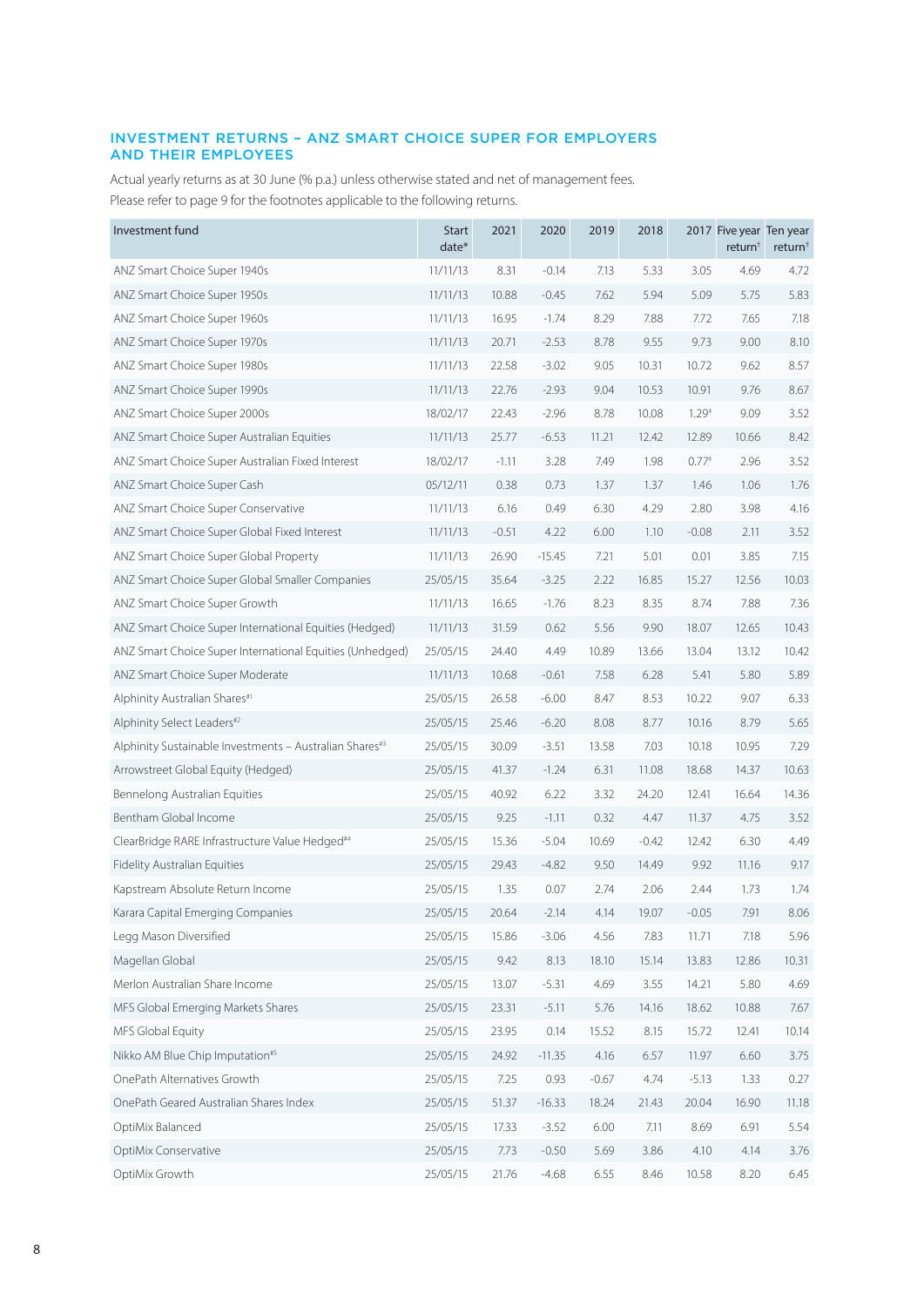| Investment fund                         | <b>Start</b><br>date* | 2021  | 2020     | 2019    | 2018  |         | 2017 Five year Ten year<br>return <sup>†</sup> | return <sup>+</sup> |
|-----------------------------------------|-----------------------|-------|----------|---------|-------|---------|------------------------------------------------|---------------------|
| OptiMix High Growth                     | 25/05/15              | 25.53 | $-5.79$  | 6.85    | 9.69  | 12.63   | 9.32                                           | 7.15                |
| OptiMix Moderate                        | 25/05/15              | 12.28 | $-2.14$  | 6.05    | 5.34  | 6.44    | 5.50                                           | 4.67                |
| Pendal Smaller Companies#6              | 25/05/15              | 26.28 | $-2.45$  | $-2.33$ | 23.02 | 5.72    | 9.37                                           | 9.01                |
| Perpetual Australian Shares             | 25/05/15              | 35.60 | $-7.82$  | 6.25    | 9.70  | 10.27   | 9.95                                           | 7.61                |
| PIMCO Diversified Fixed Interest        | 25/05/15              | 0.53  | 2.31     | 6.14    | 1.48  | 1.61    | 2.40                                           | 2.84                |
| Platinum Asia                           | 25/05/15              | 22.46 | 12.58    | $-0.26$ | 14.83 | 16.84   | 13.03                                          | 8.10                |
| Platinum International                  | 25/05/15              | 21.87 | $-3.67$  | 0.49    | 12.17 | 19.59   | 9.62                                           | 6.23                |
| Schroder Australian Equity              | 25/05/15              | 23.96 | $-8.35$  | 9.43    | 12.65 | 19.17   | 10.79                                          | 7.12                |
| Schroder Fixed Income                   | 25/05/15              | 0.67  | 3.35     | 7.66    | 1.94  | 0.13    | 2.72                                           | 2.84                |
| Schroder Real Return                    | 25/05/15              | 8.37  | 0.80     | 4.37    | 3.33  | 5.97    | 4.54                                           | 3.75                |
| <b>SG Hiscock Property Securities</b>   | 25/05/15              | 26.92 | $-23.33$ | 3.65    | 10.10 | $-3.12$ | 1.47                                           | 3.72                |
| <b>UBS Balanced</b>                     | 25/05/15              | 17.13 | $-2.61$  | 3.87    | 7.63  | 9.53    | 6.91                                           | 4.60                |
| <b>UBS Defensive</b>                    | 25/05/15              | 7.78  | $-0.33$  | 5.47    | 2.88  | 4.50    | 4.02                                           | 3.31                |
| <b>Vontobel Global Shares</b>           | 25/05/15              | 20.86 | 8.29     | 15.06   | 14.52 | 14.07   | 14.49                                          | 12.94               |
| Walter Scott Global Equity (Hedged)     | 25/05/15              | 27.29 | 0.91     | 12.36   | 12.81 | 14.05   | 13.18                                          | 10.42               |
| <b>Closed funds</b>                     |                       |       |          |         |       |         |                                                |                     |
| ANZ Capital Guaranteed <sup>§≈</sup>    | 25/05/15              | N/A   | N/A      | N/A     | N/A   | N/A     | N/A                                            | N/A                 |
| OnePath Capital Guaranteed <sup>§</sup> | 25/05/15              | 2.65  | 1.80     | 2.40    | 2.25  | 2.60    | 2.34                                           | 2.66                |
| OnePath Capital Stable <sup>§</sup>     | 25/05/15              | 3.23  | 0.22     | 4.68    | 2.32  | 1.38    | 2.36                                           | 2.31                |
| OnePath Cash <sup>§</sup>               | 25/05/15              | 0.01  | 0.48     | 1.40    | 1.14  | 1.21    | 0.85                                           | 1.01                |

All returns (except ANZ Smart Choice Super Cash and OnePath Capital Guaranteed) are calculated on an exit price to exit price basis, assumes distributions are re-invested and<br>use the unit price which is calculated using th

Yearly returns for ANZ Smart Choice Super Cash are the time-weighted average of the rates declared over the relevant period. Five-year and ten-year returns for ANZ Smart<br>Choice Super Cash are the compound average of the ye

Yearly returns for the OnePath Capital Guaranteed fund are the declared rates. Five-year and ten-year returns for the OnePath Capital Guaranteed fund are the compound average returns of the yearly returns over the last five and ten years respectively.

\* The date the first unit price for this fund was recorded. Where a full year return is yet available, the since inception return is stated.

† Five-year and ten-year returns for each investment fund are calculated over the last five years and ten years respectively, or since start date where the investment fund has not been in existence for the full period.

‡ This part-year return shows performance from start date to 30 June.

#1 Formerly UBS Australian Shares.

#2 Formerly UBS Select Leaders.

- #3 Formerly UBS Sustainable Investments Australian Shares.
- #4 Formerly RARE Infrastructure Value.

#5 Formerly UBS Blue Chip Imputation.

#6 Formerly BT Smaller Companies.

§ These options are closed to new members.

≈ There were no members nor any funds invested into this option during the reporting period.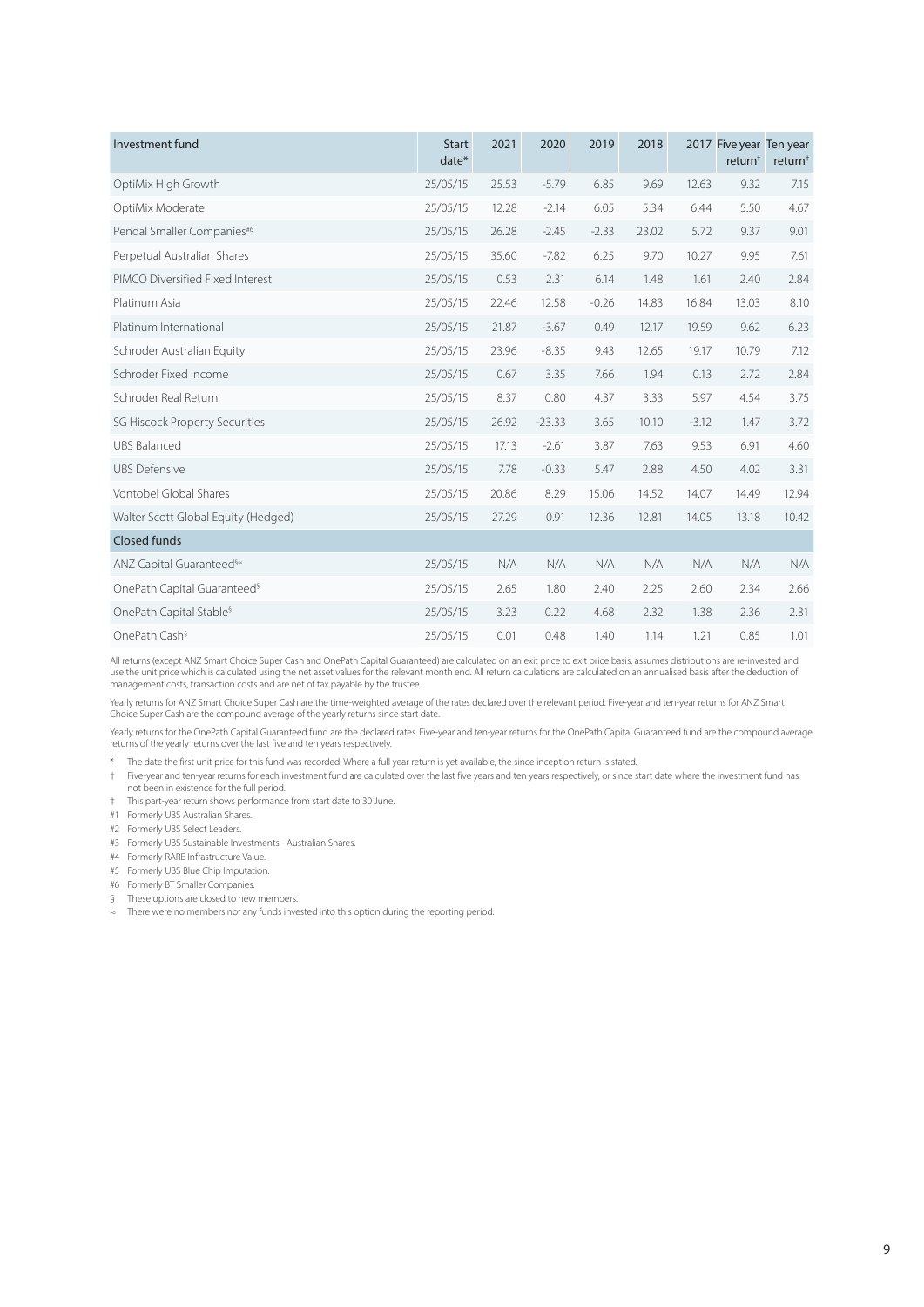## INVESTMENT RETURNS – ANZ SMART CHOICE SUPER FOR QBE MANAGEMENT SERVICES PTY LIMITED AND THEIR EMPLOYEES

Actual yearly returns as at 30 June (% p.a.) unless otherwise stated and net of management fees. Please refer to page 11 for the footnotes applicable to the following returns.

| Investment fund                                            | <b>Start</b><br>date* | 2021    | 2020     | 2019    | 2018    |                   | 2017 Five year Ten year<br>return <sup>†</sup> | return <sup>+</sup> |
|------------------------------------------------------------|-----------------------|---------|----------|---------|---------|-------------------|------------------------------------------------|---------------------|
| ANZ Smart Choice Super 1940s~                              | 01/10/14              | 8.31    | $-0.14$  | 7.13    | 5.33    | 3.05              | 4.69                                           | 4.69                |
| ANZ Smart Choice Super 1950s~                              | 01/10/14              | 10.88   | $-0.45$  | 7.62    | 5.94    | 5.09              | 5.75                                           | 5.75                |
| ANZ Smart Choice Super 1960s~                              | 01/10/14              | 16.95   | $-1.74$  | 8.29    | 7.88    | 7.72              | 7.65                                           | 7.65                |
| ANZ Smart Choice Super 1970s~                              | 01/10/14              | 20.71   | $-2.53$  | 8.78    | 9.55    | 9.73              | 9.00                                           | 9.00                |
| ANZ Smart Choice Super 1980s~                              | 01/10/14              | 22.58   | $-3.02$  | 9.05    | 10.31   | 10.72             | 9.62                                           | 9.62                |
| ANZ Smart Choice Super 1990s~                              | 01/10/14              | 22.76   | $-2.93$  | 9.04    | 10.53   | 10.91             | 9.76                                           | 9.76                |
| ANZ Smart Choice Super 2000s~                              | 18/02/17              | 22.43   | $-2.96$  | 8.78    | 10.08   | 1.29 <sup>†</sup> | 9.09                                           | 9.09                |
| ANZ Smart Choice Super Australian Equities~                | 11/11/13              | 25.77   | $-6.53$  | 11.21   | 12.42   | 12.89             | 10.66                                          | 8.42                |
| ANZ Smart Choice Super Australian Fixed Interest           | 18/02/17              | $-1.11$ | 3.28     | 7.49    | 1.98    | $0.77*$           | 2.96                                           | 2.96                |
| ANZ Smart Choice Super Cash                                | 11/11/13              | 0.38    | 0.73     | 1.37    | 1.37    | 1.46              | 1.06                                           | 1.42                |
| ANZ Smart Choice Super Conservative~                       | 11/11/13              | 6.16    | 0.49     | 6.30    | 4.29    | 2.80              | 3.98                                           | 4.16                |
| ANZ Smart Choice Super Global Fixed Interest~              | 11/11/13              | $-0.51$ | 4.22     | 6.00    | 1.10    | $-0.08$           | 2.11                                           | 3.52                |
| ANZ Smart Choice Super Global Property~                    | 11/11/13              | 26.90   | $-15.45$ | 7.21    | 5.01    | 0.01              | 3.85                                           | 7.15                |
| ANZ Smart Choice Super Global Smaller Companies            | 25/05/15              | 35.64   | $-3.25$  | 2.22    | 16.85   | 15.27             | 12.56                                          | 12.56               |
| ANZ Smart Choice Super Growth~                             | 11/11/13              | 16.65   | $-1.76$  | 8.23    | 8.35    | 8.74              | 7.88                                           | 7.36                |
| ANZ Smart Choice Super International Equities (Hedged)~    | 11/11/13              | 31.59   | 0.62     | 5.56    | 9.90    | 18.07             | 12.65                                          | 10.43               |
| ANZ Smart Choice Super International Equities (Unhedged)   | 25/05/15              | 24.40   | 4.49     | 10.89   | 13.66   | 13.04             | 13.12                                          | 13.12               |
| ANZ Smart Choice Super Moderate~                           | 11/11/13              | 10.68   | $-0.61$  | 7.58    | 6.28    | 5.41              | 5.80                                           | 5.89                |
| Alphinity Australian Shares#1                              | 25/05/15              | 26.58   | $-6.00$  | 8.47    | 8.53    | 10.22             | 9.07                                           | 9.07                |
| Alphinity Select Leaders#2                                 | 25/05/15              | 25.46   | $-6.20$  | 8.08    | 8.77    | 10.16             | 8.79                                           | 8.79                |
| Alphinity Sustainable Investments - Australian Shares#3    | 25/05/15              | 30.09   | $-3.51$  | 13.58   | 7.03    | 10.18             | 10.95                                          | 10.95               |
| Arrowstreet Global Equity (Hedged)                         | 25/05/15              | 41.37   | $-1.24$  | 6.31    | 11.08   | 18.68             | 14.37                                          | 14.37               |
| Bennelong Australian Equities                              | 25/05/15              | 40.92   | 6.22     | 3.32    | 24.20   | 12.41             | 16.64                                          | 16.64               |
| Bentham Global Income                                      | 25/05/15              | 9.25    | $-1.11$  | 0.32    | 4.47    | 11.37             | 4.75                                           | 4.75                |
| ClearBridge RARE Infrastructure Value Hedged <sup>#4</sup> | 25/05/15              | 15.36   | $-5.04$  | 10.69   | $-0.42$ | 12.42             | 6.30                                           | 6.30                |
| <b>Fidelity Australian Equities</b>                        | 25/05/15              | 29.43   | $-4.82$  | 9.50    | 14.49   | 9.92              | 11.16                                          | 11.16               |
| Kapstream Absolute Return Income                           | 25/05/15              | 1.35    | 0.07     | 2.74    | 2.06    | 2.44              | 1.73                                           | 1.73                |
| Karara Capital Emerging Companies                          | 25/05/15              | 20.64   | $-2.14$  | 4.14    | 19.07   | $-0.05$           | 7.91                                           | 7.91                |
| Legg Mason Diversified                                     | 25/05/15              | 15.86   | $-3.06$  | 4.56    | 7.83    | 11.71             | 7.18                                           | 7.18                |
| Magellan Global                                            | 25/05/15              | 9.42    | 8.13     | 18.10   | 15.14   | 13.83             | 12.86                                          | 12.86               |
| Merlon Australian Share Income                             | 25/05/15              | 13.07   | $-5.31$  | 4.69    | 3.55    | 14.21             | 5.80                                           | 5.80                |
| MFS Global Emerging Markets Shares                         | 25/05/15              | 23.31   | $-5.11$  | 5.76    | 14.16   | 18.62             | 10.88                                          | 10.88               |
| MFS Global Equity                                          | 25/05/15              | 23.95   | 0.14     | 15.52   | 8.15    | 15.72             | 12.41                                          | 12.41               |
| Nikko AM Blue Chip Imputation#5                            | 25/05/15              | 24.92   | $-11.35$ | 4.16    | 6.57    | 11.97             | 6.60                                           | 6.60                |
| OnePath Alternatives Growth                                | 25/05/15              | 7.25    | 0.93     | $-0.67$ | 4.74    | $-5.13$           | 1.33                                           | 1.33                |
| OnePath Geared Australian Shares Index                     | 25/05/15              | 51.37   | $-16.33$ | 18.24   | 21.43   | 20.04             | 16.90                                          | 16.90               |
| OptiMix Balanced <sup>B</sup>                              | 25/05/15              | 17.33   | $-3.52$  | 6.00    | 7.11    | 8.69              | 6.91                                           | 6.91                |
| OptiMix Conservative                                       | 25/05/15              | 7.73    | $-0.50$  | 5.69    | 3.86    | 4.10              | 4.14                                           | 4.14                |
| OptiMix Growth                                             | 25/05/15              | 21.76   | $-4.68$  | 6.55    | 8.46    | 10.58             | 8.20                                           | 8.20                |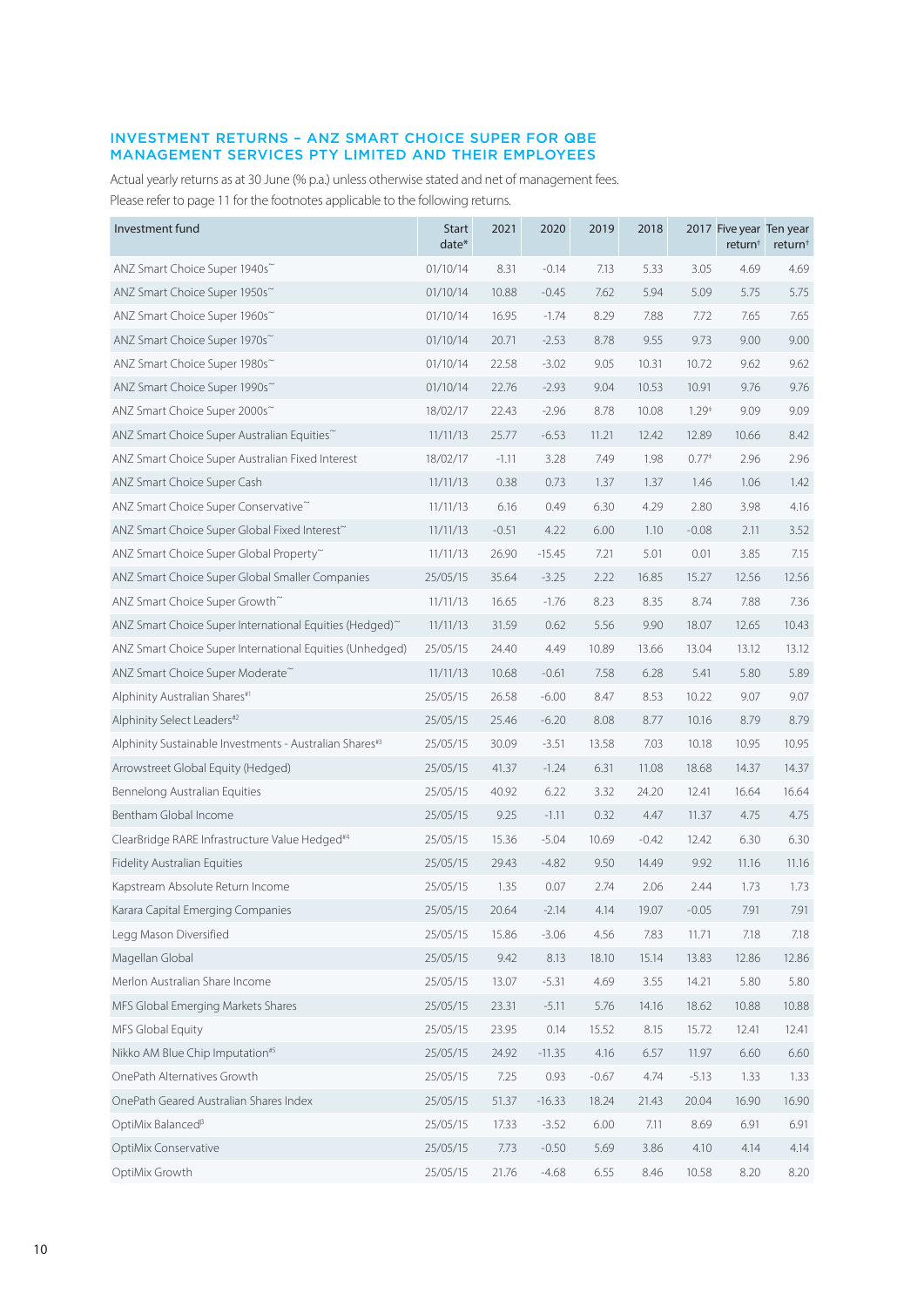| Investment fund                                  | <b>Start</b><br>$date*$ | 2021  | 2020     | 2019    | 2018  |         | 2017 Five year Ten year<br>return <sup>†</sup> | return <sup>+</sup> |
|--------------------------------------------------|-------------------------|-------|----------|---------|-------|---------|------------------------------------------------|---------------------|
| OptiMix High Growth                              | 25/05/15                | 25.53 | $-5.79$  | 6.85    | 9.69  | 12.63   | 9.32                                           | 9.32                |
| OptiMix Moderate <sup>ß</sup>                    | 25/05/15                | 12.28 | $-2.14$  | 6.05    | 5.34  | 6.44    | 5.50                                           | 5.50                |
| Pendal Smaller Companies#6                       | 25/05/15                | 26.28 | $-2.45$  | $-2.33$ | 23.02 | 5.72    | 9.37                                           | 9.37                |
| Perpetual Australian Shares                      | 25/05/15                | 35.60 | $-7.82$  | 6.25    | 9.70  | 10.27   | 9.95                                           | 9.95                |
| PIMCO Diversified Fixed Interest                 | 25/05/15                | 0.53  | 2.31     | 6.14    | 1.48  | 1.61    | 2.40                                           | 2.40                |
| Platinum Asia                                    | 25/05/15                | 22.46 | 12.58    | $-0.26$ | 14.83 | 16.84   | 13.03                                          | 13.03               |
| Platinum International                           | 25/05/15                | 21.87 | $-3.67$  | 0.49    | 12.17 | 19.59   | 9.62                                           | 9.62                |
| Schroder Australian Equity                       | 25/05/15                | 23.96 | $-8.35$  | 9.43    | 12.65 | 19.17   | 10.79                                          | 10.79               |
| Schroder Fixed Income                            | 25/05/15                | 0.67  | 3.35     | 7.66    | 1.94  | 0.13    | 2.72                                           | 2.72                |
| Schroder Real Return                             | 25/05/15                | 8.37  | 0.80     | 4.37    | 3.33  | 5.97    | 4.54                                           | 4.54                |
| SG Hiscock Property Securities                   | 25/05/15                | 26.92 | $-23.33$ | 3.65    | 10.10 | $-3.12$ | 1.47                                           | 1.47                |
| <b>UBS Balanced</b>                              | 25/05/15                | 17.13 | $-2.61$  | 3.87    | 7.63  | 9.53    | 6.91                                           | 6.91                |
| <b>UBS Defensive</b>                             | 25/05/15                | 7.78  | $-0.33$  | 5.47    | 2.88  | 4.50    | 4.02                                           | 4.02                |
| Vontobel Global Shares                           | 25/05/15                | 20.86 | 8.29     | 15.06   | 14.52 | 14.07   | 14.49                                          | 14.49               |
| Walter Scott Global Equity (Hedged)              | 25/05/15                | 27.29 | 0.91     | 12.36   | 12.81 | 14.05   | 13.18                                          | 13.18               |
| <b>Closed funds</b>                              |                         |       |          |         |       |         |                                                |                     |
| ANZ Capital Guaranteed <sup>§</sup> <sup>≈</sup> | 25/05/15                | N/A   | N/A      | N/A     | N/A   | N/A     | N/A                                            | N/A                 |
| OnePath Capital Guaranteed <sup>§</sup>          | 25/05/15                | 2.65  | 1.80     | 2.40    | 2.25  | 2.60    | 2.34                                           | 2.66                |
| OnePath Capital Stable <sup>§</sup>              | 25/05/15                | 3.23  | 0.22     | 4.68    | 2.32  | 1.38    | 2.36                                           | 2.36                |
| OnePath Cash <sup>§</sup>                        | 25/05/15                | 0.01  | 0.48     | 1.40    | 1.14  | 1.21    | 0.85                                           | 0.85                |

All returns (except ANZ Smart Choice Super Cash and OnePath Capital Guaranteed) are calculated on an exit price to exit price basis, assumes distributions are re-invested and use the unit price which is calculated using the net asset values for the relevant month end. All return calculations are calculated on an annualised basis after the deduction of management costs, transaction costs and are net of tax payable by the trustee.

Yearly returns for ANZ Smart Choice Super Cash are the time-weighted average of the rates declared over the relevant period. Five-year and ten-year returns for ANZ Smart Choice Super Cash are the compound average of the yearly returns since start date.

Yearly returns for the OnePath Capital Guaranteed fund are the declared rates. Five-year and ten-year returns for the OnePath Capital Guaranteed fund are the compound average returns of the yearly returns over the last five and ten years respectively.

\* The date the first unit price for this fund was recorded. Where a full year return is yet available, the since inception return is stated.

† Five-year and ten-year returns for each investment fund are calculated over the last five years and ten years respectively, or since start date where the investment fund has not been in existence for the full period.

~ For these QBE funds, there is a 6bps rebate provided to members of QBE – this is paid as a cash rebate (invested into additional units). The rebate is NOT reflected in the QBE unit price and as such, is not reflected in the QBE unit price performance. The Rebate ceased on 1 April 2021.

β For these QBE funds, there is a 55bps rebate provided to members of QBE – this is paid as a cash rebate (invested into additional units). The rebate is NOT reflected in the QBE unit price and as such, is not reflected in the QBE unit price performance. The rebate ceased on 1 April 2021.

- #1 Formerly UBS Australian Shares.
- #2 Formerly UBS Select Leaders.
- #3 Formerly UBS Sustainable Investments Australian Shares.
- #4 Formerly RARE Infrastructure Value.
- #5 Formerly UBS Blue Chip Imputation.
- #6 Formerly BT Smaller Companies.
- ‡ This part-year return shows performance from start date to 30 June.
- § These options are closed to new members.
- There were no investors nor any funds invested into this option during the reporting period.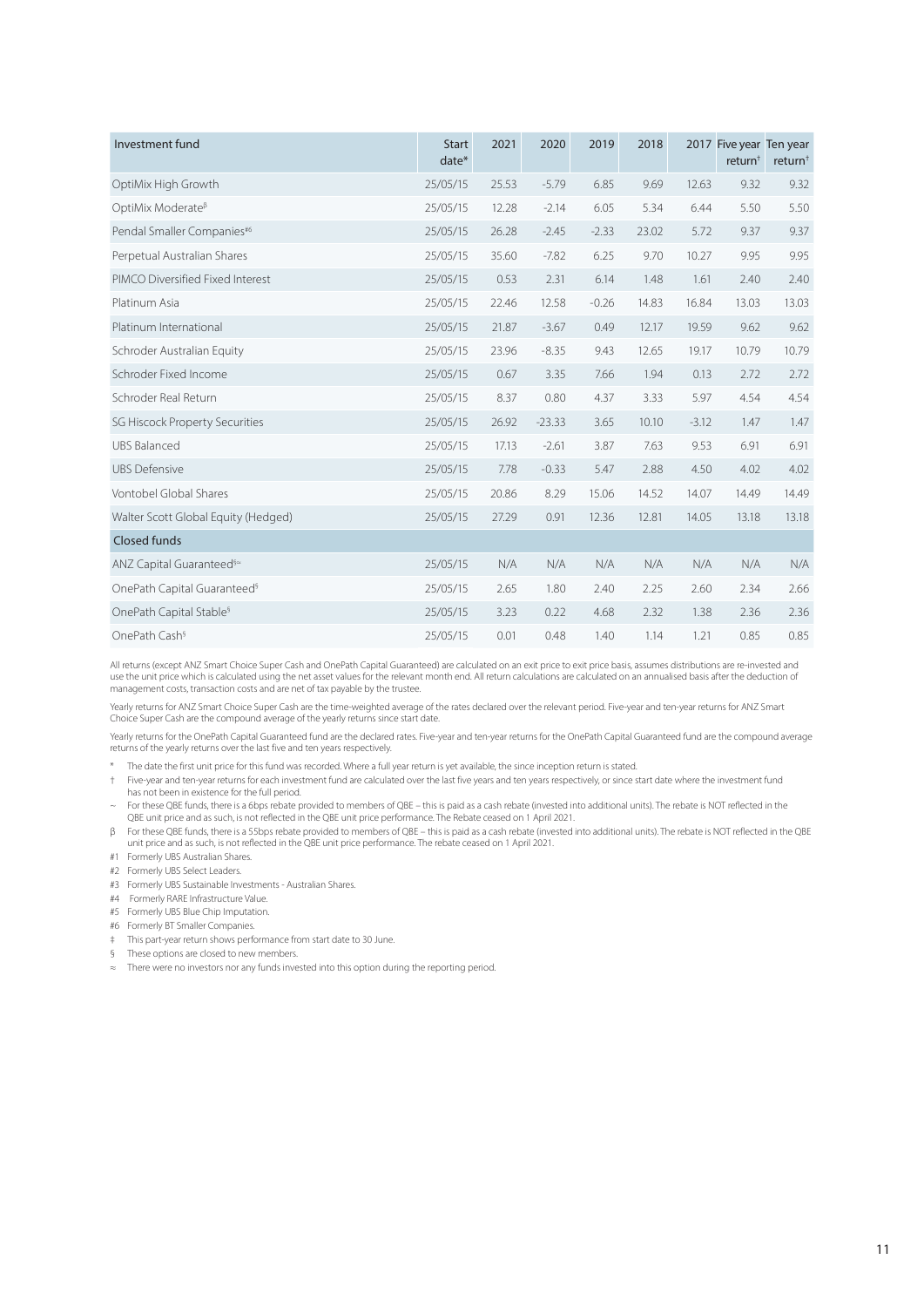# INVESTMENT RETURNS – ANZ ONEANSWER PERSONAL SUPER

Actual yearly returns as at 30 June (% p.a.) unless otherwise stated and net of management fees. Please refer to page 17 for the footnotes applicable for the following returns.

| Investment fund                  | Fee option                       | <b>Start</b><br>date* | 2021  | 2020     | 2019    | 2018                 |                          | 2017 Five year Ten year<br>return <sup>†</sup> | return <sup>†</sup> |
|----------------------------------|----------------------------------|-----------------------|-------|----------|---------|----------------------|--------------------------|------------------------------------------------|---------------------|
| Antipodes Global (Long           | <b>Entry Fee</b>                 | 19/09/05              | 25.04 | $-2.97$  | 3.13    | 10.89                | 7.74                     | 8.37                                           | 9.31                |
| only) $\mathbb{I}$               | Nil Entry Fee/Deferred Entry Fee | 19/09/05              | 24.25 | $-3.59$  | 2.48    | 10.19                | 7.05                     | 7.69                                           | 8.62                |
|                                  | //Select                         | 26/03/07              | 25.49 | $-2.29$  | 3.86    | 11.67                | 8.49                     | 9.06                                           | 10.04               |
| ANZ Cash Advantage               | <b>Entry Fee</b>                 | 26/10/09              | 0.53  | 0.51     | 1.07    | 1.03                 | 1.11                     | 0.87                                           | 1.64                |
|                                  | Nil Entry Fee/Deferred Entry Fee | 26/10/09              | 0.53  | 0.51     | 1.07    | 1.03                 | 1.11                     | 0.87                                           | 1.64                |
|                                  | //Select                         | 26/10/09              | 0.53  | 0.70     | 1.33    | 1.29                 | 1.37                     | 1.06                                           | 1.87                |
| ANZ Term Deposit                 | Entry Fee                        | 01/09/11              |       |          |         |                      |                          |                                                |                     |
| options <sup>§</sup>             | Nil Entry Fee/Deferred Entry Fee | 01/09/11              |       |          |         |                      |                          |                                                |                     |
|                                  | //Select                         | 01/09/11              |       |          |         |                      |                          |                                                |                     |
| Ardea Real Outcome <sup>#2</sup> | <b>Entry Fee</b>                 | 02/03/09              | 2.72  | 3.63     | 3.63    | $-0.11$              | 4.26                     | 2.81                                           | 3.40                |
|                                  | Nil Entry Fee/Deferred Entry Fee | 02/03/09              | 2.08  | 2.97     | 2.97    | $-0.74$              | 3.60                     | 2.16                                           | 2.74                |
|                                  | //Select                         | 02/03/09              | 3.09  | 4.36     | 4.36    | 0.59                 | 4.99                     | 3.47                                           | 4.09                |
| Arrowstreet Global               | Entry Fee                        | 31/05/03              | 40.71 | $-1.96$  | 5.52    | 10.26                | 17.76                    | 13.58                                          | 12.03               |
| Equity (Hedged)                  | Nil Entry Fee/Deferred Entry Fee | 31/05/03              | 39.81 | $-2.59$  | 4.86    | 9.56                 | 17.00                    | 12.86                                          | 11.32               |
|                                  | //Select                         | 26/03/07              | 41.22 | $-1.28$  | 6.27    | 11.04                | 18.59                    | 14.30                                          | 12.78               |
| Ausbil Australian                | <b>Entry Fee</b>                 | 19/09/05              | 38.44 | $-6.46$  | $-4.26$ | 18.33                | 8.74                     | 9.79                                           | 8.25                |
| Emerging Leaders                 | Nil Entry Fee/Deferred Entry Fee | 19/09/05              | 37.56 | $-7.05$  | $-4.87$ | 17.57                | 8.05                     | 9.09                                           | 7.56                |
|                                  | //Select                         | 26/03/07              | 38.94 | $-5.80$  | $-3.59$ | 19.16                | 9.50                     | 10.49                                          | 8.97                |
| <b>Bentham Global</b>            | Entry Fee                        | 19/09/05              | 8.82  | $-1.78$  | $-0.35$ | 3.78                 | 10.63                    | 4.11                                           | 4.24                |
| Income                           | Nil Entry Fee/Deferred Entry Fee | 19/09/05              | 8.13  | $-2.41$  | $-0.98$ | 3.11                 | 9.93                     | 3.44                                           | 3.58                |
|                                  | //Select                         | 26/03/07              | 9.21  | $-1.09$  | 0.35    | 4.51                 | 11.41                    | 4.77                                           | 4.94                |
| BlackRock Advantage              | <b>Entry Fee</b>                 | 19/09/05              | 24.06 | $-6.65$  | 10.61   | 13.09                | 12.01                    | 10.17                                          | 8.52                |
| Australian Equity#3              | Nil Entry Fee/Deferred Entry Fee | 19/09/05              | 23.27 | $-7.24$  | 9.90    | 12.37                | 11.30                    | 9.47                                           | 7.83                |
|                                  | //Select                         | 26/03/07              | 24.50 | $-5.99$  | 11.38   | 13.88                | 12.80                    | 10.86                                          | 9.24                |
| BlackRock Advantage              | <b>Entry Fee</b>                 | 19/09/05              | 22.85 | 2.80     | 9.36    | 14.74                | 13.32                    | 12.42                                          | 12.55               |
| International Equity#4           | Nil Entry Fee/Deferred Entry Fee | 19/09/05              | 22.07 | 2.15     | 8.67    | 14.01                | 12.60                    | 11.71                                          | 11.83               |
|                                  | //Select                         | 26/03/07              | 23.29 | 3.52     | 10.13   | 15.55                | 14.11                    | 13.14                                          | 13.30               |
| <b>BlackRock Diversified</b>     | <b>Entry Fee</b>                 | 20/09/04              | 15.29 | $-1.34$  | 8.22    | 8.40                 | 9.12                     | 7.80                                           | 7.50                |
| ESG Growth#5                     | Nil Entry Fee/Deferred Entry Fee | 20/09/04              | 14.56 | $-1.97$  | 7.53    | 7.71                 | 8.43                     | 7.12                                           | 6.82                |
|                                  | //Select                         | 26/03/07              | 15.71 | $-0.65$  | 8.98    | 9.16                 | 9.88                     | 8.49                                           | 8.22                |
| Fidelity Australian              | <b>Entry Fee</b>                 | 02/03/09              | 28.68 | $-5.63$  | 8.58    | 13.52                | 8.99                     | 10.28                                          | 9.65                |
| Equities                         | Nil Entry Fee/Deferred Entry Fee | 02/03/09              | 27.87 | $-6.23$  | 7.88    | 12.80                | 8.30                     | 9.58                                           | 8.95                |
|                                  | //Select                         | 02/03/09              | 29.15 | $-4.96$  | 9.34    | 14.31                | 9.76                     | 10.98                                          | 10.38               |
| First Sentier Global             | <b>Entry Fee</b>                 | 19/09/05              | 4.27  | $-1.95$  | 1.47    | 1.05                 | 5.09                     | 1.95                                           | 2.53                |
| Credit Income#6                  | Nil Entry Fee/Deferred Entry Fee | 19/09/05              | 3.61  | $-2.58$  | 0.82    | 0.41                 | 4.42                     | 1.31                                           | 1.88                |
|                                  | //Select                         | 26/03/07              | 4.65  | $-1.27$  | 2.18    | 1.76                 | 5.83                     | 2.60                                           | 3.21                |
| First Sentier Global             | Entry Fee                        | 18/09/17              | 11.59 | $-6.17$  | 11.42   | $-1.37$ <sup>+</sup> | $\overline{\phantom{a}}$ | 3.78                                           | 3.78                |
| Listed Infrastructure#7          | Nil Entry Fee/Deferred Entry Fee | 18/09/17              | 10.88 | $-6.76$  | 10.71   | $-1.86^+$            | $\qquad \qquad -$        | 3.12                                           | 3.12                |
|                                  | //Select                         | 18/09/17              | 12.07 | $-5.36$  | 12.38   | $-0.66*$             | $\qquad \qquad -$        | 4.57                                           | 4.57                |
| First Sentier                    | Entry Fee                        | 31/05/03              | 27.37 | $-2.09$  | 8.70    | 17.68                | 7.47                     | 11.38                                          | 8.99                |
| Imputation <sup>#8</sup>         | Nil Entry Fee/Deferred Entry Fee | 31/05/03              | 26.56 | $-2.72$  | 8.01    | 16.93                | 6.79                     | 10.68                                          | 8.30                |
|                                  | //Select                         | 26/03/07              | 27.83 | $-1.40$  | 9.46    | 18.50                | 8.22                     | 12.09                                          | 9.72                |
| Greencape Broadcap               | Entry Fee                        | 18/09/17              | 28.08 | 1.57     | 7.44    | $11.10*$             | $\overline{\phantom{a}}$ | 12.35                                          | 12.35               |
|                                  | Nil Entry Fee/Deferred Entry Fee | 18/09/17              | 27.28 | 0.92     | 6.77    | $10.54*$             | $\qquad \qquad -$        | 11.63                                          | 11.63               |
|                                  | //Select                         | 18/09/17              | 28.63 | 2.45     | 8.37    | 11.90 <sup>‡</sup>   | $\overline{\phantom{0}}$ | 13.20                                          | 13.20               |
| <b>Investors Mutual</b>          | Entry Fee                        | 31/05/03              | 18.26 | $-10.62$ | 7.78    | 4.29                 | 11.66                    | 5.82                                           | 8.09                |
| Australian Shares                | Nil Entry Fee/Deferred Entry Fee | 31/05/03              | 17.51 | $-11.18$ | 7.10    | 3.63                 | 10.96                    | 5.15                                           | 7.41                |
|                                  | //Select                         | 26/03/07              | 18.69 | $-9.99$  | 8.54    | 5.02                 | 12.45                    | 6.49                                           | 8.82                |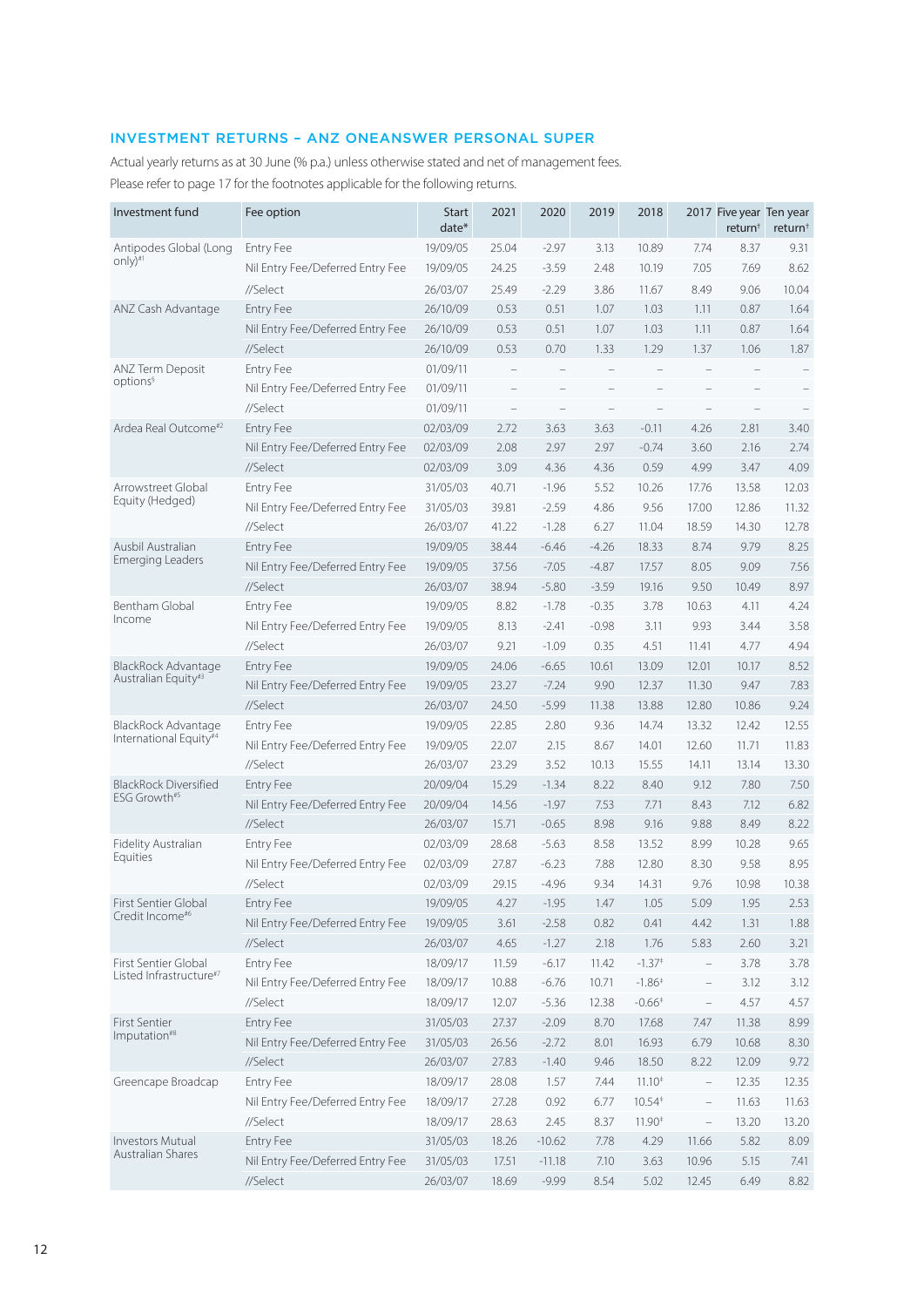| Investment fund             | Fee option                       | <b>Start</b><br>$date*$ | 2021  | 2020     | 2019    | 2018                             |                          | 2017 Five year Ten year<br>return <sup>†</sup> | return <sup>+</sup> |
|-----------------------------|----------------------------------|-------------------------|-------|----------|---------|----------------------------------|--------------------------|------------------------------------------------|---------------------|
| Kapstream Absolute          | <b>Entry Fee</b>                 | 19/09/05                | 0.86  | $-0.67$  | 1.97    | 1.30                             | 1.68                     | 1.02                                           | 2.36                |
| Return Income               | Nil Entry Fee/Deferred Entry Fee | 19/09/05                | 0.22  | $-1.30$  | 1.32    | 0.66                             | 1.03                     | 0.38                                           | 1.71                |
|                             | //Select                         | 26/03/07                | 1.23  | 0.03     | 2.69    | 2.01                             | 2.39                     | 1.66                                           | 3.05                |
| Magellan Global             | <b>Entry Fee</b>                 | 31/05/03                | 8.85  | 7.25     | 17.15   | 14.21                            | 12.91                    | 12.02                                          | 11.92               |
|                             | Nil Entry Fee/Deferred Entry Fee | 31/05/03                | 8.16  | 6.57     | 16.41   | 13.49                            | 12.20                    | 11.31                                          | 11.21               |
|                             | //Select                         | 26/03/07                | 9.24  | 8.00     | 17.97   | 15.01                            | 13.71                    | 12.73                                          | 12.66               |
| Merlon Australian Share     | <b>Entry Fee</b>                 | 10/12/07                | 12.43 | $-6.11$  | 3.81    | 2.69                             | 13.26                    | 4.97                                           | 6.14                |
| Income                      | Nil Entry Fee/Deferred Entry Fee | 10/12/07                | 11.72 | $-6.71$  | 3.16    | 2.04                             | 12.54                    | 4.31                                           | 5.46                |
|                             | //Select                         | 10/12/07                | 12.84 | $-5.45$  | 4.54    | 3.41                             | 14.05                    | 5.64                                           | 6.84                |
| MFS Global Equity           | <b>Entry Fee</b>                 | 19/09/05                | 23.40 | $-0.57$  | 14.68   | 7.37                             | 14.89                    | 11.66                                          | 12.91               |
|                             | Nil Entry Fee/Deferred Entry Fee | 19/09/05                | 22.61 | $-1.21$  | 13.95   | 6.69                             | 14.16                    | 10.95                                          | 12.19               |
|                             | //Select                         | 26/03/07                | 23.84 | 0.13     | 15.49   | 8.13                             | 15.70                    | 12.37                                          | 13.67               |
| MoneyForLife Index          | <b>Entry Fee</b>                 | 26/10/09                | 15.25 | $-1.14$  | 5.67    | 6.20                             | 8.30                     | 6.73                                           | 6.18                |
| Balanced                    | Nil Entry Fee/Deferred Entry Fee | 26/10/09                | 14.79 | $-2.62$  | 4.38    | 5.53                             | 7.61                     | 5.79                                           | 5.38                |
|                             | //Select                         | 26/10/09                | 15.67 | $-0.45$  | 6.41    | 6.94                             | 9.06                     | 7.40                                           | 6.89                |
| MoneyForLife Index          | <b>Entry Fee</b>                 | 26/10/09                | 8.76  | 0.75     | 5.17    | 3.91                             | 4.59                     | 4.60                                           | 4.53                |
| Conservative                | Nil Entry Fee/Deferred Entry Fee | 26/10/09                | 7.65  | $-1.69$  | 3.78    | 3.25                             | 3.92                     | 3.34                                           | 3.57                |
|                             | //Select                         | 26/10/09                | 9.15  | 1.46     | 5.91    | 4.64                             | 5.32                     | 5.27                                           | 5.23                |
| MoneyForLife Index          | <b>Entry Fee</b>                 | 26/10/09                | 12.98 | 0.56     | 5.21    | 5.27                             | 6.93                     | 6.12                                           | 5.65                |
| Moderate                    | Nil Entry Fee/Deferred Entry Fee | 26/10/09                | 11.66 | $-1.76$  | 2.95    | 4.60                             | 6.26                     | 4.65                                           | 4.59                |
|                             | //Select                         | 26/10/09                | 13.39 | 1.26     | 5.95    | 6.01                             | 7.68                     | 6.79                                           | 6.36                |
| Nikko AM Australian         | <b>Entry Fee</b>                 | 18/09/17                | 29.07 | $-14.19$ | $-1.76$ | $9.71$ <sup><math>+</math></sup> | $\qquad \qquad -$        | 4.80                                           | 4.80                |
| Shares                      | Nil Entry Fee/Deferred Entry Fee | 18/09/17                | 28.51 | $-14.93$ | $-3.31$ | $9.17*$                          |                          | 3.86                                           | 3.86                |
|                             | //Select                         | 18/09/17                | 29.63 | $-13.45$ | $-0.91$ | $10.50*$                         | $\overline{\phantom{0}}$ | 5.59                                           | 5.59                |
| OnePath Active Growth       | <b>Entry Fee</b>                 | 31/05/03                | 16.68 | $-3.85$  | 5.70    | 6.49                             | 7.89                     | 6.38                                           | 6.76                |
|                             | Nil Entry Fee/Deferred Entry Fee | 31/05/03                | 15.94 | $-4.46$  | 5.03    | 5.82                             | 7.20                     | 5.70                                           | 6.08                |
|                             | //Select                         | 26/03/07                | 17.10 | $-3.17$  | 6.44    | 7.24                             | 8.64                     | 7.05                                           | 7.47                |
| OnePath Alternatives        | <b>Entry Fee</b>                 | 11/12/06                | 6.77  | 0.20     | $-1.38$ | 3.98                             | $-5.81$                  | 0.66                                           | 0.56                |
| Growth                      | Nil Entry Fee/Deferred Entry Fee | 11/12/06                | 6.09  | $-0.44$  | $-2.01$ | 3.33                             | $-6.41$                  | 0.02                                           | $-0.08$             |
|                             | //Select                         | 26/03/07                | 7.16  | 0.90     | $-0.69$ | 4.71                             | $-5.15$                  | 1.29                                           | 1.23                |
| OnePath Australian          | <b>Entry Fee</b>                 | 19/09/05                | 28.27 | $-19.92$ | 15.77   | 10.26                            | $-5.86$                  | 4.30                                           | 9.20                |
| <b>Property Securities</b>  | Nil Entry Fee/Deferred Entry Fee | 19/09/05                | 27.45 | $-20.43$ | 15.03   | 9.56                             | $-6.46$                  | 3.64                                           | 8.50                |
| Index#9                     | //Select                         | 26/03/07                | 28.73 | $-19.36$ | 16.59   | 11.03                            | $-5.59$                  | 4.88                                           | 9.86                |
| OnePath Australian          | Entry Fee                        | 31/05/03                | 25.91 | $-6.75$  | 7.59    | 7.66                             | 9.31                     | 8.25                                           | 6.66                |
| Shares                      | Nil Entry Fee/Deferred Entry Fee | 31/05/03                | 25.10 | $-7.35$  | 6.91    | 6.97                             | 8.62                     | 7.56                                           | 5.99                |
|                             | //Select                         | 26/03/07                | 26.36 | $-6.10$  | 8.35    | 8.41                             | 10.08                    | 8.94                                           | 7.38                |
| OnePath Australian          | Entry Fee                        | 31/05/03                | 24.83 | $-7.32$  | 10.29   | 11.49                            | 12.09                    | 9.78                                           | 8.00                |
| Shares Index <sup>#10</sup> | Nil Entry Fee/Deferred Entry Fee | 31/05/03                | 24.04 | $-7.91$  | 9.59    | 10.78                            | 11.38                    | 9.08                                           | 7.32                |
|                             | //Select                         | 26/03/07                | 25.28 | $-6.67$  | 11.06   | 12.27                            | 12.42                    | 10.39                                          | 8.66                |
| OnePath Balanced            | Entry Fee                        | 31/05/03                | 11.17 | $-2.35$  | 5.31    | 4.60                             | 5.32                     | 4.72                                           | 4.83                |
|                             | Nil Entry Fee/Deferred Entry Fee | 31/05/03                | 10.46 | $-2.97$  | 4.64    | 3.93                             | 4.65                     | 4.06                                           | 4.17                |
|                             | //Select                         | 26/03/07                | 11.58 | $-1.66$  | 6.05    | 5.33                             | 6.06                     | 5.39                                           | 5.53                |
| OnePath Balanced            | Entry Fee                        | 12/04/10                | 11.67 | 0.51     | 7.04    | 5.74                             | 4.46                     | 5.82                                           | 6.52                |
| Index <sup>#11</sup>        | Nil Entry Fee/Deferred Entry Fee | 12/04/10                | 10.96 | $-0.13$  | 6.36    | 5.07                             | 3.80                     | 5.15                                           | 5.84                |
|                             | //Select                         | 12/04/10                | 12.07 | 1.22     | 7.79    | 6.48                             | 4.77                     | 6.41                                           | 7.17                |
| OnePath Blue Chip           | Entry Fee                        | 31/05/03                | 24.31 | $-12.03$ | 3.38    | 5.76                             | 11.12                    | 5.85                                           | 5.28                |
| Imputation                  | Nil Entry Fee/Deferred Entry Fee | 31/05/03                | 23.52 | $-12.60$ | 2.72    | 5.09                             | 10.41                    | 5.17                                           | 4.61                |
|                             | //Select                         | 26/03/07                | 24.76 | $-11.41$ | 4.10    | 6.50                             | 11.90                    | 6.52                                           | 5.98                |
| OnePath Capital             | Entry Fee                        | 31/05/03                | 0.00  | 0.00     | 0.31    | 0.41                             | 1.09                     | 0.36                                           | 1.28                |
| Guaranteed                  | Nil Entry Fee/Deferred Entry Fee | 31/05/03                | 0.00  | 0.00     | 0.00    | 0.00                             | 0.55                     | 0.11                                           | 0.87                |
|                             | //Select                         | 26/03/07                | 0.36  | 0.70     | 1.01    | 1.11                             | 1.80                     | 1.00                                           | 1.96                |
|                             |                                  |                         |       |          |         |                                  |                          |                                                |                     |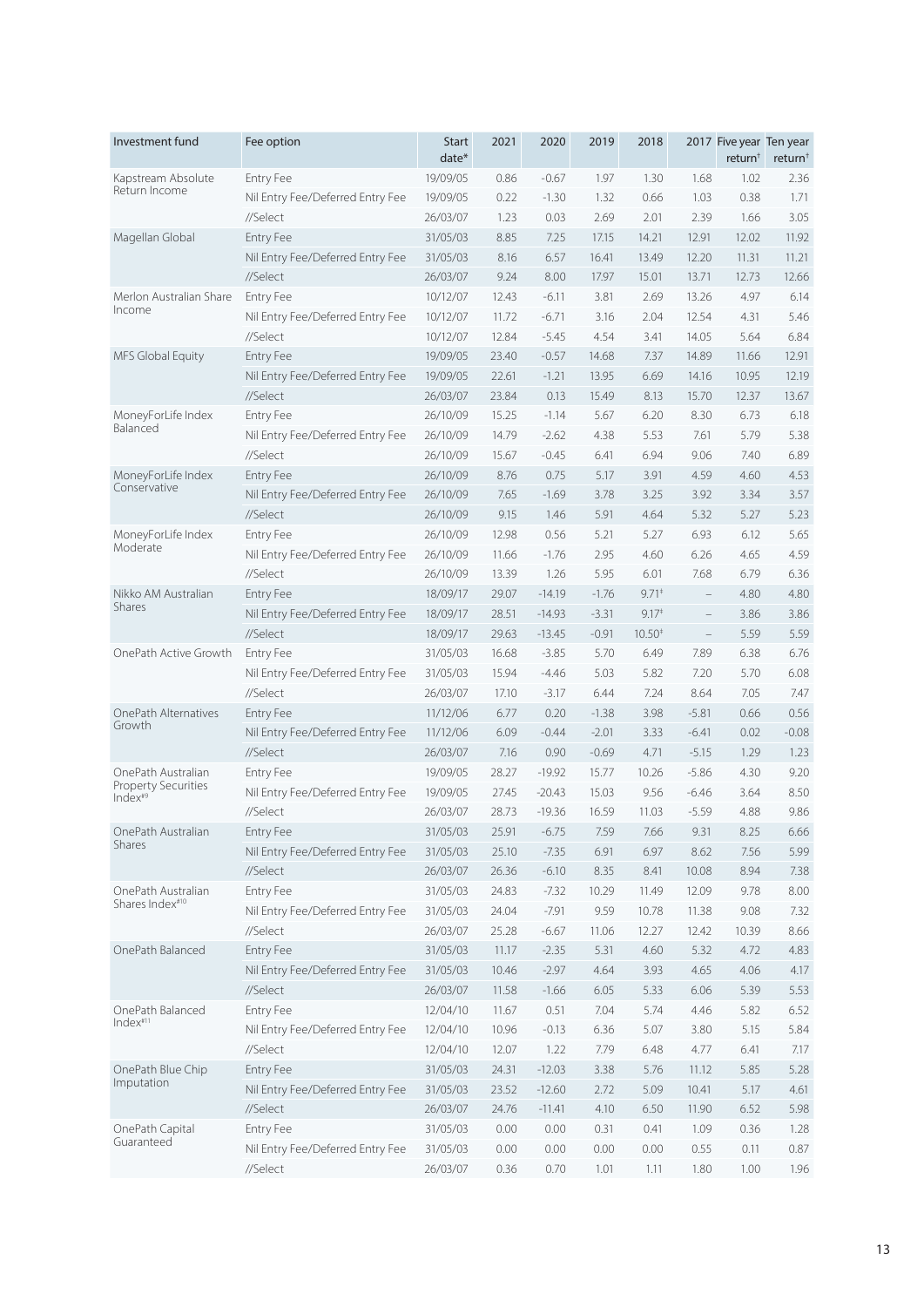| Investment fund                 | Fee option                       | <b>Start</b><br>$date*$ | 2021    | 2020     | 2019    | 2018    |         | 2017 Five year Ten year<br>return <sup>†</sup> | return <sup>+</sup> |
|---------------------------------|----------------------------------|-------------------------|---------|----------|---------|---------|---------|------------------------------------------------|---------------------|
| OnePath Cash <sup>^</sup>       | <b>Entry Fee</b>                 | 31/05/03                | $-0.04$ | 0.31     | 0.86    | 0.63    | 0.65    | 0.64                                           | 1.39                |
|                                 | Nil Entry Fee/Deferred Entry Fee | 31/05/03                | $-0.03$ | 0.30     | 0.57    | 0.33    | 0.35    | 0.41                                           | 1.12                |
|                                 | //Select                         | 26/03/07                | 0.04    | 0.61     | 1.17    | 0.93    | 0.95    | 0.94                                           | 1.69                |
| OnePath Conservative            | <b>Entry Fee</b>                 | 31/05/03                | 6.63    | $-0.82$  | 5.00    | 3.11    | 2.97    | 3.34                                           | 3.89                |
|                                 | Nil Entry Fee/Deferred Entry Fee | 31/05/03                | 5.95    | $-1.46$  | 4.33    | 2.45    | 2.31    | 2.69                                           | 3.23                |
|                                 | //Select                         | 26/03/07                | 7.01    | $-0.12$  | 5.73    | 3.83    | 3.69    | 4.00                                           | 4.58                |
| OnePath Conservative            | <b>Entry Fee</b>                 | 12/04/10                | 6.39    | 1.26     | 6.02    | 3.57    | 2.31    | 3.89                                           | 4.90                |
| Index <sup>#12</sup>            | Nil Entry Fee/Deferred Entry Fee | 12/04/10                | 5.71    | 0.62     | 5.34    | 2.91    | 1.66    | 3.23                                           | 4.24                |
|                                 | //Select                         | 12/04/10                | 6.77    | 1.97     | 6.76    | 4.30    | 2.61    | 4.46                                           | 5.54                |
| OnePath Diversified             | <b>Entry Fee</b>                 | 02/03/09                | $-1.38$ | 2.83     | 5.81    | 0.50    | $-1.20$ | 1.28                                           | 3.24                |
| Bond Index#13                   | Nil Entry Fee/Deferred Entry Fee | 02/03/09                | $-2.00$ | 2.18     | 5.14    | $-0.14$ | $-1.82$ | 0.63                                           | 2.58                |
|                                 | //Select                         | 02/03/09                | $-1.02$ | 3.56     | 6.55    | 1.21    | $-0.91$ | 1.84                                           | 3.87                |
| OnePath Diversified             | <b>Entry Fee</b>                 | 20/09/04                | 1.65    | $-0.71$  | 0.90    | 0.31    | 2.57    | 0.94                                           | 1.58                |
| Credit#14                       | Nil Entry Fee/Deferred Entry Fee | 20/09/04                | 1.00    | $-1.34$  | 0.26    | $-0.33$ | 1.91    | 0.30                                           | 0.94                |
|                                 | //Select                         | 26/03/07                | 2.02    | $-0.01$  | 1.61    | 1.01    | 3.29    | 1.58                                           | 2.26                |
| OnePath Diversified             | <b>Entry Fee</b>                 | 31/05/03                | $-0.09$ | 1.41     | 5.19    | 0.57    | 0.71    | 1.54                                           | 2.94                |
| <b>Fixed Interest</b>           | Nil Entry Fee/Deferred Entry Fee | 31/05/03                | $-0.72$ | 0.76     | 4.52    | $-0.07$ | 0.07    | 0.90                                           | 2.28                |
|                                 | //Select                         | 26/03/07                | 0.28    | 2.12     | 5.93    | 1.28    | 1.42    | 2.19                                           | 3.63                |
| OnePath Geared                  | <b>Entry Fee</b>                 | 20/07/06                | 50.89   | $-16.83$ | 17.53   | 20.71   | 19.34   | 16.27                                          | 11.35               |
| Australian Shares Index         | Nil Entry Fee/Deferred Entry Fee | 20/07/06                | 49.94   | $-17.36$ | 16.78   | 19.95   | 18.57   | 15.53                                          | 10.64               |
|                                 | //Select                         | 26/03/07                | 51.43   | $-16.24$ | 18.35   | 21.55   | 20.18   | 17.01                                          | 12.10               |
| OnePath Global                  | <b>Entry Fee</b>                 | 31/05/03                | 22.81   | $-5.76$  | 5.05    | 13.39   | 17.82   | 10.19                                          | 4.69                |
| Emerging Market<br>Shares       | Nil Entry Fee/Deferred Entry Fee | 31/05/03                | 22.03   | $-6.36$  | 4.38    | 12.67   | 17.06   | 9.49                                           | 4.02                |
|                                 | //Select                         | 26/03/07                | 23.26   | $-5.10$  | 5.79    | 14.18   | 18.64   | 10.89                                          | 5.39                |
| OnePath Global                  | <b>Entry Fee</b>                 | 11/12/06                | 26.24   | $-15.85$ | 5.60    | 3.58    | $-2.48$ | 2.53                                           | 5.97                |
| Property Securities<br>Index#15 | Nil Entry Fee/Deferred Entry Fee | 11/12/06                | 25.44   | $-16.39$ | 4.93    | 2.92    | $-3.10$ | 1.88                                           | 5.30                |
|                                 | //Select                         | 26/03/07                | 26.70   | $-15.26$ | 6.34    | 4.31    | $-1.80$ | 3.18                                           | 6.68                |
| OnePath Global Shares           | <b>Entry Fee</b>                 | 19/09/05                | 20.27   | 7.46     | 14.18   | 13.64   | 13.20   | 13.68                                          | 13.65               |
|                                 | Nil Entry Fee/Deferred Entry Fee | 19/09/05                | 19.51   | 6.78     | 13.45   | 12.93   | 12.48   | 12.96                                          | 12.93               |
|                                 | //Select                         | 26/03/07                | 20.71   | 8.21     | 14.99   | 14.44   | 14.00   | 14.40                                          | 14.41               |
| OnePath Global Smaller          | <b>Entry Fee</b>                 | 31/05/03                | 46.95   | $-2.72$  | 0.05    | 13.46   | 13.28   | 12.95                                          | 12.53               |
| Companies Shares#16             | Nil Entry Fee/Deferred Entry Fee | 31/05/03                | 46.01   | $-3.34$  | $-0.59$ | 12.73   | 12.57   | 12.23                                          | 11.82               |
|                                 | //Select                         | 26/03/07                | 47.48   | $-2.04$  | 0.76    | 14.25   | 14.08   | 13.66                                          | 13.29               |
| OnePath Growth                  | Entry Fee                        | 12/04/10                | 17.33   | $-0.54$  | 7.51    | 7.89    | 6.77    | 7.64                                           | 7.90                |
| Index#17                        | Nil Entry Fee/Deferred Entry Fee | 12/04/10                | 16.58   | $-1.17$  | 6.82    | 7.21    | 6.09    | 6.96                                           | 7.21                |
|                                 | //Select                         | 12/04/10                | 17.75   | 0.16     | 8.26    | 8.65    | 7.08    | 8.24                                           | 8.56                |
| OnePath High Growth             | <b>Entry Fee</b>                 | 31/05/03                | 23.88   | $-5.36$  | 6.51    | 9.19    | 11.45   | 8.73                                           | 7.72                |
|                                 | Nil Entry Fee/Deferred Entry Fee | 31/05/03                | 23.10   | $-5.97$  | 5.84    | 8.49    | 10.74   | 8.04                                           | 7.03                |
|                                 | //Select                         | 26/03/07                | 24.33   | $-4.70$  | 7.26    | 9.96    | 12.23   | 9.42                                           | 8.44                |
| OnePath High Growth             | Entry Fee                        | 12/04/10                | 23.25   | $-1.82$  | 7.89    | 10.04   | 9.24    | 9.43                                           | 9.13                |
| Index <sup>#18</sup>            | Nil Entry Fee/Deferred Entry Fee | 12/04/10                | 22.47   | $-2.44$  | 7.20    | 9.34    | 8.54    | 8.73                                           | 8.43                |
|                                 | //Select                         | 12/04/10                | 23.70   | $-1.13$  | 8.64    | 10.81   | 9.55    | 10.04                                          | 9.79                |
| OnePath Income                  | Entry Fee                        | 31/05/03                | 3.79    | $-1.16$  | 4.78    | 1.73    | 0.10    | 1.82                                           | 3.02                |
|                                 | Nil Entry Fee/Deferred Entry Fee | 31/05/03                | 3.14    | $-1.81$  | 4.11    | 1.09    | $-0.54$ | 1.17                                           | 2.36                |
|                                 | //Select                         | 26/03/07                | 4.17    | $-0.47$  | 5.51    | 2.45    | 0.80    | 2.47                                           | 3.71                |
| OnePath International           | Entry Fee                        | 19/09/05                | 23.51   | 3.70     | 9.98    | 12.70   | 12.04   | 12.21                                          | 12.39               |
| Shares Index#19                 | Nil Entry Fee/Deferred Entry Fee | 19/09/05                | 22.73   | 3.04     | 9.28    | 11.98   | 11.33   | 11.49                                          | 11.67               |
|                                 | //Select                         | 26/03/07                | 23.96   | 4.43     | 10.75   | 13.49   | 12.37   | 12.83                                          | 13.07               |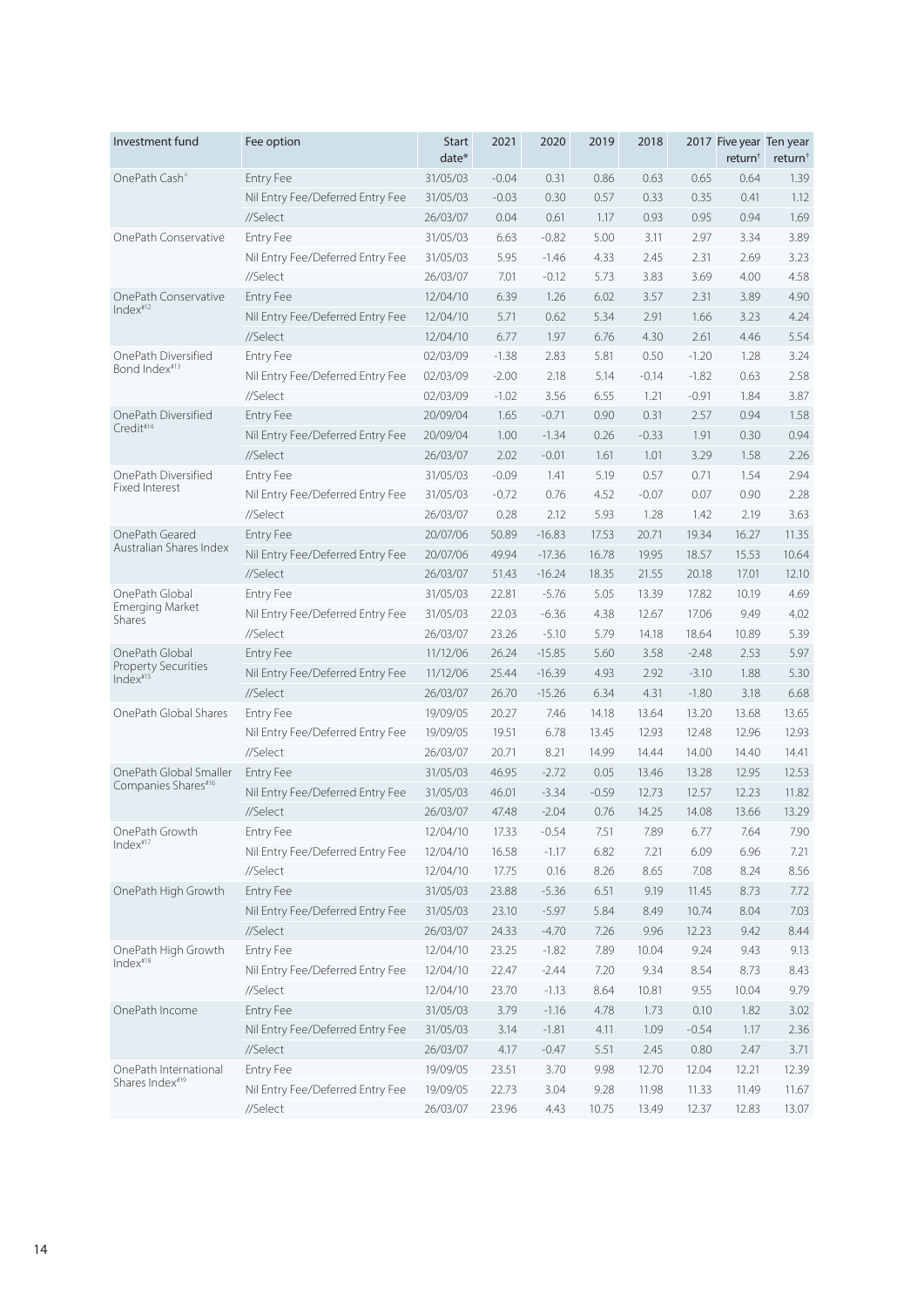| Investment fund                    | Fee option                       | <b>Start</b><br>date* | 2021    | 2020     | 2019  | 2018  |         | 2017 Five year Ten year<br>return <sup>†</sup> | return <sup>+</sup> |
|------------------------------------|----------------------------------|-----------------------|---------|----------|-------|-------|---------|------------------------------------------------|---------------------|
| OnePath International              | <b>Entry Fee</b>                 | 31/05/03              | 30.80   | $-0.24$  | 4.37  | 8.88  | 16.95   | 11.64                                          | 10.21               |
| Shares Index<br>(Hedged)#20        | Nil Entry Fee/Deferred Entry Fee | 31/05/03              | 29.97   | $-0.88$  | 3.70  | 8.19  | 16.21   | 10.93                                          | 9.51                |
|                                    | //Select                         | 26/03/07              | 31.28   | 0.46     | 5.10  | 9.64  | 17.29   | 12.26                                          | 10.89               |
| OnePath Managed                    | <b>Entry Fee</b>                 | 31/05/03              | 16.14   | $-3.29$  | 5.27  | 6.46  | 7.51    | 6.24                                           | 5.87                |
| Growth                             | Nil Entry Fee/Deferred Entry Fee | 31/05/03              | 15.40   | $-3.91$  | 4.60  | 5.79  | 6.83    | 5.56                                           | 5.20                |
|                                    | //Select                         | 26/03/07              | 16.56   | $-2.61$  | 6.01  | 7.21  | 8.27    | 6.91                                           | 6.58                |
| OnePath Property                   | Entry Fee                        | 31/05/03              | 26.26   | $-23.95$ | 2.82  | 9.21  | $-3.91$ | 0.71                                           | 7.13                |
| Securities                         | Nil Entry Fee/Deferred Entry Fee | 31/05/03              | 25.45   | $-24.44$ | 2.16  | 8.52  | $-4.52$ | 0.07                                           | 6.45                |
|                                    | //Select                         | 26/03/07              | 26.71   | $-23.42$ | 3.54  | 9.98  | $-3.24$ | 1.35                                           | 7.84                |
| OnePath Select Leaders             | <b>Entry Fee</b>                 | 20/09/04              | 24.80   | $-6.96$  | 7.22  | 7.90  | 9.27    | 7.98                                           | 6.43                |
|                                    | Nil Entry Fee/Deferred Entry Fee | 20/09/04              | 24.01   | $-7.55$  | 6.53  | 7.22  | 8.57    | 7.29                                           | 5.76                |
|                                    | //Select                         | 26/03/07              | 25.25   | $-6.31$  | 7.97  | 8.66  | 10.03   | 8.66                                           | 7.15                |
| OnePath Sustainable                | <b>Entry Fee</b>                 | 31/05/03              | 29.51   | $-4.21$  | 12.77 | 6.27  | 9.38    | 10.21                                          | 8.31                |
| Investments - Australian<br>Shares | Nil Entry Fee/Deferred Entry Fee | 31/05/03              | 28.69   | $-4.82$  | 12.05 | 5.59  | 8.68    | 9.51                                           | 7.62                |
|                                    | //Select                         | 26/03/07              | 29.98   | $-3.54$  | 13.56 | 7.01  | 10.15   | 10.91                                          | 9.03                |
| OnePath Tax Effective              | <b>Entry Fee</b>                 | 31/05/03              | 17.82   | $-10.13$ | 8.62  | 6.26  | 2.72    | 4.65                                           | 5.65                |
| Income                             | Nil Entry Fee/Deferred Entry Fee | 31/05/03              | 17.07   | $-10.70$ | 7.93  | 5.59  | 2.06    | 3.99                                           | 4.98                |
|                                    | //Select                         | 26/03/07              | 18.24   | $-9.50$  | 9.38  | 7.01  | 3.44    | 5.32                                           | 6.36                |
| OptiMix Australian                 | <b>Entry Fee</b>                 | 31/05/03              | $-1.32$ | 1.85     | 6.78  | 1.23  | $-0.92$ | 1.48                                           | 2.83                |
| Fixed Interest                     | Nil Entry Fee/Deferred Entry Fee | 31/05/03              | $-1.95$ | 1.19     | 6.11  | 0.58  | $-1.55$ | 0.83                                           | 2.18                |
|                                    | //Select                         | 26/03/07              | $-0.97$ | 2.56     | 7.53  | 1.94  | $-0.22$ | 2.12                                           | 3.52                |
| OptiMix Australian                 | <b>Entry Fee</b>                 | 31/05/03              | 24.03   | $-9.06$  | 5.51  | 10.89 | 11.44   | 8.02                                           | 6.70                |
| Shares                             | Nil Entry Fee/Deferred Entry Fee | 31/05/03              | 23.24   | $-9.64$  | 4.84  | 10.18 | 10.73   | 7.33                                           | 6.02                |
|                                    | //Select                         | 26/03/07              | 24.48   | $-8.42$  | 6.25  | 11.66 | 12.22   | 8.70                                           | 7.41                |
| OptiMix Balanced                   | <b>Entry Fee</b>                 | 20/09/04              | 16.57   | $-4.41$  | 5.04  | 6.13  | 7.69    | 5.99                                           | 5.80                |
|                                    | Nil Entry Fee/Deferred Entry Fee | 20/09/04              | 15.83   | $-5.01$  | 4.37  | 5.46  | 7.00    | 5.32                                           | 5.13                |
|                                    | //Select                         | 26/03/07              | 16.99   | $-3.73$  | 5.78  | 6.88  | 8.45    | 6.66                                           | 6.51                |
| OptiMix Conservative               | <b>Entry Fee</b>                 | 31/05/03              | 7.03    | $-1.41$  | 4.71  | 2.90  | 3.13    | 3.24                                           | 3.79                |
|                                    | Nil Entry Fee/Deferred Entry Fee | 31/05/03              | 6.35    | $-2.04$  | 4.05  | 2.25  | 2.48    | 2.58                                           | 3.13                |
|                                    | //Select                         | 26/03/07              | 7.42    | $-0.72$  | 5.45  | 3.63  | 3.86    | 3.89                                           | 4.49                |
| OptiMix Cash <sup>^</sup>          | Entry Fee                        | 31/05/03              | 0.00    | 0.00     | 0.31  | 0.19  | 0.26    | 0.23                                           | 0.91                |
|                                    | Nil Entry Fee/Deferred Entry Fee | 31/05/03              | 0.02    | 0.41     | 0.40  | 0.95  | $-0.41$ | 0.26                                           | 0.59                |
|                                    | //Select                         | 26/03/07              | 0.18    | 0.70     | 1.01  | 0.89  | 0.96    | 0.94                                           | 1.62                |
| OptiMix Global                     | Entry Fee                        | 10/12/07              | 24.09   | $-6.90$  | 6.70  | 6.02  | 13.41   | 8.19                                           | 5.08                |
| <b>Emerging Markets</b><br>Shares  | Nil Entry Fee/Deferred Entry Fee | 10/12/07              | 23.31   | $-7.50$  | 6.03  | 5.33  | 12.70   | 7.50                                           | 4.41                |
|                                    | //Select                         | 10/12/07              | 24.54   | $-6.25$  | 7.45  | 6.76  | 14.21   | 8.87                                           | 5.78                |
| OptiMix Global Shares              | Entry Fee                        | 31/05/03              | 24.31   | $-1.51$  | 9.58  | 9.71  | 13.95   | 10.90                                          | 10.84               |
|                                    | Nil Entry Fee/Deferred Entry Fee | 31/05/03              | 23.52   | $-2.14$  | 8.89  | 9.01  | 13.23   | 10.19                                          | 10.13               |
|                                    | //Select                         | 26/03/07              | 24.76   | $-0.82$  | 10.35 | 10.48 | 14.75   | 11.60                                          | 11.58               |
| OptiMix Growth                     | Entry Fee                        | 31/05/03              | 20.92   | $-5.60$  | 5.52  | 7.41  | 9.51    | 7.22                                           | 6.67                |
|                                    | Nil Entry Fee/Deferred Entry Fee | 31/05/03              | 20.15   | $-6.20$  | 4.85  | 6.72  | 8.82    | 6.53                                           | 6.00                |
|                                    | //Select                         | 26/03/07              | 21.36   | $-4.93$  | 6.26  | 8.16  | 10.28   | 7.90                                           | 7.39                |
| OptiMix High Growth                | Entry Fee                        | 31/05/03              | 24.68   | $-6.69$  | 5.83  | 8.63  | 11.56   | 8.33                                           | 7.46                |
|                                    | Nil Entry Fee/Deferred Entry Fee | 31/05/03              | 23.88   | $-7.29$  | 5.16  | 7.94  | 10.85   | 7.64                                           | 6.78                |
|                                    | //Select                         | 26/03/07              | 25.13   | $-6.04$  | 6.57  | 9.39  | 12.34   | 9.02                                           | 8.18                |
| OptiMix Moderate                   | Entry Fee                        | 31/05/03              | 11.55   | $-3.06$  | 5.07  | 4.37  | 5.45    | 4.57                                           | 4.86                |
|                                    | Nil Entry Fee/Deferred Entry Fee | 31/05/03              | 10.84   | $-3.67$  | 4.40  | 3.70  | 4.78    | 3.91                                           | 4.19                |
|                                    | //Select                         | 26/03/07              | 11.95   | $-2.37$  | 5.81  | 5.10  | 6.19    | 5.23                                           | 5.56                |
| OptiMix Property                   | <b>Entry Fee</b>                 | 31/05/03              | 28.16   | $-22.83$ | 10.34 | 8.64  | $-2.48$ | 2.95                                           | 9.32                |
| <b>Securities</b>                  | Nil Entry Fee/Deferred Entry Fee | 31/05/03              | 27.35   | $-23.32$ | 9.64  | 7.94  | $-3.10$ | 2.29                                           | 8.63                |
|                                    | //Select                         | 26/03/07              | 28.63   | $-22.29$ | 11.12 | 9.40  | $-1.79$ | 3.60                                           | 10.06               |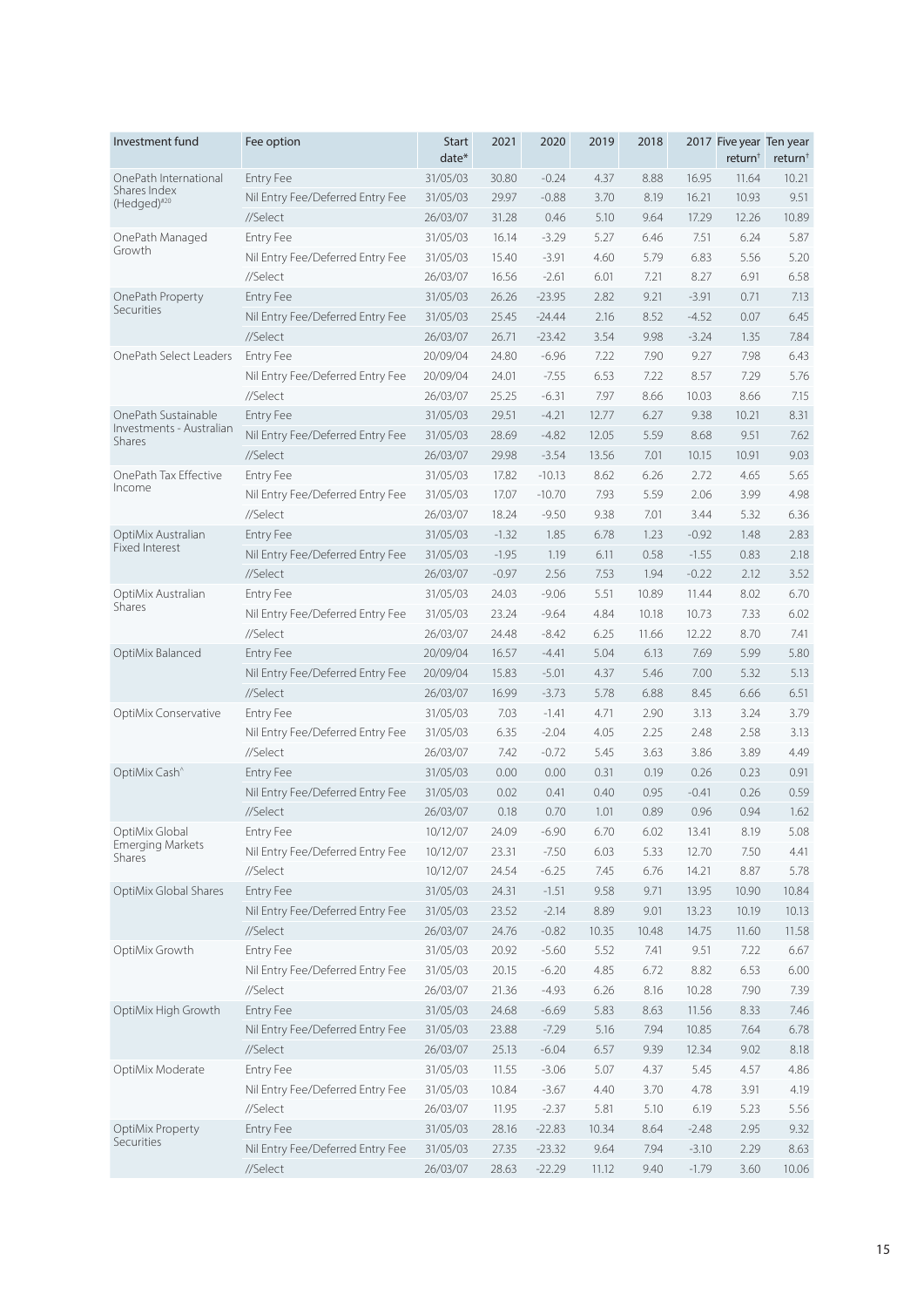| Investment fund                        | Fee option                       | <b>Start</b><br>$date*$ | 2021    | 2020     | 2019    | 2018                 |                          | 2017 Five year Ten year<br>return <sup>†</sup> | return <sup>+</sup> |
|----------------------------------------|----------------------------------|-------------------------|---------|----------|---------|----------------------|--------------------------|------------------------------------------------|---------------------|
| Pendal Australian                      | <b>Entry Fee</b>                 | 02/03/09                | 26.29   | $-5.26$  | 6.58    | 13.05                | 14.01                    | 10.45                                          | 8.59                |
| Shares#21                              | Nil Entry Fee/Deferred Entry Fee | 02/03/09                | 25.49   | $-5.87$  | 5.91    | 12.34                | 13.28                    | 9.75                                           | 7.90                |
|                                        | //Select                         | 02/03/09                | 26.75   | $-4.60$  | 7.33    | 13.85                | 14.81                    | 11.15                                          | 9.32                |
| Pendal Concentrated                    | <b>Entry Fee</b>                 | 31/05/03                | 36.62   | $-9.41$  | $-2.31$ | 7.79                 | 17.50                    | 8.90                                           | 8.20                |
| Global Shares<br>Hedged <sup>#22</sup> | Nil Entry Fee/Deferred Entry Fee | 31/05/03                | 35.75   | $-9.99$  | $-2.94$ | 7.11                 | 16.76                    | 8.20                                           | 7.51                |
|                                        | //Select                         | 26/03/07                | 37.11   | $-8.77$  | $-1.63$ | 8.55                 | 18.33                    | 9.59                                           | 8.93                |
| Pendal Monthly Income                  | <b>Entry Fee</b>                 | 10/12/07                | 2.97    | $-0.71$  | 4.47    | 2.69                 | 2.13                     | 2.30                                           | 3.24                |
| Plus <sup>#23</sup>                    | Nil Entry Fee/Deferred Entry Fee | 10/12/07                | 2.31    | $-1.35$  | 3.80    | 2.05                 | 1.48                     | 1.64                                           | 2.58                |
|                                        | //Select                         | 10/12/07                | 3.34    | $-0.01$  | 5.21    | 3.41                 | 2.85                     | 2.94                                           | 3.93                |
| Pendal Smaller                         | <b>Entry Fee</b>                 | 20/09/04                | 25.69   | $-3.18$  | $-3.06$ | 22.11                | 4.94                     | 8.62                                           | 8.84                |
| Companies#24                           | Nil Entry Fee/Deferred Entry Fee | 20/09/04                | 24.89   | $-3.79$  | $-3.68$ | 21.33                | 4.28                     | 7.93                                           | 8.15                |
|                                        | //Select                         | 26/03/07                | 26.15   | $-2.50$  | $-2.38$ | 22.96                | 5.68                     | 9.30                                           | 9.57                |
| Perennial Value Shares                 | <b>Entry Fee</b>                 | 19/09/05                | 26.53   | $-9.20$  | 5.03    | 7.30                 | 13.31                    | 7.97                                           | 7.06                |
|                                        | Nil Entry Fee/Deferred Entry Fee | 19/09/05                | 25.72   | $-9.77$  | 4.36    | 6.62                 | 12.59                    | 7.28                                           | 6.38                |
|                                        | //Select                         | 26/03/07                | 26.98   | $-8.56$  | 5.77    | 8.05                 | 14.11                    | 8.65                                           | 7.77                |
| Perpetual Australian                   | <b>Entry Fee</b>                 | 31/05/03                | 34.88   | $-8.57$  | 5.40    | 8.83                 | 9.38                     | 9.12                                           | 8.37                |
| <b>Shares</b>                          | Nil Entry Fee/Deferred Entry Fee | 31/05/03                | 34.03   | $-9.15$  | 4.73    | 8.14                 | 8.69                     | 8.43                                           | 7.68                |
|                                        | //Select                         | 26/03/07                | 35.37   | $-7.92$  | 6.14    | 9.59                 | 10.15                    | 9.81                                           | 9.09                |
| Perpetual Balanced                     | <b>Entry Fee</b>                 | 19/09/05                | 18.32   | $-2.24$  | 6.54    | 5.46                 | 7.44                     | 6.90                                           | 7.16                |
| Growth                                 | Nil Entry Fee/Deferred Entry Fee | 19/09/05                | 17.57   | $-2.86$  | 5.87    | 4.80                 | 6.75                     | 6.23                                           | 6.48                |
|                                        | //Select                         | 26/03/07                | 18.75   | $-1.56$  | 7.28    | 6.20                 | 8.19                     | 7.58                                           | 7.88                |
| Perpetual Conservative                 | <b>Entry Fee</b>                 | 19/09/05                | 7.71    | $-0.43$  | 5.69    | 2.92                 | 3.40                     | 3.82                                           | 4.55                |
| Growth                                 | Nil Entry Fee/Deferred Entry Fee | 19/09/05                | 7.03    | $-1.08$  | 5.02    | 2.26                 | 2.74                     | 3.16                                           | 3.89                |
|                                        | //Select                         | 26/03/07                | 8.10    | 0.26     | 6.44    | 3.64                 | 4.13                     | 4.48                                           | 5.25                |
| Perpetual Ethical SRI#25               | <b>Entry Fee</b>                 | 10/12/07                | 36.92   | $-7.67$  | $-0.50$ | 4.89                 | 7.79                     | 7.30                                           | 6.80                |
|                                        | Nil Entry Fee/Deferred Entry Fee | 10/12/07                | 36.04   | $-8.25$  | $-1.15$ | 4.22                 | 7.11                     | 6.62                                           | 6.12                |
|                                        | //Select                         | 10/12/07                | 37.42   | $-7.02$  | 0.20    | 5.62                 | 8.55                     | 7.98                                           | 7.51                |
| Platinum International                 | <b>Entry Fee</b>                 | 19/09/05                | 21.19   | $-4.48$  | $-0.35$ | 11.23                | 18.58                    | 8.76                                           | 9.01                |
|                                        | Nil Entry Fee/Deferred Entry Fee | 19/09/05                | 20.41   | $-5.09$  | $-0.99$ | 10.53                | 17.83                    | 8.06                                           | 8.32                |
|                                        |                                  | 26/03/07                |         |          |         |                      |                          |                                                | 9.74                |
|                                        | //Select                         |                         | 21.63   | $-3.81$  | 0.35    | 12.01                | 19.42                    | 9.45                                           |                     |
| Schroder Australian<br>Equity          | <b>Entry Fee</b>                 | 31/05/03                | 23.23   | $-9.14$  | 8.49    | 11.68                | 18.14                    | 9.89                                           | 7.61                |
|                                        | Nil Entry Fee/Deferred Entry Fee | 31/05/03                | 22.45   | $-9.72$  | 7.80    | 10.97                | 17.40                    | 9.19                                           | 6.93                |
|                                        | //Select                         | 26/03/07                | 23.68   | $-8.51$  | 9.25    | 12.46                | 18.97                    | 10.59                                          | 8.33                |
| Schroder Fixed Income                  | Entry Fee                        | 16/08/10                | 0.24    | 2.62     | 6.90    | 1.23                 | $-0.57$                  | 2.05                                           | 3.00                |
|                                        | Nil Entry Fee/Deferred Entry Fee | 16/08/10                | $-0.39$ | 1.97     | 6.21    | 0.59                 | $-1.21$                  | 1.40                                           | 2.34                |
|                                        | //Select                         | 16/08/10                | 0.60    | 3.34     | 7.65    | 1.94                 | 0.13                     | 2.70                                           | 3.68                |
| Schroder Real Return                   | Entry Fee                        | 19/09/05                | 7.69    | $-0.11$  | 3.42    | 2.39                 | 5.01                     | 3.65                                           | 4.73                |
|                                        | Nil Entry Fee/Deferred Entry Fee | 19/09/05                | 7.00    | $-0.74$  | 2.76    | 1.75                 | 4.34                     | 2.99                                           | 4.06                |
|                                        | //Select                         | 26/03/07                | 8.08    | 0.59     | 4.15    | 3.11                 | 5.74                     | 4.30                                           | 5.43                |
| Schroder Strategic<br>Growth#26        | Entry Fee                        | 19/09/05                | 14.69   | $-1.24$  | 5.72    | 5.84                 | 10.10                    | 6.89                                           | 6.60                |
|                                        | Nil Entry Fee/Deferred Entry Fee | 19/09/05                | 13.96   | $-1.87$  | 5.05    | 5.16                 | 9.41                     | 6.21                                           | 5.93                |
|                                        | //Select                         | 26/03/07                | 15.10   | $-0.54$  | 6.46    | 6.58                 | 10.88                    | 7.57                                           | 7.32                |
| SG Hiscock Property                    | Entry Fee                        | 31/05/03                | 25.63   | $-23.33$ | 2.43    | 9.46                 | $-4.09$                  | 0.71                                           | 8.17                |
|                                        | Nil Entry Fee/Deferred Entry Fee | 31/05/03                | 24.84   | $-23.82$ | 1.78    | 8.76                 | $-4.69$                  | 0.07                                           | 7.48                |
|                                        | //Select                         | 26/03/07                | 26.08   | $-22.79$ | 3.14    | 10.23                | $-3.41$                  | 1.34                                           | 8.89                |
| Stewart Investors                      | Entry Fee                        | 10/12/07                | 19.41   | 5.23     | 8.85    | 9.06                 | 12.00                    | 10.81                                          | 10.19               |
| WorldWide<br>Sustainability#27         | Nil Entry Fee/Deferred Entry Fee | 10/12/07                | 18.66   | 4.55     | 8.16    | 8.37                 | 11.29                    | 10.11                                          | 9.49                |
|                                        | //Select                         | 10/12/07                | 19.84   | 5.97     | 9.61    | 9.83                 | 12.78                    | 11.51                                          | 10.92               |
| T.Rowe Price Dynamic                   | Entry Fee                        | 18/09/17                | 3.28    | 2.99     | 0.43    | $-0.75*$             | $\overline{\phantom{0}}$ | 1.56                                           | 1.56                |
| Global Bond                            | Nil Entry Fee/Deferred Entry Fee | 18/09/17                | 2.82    | 1.68     | $-0.62$ | $-1.24$ <sup>+</sup> | $\overline{\phantom{0}}$ | 0.68                                           | 0.68                |
|                                        | //Select                         | 18/09/17                | 3.73    | 3.88     | 1.31    | $-0.03*$             | $\bar{ }$                | 2.34                                           | 2.34                |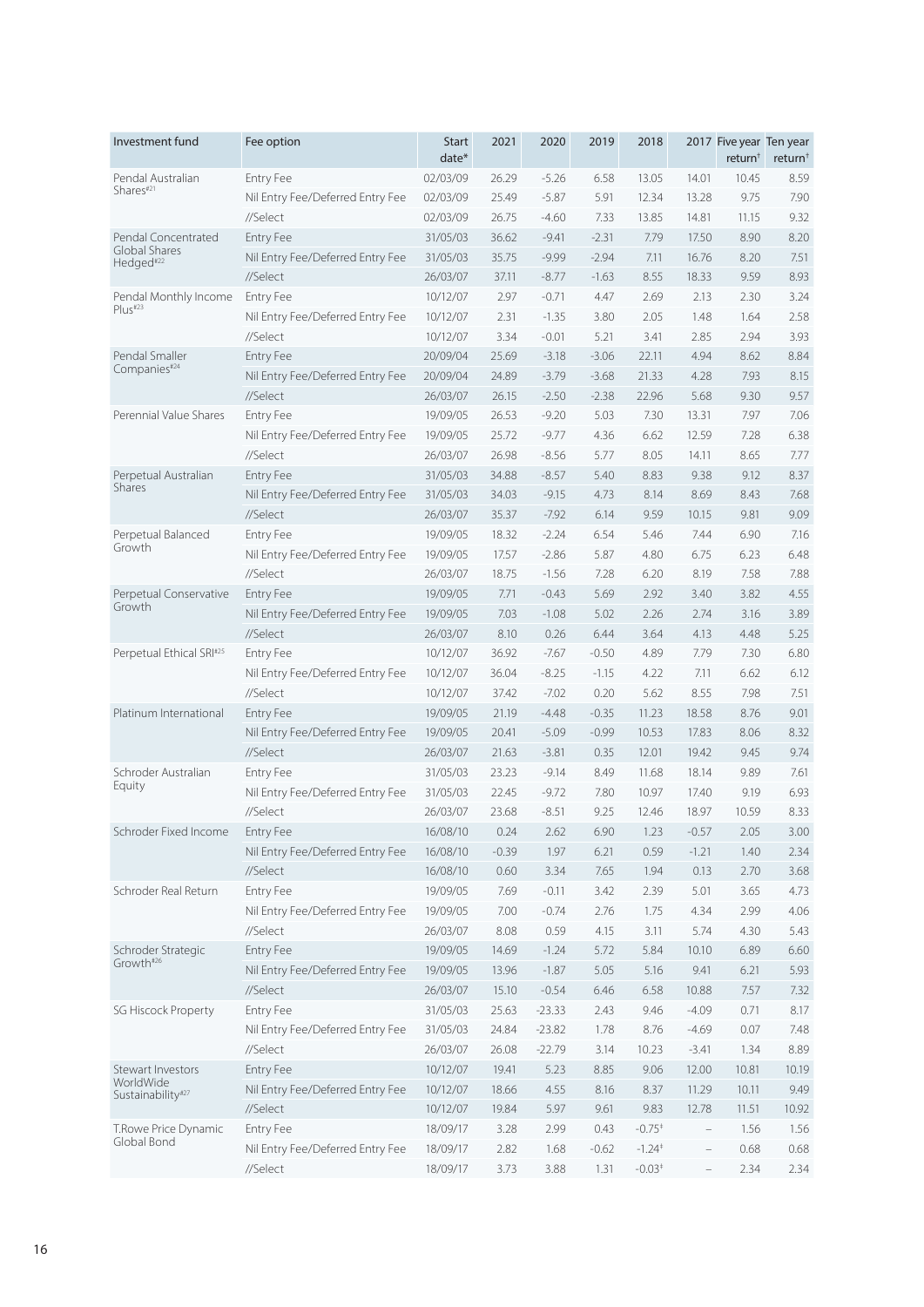| Investment fund              | Fee option                       | <b>Start</b><br>$date*$ | 2021    | 2020    | 2019  | 2018  |         | 2017 Five year Ten year<br>return <sup>+</sup> | return <sup>†</sup> |
|------------------------------|----------------------------------|-------------------------|---------|---------|-------|-------|---------|------------------------------------------------|---------------------|
| T.Rowe Price Global          | Entry Fee                        | 02/03/09                | 28.19   | 16.62   | 10.47 | 19.36 | 15.70   | 17.93                                          | 14.64               |
| Equity                       | Nil Entry Fee/Deferred Entry Fee | 02/03/09                | 27.37   | 15.88   | 9.77  | 18.60 | 14.96   | 17.18                                          | 13.91               |
|                              | //Select                         | 02/03/09                | 28.65   | 17.44   | 11.24 | 20.20 | 16.51   | 18.67                                          | 15.40               |
| UBS Balanced                 | Entry Fee                        | 19/09/05                | 16.53   | $-3.38$ | 3.05  | 6.77  | 8.68    | 6.13                                           | 6.05                |
|                              | Nil Entry Fee/Deferred Entry Fee | 19/09/05                | 15.79   | $-4.00$ | 2.40  | 6.10  | 7.98    | 5.45                                           | 5.38                |
|                              | //Select                         | 26/03/07                | 16.95   | $-2.70$ | 3.78  | 7.52  | 9.44    | 6.80                                           | 6.76                |
| <b>UBS Defensive</b>         | Entry Fee                        | 19/09/05                | 7.23    | $-1.12$ | 4.64  | 2.07  | 3.68    | 3.26                                           | 4.51                |
|                              | Nil Entry Fee/Deferred Entry Fee | 19/09/05                | 6.55    | $-1.76$ | 3.97  | 1.42  | 3.03    | 2.60                                           | 3.85                |
|                              | //Select                         | 26/03/07                | 7.62    | $-0.43$ | 5.37  | 2.78  | 4.41    | 3.92                                           | 5.21                |
| <b>UBS Diversified Fixed</b> | Entry Fee                        | 31/05/03                | $-1.39$ | 2.34    | 5.09  | 1.45  | $-0.65$ | 1.34                                           | 2.83                |
| Income                       | Nil Entry Fee/Deferred Entry Fee | 31/05/03                | $-2.02$ | 1.69    | 4.43  | 0.80  | $-1.28$ | 0.70                                           | 2.18                |
|                              | //Select                         | 26/03/07                | $-1.04$ | 3.06    | 5.83  | 2.16  | 0.04    | 1.98                                           | 3.52                |

All returns (except ANZ Cash Advantage) are calculated on an exit price to exit price basis, assumes distributions are re-invested and use the unit price which is calculated using the net asset values for the relevant month end. All return calculations are calculated on an annualised basis after the deduction of management costs, transaction costs and are net of tax payable by the trustee.

Yearly returns for ANZ Cash Advantage are the time-weighted average of the rates declared over the relevant period. Five-year and ten-year returns for ANZ Cash Advantage are the compound average of the yearly returns since start date.

- \* The date the first unit price for this fund was recorded.
- † Five-year and ten-year returns for each investment fund are calculated over the last five and ten years respectively, or since start date where the investment fund has not been in existence for the full period.
- ‡ This part-year return shows performance from start date to 30 June 2018.

§ For the latest interest rates for ANZ Term Deposit options available through ANZ OneAnswer visit onepath.com.au>superandinvestments>performance>current-rates

^ The Fund was terminated effective 10 September 2020. The Fund's performance and unit price noted above is effective for the period ending 10 September 2020.

- #1 Formerly Zurich Investments Global Thematic Shares.
- #2 Formerly Janus Henderson Global Fixed Interest Total Return.
- #3 Formerly BlackRock Scientific Australian Equity.
- #4 Formerly BlackRock Scientific International Equity.
- #5 Formerly BlackRock Scientific Diversified Growth.
- #6 Formerly Colonial First State Global Credit Income.
- #7 Formerly Colonial First State Global Listed Infrastructure.
- #8 Formerly Colonial First State Imputation.
- #9 Formerly Vanguard Property Securities Index.
- #10 Formerly Vanguard Australian Shares Index.
- #11 Formerly Vanguard Balanced Index.
- #12 Formerly Vanguard Conservative Index.
- #13 Formerly Vanguard Diversified Bond Index.
- #14 Formerly OnePath Diversified High Yield.
- #15 Formerly OnePath Global Property Securities.
- #16 Formerly OptiMix Global Smaller Companies Shares.
- #17 Formerly Vanguard Growth Index.
- #18 Formerly Vanguard High Growth Index.
- #19 Formerly Vanguard International Shares Index.
- #20 Formerly Vanguard International Shares Index (Hedged).
- #21 Formerly BT Core Australian Shares.
- #22 Formerly Pendal/BT Core Hedged Global Shares.
- #23 Formerly BT Monthly Income Plus.
- #24 Formerly BT Smaller Companies.
- #25 Formerly AMP Capital Responsible Investment Leaders Australian Shares.
- #26 Formerly Schroder Balanced.
- #27 Formerly AMP Capital Responsible Investment Leaders International Shares.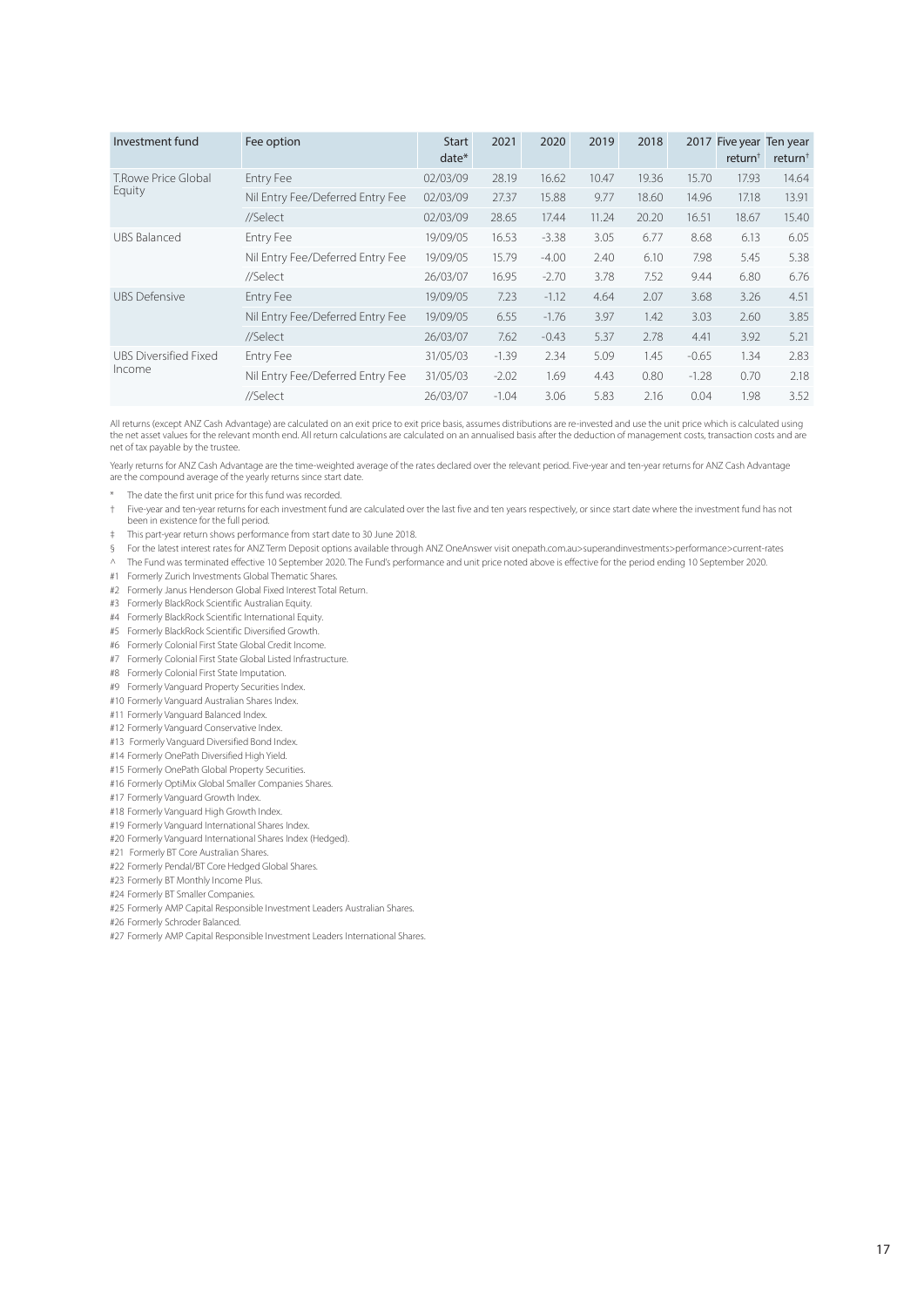# INVESTMENT RETURNS – ANZ ONEANSWER PENSION

Actual yearly returns as at 30 June (% p.a.) unless otherwise stated and net of management fees. Please refer to page 23 for the footnotes applicable for the following returns.

| Investment fund                                           | Fee option                       | <b>Start</b><br>date* | 2021  | 2020    | 2019    | 2018                 |                          | 2017 Five year Ten year<br>return <sup>†</sup> | return <sup>†</sup> |
|-----------------------------------------------------------|----------------------------------|-----------------------|-------|---------|---------|----------------------|--------------------------|------------------------------------------------|---------------------|
| Antipodes Global (Long                                    | <b>Entry Fee</b>                 | 19/09/05              | 27.81 | $-3.56$ | 2.52    | 12.65                | 8.19                     | 9.02                                           | 10.04               |
| only)#1                                                   | Nil Entry Fee/Deferred Entry Fee | 19/09/05              | 26.86 | $-4.28$ | 1.75    | 11.80                | 7.38                     | 8.21                                           | 9.21                |
|                                                           | //Select                         | 26/03/07              | 28.22 | $-2.93$ | 3.18    | 13.38                | 8.89                     | 9.66                                           | 10.72               |
| ANZ Cash Advantage                                        | <b>Entry Fee</b>                 | 26/10/09              | 0.63  | 0.60    | 1.26    | 1.26                 | 1.36                     | 1.02                                           | 1.93                |
|                                                           | Nil Entry Fee/Deferred Entry Fee | 26/10/09              | 0.63  | 0.60    | 1.26    | 1.26                 | 1.36                     | 1.02                                           | 1.93                |
|                                                           | //Select                         | 26/10/09              | 0.63  | 0.82    | 1.56    | 1.56                 | 1.66                     | 1.25                                           | 2.20                |
| <b>ANZ Prime CMA</b>                                      | <b>Entry Fee</b>                 | 1/07/07               | 0.61  | 1.05    | 1.51    | 1.46                 | 1.48                     | 1.24                                           | 2.11                |
|                                                           | Nil Entry Fee/Deferred Entry Fee | 1/07/07               | 0.61  | 1.05    | 1.51    | 1.46                 | 1.48                     | 1.24                                           | 2.11                |
|                                                           | //Select                         | 1/07/07               | 0.75  | 1.36    | 1.81    | 1.76                 | 1.78                     | 1.51                                           | 2.40                |
| <b>ANZ Term Deposit</b>                                   | <b>Entry Fee</b>                 | 1/09/11               |       |         |         |                      |                          |                                                |                     |
| options <sup>§</sup>                                      | Nil Entry Fee/Deferred Entry Fee | 1/09/11               |       |         |         |                      |                          |                                                |                     |
|                                                           | //Select                         | 1/09/11               |       |         |         |                      |                          |                                                |                     |
| Ardea Real Outcome <sup>#2</sup>                          | <b>Entry Fee</b>                 | 2/03/09               | 3.40  | 4.01    | 3.88    | 0.15                 | 4.90                     | 3.26                                           | 3.89                |
|                                                           | Nil Entry Fee/Deferred Entry Fee | 2/03/09               | 2.63  | 3.23    | 3.10    | $-0.59$              | 4.12                     | 2.49                                           | 3.11                |
|                                                           | //Select                         | 2/03/09               | 3.74  | 4.68    | 4.56    | 0.81                 | 5.59                     | 3.86                                           | 4.53                |
| Arrowstreet Global                                        | <b>Entry Fee</b>                 | 31/05/03              | 45.13 | $-2.60$ | 5.96    | 10.86                | 19.50                    | 14.69                                          | 12.45               |
| Equity (Hedged)                                           | Nil Entry Fee/Deferred Entry Fee | 31/05/03              | 44.26 | $-3.18$ | 5.33    | 10.20                | 18.78                    | 14.00                                          | 11.77               |
|                                                           | //Select                         | 26/03/07              | 45.82 | $-1.82$ | 6.81    | 11.75                | 20.46                    | 15.53                                          | 13.32               |
| Ausbil Australian                                         | <b>Entry Fee</b>                 | 19/09/05              | 44.22 | $-7.03$ | $-4.70$ | 20.43                | 9.23                     | 10.94                                          | 9.19                |
| Emerging Leaders                                          | Nil Entry Fee/Deferred Entry Fee | 19/09/05              | 43.14 | $-7.73$ | $-5.42$ | 19.52                | 8.42                     | 10.11                                          | 8.38                |
|                                                           | //Select                         | 26/03/07              | 44.68 | $-6.43$ | $-4.08$ | 21.21                | 9.94                     | 11.59                                          | 9.87                |
| Bentham Global Income                                     | <b>Entry Fee</b>                 | 19/09/05              | 10.23 | $-1.95$ | $-0.19$ | 4.27                 | 11.99                    | 4.73                                           | 5.00                |
|                                                           | Nil Entry Fee/Deferred Entry Fee | 19/09/05              | 9.41  | $-2.69$ | $-0.94$ | 3.49                 | 11.15                    | 3.94                                           | 4.21                |
|                                                           | //Select                         | 26/03/07              | 10.59 | $-1.31$ | 0.46    | 4.95                 | 12.72                    | 5.34                                           | 5.65                |
| BlackRock Advantage                                       | <b>Entry Fee</b>                 | 20/09/04              | 27.61 | $-7.54$ | 11.91   | 14.40                | 13.55                    | 11.40                                          | 9.66                |
| Australian Equity#3                                       | Nil Entry Fee/Deferred Entry Fee | 20/09/04              | 26.84 | $-8.09$ | 11.24   | 13.71                | 12.87                    | 10.73                                          | 9.00                |
|                                                           | //Select                         | 26/03/07              | 28.21 | $-6.79$ | 12.81   | 15.32                | 14.47                    | 12.22                                          | 10.51               |
| BlackRock Advantage                                       | <b>Entry Fee</b>                 | 31/05/03              | 25.43 | 3.02    | 10.21   | 16.50                | 14.47                    | 13.69                                          | 13.74               |
| International Equity#4                                    | Nil Entry Fee/Deferred Entry Fee | 31/05/03              | 24.49 | 2.25    | 9.39    | 15.63                | 13.61                    | 12.84                                          | 12.89               |
|                                                           | //Select                         | 26/03/07              | 25.84 | 3.69    | 10.93   | 17.26                | 15.22                    | 14.35                                          | 14.45               |
| BlackRock Diversified                                     | <b>Entry Fee</b>                 | 19/09/05              | 17.31 | $-1.74$ | 9.05    | 9.32                 | 10.20                    | 8.65                                           | 8.53                |
| ESG Growth#5                                              | Nil Entry Fee/Deferred Entry Fee | 19/09/05              | 16.43 | $-2.47$ | 8.23    | 8.51                 | 9.37                     | 7.84                                           | 7.71                |
|                                                           | //Select                         | 26/03/07              | 17.69 | $-1.10$ | 9.76    | 10.03                | 10.92                    | 9.29                                           | 9.20                |
| Fidelity Australian                                       | <b>Entry Fee</b>                 | 02/03/09              | 32.25 | $-5.92$ | 9.29    | 15.00                | 9.57                     | 11.37                                          | 10.67               |
| Equities                                                  | Nil Entry Fee/Deferred Entry Fee | 02/03/09              | 31.26 | $-6.62$ | 8.47    | 14.14                | 8.75                     | 10.54                                          | 9.84                |
|                                                           | //Select                         | 02/03/09              | 32.68 | $-5.30$ | 10.00   | 15.75                | 10.28                    | 12.02                                          | 11.35               |
| First Sentier Global<br>Credit Income <sup>#6</sup>       | Entry Fee                        | 19/09/05              | 4.69  | $-2.09$ | 1.74    | 1.86                 | 5.76                     | 2.36                                           | 3.03                |
|                                                           | Nil Entry Fee/Deferred Entry Fee | 19/09/05              | 3.91  | $-2.83$ | 0.99    | 1.10                 | 4.97                     | 1.59                                           | 2.26                |
|                                                           | //Select                         | 26/03/07              | 5.03  | $-1.45$ | 2.41    | 2.53                 | 6.45                     | 2.96                                           | 3.67                |
| First Sentier Global Listed Entry Fee<br>Infrastructure#7 |                                  | 18/09/17              | 12.86 | $-7.57$ | 12.75   | $-1.83*$             | $\overline{\phantom{0}}$ | 3.88                                           | 3.88                |
|                                                           | Nil Entry Fee/Deferred Entry Fee | 18/09/17              | 12.02 | $-8.27$ | 11.92   | $-2.40*$             | $\overline{\phantom{0}}$ | 3.10                                           | 3.10                |
|                                                           | //Select                         | 18/09/17              | 13.28 | $-6.88$ | 13.60   | $-1.21$ <sup>+</sup> | $\overline{\phantom{0}}$ | 4.56                                           | 4.56                |
| First Sentier Imputation <sup>#8</sup> Entry Fee          |                                  | 31/05/03              | 30.24 | $-2.61$ | 10.43   | 19.66                | 8.30                     | 12.66                                          | 10.14               |
|                                                           | Nil Entry Fee/Deferred Entry Fee | 31/05/03              | 29.47 | $-3.20$ | 9.77    | 18.94                | 7.65                     | 11.99                                          | 9.48                |
|                                                           | //Select                         | 26/03/07              | 30.86 | $-1.83$ | 11.32   | 20.62                | 9.17                     | 13.49                                          | 10.99               |
| Greencape Broadcap                                        | <b>Entry Fee</b>                 | 18/09/17              | 31.73 | 1.85    | 8.32    | $12.77*$             | $\qquad \qquad -$        | 13.96                                          | 13.96               |
|                                                           | Nil Entry Fee/Deferred Entry Fee | 18/09/17              | 30.75 | 1.09    | 7.14    | $12.11*$             | $\overline{\phantom{0}}$ | 13.01                                          | 13.01               |
|                                                           | //Select                         | 18/09/17              | 32.21 | 2.62    | 9.13    | $13.48*$             |                          | 14.71                                          | 14.71               |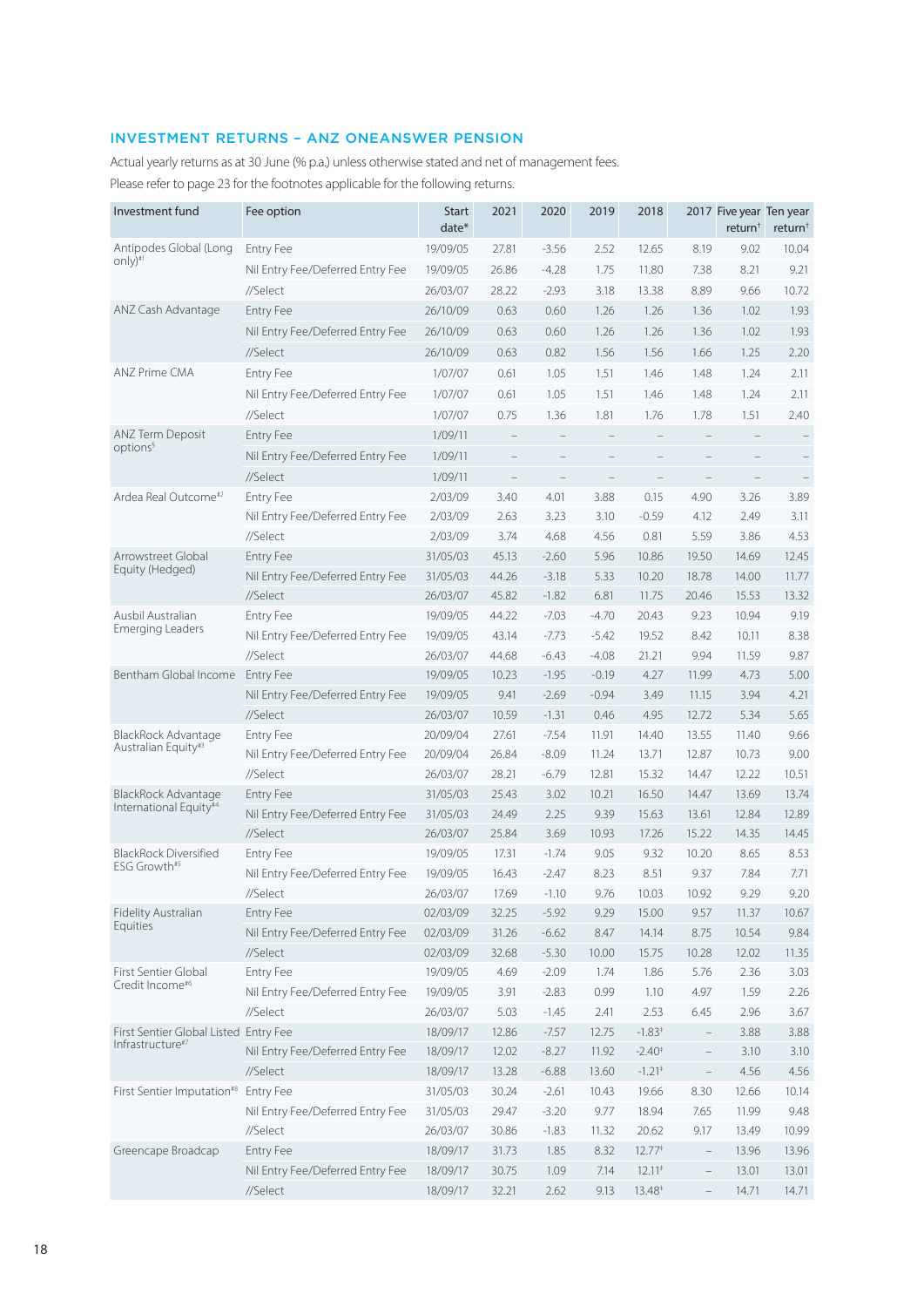| Investment fund                                   | Fee option                       | <b>Start</b><br>date* | 2021  | 2020     | 2019    | 2018     |                          | 2017 Five year Ten year<br>return <sup>†</sup> | return <sup>+</sup> |
|---------------------------------------------------|----------------------------------|-----------------------|-------|----------|---------|----------|--------------------------|------------------------------------------------|---------------------|
| Investors Mutual                                  | <b>Entry Fee</b>                 | 31/05/03              | 21.08 | $-11.93$ | 8.60    | 4.66     | 12.44                    | 6.38                                           | 8.90                |
| Australian Shares                                 | Nil Entry Fee/Deferred Entry Fee | 31/05/03              | 20.35 | $-12.46$ | 7.95    | 4.03     | 11.77                    | 5.75                                           | 8.24                |
|                                                   | //Select                         | 26/03/07              | 21.65 | $-11.23$ | 9.47    | 5.50     | 13.34                    | 7.17                                           | 9.73                |
| Kapstream Absolute                                | <b>Entry Fee</b>                 | 19/09/05              | 1.04  | $-0.65$  | 2.38    | 1.64     | 2.03                     | 1.28                                           | 2.74                |
| Return Income                                     | Nil Entry Fee/Deferred Entry Fee | 19/09/05              | 0.29  | $-1.39$  | 1.62    | 0.88     | 1.27                     | 0.53                                           | 1.97                |
|                                                   | //Select                         | 26/03/07              | 1.37  | $-0.01$  | 3.05    | 2.30     | 2.70                     | 1.88                                           | 3.38                |
| Magellan Global                                   | <b>Entry Fee</b>                 | 31/05/03              | 9.78  | 7.56     | 18.70   | 15.58    | 14.26                    | 13.10                                          | 13.08               |
|                                                   | Nil Entry Fee/Deferred Entry Fee | 31/05/03              | 8.96  | 6.75     | 17.82   | 14.71    | 13.41                    | 12.26                                          | 12.24               |
|                                                   | //Select                         | 26/03/07              | 10.13 | 8.26     | 19.47   | 16.33    | 15.00                    | 13.77                                          | 13.78               |
| Merlon Australian Share                           | <b>Entry Fee</b>                 | 10/12/07              | 14.27 | $-6.39$  | 4.44    | 3.18     | 15.01                    | 5.80                                           | 7.21                |
| Income                                            | Nil Entry Fee/Deferred Entry Fee | 10/12/07              | 13.41 | $-7.09$  | 3.66    | 2.41     | 14.14                    | 5.01                                           | 6.41                |
|                                                   | //Select                         | 10/12/07              | 14.64 | $-5.78$  | 5.12    | 3.85     | 15.76                    | 6.42                                           | 7.88                |
| MFS Global Equity                                 | <b>Entry Fee</b>                 | 19/09/05              | 26.52 | $-0.95$  | 16.20   | 8.02     | 15.99                    | 12.78                                          | 13.95               |
|                                                   | Nil Entry Fee/Deferred Entry Fee | 19/09/05              | 25.58 | $-1.70$  | 15.34   | 7.21     | 15.13                    | 11.94                                          | 13.10               |
|                                                   | //Select                         | 26/03/07              | 26.93 | $-0.31$  | 16.96   | 8.72     | 16.75                    | 13.44                                          | 14.66               |
| MoneyForLife Index                                | <b>Entry Fee</b>                 | 26/10/09              | 17.01 | $-1.39$  | 6.56    | 6.89     | 9.09                     | 7.47                                           | 6.94                |
| Balanced                                          | Nil Entry Fee/Deferred Entry Fee | 26/10/09              | 16.13 | $-2.13$  | 5.77    | 6.09     | 8.27                     | 6.67                                           | 6.14                |
|                                                   | //Select                         | 26/10/09              | 17.39 | $-0.75$  | 7.26    | 7.59     | 9.80                     | 8.10                                           | 7.60                |
| MoneyForLife Index                                | <b>Entry Fee</b>                 | 26/10/09              | 9.00  | $-0.32$  | 5.60    | 4.48     | 5.00                     | 4.71                                           | 4.88                |
| Conservative                                      | Nil Entry Fee/Deferred Entry Fee | 26/10/09              | 8.18  | $-1.07$  | 4.81    | 3.70     | 4.22                     | 3.93                                           | 4.10                |
|                                                   | //Select                         | 26/10/09              | 9.35  | 0.33     | 6.29    | 5.16     | 5.69                     | 5.32                                           | 5.53                |
| MoneyForLife Index                                | <b>Entry Fee</b>                 | 26/10/09              | 13.78 | $-0.79$  | 6.19    | 5.95     | 7.48                     | 6.42                                           | 6.20                |
| Moderate                                          | Nil Entry Fee/Deferred Entry Fee | 26/10/09              | 9.00  | 0.85     | 7.34    | 5.16     | 6.68                     | 5.77                                           | 5.47                |
|                                                   | //Select                         | 26/10/09              | 14.15 | $-0.14$  | 6.88    | 6.65     | 8.18                     | 7.05                                           | 6.85                |
| Nikko AM Australian                               | <b>Entry Fee</b>                 | 18/09/17              | 34.97 | $-15.87$ | $-2.07$ | $10.06*$ | $\overline{\phantom{0}}$ | 5.49                                           | 5.49                |
| Shares                                            | Nil Entry Fee/Deferred Entry Fee | 18/09/17              | 34.05 | $-16.72$ | $-3.49$ | $9.42*$  | $\qquad \qquad -$        | 4.45                                           | 4.45                |
|                                                   | //Select                         | 18/09/17              | 35.46 | $-15.23$ | $-1.33$ | $10.75*$ | $\qquad \qquad -$        | 6.19                                           | 6.19                |
| OnePath Active Growth                             | <b>Entry Fee</b>                 | 31/05/03              | 18.86 | $-4.11$  | 6.31    | 7.43     | 8.66                     | 7.18                                           | 7.64                |
|                                                   | Nil Entry Fee/Deferred Entry Fee | 31/05/03              | 17.97 | $-4.83$  | 5.52    | 6.62     | 7.85                     | 6.38                                           | 6.84                |
|                                                   | //Select                         | 26/03/07              | 19.24 | $-3.48$  | 7.00    | 8.13     | 9.36                     | 7.81                                           | 8.31                |
| OnePath Alternatives                              | Entry Fee                        | 11/12/06              | 7.65  | 0.26     | $-1.31$ | 4.55     | $-6.56$                  | 0.80                                           | 0.72                |
| Growth                                            | Nil Entry Fee/Deferred Entry Fee | 11/12/06              | 6.85  | $-0.51$  | $-2.05$ | 3.77     | $-7.26$                  | 0.04                                           | $-0.04$             |
|                                                   | //Select                         | 26/03/07              | 8.00  | 0.91     | $-0.67$ | 5.23     | $-5.95$                  | 1.39                                           | 1.34                |
| OnePath Australian                                | Entry Fee                        | 19/09/05              | 32.27 | $-21.76$ | 17.73   | 11.75    | $-6.64$                  | 4.91                                           | 10.51               |
| <b>Property Securities</b><br>Index <sup>#9</sup> | Nil Entry Fee/Deferred Entry Fee | 19/09/05              | 31.28 | $-22.35$ | 16.85   | 10.91    | $-7.33$                  | 4.13                                           | 9.68                |
|                                                   | //Select                         | 26/03/07              | 32.69 | $-21.25$ | 18.50   | 12.47    | $-6.38$                  | 5.45                                           | 11.13               |
| OnePath Australian                                | Entry Fee                        | 31/05/03              | 28.84 | $-6.90$  | 8.70    | 8.65     | 10.39                    | 9.35                                           | 7.64                |
| Shares                                            | Nil Entry Fee/Deferred Entry Fee | 31/05/03              | 27.88 | $-7.60$  | 7.89    | 7.84     | 9.57                     | 8.54                                           | 6.84                |
|                                                   | //Select                         | 26/03/07              | 29.26 | $-6.30$  | 9.41    | 9.36     | 11.11                    | 10.00                                          | 8.31                |
| OnePath Australian                                | Entry Fee                        | 31/05/03              | 27.85 | $-7.71$  | 11.56   | 12.80    | 13.25                    | 10.95                                          | 9.01                |
| Shares Index <sup>#10</sup>                       | Nil Entry Fee/Deferred Entry Fee | 31/05/03              | 26.89 | $-8.40$  | 10.73   | 11.96    | 12.40                    | 10.12                                          | 8.20                |
|                                                   | //Select                         | 26/03/07              | 28.26 | $-7.10$  | 12.29   | 13.54    | 13.55                    | 11.52                                          | 9.63                |
| OnePath Balanced                                  | Entry Fee                        | 31/05/03              | 13.05 | $-2.50$  | 6.08    | 5.48     | 5.94                     | 5.49                                           | 5.58                |
|                                                   | Nil Entry Fee/Deferred Entry Fee | 31/05/03              | 12.21 | $-3.23$  | 5.28    | 4.69     | 5.14                     | 4.70                                           | 4.79                |
|                                                   | //Select                         | 26/03/07              | 13.41 | $-1.86$  | 6.77    | 6.16     | 6.63                     | 6.11                                           | 6.24                |
| OnePath Balanced                                  | Entry Fee                        | 12/04/10              | 13.22 | 0.58     | 7.83    | 6.48     | 4.89                     | 6.52                                           | 7.25                |
| Index <sup>#11</sup>                              | Nil Entry Fee/Deferred Entry Fee | 12/04/10              | 12.38 | $-0.17$  | 7.03    | 5.68     | 4.11                     | 5.72                                           | 6.45                |
|                                                   | //Select                         | 12/04/10              | 13.59 | 1.24     | 8.53    | 7.18     | 5.17                     | 7.06                                           | 7.86                |
| OnePath Blue Chip                                 | Entry Fee                        | 31/05/03              | 27.75 | $-12.98$ | 4.17    | 6.70     | 12.96                    | 6.90                                           | 6.30                |
| Imputation                                        | Nil Entry Fee/Deferred Entry Fee | 31/05/03              | 26.80 | $-13.63$ | 3.39    | 5.91     | 12.11                    | 6.10                                           | 5.50                |
|                                                   | //Select                         | 26/03/07              | 28.17 | $-12.41$ | 4.85    | 7.40     | 13.69                    | 7.52                                           | 6.96                |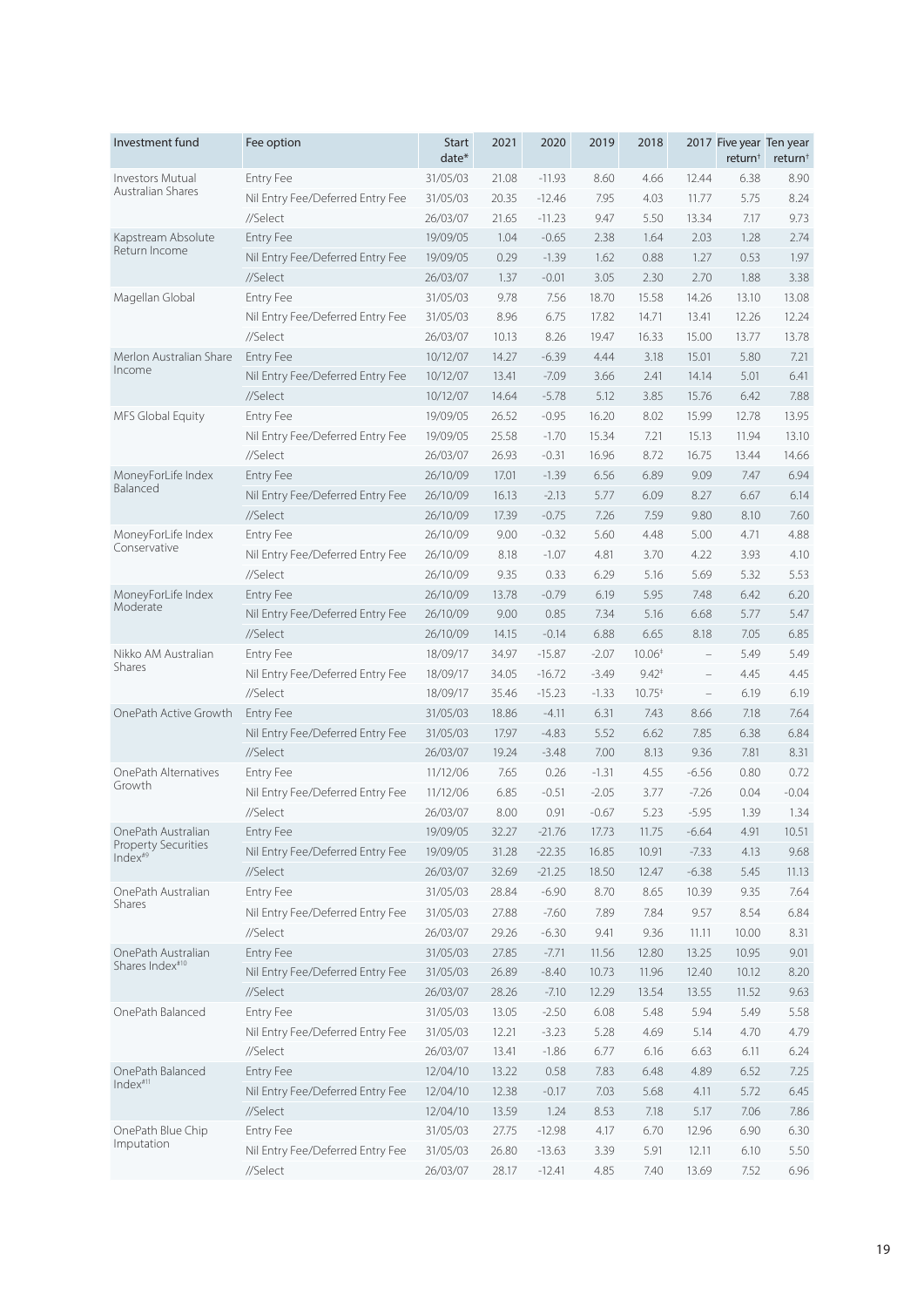| Investment fund                                      | Fee option                       | <b>Start</b><br>$date*$ | 2021           | 2020         | 2019          | 2018    |         | 2017 Five year Ten year<br>return <sup>†</sup> | return <sup>+</sup> |
|------------------------------------------------------|----------------------------------|-------------------------|----------------|--------------|---------------|---------|---------|------------------------------------------------|---------------------|
| OnePath Capital                                      | <b>Entry Fee</b>                 | 31/05/03                | 0.00           | 0.12         | 0.85          | 0.85    | 1.75    | 0.71                                           | 1.74                |
| Guaranteed                                           | Nil Entry Fee/Deferred Entry Fee | 31/05/03                | 0.00           | 0.00         | 0.30          | 0.33    | 1.16    | 0.36                                           | 1.28                |
|                                                      | //Select                         | 26/03/07                | 0.32           | 0.77         | 1.51          | 1.51    | 2.41    | 1.30                                           | 2.37                |
| OnePath Cash <sup>^</sup>                            | Entry Fee                        | 31/05/03                | $-0.03$        | 0.28         | 0.53          | 0.25    | 0.28    | 0.37                                           | 1.19                |
|                                                      | Nil Entry Fee/Deferred Entry Fee | 31/05/03                | $-0.03$        | 0.33         | 1.08          | $-0.50$ | $-0.47$ | 0.07                                           | 0.66                |
|                                                      | //Select                         | 26/03/07                | 0.13           | 0.93         | 1.19          | 0.90    | 0.94    | 1.02                                           | 1.85                |
| OnePath Conservative                                 | <b>Entry Fee</b>                 | 31/05/03                | 7.88           | $-0.89$      | 5.57          | 3.71    | 3.40    | 3.89                                           | 4.46                |
|                                                      | Nil Entry Fee/Deferred Entry Fee | 31/05/03                | 7.23           | $-1.48$      | 4.94          | 3.09    | 2.78    | 3.27                                           | 3.83                |
|                                                      | //Select                         | 26/03/07                | 8.39           | $-0.09$      | 6.42          | 4.54    | 4.23    | 4.66                                           | 5.26                |
| OnePath Conservative                                 | Entry Fee                        | 12/04/10                | 7.29           | 1.39         | 6.75          | 4.12    | 2.56    | 4.40                                           | 5.49                |
| Index#12                                             | Nil Entry Fee/Deferred Entry Fee | 12/04/10                | 6.49           | 0.63         | 5.95          | 3.34    | 1.79    | 3.62                                           | 4.70                |
|                                                      | //Select                         | 12/04/10                | 7.64           | 2.05         | 7.44          | 4.80    | 2.83    | 4.93                                           | 6.08                |
| OnePath Diversified                                  | <b>Entry Fee</b>                 | 02/03/09                | $-1.26$        | 3.14         | 6.47          | 0.69    | $-1.26$ | 1.51                                           | 3.73                |
| Bond Index#13                                        | Nil Entry Fee/Deferred Entry Fee | 02/03/09                | $-1.99$        | 2.36         | 5.68          | $-0.06$ | $-2.00$ | 0.76                                           | 2.96                |
|                                                      | //Select                         | 02/03/09                | $-0.94$        | 3.81         | 7.17          | 1.34    | $-0.99$ | 2.03                                           | 4.32                |
| OnePath Diversified                                  | Entry Fee                        | 20/09/04                | 2.28           | $-0.73$      | 1.15          | 0.82    | 3.13    | 1.32                                           | 1.99                |
| Credit#14                                            | Nil Entry Fee/Deferred Entry Fee | 20/09/04                | 1.52           | $-1.48$      | 0.40          | 0.07    | 2.35    | 0.56                                           | 1.23                |
|                                                      | //Select                         | 26/03/07                | 2.61           | $-0.09$      | 1.81          | 1.47    | 3.80    | 1.91                                           | 2.63                |
| OnePath Diversified                                  | Entry Fee                        | 31/05/03                | 0.40           | 1.60         | 5.85          | 0.99    | 0.90    | 1.93                                           | 3.37                |
| <b>Fixed Interest</b>                                | Nil Entry Fee/Deferred Entry Fee | 31/05/03                | $-0.21$        | 0.99         | 5.22          | 0.39    | 0.29    | 1.32                                           | 2.75                |
|                                                      | //Select                         | 26/03/07                | 0.87           | 2.41         | 6.70          | 1.80    | 1.71    | 2.68                                           | 4.16                |
| OnePath Geared                                       | Entry Fee                        | 20/07/06                | 57.37          | $-19.16$     | 18.63         | 23.28   | 20.76   | 17.57                                          | 12.36               |
| Australian Shares Index                              | Nil Entry Fee/Deferred Entry Fee | 20/07/06                | 56.20          | $-19.77$     | 17.74         | 22.36   | 19.86   | 16.70                                          | 11.52               |
|                                                      | //Select                         | 26/03/07                | 57.88          | $-18.64$     | 19.41         | 24.08   | 21.55   | 18.26                                          | 13.05               |
| OnePath Global                                       | Entry Fee                        | 31/05/03                | 24.76          | $-6.43$      | 5.24          | 14.52   | 20.05   | 11.05                                          | 4.87                |
| <b>Emerging Markets Shares</b>                       | Nil Entry Fee/Deferred Entry Fee | 31/05/03                | 23.83          | $-7.14$      | 4.45          | 13.67   | 19.15   | 10.22                                          | 4.08                |
|                                                      | //Select                         | 26/03/07                | 25.17          | $-5.82$      | 5.92          | 15.27   | 20.83   | 11.70                                          | 5.52                |
| OnePath Global Property                              | <b>Entry Fee</b>                 | 11/12/06                | 29.88          | $-17.63$     | 6.42          | 3.71    | $-3.41$ | 2.67                                           | 6.39                |
| Securities Index <sup>#15</sup>                      | Nil Entry Fee/Deferred Entry Fee | 11/12/06                | 28.92          | $-18.25$     | 5.62          | 2.93    | $-4.12$ | 1.90                                           | 5.60                |
|                                                      | //Select                         | 26/03/07                | 30.30          | $-17.09$     | 7.11          | 4.38    | $-2.78$ | 3.27                                           | 7.05                |
| OnePath Global Shares                                | Entry Fee                        | 19/09/05                | 21.27          | 7.36         | 14.98         | 14.61   | 14.21   | 14.40                                          | 14.73               |
|                                                      | Nil Entry Fee/Deferred Entry Fee | 19/09/05                | 20.36          | 6.55         | 14.12         | 13.76   | 13.36   | 13.55                                          | 13.87               |
|                                                      | //Select                         | 26/03/07                | 21.66          | 8.06         | 15.73         | 15.36   | 14.95   | 15.07                                          | 15.44               |
| OnePath Global Smaller                               | Entry Fee                        | 31/05/03                | 53.69          | $-3.08$      | 0.33          | 14.90   | 14.91   | 14.56                                          | 14.16               |
| Companies Shares#16                                  | Nil Entry Fee/Deferred Entry Fee | 31/05/03                | 52.54          | $-3.81$      | $-0.42$       | 14.04   | 14.05   | 13.70                                          | 13.30               |
|                                                      | //Select                         | 26/03/07                | 54.19          | $-2.45$      | 0.99          | 15.65   | 15.66   | 15.23                                          | 14.86               |
| OnePath Growth Index <sup>#17</sup> Entry Fee        |                                  | 12/04/10                | 19.45          | $-0.64$      | 8.27          | 8.83    | 7.38    | 8.47                                           | 8.79                |
|                                                      | Nil Entry Fee/Deferred Entry Fee | 12/04/10                | 18.56          | $-1.39$      | 7.46          | 8.02    | 6.57    | 7.66                                           | 7.97                |
|                                                      | //Select                         | 12/04/10                | 19.84          | 0.01         | 8.97          | 9.54    | 7.67    | 9.02                                           | 9.40                |
| OnePath High Growth                                  | Entry Fee                        | 31/05/03                | 27.04          | $-5.60$      | 7.38          | 10.32   | 12.49   | 9.83                                           | 8.75                |
|                                                      | Nil Entry Fee/Deferred Entry Fee | 31/05/03                | 26.10          | $-6.31$      | 6.58          | 9.50    | 11.65   | 9.01                                           | 7.94                |
|                                                      | //Select                         | 26/03/07                | 27.46          | $-4.99$      | 8.08          | 11.04   | 13.22   | 10.47                                          | 9.42                |
| OnePath High Growth                                  | Entry Fee                        | 12/04/10                | 26.03          | $-1.98$      | 8.63          | 11.18   | 10.14   | 10.44                                          | 10.15               |
| Index#18                                             | Nil Entry Fee/Deferred Entry Fee | 12/04/10                | 25.09          | $-2.72$      | 7.83          | 10.34   | 9.32    | 9.62                                           | 9.33                |
|                                                      | //Select                         | 12/04/10                | 26.44          | $-1.34$      | 9.34          | 11.91   | 10.44   | 11.01                                          | 10.77               |
| OnePath Income                                       | Entry Fee                        | 31/05/03                | 4.48           | $-1.27$      | 5.46          | 1.98    | 0.17    | 2.13                                           | 3.42                |
|                                                      | Nil Entry Fee/Deferred Entry Fee | 31/05/03                | 3.85           | $-1.86$      | 4.82          | 1.37    | $-0.43$ | 1.52                                           | 2.80                |
|                                                      | //Select                         |                         |                |              | 6.30          |         |         |                                                |                     |
|                                                      | Entry Fee                        | 26/03/07                | 4.98           | $-0.47$      |               | 2.80    | 0.97    | 2.89                                           | 4.22                |
| OnePath International<br>Shares Index <sup>#19</sup> |                                  | 19/09/05<br>19/09/05    | 26.19<br>25.25 | 3.87<br>3.09 | 10.54<br>9.71 | 13.92   | 13.27   | 13.33                                          | 13.43               |
|                                                      | Nil Entry Fee/Deferred Entry Fee |                         |                | 4.54         |               | 13.07   | 12.43   | 12.48                                          | 12.58<br>14.07      |
|                                                      | //Select                         | 26/03/07                | 26.60          |              | 11.26         | 14.66   | 13.58   | 13.91                                          |                     |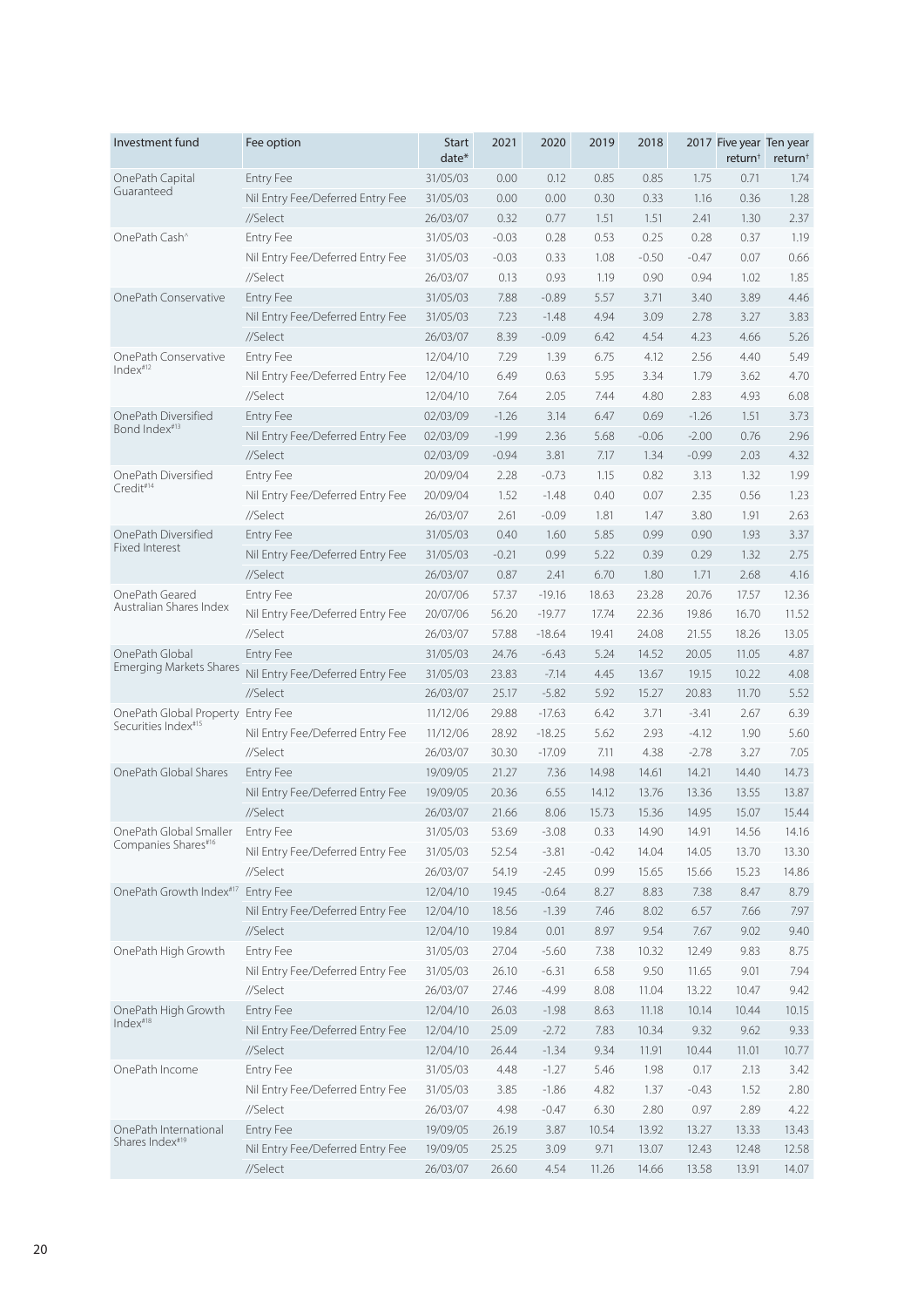| Investment fund                     | Fee option                       | <b>Start</b><br>date* | 2021    | 2020     | 2019  | 2018  |                | 2017 Five year Ten year<br>return <sup>†</sup> | return <sup>+</sup> |
|-------------------------------------|----------------------------------|-----------------------|---------|----------|-------|-------|----------------|------------------------------------------------|---------------------|
| OnePath International               | <b>Entry Fee</b>                 | 31/05/03              | 34.13   | $-0.22$  | 4.63  | 9.82  | 18.91          | 12.83                                          | 11.37               |
| Shares Index (Hedged)#20            | Nil Entry Fee/Deferred Entry Fee | 31/05/03              | 33.13   | $-0.97$  | 3.85  | 9.00  | 18.02          | 11.99                                          | 10.54               |
|                                     | //Select                         | 26/03/07              | 34.57   | 0.43     | 5.32  | 10.54 | 19.23          | 13.41                                          | 12.00               |
| OnePath Managed                     | <b>Entry Fee</b>                 | 31/05/03              | 18.63   | $-3.85$  | 6.27  | 7.64  | 8.36           | 7.17                                           | 6.73                |
| Growth                              | Nil Entry Fee/Deferred Entry Fee | 31/05/03              | 17.75   | $-4.57$  | 5.48  | 6.83  | 7.55           | 6.37                                           | 5.93                |
|                                     | //Select                         | 26/03/07              | 19.02   | $-3.23$  | 6.97  | 8.34  | 9.06           | 7.80                                           | 7.39                |
| OnePath Property                    | <b>Entry Fee</b>                 | 31/05/03              | 30.32   | $-26.15$ | 3.18  | 10.28 | $-4.19$        | 0.97                                           | 8.03                |
| Securities                          | Nil Entry Fee/Deferred Entry Fee | 31/05/03              | 29.35   | $-26.70$ | 2.41  | 9.45  | $-4.91$        | 0.21                                           | 7.22                |
|                                     | //Select                         | 26/03/07              | 30.75   | $-25.66$ | 3.85  | 11.00 | $-3.57$        | 1.56                                           | 8.69                |
| OnePath Select Leaders              | <b>Entry Fee</b>                 | 19/09/04              | 27.99   | $-7.33$  | 8.46  | 8.15  | 10.35          | 8.95                                           | 7.32                |
|                                     | Nil Entry Fee/Deferred Entry Fee | 19/09/04              | 27.03   | $-8.02$  | 7.65  | 7.34  | 9.53           | 8.14                                           | 6.52                |
|                                     | //Select                         | 26/03/07              | 28.40   | $-6.72$  | 9.17  | 8.86  | 11.07          | 9.59                                           | 7.98                |
| OnePath Sustainable                 | <b>Entry Fee</b>                 | 31/05/03              | 32.51   | $-4.29$  | 14.27 | 6.71  | 10.44          | 11.30                                          | 9.31                |
| Investments - Australian            | Nil Entry Fee/Deferred Entry Fee | 31/05/03              | 31.51   | $-5.01$  | 13.41 | 5.91  | 9.61           | 10.47                                          | 8.49                |
| Shares                              | //Select                         | 26/03/07              | 32.94   | $-3.67$  | 15.01 | 7.40  | 11.16          | 11.95                                          | 9.99                |
| OnePath Tax Effective               | <b>Entry Fee</b>                 | 31/05/03              | 20.17   | $-10.93$ | 9.61  | 7.05  | 3.25           | 5.33                                           | 6.56                |
| Income                              | Nil Entry Fee/Deferred Entry Fee | 31/05/03              | 19.27   | $-11.60$ | 8.78  | 6.25  | 2.49           | 4.55                                           | 5.77                |
|                                     | //Select                         | 26/03/07              | 20.56   | $-10.35$ | 10.32 | 7.75  | 3.93           | 5.95                                           | 7.22                |
| OptiMix Australian Fixed            | <b>Entry Fee</b>                 | 31/05/03              | $-0.85$ | 2.36     | 7.77  | 1.57  | $-0.70$        | 1.99                                           | 3.49                |
| Interest                            | Nil Entry Fee/Deferred Entry Fee | 31/05/03              | $-1.59$ | 1.60     | 6.96  | 0.81  | $-1.44$        | 1.22                                           | 2.72                |
|                                     | //Select                         | 26/03/07              | $-0.53$ | 3.03     | 8.48  | 2.23  | $-0.05$        | 2.58                                           | 4.13                |
| OptiMix Australian Shares Entry Fee |                                  | 31/05/03              | 27.08   | $-10.17$ | 6.27  | 12.17 | 13.12          | 9.01                                           | 7.74                |
|                                     | Nil Entry Fee/Deferred Entry Fee | 31/05/03              | 26.13   | $-10.84$ | 5.47  | 11.34 | 12.27          | 8.19                                           | 6.94                |
|                                     | //Select                         | 26/03/07              | 27.49   | $-9.58$  | 6.96  | 12.90 | 13.86          | 9.65                                           | 8.41                |
| OptiMix Balanced                    | <b>Entry Fee</b>                 | 19/09/04              | 19.28   | $-4.82$  | 5.68  | 7.04  | 8.64           | 6.89                                           | 6.65                |
|                                     | Nil Entry Fee/Deferred Entry Fee | 19/09/04              | 18.39   | $-5.53$  | 4.89  | 6.24  | 7.82           | 6.09                                           | 5.85                |
|                                     | //Select                         | 26/03/07              | 19.67   | $-4.19$  | 6.37  | 7.74  | 9.35           | 7.52                                           | 7.31                |
| OptiMix Conservative                | Entry Fee                        | 31/05/03              | 8.52    | $-1.49$  | 5.37  | 3.57  | 3.63           | 3.87                                           | 4.46                |
|                                     | Nil Entry Fee/Deferred Entry Fee | 31/05/03              | 7.70    | $-2.23$  | 4.59  | 2.78  | 2.85           | 3.09                                           | 3.68                |
|                                     | //Select                         | 26/03/07              | 8.87    | $-0.85$  | 6.06  | 4.24  | 4.30           | 4.48                                           | 5.11                |
| OptiMix Cash <sup>^</sup>           | Entry Fee                        | 31/05/03              | 0.07    | 0.88     | 0.52  | 0.09  | $N/A^{\Sigma}$ | 0.31                                           | 2.06                |
|                                     | Nil Entry Fee/Deferred Entry Fee | 31/05/03              | 0.03    | 0.42     | 0.63  | 0.51  | $-0.28$        | 0.27                                           | 0.79                |
|                                     | //Select                         | 26/03/07              | 0.24    | 1.53     | 1.18  | 0.74  | $N/A^{\Sigma}$ | 0.97                                           | 2.72                |
| OptiMix Global Emerging Entry Fee   |                                  | 10/12/07              | 26.26   | $-7.84$  | 7.10  | 6.10  | 14.48          | 8.64                                           | 5.29                |
| Markets Shares                      | Nil Entry Fee/Deferred Entry Fee | 10/12/07              | 25.32   | $-8.52$  | 6.29  | 5.31  | 13.62          | 7.83                                           | 4.50                |
|                                     | //Select                         | 10/12/07              | 26.67   | $-7.24$  | 7.80  | 6.79  | 15.22          | 9.28                                           | 5.94                |
| OptiMix Global Shares               | Entry Fee                        | 31/05/03              | 28.17   | $-2.05$  | 10.38 | 10.55 | 15.48          | 12.08                                          | 12.14               |
|                                     | Nil Entry Fee/Deferred Entry Fee | 31/05/03              | 27.21   | $-2.79$  | 9.55  | 9.73  | 14.62          | 11.25                                          | 11.30               |
|                                     | //Select                         | 26/03/07              | 28.58   | $-1.42$  | 11.10 | 11.27 | 16.24          | 12.74                                          | 12.83               |
| OptiMix Growth                      | Entry Fee                        | 31/05/03              | 23.53   | $-5.98$  | 6.07  | 8.24  | 10.48          | 8.06                                           | 7.53                |
|                                     | Nil Entry Fee/Deferred Entry Fee | 31/05/03              | 22.60   | $-6.69$  | 5.28  | 7.43  | 9.66           | 7.25                                           | 6.73                |
|                                     | //Select                         | 26/03/07              | 23.93   | $-5.37$  | 6.76  | 8.95  | 11.20          | 8.69                                           | 8.20                |
| OptiMix High Growth                 | Entry Fee                        | 31/05/03              | 27.47   | $-7.23$  | 6.43  | 9.52  | 12.71          | 9.21                                           | 8.36                |
|                                     | Nil Entry Fee/Deferred Entry Fee | 31/05/03              | 26.52   | $-7.92$  | 5.63  | 8.71  | 11.86          | 8.39                                           | 7.55                |
|                                     | //Select                         | 26/03/07              | 27.89   | $-6.63$  | 7.12  | 10.24 | 13.44          | 9.85                                           | 9.03                |
| OptiMix Moderate                    | Entry Fee                        | 31/05/03              | 13.46   | $-3.31$  | 5.67  | 5.12  | 6.12           | 5.27                                           | 5.61                |
|                                     | Nil Entry Fee/Deferred Entry Fee | 31/05/03              | 12.61   | $-4.04$  | 4.88  | 4.34  | 5.33           | 4.49                                           | 4.82                |
|                                     | //Select                         | 26/03/07              | 13.83   | $-2.68$  | 6.36  | 5.81  | 6.81           | 5.89                                           | 6.27                |
| OptiMix Property                    | Entry Fee                        | 31/05/03              | 31.89   | $-24.95$ | 11.48 | 9.97  | $-2.58$        | 3.40                                           | 9.74                |
| Securities                          | Nil Entry Fee/Deferred Entry Fee | 31/05/03              | 30.91   | $-25.52$ | 10.65 | 9.15  | $-3.31$        | 2.63                                           | 8.92                |
|                                     | //Select                         | 26/03/07              | 32.32   | $-24.47$ | 12.21 | 10.69 | $-1.95$        | 4.01                                           | 10.42               |
|                                     |                                  |                       |         |          |       |       |                |                                                |                     |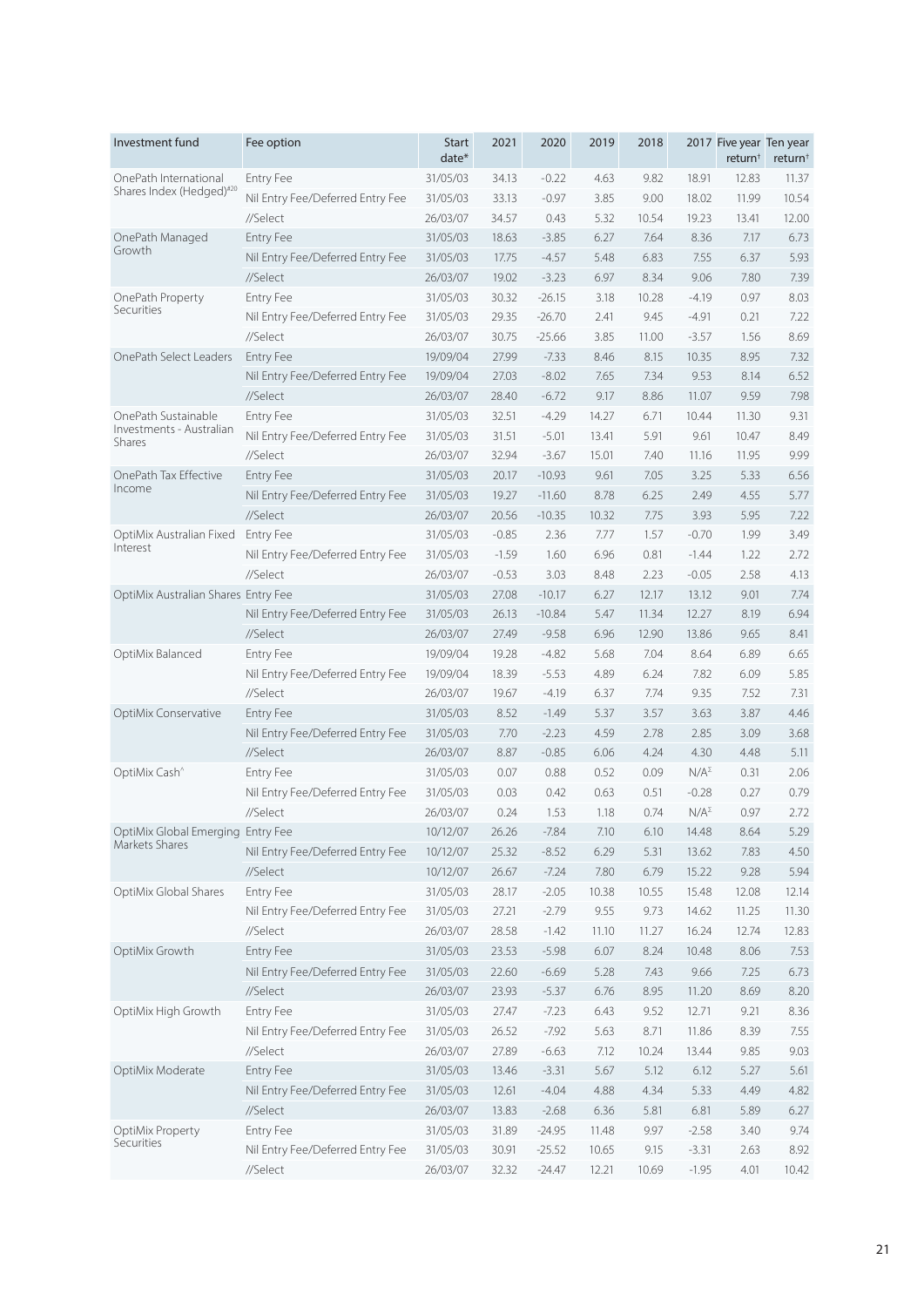| Investment fund                | Fee option                       | <b>Start</b><br>date* | 2021    | 2020     | 2019    | 2018     |                          | 2017 Five year Ten year<br>return <sup>†</sup> | return <sup>+</sup> |
|--------------------------------|----------------------------------|-----------------------|---------|----------|---------|----------|--------------------------|------------------------------------------------|---------------------|
| Pendal Australian              | <b>Entry Fee</b>                 | 02/03/09              | 29.54   | $-5.33$  | 7.75    | 14.71    | 15.69                    | 11.89                                          | 9.67                |
| Shares#21                      | Nil Entry Fee/Deferred Entry Fee | 02/03/09              | 28.57   | $-6.04$  | 6.94    | 13.85    | 14.83                    | 11.05                                          | 8.85                |
|                                | //Select                         | 02/03/09              | 29.96   | $-4.72$  | 8.45    | 15.46    | 16.44                    | 12.54                                          | 10.35               |
| Pendal Concentrated            | Entry Fee                        | 31/05/03              | 41.86   | $-10.48$ | $-2.58$ | 8.19     | 19.38                    | 9.83                                           | 8.94                |
| Global Shares Hedged#22        | Nil Entry Fee/Deferred Entry Fee | 31/05/03              | 41.00   | $-11.01$ | $-3.17$ | 7.55     | 18.66                    | 9.17                                           | 8.29                |
|                                | //Select                         | 26/03/07              | 42.53   | $-9.76$  | $-1.80$ | 9.06     | 20.33                    | 10.64                                          | 9.78                |
| Pendal Monthly Income          | Entry Fee                        | 10/12/07              | 3.40    | $-0.70$  | 5.16    | 3.02     | 2.55                     | 2.67                                           | 3.74                |
| Plus#23                        | Nil Entry Fee/Deferred Entry Fee | 10/12/07              | 2.63    | $-1.44$  | 4.37    | 2.25     | 1.80                     | 1.90                                           | 2.97                |
|                                | //Select                         | 10/12/07              | 3.74    | $-0.05$  | 5.84    | 3.69     | 3.22                     | 3.27                                           | 4.39                |
| Pendal Smaller                 | <b>Entry Fee</b>                 | 20/09/04              | 29.25   | $-3.14$  | $-3.43$ | 24.95    | 5.33                     | 9.73                                           | 9.88                |
| Companies#24                   | Nil Entry Fee/Deferred Entry Fee | 20/09/04              | 28.28   | $-3.86$  | $-4.15$ | 24.01    | 4.54                     | 8.91                                           | 9.05                |
|                                | //Select                         | 26/03/07              | 29.67   | $-2.50$  | $-2.80$ | 25.76    | 6.01                     | 10.38                                          | 10.56               |
| Perennial Value Shares         | <b>Entry Fee</b>                 | 19/09/05              | 31.07   | $-10.20$ | 5.74    | 8.32     | 14.82                    | 9.13                                           | 8.09                |
|                                | Nil Entry Fee/Deferred Entry Fee | 19/09/05              | 30.08   | $-10.87$ | 4.95    | 7.51     | 13.97                    | 8.31                                           | 7.28                |
|                                | //Select                         | 26/03/07              | 31.49   | $-9.61$  | 6.42    | 9.03     | 15.57                    | 9.77                                           | 8.76                |
| Perpetual Australian           | <b>Entry Fee</b>                 | 31/05/03              | 39.47   | $-8.90$  | 6.14    | 9.62     | 10.81                    | 10.38                                          | 9.39                |
| Shares                         | Nil Entry Fee/Deferred Entry Fee | 31/05/03              | 38.43   | $-9.58$  | 5.34    | 8.80     | 9.99                     | 9.55                                           | 8.57                |
|                                | //Select                         | 26/03/07              | 39.92   | $-8.31$  | 6.83    | 10.34    | 11.54                    | 11.02                                          | 10.07               |
| Perpetual Balanced             | <b>Entry Fee</b>                 | 19/09/05              | 21.39   | $-2.85$  | 7.38    | 6.12     | 8.09                     | 7.75                                           | 7.99                |
| Growth                         | Nil Entry Fee/Deferred Entry Fee | 19/09/05              | 20.48   | $-3.58$  | 6.57    | 5.33     | 7.28                     | 6.95                                           | 7.18                |
|                                | //Select                         | 26/03/07              | 21.78   | $-2.22$  | 8.08    | 6.81     | 8.80                     | 8.38                                           | 8.66                |
| Perpetual Conservative         | <b>Entry Fee</b>                 | 19/09/05              | 8.89    | $-0.42$  | 6.45    | 3.38     | 3.87                     | 4.39                                           | 5.19                |
| Growth                         | Nil Entry Fee/Deferred Entry Fee | 19/09/05              | 8.08    | $-1.16$  | 5.65    | 2.60     | 3.09                     | 3.61                                           | 4.40                |
|                                | //Select                         | 26/03/07              | 9.24    | 0.23     | 7.14    | 4.05     | 4.55                     | 5.00                                           | 5.84                |
| Perpetual Ethical SRI#25       | <b>Entry Fee</b>                 | 10/12/07              | 42.12   | $-8.20$  | $-0.14$ | 5.74     | 8.28                     | 8.33                                           | 7.75                |
|                                | Nil Entry Fee/Deferred Entry Fee | 10/12/07              | 41.05   | $-8.88$  | $-0.89$ | 4.95     | 7.47                     | 7.52                                           | 6.94                |
|                                | //Select                         | 10/12/07              | 42.58   | $-7.60$  | 0.51    | 6.43     | 8.99                     | 8.96                                           | 8.41                |
| Platinum International         | <b>Entry Fee</b>                 | 19/09/05              | 24.87   | $-5.40$  | $-0.59$ | 12.37    | 20.39                    | 9.70                                           | 9.82                |
|                                | Nil Entry Fee/Deferred Entry Fee | 19/09/05              | 23.94   | $-6.10$  | $-1.34$ | 11.53    | 19.49                    | 8.88                                           | 9.00                |
|                                | //Select                         | 26/03/07              | 25.28   | $-4.78$  | 0.06    | 13.11    | 21.17                    | 10.34                                          | 10.50               |
| Schroder Australian            | Entry Fee                        | 31/05/03              | 27.61   | $-10.43$ | 9.45    | 12.92    | 19.99                    | 11.13                                          | 8.52                |
| Equity                         | Nil Entry Fee/Deferred Entry Fee | 31/05/03              | 26.85   | $-10.97$ | 8.80    | 12.25    | 19.28                    | 10.47                                          | 7.87                |
|                                | //Select                         | 26/03/07              | 28.21   | $-9.71$  | 10.33   | 13.83    | 20.96                    | 11.95                                          | 9.35                |
| Schroder Fixed Income          | Entry Fee                        | 16/08/10              | 0.59    | 3.12     | 7.77    | 1.53     | $-0.45$                  | 2.47                                           | 3.56                |
|                                | Nil Entry Fee/Deferred Entry Fee | 16/08/10              | $-0.16$ | 2.35     | 6.96    | 0.78     | $-1.19$                  | 1.71                                           | 2.79                |
|                                | //Select                         | 16/08/10              | 0.92    | 3.80     | 8.47    | 2.20     | 0.20                     | 3.08                                           | 4.20                |
| Schroder Real Return           | Entry Fee                        | 19/09/05              | 8.78    | $-0.09$  | 3.86    | 2.80     | 5.63                     | 4.15                                           | 5.40                |
|                                | Nil Entry Fee/Deferred Entry Fee | 19/09/05              | 7.96    | $-0.84$  | 3.08    | 2.03     | 4.84                     | 3.37                                           | 4.61                |
|                                | //Select                         | 26/03/07              | 9.13    | 0.56     | 4.53    | 3.47     | 6.32                     | 4.76                                           | 6.05                |
| Schroder Strategic             | Entry Fee                        | 19/09/05              | 16.85   | $-1.54$  | 6.47    | 6.68     | 11.30                    | 7.78                                           | 7.40                |
| Growth#26                      | Nil Entry Fee/Deferred Entry Fee | 19/09/05              | 15.98   | $-2.28$  | 5.67    | 5.89     | 10.47                    | 6.97                                           | 6.60                |
|                                | //Select                         | 26/03/07              | 17.23   | $-0.90$  | 7.16    | 7.38     | 12.03                    | 8.41                                           | 8.07                |
| <b>SG Hiscock Property</b>     | Entry Fee                        | 31/05/03              | 29.87   | $-26.06$ | 2.74    | 10.08    | $-4.99$                  | 0.63                                           | 7.97                |
|                                | Nil Entry Fee/Deferred Entry Fee | 31/05/03              | 29.09   | $-26.50$ | 2.13    | 9.42     | $-5.55$                  | 0.03                                           | 7.32                |
|                                | //Select                         | 26/03/07              | 30.48   | $-25.47$ | 3.57    | 10.96    | $-4.23$                  | 1.37                                           | 8.80                |
| Stewart Investors              | Entry Fee                        | 10/12/07              | 21.83   | 5.31     | 9.35    | 9.90     | 13.09                    | 11.76                                          | 11.13               |
| WorldWide<br>Sustainability#27 | Nil Entry Fee/Deferred Entry Fee | 10/12/07              | 20.92   | 3.32     | 10.82   | 10.56    | 12.25                    | 11.43                                          | 10.55               |
|                                | //Select                         | 10/12/07              | 22.23   | 6.00     | 10.06   | 10.62    | 13.83                    | 12.42                                          | 11.82               |
| T.Rowe Price Dynamic           | Entry Fee                        | 18/09/17              | 3.59    | 3.34     | 0.52    | $-1.03*$ | $\qquad \qquad -$        | 1.68                                           | 1.68                |
| Global Bond                    | Nil Entry Fee/Deferred Entry Fee | 18/09/17              | 2.82    | 2.55     | $-0.43$ | $-1.61*$ | $\qquad \qquad -$        | 0.86                                           | 0.86                |
|                                | //Select                         | 18/09/17              | 3.97    | 4.12     | 1.27    | $-0.41*$ | $\overline{\phantom{a}}$ | 2.35                                           | 2.35                |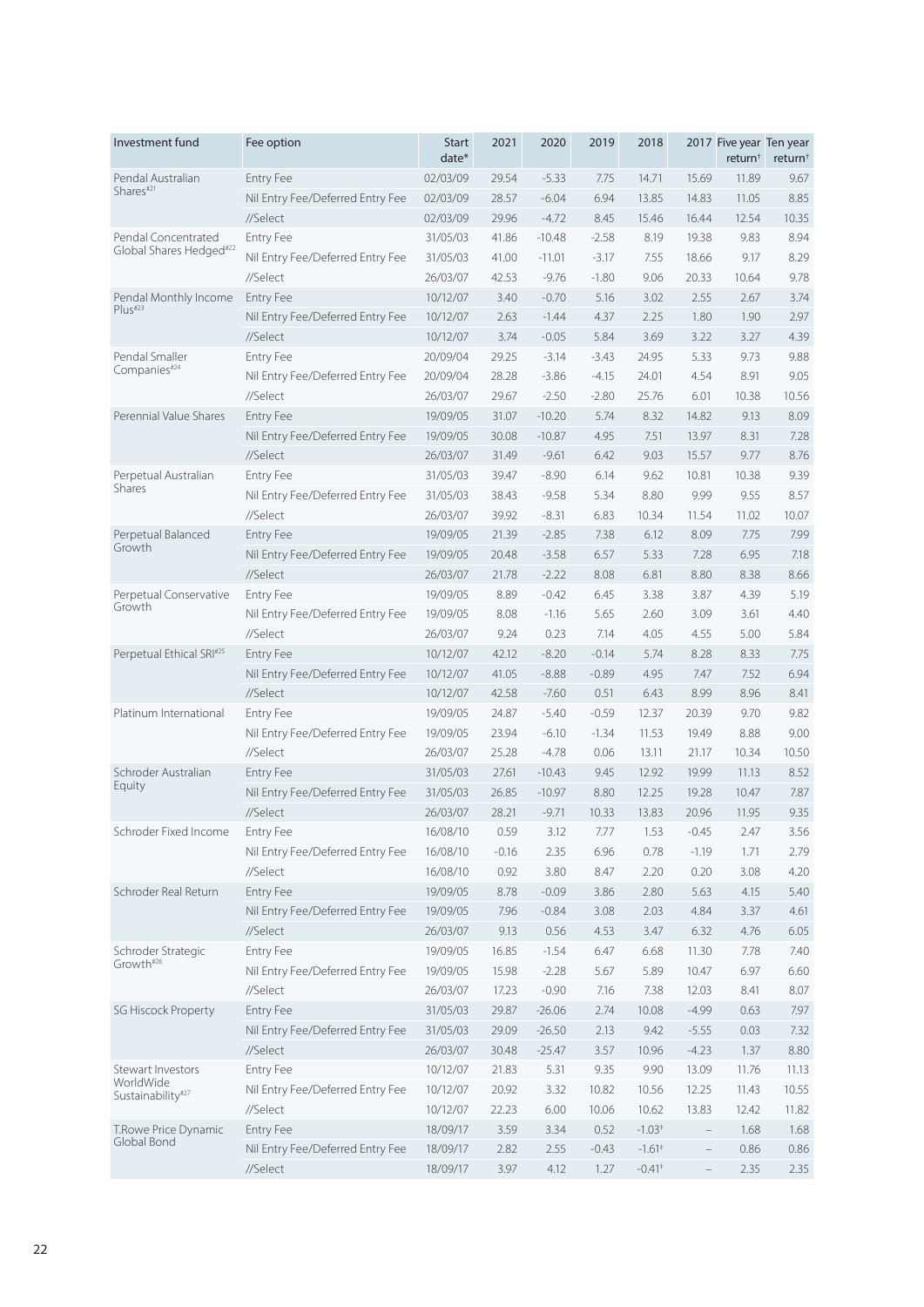| Investment fund              | Fee option                       | <b>Start</b><br>$date*$ | 2021    | 2020    | 2019  | 2018  | 2017    | Five year Ten year<br>return <sup>+</sup> | return <sup>†</sup> |
|------------------------------|----------------------------------|-------------------------|---------|---------|-------|-------|---------|-------------------------------------------|---------------------|
| T.Rowe Price Global          | Entry Fee                        | 02/03/09                | 31.53   | 18.01   | 12.11 | 21.65 | 17.52   | 20.00                                     | 16.06               |
| Equity                       | Nil Entry Fee/Deferred Entry Fee | 02/03/09                | 30.55   | 17.12   | 11.27 | 20.75 | 16.64   | 19.10                                     | 15.19               |
|                              | //Select                         | 02/03/09                | 31.95   | 18.78   | 12.84 | 22.45 | 18.29   | 20.70                                     | 16.78               |
| <b>UBS Balanced</b>          | Entry Fee                        | 19/09/05                | 18.81   | $-3.75$ | 3.50  | 7.54  | 9.49    | 6.87                                      | 6.83                |
|                              | Nil Entry Fee/Deferred Entry Fee | 19/09/05                | 17.93   | $-4.47$ | 2.72  | 6.74  | 8.68    | 6.07                                      | 6.03                |
|                              | //Select                         | 26/03/07                | 19.20   | $-3.12$ | 4.18  | 8.24  | 10.20   | 7.49                                      | 7.49                |
| <b>UBS Defensive</b>         | Entry Fee                        | 19/09/05                | 8.42    | $-1.34$ | 5.24  | 2.53  | 3.99    | 3.72                                      | 5.20                |
|                              | Nil Entry Fee/Deferred Entry Fee | 19/09/05                | 7.61    | $-2.08$ | 4.46  | 1.77  | 3.21    | 2.94                                      | 4.41                |
|                              | //Select                         | 26/03/07                | 8.77    | $-0.70$ | 5.93  | 3.20  | 4.66    | 4.33                                      | 5.85                |
| <b>UBS Diversified Fixed</b> | Entry Fee                        | 31/05/03                | $-1.51$ | 2.37    | 5.93  | 1.68  | $-0.62$ | 1.54                                      | 3.25                |
| Income                       | Nil Entry Fee/Deferred Entry Fee | 31/05/03                | $-2.10$ | 1.76    | 5.30  | 1.07  | $-1.22$ | 0.93                                      | 2.64                |
|                              | //Select                         | 26/03/07                | $-1.04$ | 3.19    | 6.78  | 2.50  | 0.18    | 2.29                                      | 4.05                |

All returns (except ANZ Cash Advantage and ANZ Prime CMA) are calculated on an exit price to exit price basis, assumes distributions are re-invested and use the unit price which is calculated using the net asset values for the relevant month end. All return calculations are calculated on an annualised basis after the deduction of management costs, transaction costs and are net of tax payable by the trustee.

Yearly returns for ANZ Cash Advantage and ANZ Prime CMA are the time-weighted average of the rates declared over the relevant period. Five-year and ten-year returns for ANZ Cash Advantage and ANZ Prime CMA are the compound average of the yearly returns since start date.

\* The date the first unit price for this fund was recorded.

† Five-year and ten-year returns for each investment fund are calculated over the last five and ten years respectively, or since start date where the investment fund has not been in existence for the full period.

‡ This part-year return shows performance from start date to 30 June 2018.

§ For the latest interest rates for ANZ Term Deposit options available through ANZ OneAnswer visit onepath.com.au>superandinvestments>performance>current-rates

^ The Fund was terminated effective 10 September 2020. The Fund's performance and unit price noted above is effective for the period ending 10 September 2020.

#1 Formerly Zurich Investments Global Thematic Shares.

#2 Formerly Janus Henderson Global Fixed Interest Total Return.

#3 Formerly BlackRock Scientific Australian Equity.

#4 Formerly BlackRock Scientific International Equity.

#5 Formerly BlackRock Scientific Diversified Growth.

#6 Formerly Colonial First State Global Credit Income.

#7 Formerly Colonial First State Global Listed Infrastructure.

#8 Formerly Colonial First State Imputation.

#9 Formerly Vanguard Property Securities Index.

#10 Formerly Vanguard Australian Shares Index.

#11 Formerly Vanguard Balanced Index.

#12 Formerly Vanguard Conservative Index.

#13 Formerly Vanguard Diversified Bond Index.

#14 Formerly OnePath Diversified High Yield.

#15 Formerly OnePath Global Property Securities.

#16 Formerly OptiMix Global Smaller Companies Shares.

#17 Formerly Vanguard Growth Index.

#18 Formerly Vanguard High Growth Index.

#19 Formerly Vanguard International Shares Index.

#20 Formerly Vanguard International Shares Index (Hedged).

#21 Formerly BT Core Australian Shares.

#22 Formerly Pendal/BT Core Hedged Global Shares.

#23 Formerly BT Monthly Income Plus.

#24 Formerly BT Smaller Companies.

#25 Formerly AMP Capital Responsible Investment Leaders Australian Shares.

#26 Formerly Schroder Balanced.

#27 Formerly AMP Capital Responsible Investment Leaders International Shares.

 $Σ$  There were no investors nor any funds invested into this option during the reporting period.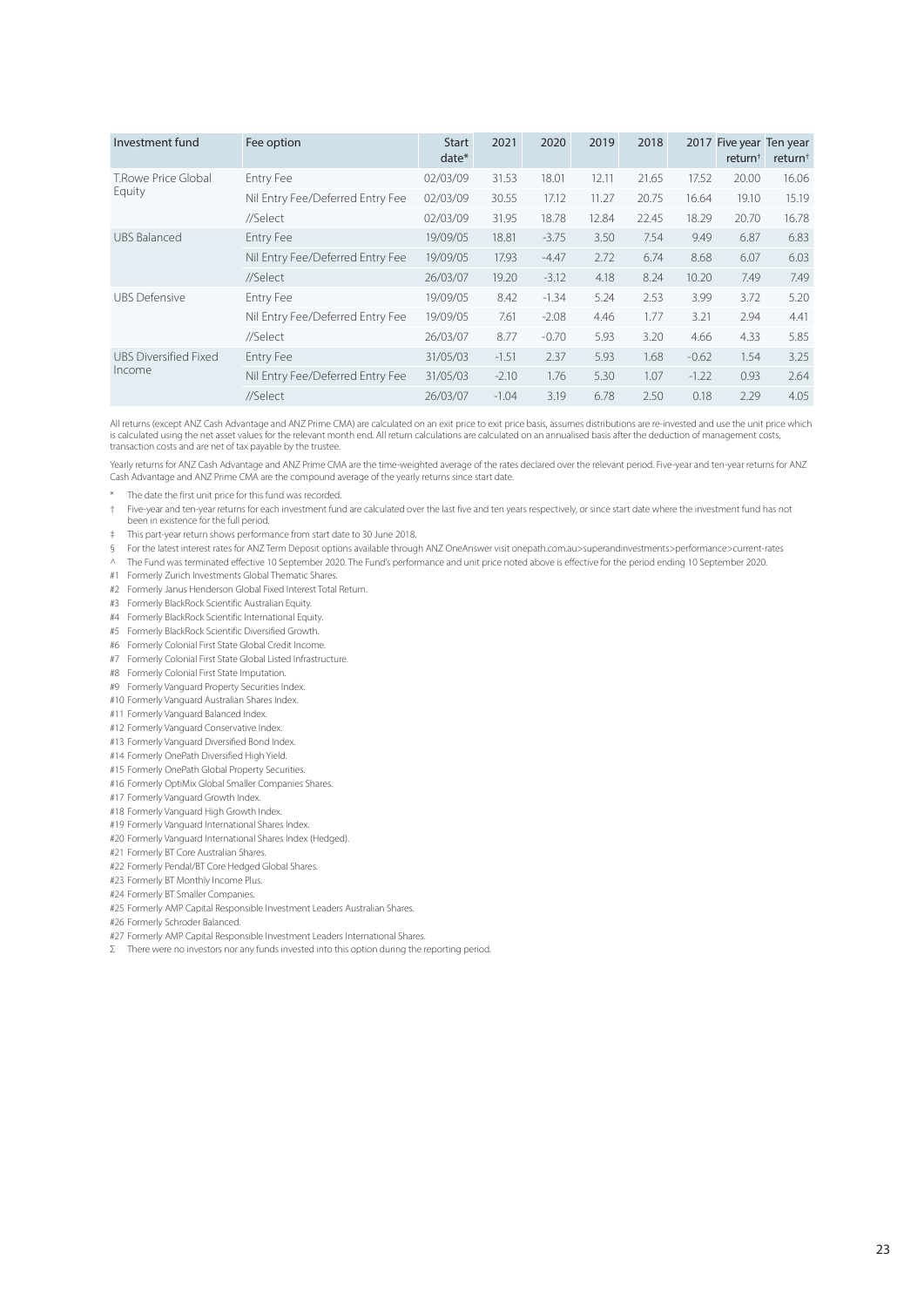# INVESTMENT RETURNS – ANZ ONEANSWER TRANSITION TO RETIREMENT PENSION

Actual yearly returns as at 30 June (% p.a.) unless otherwise stated and net of management fees. Please refer to page 27 for the footnotes applicable for the following returns.

| Investment fund                                                       | Fee option                       | <b>Start</b><br>date* | 2021                     | 2020              | 2019              | 2018                     |                          | 2017 Five year Ten year<br>return <sup>†</sup> | return <sup>+</sup> |
|-----------------------------------------------------------------------|----------------------------------|-----------------------|--------------------------|-------------------|-------------------|--------------------------|--------------------------|------------------------------------------------|---------------------|
| Antipodes Global                                                      | <b>Entry Fee</b>                 | 26/05/18              | 25.13                    | $-2.91$           | 3.20              | $7.99*$                  | $\overline{\phantom{0}}$ | 10.23                                          | 10.23               |
| (Long only)                                                           | Nil Entry Fee/Deferred Entry Fee | 26/05/18              | 25.55                    | $-2.81$           | 2.73              | $7.90*$                  | $\qquad \qquad -$        | 10.20                                          | 10.20               |
| ANZ Cash Advantage                                                    | Entry Fee                        | 26/05/18              | 0.53                     | 0.51              | 1.07              | 1.07 <sup>‡</sup>        | $\overline{\phantom{m}}$ | 0.71                                           | 0.71                |
|                                                                       | Nil Entry Fee/Deferred Entry Fee | 26/05/18              | 0.53                     | 0.51              | 1.07              | 1.07 <sup>‡</sup>        | $\overline{\phantom{0}}$ | 0.71                                           | 0.71                |
| ANZ Term Deposit                                                      | Entry Fee                        | 26/05/18              |                          |                   |                   |                          | $\overline{\phantom{0}}$ |                                                |                     |
| options <sup>§</sup>                                                  | Nil Entry Fee/Deferred Entry Fee | 26/05/18              | $\overline{\phantom{m}}$ | $\qquad \qquad -$ | $\qquad \qquad -$ | $\overline{\phantom{a}}$ |                          | $\qquad \qquad -$                              |                     |
| Ardea Real Outcome <sup>#1</sup>                                      | <b>Entry Fee</b>                 | 26/05/18              | 3.13                     | 4.37              | 4.29              | $-0.55^*$                | $\qquad \qquad -$        | 3.60                                           | 3.60                |
|                                                                       | Nil Entry Fee/Deferred Entry Fee | 26/05/18              | 2.15                     | 1.99              | 2.06              | $-0.79*$                 | $\overline{\phantom{0}}$ | 1.73                                           | 1.73                |
| Arrowstreet Global                                                    | <b>Entry Fee</b>                 | 26/05/18              | 40.79                    | $-1.91$           | 5.59              | $-3.79+$                 | $\overline{\phantom{0}}$ | 11.50                                          | 11.50               |
| Equity (Hedged)                                                       | Nil Entry Fee/Deferred Entry Fee | 26/05/18              | 39.85                    | $-1.88$           | 5.52              | $-3.84*$                 | $\qquad \qquad -$        | 11.23                                          | 11.23               |
| Ausbil Australian                                                     | <b>Entry Fee</b>                 | 26/05/18              | 38.95                    | $-6.07$           | $-3.93$           | $-1.71$ <sup>+</sup>     | $\qquad \qquad -$        | 6.95                                           | 6.95                |
| Emerging Leaders                                                      | Nil Entry Fee/Deferred Entry Fee | 26/05/18              | 38.84                    | $-6.13$           | $-4.38$           | $-1.53*$                 | $\overline{a}$           | 6.80                                           | 6.80                |
| Bentham Global Income                                                 | <b>Entry Fee</b>                 | 26/05/18              | 9.31                     | $-1.31$           | 0.20              | $-0.68*$                 | $\overline{\phantom{0}}$ | 2.31                                           | 2.31                |
|                                                                       | Nil Entry Fee/Deferred Entry Fee | 26/05/18              | 8.92                     | $-1.23$           | 0.32              | $-0.70*$                 | $\qquad \qquad -$        | 2.25                                           | 2.25                |
| BlackRock Advantage                                                   | <b>Entry Fee</b>                 | 26/05/18              | 24.88                    | $-5.91$           | 11.11             | $1.59*$                  | $\equiv$                 | 9.50                                           | 9.50                |
| Australian Equity#2                                                   | Nil Entry Fee/Deferred Entry Fee | 26/05/18              | 23.41                    | $-7.83$           | 10.44             | $1.99*$                  | $\overline{a}$           | 8.29                                           | 8.29                |
| BlackRock Advantage                                                   | <b>Entry Fee</b>                 | 26/05/18              | 23.58                    | 3.60              | 9.91              | $-0.12$ <sup>+</sup>     | $\overline{\phantom{0}}$ | 11.57                                          | 11.57               |
| International Equity#3                                                | Nil Entry Fee/Deferred Entry Fee | 26/05/18              | 21.60                    | 1.54              | 9.91              | $-0.04*$                 | $\qquad \qquad -$        | 10.30                                          | 10.30               |
| <b>BlackRock Diversified</b>                                          | <b>Entry Fee</b>                 | 26/05/18              | 15.85                    | $-0.86$           | 8.78              | 0.39 <sup>†</sup>        | $\overline{\phantom{a}}$ | 7.55                                           | 7.55                |
| ESG Growth#4                                                          | Nil Entry Fee/Deferred Entry Fee | 26/05/18              | 15.21                    | $-1.76$           | 8.76              | $0.54*$                  | $\overline{\phantom{a}}$ | 7.09                                           | 7.09                |
| Fidelity Australian                                                   | Entry Fee                        | 26/05/18              | 29.53                    | $-5.34$           | 8.62              | $1.63*$                  | $\overline{\phantom{0}}$ | 10.22                                          | 10.22               |
| Equities                                                              | Nil Entry Fee/Deferred Entry Fee | 26/05/18              | 27.45                    | $-6.48$           | 8.35              | $1.56*$                  | $\qquad \qquad -$        | 9.11                                           | 9.11                |
| First Sentier Global<br>Credit Income <sup>#5</sup>                   | <b>Entry Fee</b>                 | 26/05/18              | 4.50                     | $-1.63$           | 1.81              | $-0.24*$                 | $\qquad \qquad -$        | 1.40                                           | 1.40                |
|                                                                       | Nil Entry Fee/Deferred Entry Fee | 26/05/18              | 4.32                     | $-1.62$           | 1.76              | $-0.24*$                 | $\overline{\phantom{0}}$ | 1.33                                           | 1.33                |
| First Sentier Global Listed Entry Fee<br>Infrastructure <sup>#6</sup> |                                  | 26/05/18              | 12.03                    | $-5.98$           | 11.47             | $1.83*$                  | $\overline{\phantom{0}}$ | 5.91                                           | 5.91                |
|                                                                       | Nil Entry Fee/Deferred Entry Fee | 26/05/18              | 11.73                    | $-6.65$           | 11.55             | $1.77*$                  | $\overline{\phantom{0}}$ | 5.58                                           | 5.58                |
| First Sentier Imputation <sup>#7</sup>                                | <b>Entry Fee</b>                 | 26/05/18              | 28.19                    | $-1.67$           | 8.91              | $4.00*$                  | $\qquad \qquad -$        | 12.13                                          | 12.13               |
|                                                                       | Nil Entry Fee/Deferred Entry Fee | 26/05/18              | 26.49                    | $-2.27$           | 8.56              | $3.94*$                  | $\overline{a}$           | 11.29                                          | 11.29               |
| Greencape Broadcap                                                    | <b>Entry Fee</b>                 | 26/05/18              | 28.65                    | 2.08              | 7.84              | $1.91*$                  | $\overline{\phantom{0}}$ | 12.52                                          | 12.52               |
|                                                                       | Nil Entry Fee/Deferred Entry Fee | 26/05/18              | 27.46                    | 1.32              | 7.90              | $1.88*$                  | $\overline{\phantom{0}}$ | 11.92                                          | 11.92               |
| <b>Investors Mutual</b><br><b>Australian Shares</b>                   | Entry Fee                        | 26/05/18              | 18.86                    | $-10.30$          | 8.12              | 1.36 <sup>†</sup>        | $\overline{\phantom{0}}$ | 5.13                                           | 5.13                |
|                                                                       | Nil Entry Fee/Deferred Entry Fee | 26/05/18              | 17.86                    | $-10.31$          | 8.22              | $1.41*$                  |                          | 4.89                                           | 4.89                |
| Kapstream Absolute<br>Return Income                                   | <b>Entry Fee</b>                 | 26/05/18              | 0.96                     | $-0.60$           | 2.05              | $0.12*$                  | $\overline{\phantom{0}}$ | 0.81                                           | 0.81                |
|                                                                       | Nil Entry Fee/Deferred Entry Fee | 26/05/18              | 0.85                     | $-0.23$           | 2.09              | $0.06*$                  |                          | 0.89                                           | 0.89                |
| Magellan Global                                                       | <b>Entry Fee</b>                 | 26/05/18              | 9.29                     | 7.90              | 17.82             | $2.50*$                  |                          | 12.04                                          | 12.04               |
|                                                                       | Nil Entry Fee/Deferred Entry Fee | 26/05/18              | 8.38                     | 6.03              | 16.58             | $2.48*$                  | $\overline{a}$           | 10.73                                          | 10.73               |
| Merlon Australian Share<br>Income                                     | Entry Fee                        | 26/05/18              | 12.88                    | $-5.61$           | 4.31              | $0.33*$                  | $\overline{\phantom{0}}$ | 3.56                                           | 3.56                |
|                                                                       | Nil Entry Fee/Deferred Entry Fee | 26/05/18              | 12.43                    | $-6.13$           | 4.27              | $0.31*$                  | $\qquad \qquad -$        | 3.23                                           | 3.23                |
| MFS Global Equity                                                     | <b>Entry Fee</b>                 | 26/05/18              | 23.50                    | $-0.48$           | 14.77             | $0.11*$                  | $\overline{\phantom{0}}$ | 11.74                                          | 11.74               |
|                                                                       | Nil Entry Fee/Deferred Entry Fee | 26/05/18              | 22.79                    | $-1.85$           | 13.68             | $0.05*$                  | $\overline{\phantom{0}}$ | 10.67                                          | 10.67               |
| MoneyForLife Index<br>Balanced                                        | Entry Fee                        | 26/05/18              | 16.06                    | $-0.16$           | 6.59              | $0.37*$                  | $\qquad \qquad -$        | 7.15                                           | 7.15                |
|                                                                       | Nil Entry Fee/Deferred Entry Fee | 26/05/18              | 13.59                    | $-2.48$           | 4.21              | $0.10*$                  | $\qquad \qquad -$        | 4.75                                           | 4.75                |
| MoneyForLife Index<br>Conservative                                    | <b>Entry Fee</b>                 | 26/05/18              | 8.68                     | 0.43              | 5.74              | $0.53*$                  | $\qquad \qquad -$        | 4.90                                           | 4.90                |
|                                                                       | Nil Entry Fee/Deferred Entry Fee | 26/05/18              | 7.60                     | $-1.86$           | 3.25              | $0.27*$                  | $\overline{\phantom{0}}$ | 2.91                                           | 2.91                |
| MoneyForLife Index<br>Moderate                                        | Entry Fee                        | 26/05/18              | 12.88                    | 0.15              | 5.25              | $0.38*$                  | $\overline{\phantom{0}}$ | 5.88                                           | 5.88                |
|                                                                       | Nil Entry Fee/Deferred Entry Fee | 26/05/18              | 11.60                    | $-2.16$           | 2.90              | $0.15*$                  | $\qquad \qquad -$        | 3.87                                           | 3.87                |
| Nikko AM Australian<br>Shares                                         | Entry Fee                        | 26/05/18              | 29.81                    | $-13.71$          | $-1.60$           | $0.66*$                  |                          | 3.40                                           | 3.40                |
|                                                                       | Nil Entry Fee/Deferred Entry Fee | 26/05/18              | 29.35                    | $-14.09$          | $-1.69$           | $0.67*$                  | $\overline{\phantom{0}}$ | 3.11                                           | 3.11                |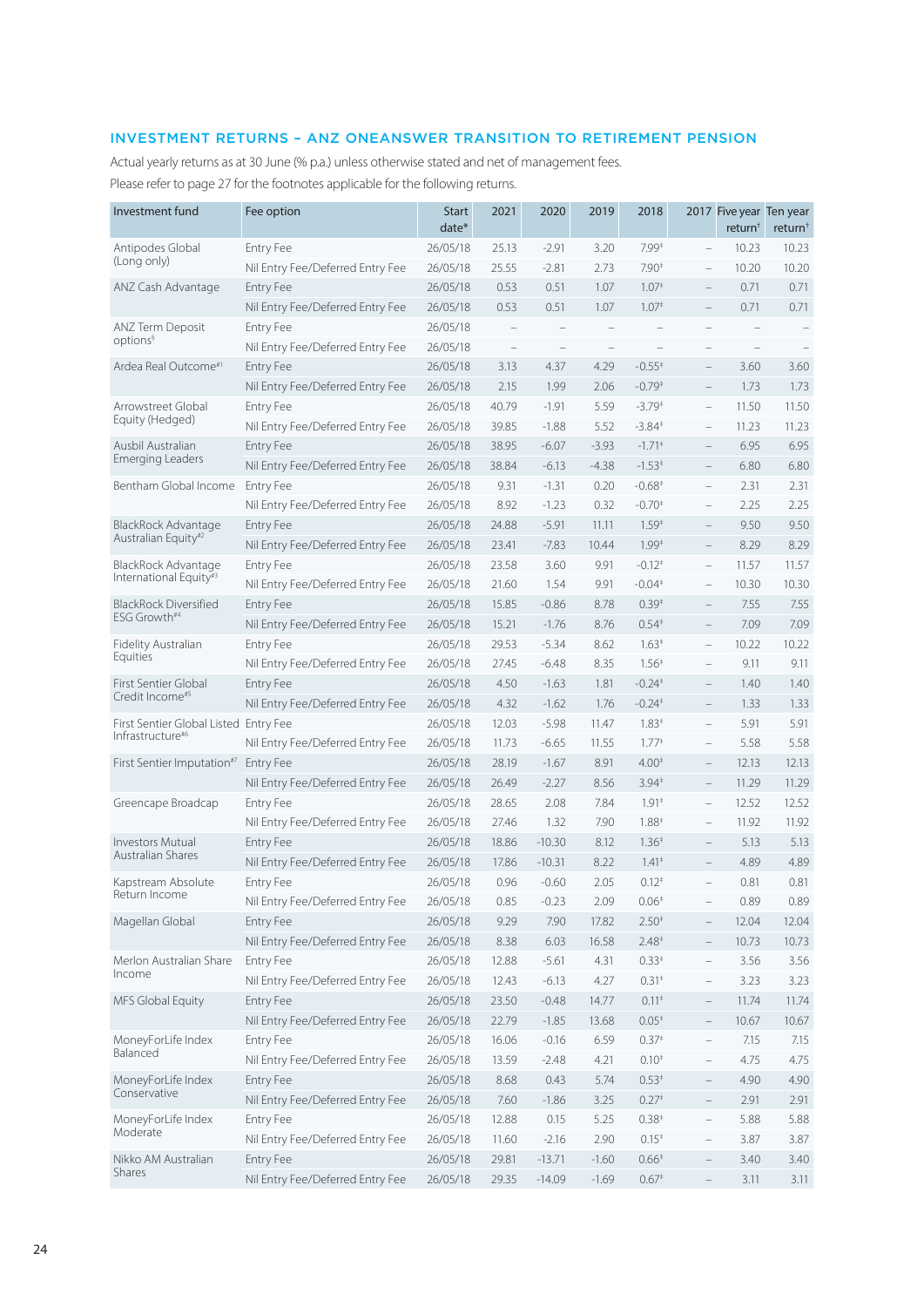| Investment fund                                  | Fee option                       | <b>Start</b><br>date* | 2021    | 2020     | 2019    | 2018                                    |                          | 2017 Five year Ten year<br>return <sup>†</sup> | return <sup>+</sup> |
|--------------------------------------------------|----------------------------------|-----------------------|---------|----------|---------|-----------------------------------------|--------------------------|------------------------------------------------|---------------------|
| OnePath Active Growth                            | <b>Entry Fee</b>                 | 26/05/18              | 17.67   | $-2.90$  | 6.75    | $0.55*$                                 | $\qquad \qquad -$        | 6.78                                           | 6.78                |
|                                                  | Nil Entry Fee/Deferred Entry Fee | 26/05/18              | 15.07   | $-5.10$  | 4.37    | 0.27 <sup>†</sup>                       |                          | 4.39                                           | 4.39                |
| OnePath Alternatives                             | Entry Fee                        | 26/05/18              | 6.82    | 0.24     | $-1.34$ | $-1.69^+$                               | $\qquad \qquad -$        | 1.22                                           | 1.22                |
| Growth                                           | Nil Entry Fee/Deferred Entry Fee | 26/05/18              | 7.07    | 0.57     | $-1.46$ | $-1.75+$                                | $\overline{\phantom{a}}$ | 1.35                                           | 1.35                |
| OnePath Australian<br>Property Securities        | Entry Fee                        | 26/05/18              | 29.02   | $-19.34$ | 15.93   | $4.15*$                                 | $\qquad \qquad -$        | 7.62                                           | 7.62                |
| Index <sup>#8</sup>                              | Nil Entry Fee/Deferred Entry Fee | 26/05/18              | 27.68   | $-20.61$ | 14.94   | $4.04*$                                 | $\overline{\phantom{m}}$ | 6.38                                           | 6.38                |
| OnePath Australian<br><b>Shares</b>              | <b>Entry Fee</b>                 | 26/05/18              | 26.96   | $-5.90$  | 8.70    | $1.34*$                                 | $\overline{\phantom{a}}$ | 9.23                                           | 9.23                |
|                                                  | Nil Entry Fee/Deferred Entry Fee | 26/05/18              | 24.35   | $-7.83$  | 6.07    | $1.11*$                                 | $\overline{\phantom{a}}$ | 6.86                                           | 6.86                |
| OnePath Australian<br>Shares Index <sup>#9</sup> | <b>Entry Fee</b>                 | 26/05/18              | 24.92   | $-7.27$  | 10.37   | $0.76*$                                 | $\qquad \qquad -$        | 8.49                                           | 8.49                |
|                                                  | Nil Entry Fee/Deferred Entry Fee | 26/05/18              | 24.15   | $-8.14$  | 9.66    | $0.68*$                                 | $\overline{\phantom{0}}$ | 7.69                                           | 7.69                |
| OnePath Balanced                                 | <b>Entry Fee</b>                 | 26/05/18              | 12.17   | $-1.32$  | 6.53    | $0.60*$                                 | $\qquad \qquad -$        | 5.65                                           | 5.65                |
|                                                  | Nil Entry Fee/Deferred Entry Fee | 26/05/18              | 9.60    | $-3.52$  | 4.38    | $0.68*$                                 | $\qquad \qquad -$        | 3.45                                           | 3.45                |
| OnePath Balanced<br>Index <sup>#10</sup>         | <b>Entry Fee</b>                 | 26/05/18              | 11.75   | 0.59     | 7.10    | $0.36*$                                 | $\qquad \qquad -$        | 6.27                                           | 6.27                |
|                                                  | Nil Entry Fee/Deferred Entry Fee | 26/05/18              | 11.32   | $-0.89$  | 6.38    | $0.26*$                                 |                          | 5.37                                           | 5.37                |
| OnePath Blue Chip                                | Entry Fee                        | 26/05/18              | 25.47   | $-11.06$ | 4.48    | $1.80*$                                 |                          | 5.66                                           | 5.66                |
| Imputation                                       | Nil Entry Fee/Deferred Entry Fee | 26/05/18              | 23.08   | $-13.01$ | 2.01    | 1.57 <sup>†</sup>                       |                          | 3.39                                           | 3.39                |
| OnePath Capital                                  | <b>Entry Fee</b>                 | 26/05/18              | 0.00    | 0.00     | 0.42    | $0.03*$                                 |                          | 0.14                                           | 0.14                |
| Guaranteed                                       | Nil Entry Fee/Deferred Entry Fee | 26/05/18              | 0.00    | 0.00     | 0.00    | $0.00*$                                 | $\qquad \qquad -$        | 0.00                                           | 0.00                |
| OnePath Cash <sup>^</sup>                        | <b>Entry Fee</b>                 | 26/05/18              | 0.00    | 0.49     | 1.42    | $0.12*$                                 | $\qquad \qquad -$        | 0.86                                           | 0.86                |
|                                                  | Nil Entry Fee/Deferred Entry Fee | 26/05/18              | 0.00    | 0.54     | 0.06    | $-0.15+$                                | $\qquad \qquad -$        | 0.19                                           | 0.19                |
| OnePath Conservative                             | <b>Entry Fee</b>                 | 26/05/18              | 7.45    | 0.14     | 5.92    | $0.68*$                                 | $\qquad \qquad -$        | 4.52                                           | 4.52                |
|                                                  | Nil Entry Fee/Deferred Entry Fee | 26/05/18              | 6.38    | $-2.14$  | 3.62    | $0.44*$                                 | $\overline{\phantom{0}}$ | 2.61                                           | 2.61                |
| OnePath Conservative                             | <b>Entry Fee</b>                 | 26/05/18              | 6.43    | 1.30     | 6.06    | $0.57*$                                 |                          | 4.60                                           | 4.60                |
| Index <sup>#11</sup>                             | Nil Entry Fee/Deferred Entry Fee | 26/05/18              | 5.98    | $-0.22$  | 4.30    | $0.40*$                                 |                          | 3.33                                           | 3.33                |
| OnePath Diversified                              | <b>Entry Fee</b>                 | 26/05/18              | $-1.30$ | 2.88     | 5.85    | $1.13*$                                 | $\overline{\phantom{0}}$ | 2.72                                           | 2.72                |
| Bond Index <sup>#12</sup>                        | Nil Entry Fee/Deferred Entry Fee | 26/05/18              | $-1.80$ | 1.42     | 4.91    | $1.03*$                                 | $\qquad \qquad -$        | 1.75                                           | 1.75                |
| OnePath Diversified                              | <b>Entry Fee</b>                 | 26/05/18              | 2.51    | 0.32     | 1.97    | $-0.24$ <sup><math>\dagger</math></sup> | $\qquad \qquad -$        | 1.46                                           | 1.46                |
| Credit#13                                        | Nil Entry Fee/Deferred Entry Fee | 26/05/18              | 1.45    | $-2.05$  | $-0.35$ | $-0.47^{\dagger}$                       | $\qquad \qquad -$        | $-0.47$                                        | $-0.47$             |
| OnePath Diversified                              | <b>Entry Fee</b>                 | 26/05/18              | 0.05    | 1.54     | 5.32    | $1.49*$                                 | $\qquad \qquad -$        | 2.69                                           | 2.69                |
| Fixed Interest                                   | Nil Entry Fee/Deferred Entry Fee | 26/05/18              | $-0.27$ | 0.18     | 4.03    | $1.40*$                                 |                          | 1.70                                           | 1.70                |
| OnePath Geared                                   | <b>Entry Fee</b>                 | 26/05/18              | 49.73   | $-17.01$ | 17.47   | $1.16*$                                 |                          | 13.35                                          | 13.35               |
| Australian Shares Index                          | Nil Entry Fee/Deferred Entry Fee | 26/05/18              | 49.55   | $-17.64$ | 16.79   | 1.07 <sup>‡</sup>                       |                          | 12.79                                          | 12.79               |
| OnePath Global                                   | <b>Entry Fee</b>                 | 26/05/18              | 23.98   | $-5.04$  | 5.18    | $-1.14$ <sup><math>\dagger</math></sup> |                          | 6.72                                           | 6.72                |
| <b>Emerging Markets Shares</b>                   | Nil Entry Fee/Deferred Entry Fee | 26/05/18              | 21.24   | $-6.68$  | 4.52    | $-3.06$ <sup>+</sup>                    | $\overline{\phantom{a}}$ | 4.49                                           | 4.49                |
| OnePath Global Property                          | <b>Entry Fee</b>                 | 26/05/18              | 26.30   | $-15.82$ | 5.64    | $5.79*$                                 | $\qquad \qquad -$        | 5.70                                           | 5.70                |
| Securities Index                                 | Nil Entry Fee/Deferred Entry Fee | 26/05/18              | 24.92   | $-16.83$ | 4.83    | $5.66*$                                 | $\overline{\phantom{a}}$ | 4.62                                           | 4.62                |
| OnePath Global Shares                            | <b>Entry Fee</b>                 | 26/05/18              | 20.54   | 6.71     | 14.76   | $2.40*$                                 | $\overline{\phantom{a}}$ | 14.21                                          | 14.21               |
|                                                  | Nil Entry Fee/Deferred Entry Fee | 26/05/18              | 19.21   | 6.64     | 12.98   | $2.82*$                                 | $\overline{\phantom{a}}$ | 13.36                                          | 13.36               |
| OnePath Global Smaller                           | Entry Fee                        | 26/05/18              | 46.37   | $-3.17$  | $-0.13$ | $-0.89*$                                | $\overline{\phantom{a}}$ | 11.50                                          | 11.50               |
| Companies Shares#14                              | Nil Entry Fee/Deferred Entry Fee | 26/05/18              | 45.77   | $-3.79$  | $-0.97$ | $-0.70*$                                | $\overline{\phantom{0}}$ | 10.89                                          | 10.89               |
| OnePath Growth Index#15                          | Entry Fee                        | 26/05/18              | 17.41   | $-0.47$  | 7.58    | $0.03*$                                 | $\overline{\phantom{a}}$ | 7.65                                           | 7.65                |
|                                                  | Nil Entry Fee/Deferred Entry Fee | 26/05/18              | 16.40   | $-1.58$  | 6.90    | $-0.07$ <sup>+</sup>                    | $\overline{\phantom{a}}$ | 6.71                                           | 6.71                |
| OnePath High Growth                              | Entry Fee                        | 26/05/18              | 24.89   | $-4.40$  | 7.66    | $0.50*$                                 | $\overline{\phantom{a}}$ | 8.58                                           | 8.58                |
|                                                  | Nil Entry Fee/Deferred Entry Fee | 26/05/18              | 22.16   | $-6.53$  | 5.16    | $0.26*$                                 | $\overline{\phantom{a}}$ | 6.15                                           | 6.15                |
| OnePath High Growth                              | <b>Entry Fee</b>                 | 26/05/18              | 24.08   | $-1.70$  | 7.97    | $-0.57*$                                | $\overline{\phantom{a}}$ | 9.05                                           | 9.05                |
| Index#16                                         | Nil Entry Fee/Deferred Entry Fee | 26/05/18              | 21.70   | $-2.82$  | 7.29    | $-0.66*$                                | $\overline{\phantom{0}}$ | 7.72                                           | 7.72                |
| OnePath Income                                   | <b>Entry Fee</b>                 | 26/05/18              | 4.60    | $-0.28$  | 5.72    | 1.07 <sup>‡</sup>                       | $\qquad \qquad -$        | 3.55                                           | 3.55                |
|                                                  | Nil Entry Fee/Deferred Entry Fee | 26/05/18              | 3.42    | $-2.46$  | 3.45    | $0.84*$                                 | $\overline{\phantom{0}}$ | 1.65                                           | 1.65                |
| OnePath International                            | Entry Fee                        | 26/05/18              | 23.60   | 3.77     | 10.05   | $-1.22$ <sup>+</sup>                    | $\qquad \qquad -$        | 11.28                                          | 11.28               |
| Shares Index#17                                  | Nil Entry Fee/Deferred Entry Fee | 26/05/18              | 22.29   | 2.67     | 9.35    | $-1.31$ <sup>*</sup>                    | $\bar{ }$                | 10.26                                          | 10.26               |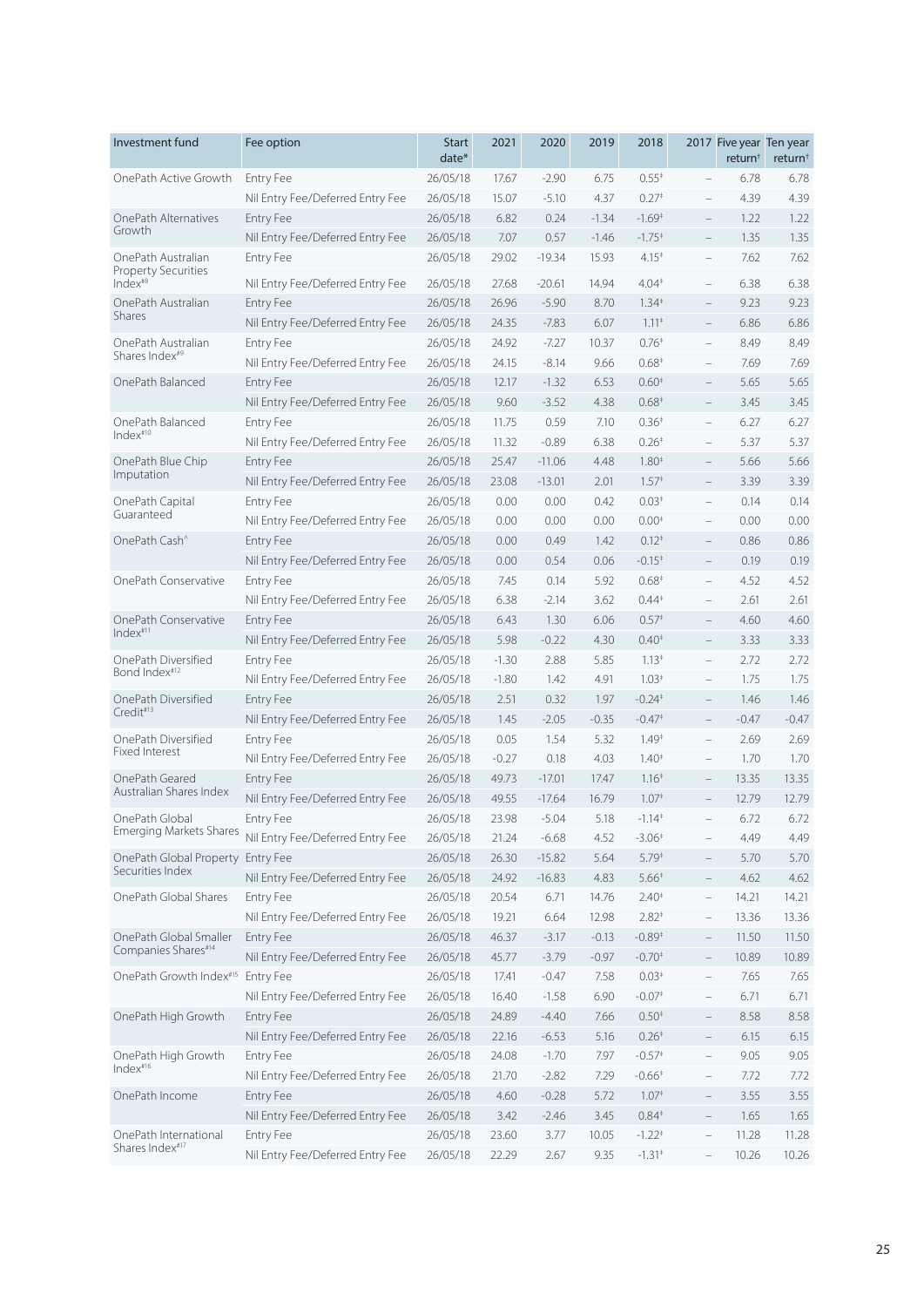| Investment fund                    | Fee option                       | <b>Start</b><br>$date*$ | 2021    | 2020     | 2019    | 2018                                    |                          | 2017 Five year Ten year<br>return <sup>†</sup> | return <sup>+</sup> |
|------------------------------------|----------------------------------|-------------------------|---------|----------|---------|-----------------------------------------|--------------------------|------------------------------------------------|---------------------|
| OnePath International              | <b>Entry Fee</b>                 | 26/05/18                | 31.54   | 0.55     | 4.89    | $-1.71$ <sup>+</sup>                    | $\qquad \qquad -$        | 10.49                                          | 10.49               |
| Shares Index (Hedged)#18           | Nil Entry Fee/Deferred Entry Fee | 26/05/18                | 29.64   | $-1.50$  | 2.79    | $-1.64^{\dagger}$                       | $\qquad \qquad -$        | 8.56                                           | 8.56                |
| OnePath Managed                    | <b>Entry Fee</b>                 | 26/05/18                | 17.20   | $-2.21$  | 6.46    | $0.55*$                                 | $\qquad \qquad -$        | 6.80                                           | 6.80                |
| Growth                             | Nil Entry Fee/Deferred Entry Fee | 26/05/18                | 14.55   | $-4.44$  | 3.93    | $0.30*$                                 | $\overline{\phantom{0}}$ | 4.33                                           | 4.33                |
| OnePath Property                   | <b>Entry Fee</b>                 | 26/05/18                | 27.25   | $-23.20$ | 3.68    | $2.45*$                                 | $\qquad \qquad -$        | 1.21                                           | 1.21                |
| Securities                         | Nil Entry Fee/Deferred Entry Fee | 26/05/18                | 26.06   | $-24.29$ | 2.29    | $2.12*$                                 | $\overline{\phantom{m}}$ | $-0.10$                                        | $-0.10$             |
| OnePath Select Leaders             | <b>Entry Fee</b>                 | 26/05/18                | 24.96   | $-6.84$  | 7.35    | $1.05*$                                 | $\overline{\phantom{0}}$ | 7.79                                           | 7.79                |
|                                    | Nil Entry Fee/Deferred Entry Fee | 26/05/18                | 23.19   | $-7.86$  | 6.68    | $0.96*$                                 | $\qquad \qquad -$        | 6.67                                           | 6.67                |
| OnePath Sustainable                | <b>Entry Fee</b>                 | 26/05/18                | 30.20   | $-3.73$  | 13.83   | $0.88*$                                 | $\qquad \qquad -$        | 12.42                                          | 12.42               |
| Investments - Australian<br>Shares | Nil Entry Fee/Deferred Entry Fee | 26/05/18                | 28.00   | $-5.27$  | 11.26   | $0.62*$                                 | $\qquad \qquad -$        | 10.32                                          | 10.32               |
| OnePath Tax Effective              | <b>Entry Fee</b>                 | 26/05/18                | 18.87   | $-9.12$  | 9.14    | $1.62^{*}$                              | $\overline{\phantom{0}}$ | 5.98                                           | 5.98                |
| Income                             | Nil Entry Fee/Deferred Entry Fee | 26/05/18                | 16.21   | $-11.12$ | 7.68    | $1.60*$                                 | $\qquad \qquad -$        | 4.00                                           | 4.00                |
| OptiMix Australian Fixed           | <b>Entry Fee</b>                 | 26/05/18                | $-0.58$ | 2.98     | 7.85    | $1.04*$                                 | $\qquad \qquad -$        | 3.58                                           | 3.58                |
| Interest                           | Nil Entry Fee/Deferred Entry Fee | 26/05/18                | $-1.65$ | 0.72     | 6.05    | $1.24$ <sup><math>\dagger</math></sup>  | $\qquad \qquad -$        | 2.00                                           | 2.00                |
| OptiMix Australian                 | <b>Entry Fee</b>                 | 26/05/18                | 25.04   | $-9.17$  | 6.70    | $1.41*$                                 | $\qquad \qquad -$        | 6.85                                           | 6.85                |
| Shares                             | Nil Entry Fee/Deferred Entry Fee | 26/05/18                | 22.29   | $-10.11$ | 4.41    | $1.02+$                                 | $\overline{\phantom{0}}$ | 4.88                                           | 4.88                |
| OptiMix Balanced                   | <b>Entry Fee</b>                 | 26/05/18                | 17.45   | $-4.09$  | 6.35    | $1.43*$                                 |                          | 6.46                                           | 6.46                |
|                                    | Nil Entry Fee/Deferred Entry Fee | 26/05/18                | 15.11   | $-5.49$  | 4.18    | $1.32^{+}$                              | $\overline{\phantom{0}}$ | 4.55                                           | 4.55                |
| OptiMix Conservative               | <b>Entry Fee</b>                 | 26/05/18                | 8.05    | $-0.36$  | 5.95    | $0.61*$                                 | $\qquad \qquad -$        | 4.53                                           | 4.53                |
|                                    | Nil Entry Fee/Deferred Entry Fee | 26/05/18                | 6.11    | $-2.59$  | 3.44    | $0.34*$                                 | $\qquad \qquad -$        | 2.29                                           | 2.29                |
| OptiMix Cash <sup>^</sup>          | <b>Entry Fee</b>                 | 26/05/18                | 0.06    | 0.79     | 1.48    | $0.12*$                                 | $\qquad \qquad -$        | 1.03                                           | 1.03                |
|                                    | Nil Entry Fee/Deferred Entry Fee | 26/05/18                | 0.06    | 0.73     | 0.06    | $-0.15*$                                | $\qquad \qquad -$        | 0.30                                           | 0.30                |
| OptiMix Global Emerging Entry Fee  |                                  | 26/05/18                | 24.24   | $-7.59$  | 6.75    | $-3.51$ <sup>+</sup>                    | $\qquad \qquad -$        | 5.54                                           | 5.54                |
| Markets Share                      | Nil Entry Fee/Deferred Entry Fee | 26/05/18                | 22.82   | $-7.79$  | 5.63    | $-2.85+$                                |                          | 4.95                                           | 4.95                |
| OptiMix Global Shares              | <b>Entry Fee</b>                 | 26/05/18                | 24.62   | $-2.16$  | 9.29    | $-0.11$ <sup><math>+</math></sup>       |                          | 9.63                                           | 9.63                |
|                                    | Nil Entry Fee/Deferred Entry Fee | 26/05/18                | 23.14   | $-2.31$  | 8.57    | $-0.46*$                                | $\equiv$                 | 8.80                                           | 8.80                |
| OptiMix Growth                     | <b>Entry Fee</b>                 | 26/05/18                | 21.91   | $-5.42$  | 5.65    | $0.03*$                                 | $\qquad \qquad -$        | 6.56                                           | 6.56                |
|                                    | Nil Entry Fee/Deferred Entry Fee | 26/05/18                | 19.38   | $-6.57$  | 4.30    | 0.18 <sup>‡</sup>                       | $\qquad \qquad -$        | 5.05                                           | 5.05                |
| OptiMix High Growth                | Entry Fee                        | 26/05/18                | 25.41   | $-6.85$  | 5.79    | $0.25*$                                 |                          | 7.13                                           | 7.13                |
|                                    | Nil Entry Fee/Deferred Entry Fee | 26/05/18                | 23.19   | $-7.60$  | 4.76    | $0.10*$                                 | $\overline{\phantom{a}}$ | 5.86                                           | 5.86                |
| OptiMix Moderate                   | Entry Fee                        | 26/05/18                | 12.50   | $-2.10$  | 5.18    | $0.60*$                                 | $\qquad \qquad -$        | 5.04                                           | 5.04                |
|                                    | Nil Entry Fee/Deferred Entry Fee | 26/05/18                | 10.03   | $-4.17$  | 4.15    | $0.50*$                                 |                          | 3.22                                           | 3.22                |
| OptiMix Property                   | <b>Entry Fee</b>                 | 26/05/18                | 29.48   | $-22.94$ | 10.53   | $3.75^*$                                |                          | 4.43                                           | 4.43                |
| Securities                         | Nil Entry Fee/Deferred Entry Fee | 26/05/18                | 26.33   | $-23.56$ | 9.63    | $3.66*$                                 | $\qquad \qquad -$        | 3.03                                           | 3.03                |
| Pendal Australian                  | Entry Fee                        | 26/05/18                | 27.04   | $-4.79$  | 7.16    | $0.33*$                                 | $\overline{\phantom{0}}$ | 8.81                                           | 8.81                |
| Shares#19                          | Nil Entry Fee/Deferred Entry Fee | 26/05/18                | 25.33   | $-6.02$  | 6.50    | $0.62*$                                 | $\qquad \qquad -$        | 7.77                                           | 7.77                |
| Pendal Concentrated                | <b>Entry Fee</b>                 | 26/05/18                | 37.08   | $-9.02$  | $-1.87$ | $-3.00*$                                | $\qquad \qquad -$        | 5.67                                           | 5.67                |
| Global Shares Hedged#20            | Nil Entry Fee/Deferred Entry Fee | 26/05/18                | 36.80   | $-9.26$  | $-1.98$ | $-2.73*$                                | $\qquad \qquad -$        | 5.57                                           | 5.57                |
| Pendal Monthly Income              | <b>Entry Fee</b>                 | 26/05/18                | 3.40    | $-0.09$  | 5.03    | $0.39*$                                 | $\overline{\phantom{0}}$ | 2.79                                           | 2.79                |
| Plus#21                            | Nil Entry Fee/Deferred Entry Fee | 26/05/18                | 2.28    | $-2.19$  | 3.72    | $0.20*$                                 | $\qquad \qquad -$        | 1.26                                           | 1.26                |
| Pendal Smaller                     | <b>Entry Fee</b>                 | 26/05/18                | 25.90   | $-3.14$  | $-3.01$ | $-0.04*$                                | $\overline{\phantom{0}}$ | 5.53                                           | 5.53                |
| Companies#22                       | Nil Entry Fee/Deferred Entry Fee | 26/05/18                | 24.86   | $-2.92$  | $-3.19$ | $-0.11$ <sup><math>\dagger</math></sup> | $\overline{\phantom{a}}$ | 5.24                                           | 5.24                |
| Perennial Value Shares             | Entry Fee                        | 26/05/18                | 26.61   | $-9.14$  | 5.09    | 1.08 <sup>‡</sup>                       | $\overline{\phantom{0}}$ | 6.66                                           | 6.66                |
|                                    | Nil Entry Fee/Deferred Entry Fee | 26/05/18                | 26.73   | $-9.02$  | 4.73    | $1.01*$                                 | $\qquad \qquad -$        | 6.60                                           | 6.60                |
| Perpetual Australian               | <b>Entry Fee</b>                 | 26/05/18                | 35.69   | $-8.16$  | 5.53    | $1.21*$                                 | $\qquad \qquad -$        | 9.63                                           | 9.63                |
| Shares                             | Nil Entry Fee/Deferred Entry Fee | 26/05/18                | 34.18   | $-8.58$  | 5.42    | $1.15*$                                 | $\qquad \qquad -$        | 9.02                                           | 9.02                |
| Perpetual Balanced                 | Entry Fee                        | 26/05/18                | 19.08   | $-1.79$  | 6.94    | $0.33*$                                 | $\qquad \qquad -$        | 7.57                                           | 7.57                |
| Growth                             | Nil Entry Fee/Deferred Entry Fee | 26/05/18                | 17.72   | $-1.76$  | 6.98    | $0.34*$                                 | $\qquad \qquad -$        | 7.20                                           | 7.20                |
| Perpetual Conservative             | <b>Entry Fee</b>                 | 26/05/18                | 8.37    | 0.02     | 6.14    | $0.50*$                                 | $\qquad \qquad -$        | 4.78                                           | 4.78                |
| Growth                             | Nil Entry Fee/Deferred Entry Fee | 26/05/18                | 7.04    | $-0.01$  | 6.10    | $0.47*$                                 |                          | 4.33                                           | 4.33                |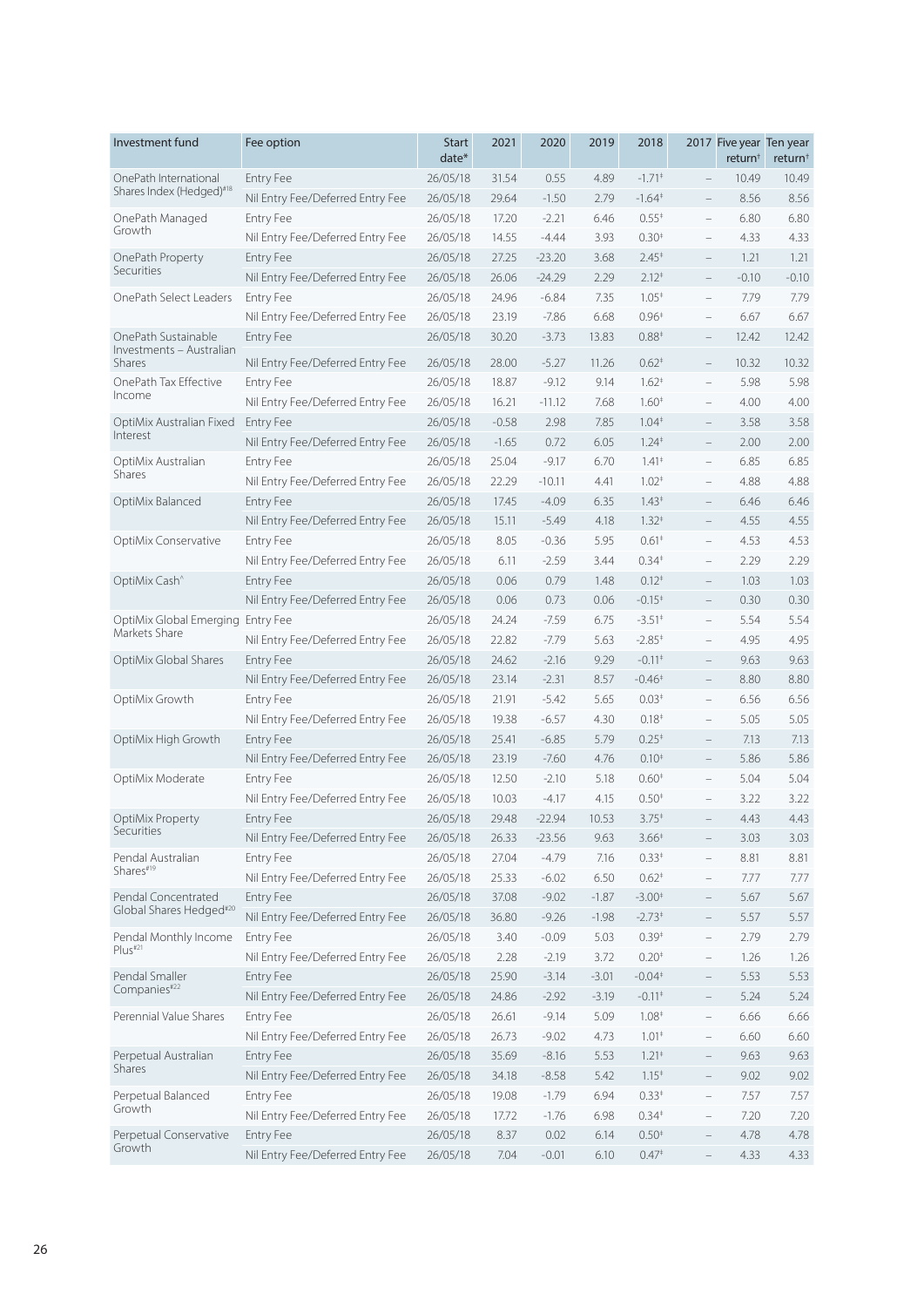| Investment fund              | Fee option                       | <b>Start</b><br>$date*$ | 2021    | 2020     | 2019    | 2018                                    |                          | 2017 Five year Ten year<br>return <sup>†</sup> | return <sup>†</sup> |
|------------------------------|----------------------------------|-------------------------|---------|----------|---------|-----------------------------------------|--------------------------|------------------------------------------------|---------------------|
| Perpetual Ethical SRI        | Entry Fee                        | 26/05/18                | 37.49   | $-7.24$  | $-0.11$ | $1.09*$                                 | $\overline{\phantom{a}}$ | 8.47                                           | 8.47                |
|                              | Nil Entry Fee/Deferred Entry Fee | 26/05/18                | 37.13   | $-7.24$  | $-0.14$ | $1.06*$                                 | $\qquad \qquad -$        | 8.36                                           | 8.36                |
| Platinum International       | <b>Entry Fee</b>                 | 26/05/18                | 21.28   | $-4.40$  | $-0.28$ | $-1.86‡$                                | $\overline{\phantom{a}}$ | 4.15                                           | 4.15                |
|                              | Nil Entry Fee/Deferred Entry Fee | 26/05/18                | 21.53   | $-5.04$  | $-0.38$ | $-1.94$ <sup><math>\dagger</math></sup> | $\overline{\phantom{a}}$ | 3.93                                           | 3.93                |
| Schroder Australian          | Entry Fee                        | 26/05/18                | 23.30   | $-9.10$  | 8.55    | $0.88*$                                 | $\qquad \qquad -$        | 6.81                                           | 6.81                |
| Equity                       | Nil Entry Fee/Deferred Entry Fee | 26/05/18                | 22.27   | $-9.19$  | 8.07    | $0.82*$                                 | $\qquad \qquad -$        | 6.32                                           | 6.32                |
| Schroder Fixed Income        | <b>Entry Fee</b>                 | 26/05/18                | 0.31    | 2.69     | 6.97    | $1.05*$                                 | $\equiv$                 | 3.51                                           | 3.51                |
|                              | Nil Entry Fee/Deferred Entry Fee | 26/05/18                | $-0.10$ | 2.05     | 6.63    | $0.98*$                                 | $\qquad \qquad -$        | 3.04                                           | 3.04                |
| Schroder Real Return         | Entry Fee                        | 26/05/18                | 7.75    | $-0.05$  | 3.47    | $-0.13*$                                | $\overline{\phantom{a}}$ | 3.50                                           | 3.50                |
|                              | Nil Entry Fee/Deferred Entry Fee | 26/05/18                | 6.82    | 0.36     | 3.60    | $-0.21$ <sup><math>\dagger</math></sup> | $\overline{\phantom{0}}$ | 3.36                                           | 3.36                |
| Schroder Strategic           | <b>Entry Fee</b>                 | 26/05/18                | 15.19   | $-0.72$  | 6.25    | $-0.02$ <sup>+</sup>                    | $\overline{\phantom{a}}$ | 6.46                                           | 6.46                |
| Growth#23                    | Nil Entry Fee/Deferred Entry Fee | 26/05/18                | 13.85   | $-0.86$  | 6.15    | $-0.04*$                                | $\overline{\phantom{a}}$ | 5.97                                           | 5.97                |
| <b>SG Hiscock Property</b>   | Entry Fee                        | 26/05/18                | 26.06   | $-23.03$ | 2.59    | $2.34*$                                 | $\overline{\phantom{a}}$ | 0.60                                           | 0.60                |
|                              | Nil Entry Fee/Deferred Entry Fee | 26/05/18                | 25.73   | $-23.19$ | 2.69    | $3.11*$                                 | $\qquad \qquad -$        | 0.72                                           | 0.72                |
| Stewart Investors            | <b>Entry Fee</b>                 | 26/05/18                | 19.98   | 5.90     | 9.51    | 1.36 <sup>‡</sup>                       | $\qquad \qquad -$        | 11.69                                          | 11.69               |
| WorldWide Sustainability     | Nil Entry Fee/Deferred Entry Fee | 26/05/18                | 18.03   | 3.69     | 7.69    | $1.25^+$                                | $\equiv$                 | 9.72                                           | 9.72                |
| T.Rowe Price Dynamic         | <b>Entry Fee</b>                 | 26/05/18                | 3.67    | 3.48     | 1.02    | $-0.54$ <sup><math>+</math></sup>       | $\overline{\phantom{a}}$ | 2.44                                           | 2.44                |
| Global Bond                  | Nil Entry Fee/Deferred Entry Fee | 26/05/18                | 3.19    | 3.57     | 0.98    | $-0.55^{+}$                             | $\overline{\phantom{a}}$ | 2.30                                           | 2.30                |
| T.Rowe Price Global          | <b>Entry Fee</b>                 | 26/05/18                | 27.75   | 17.25    | 11.06   | $0.92*$                                 | $\overline{\phantom{a}}$ | 18.12                                          | 18.12               |
| Equity                       | Nil Entry Fee/Deferred Entry Fee | 26/05/18                | 27.40   | 14.91    | 10.48   | $1.16*$                                 | $\overline{\phantom{a}}$ | 17.15                                          | 17.15               |
| <b>UBS Balanced</b>          | <b>Entry Fee</b>                 | 26/05/18                | 17.06   | $-2.82$  | 3.49    | $0.32*$                                 | $\overline{\phantom{a}}$ | 5.49                                           | 5.49                |
|                              | Nil Entry Fee/Deferred Entry Fee | 26/05/18                | 16.74   | $-3.29$  | 3.56    | $0.32^{+}$                              | $\qquad \qquad -$        | 5.26                                           | 5.26                |
| <b>UBS Defensive</b>         | <b>Entry Fee</b>                 | 26/05/18                | 7.80    | $-0.54$  | 5.19    | $0.86*$                                 | $\overline{\phantom{a}}$ | 4.23                                           | 4.23                |
|                              | Nil Entry Fee/Deferred Entry Fee | 26/05/18                | 7.34    | $-0.93$  | 5.10    | 0.87 <sup>‡</sup>                       | $\overline{\phantom{a}}$ | 3.93                                           | 3.93                |
| <b>UBS Diversified Fixed</b> | <b>Entry Fee</b>                 | 26/05/18                | $-0.87$ | 2.94     | 5.64    | $0.95*$                                 | $\overline{\phantom{m}}$ | 2.76                                           | 2.76                |
| Income                       | Nil Entry Fee/Deferred Entry Fee | 26/05/18                | $-2.03$ | 1.56     | 5.64    | $0.94*$                                 | $\qquad \qquad -$        | 1.92                                           | 1.92                |

All returns (except ANZ Cash Advantage) are calculated on an exit price to exit price basis, assumes distributions are re-invested and use the unit price which is calculated using the net asset values for the relevant month end. All return calculations are calculated on an annualised basis after the deduction of management costs, transaction costs and are net of tax payable by the trustee.

Yearly returns for ANZ Cash Advantage are the time-weighted average of the rates declared over the relevant period. Five-year and ten-year returns for ANZ Cash Advantage<br>are the compound average of the yearly returns since

\* The date the first unit price for this fund was recorded.

† Five-year and ten-year returns for each investment fund are calculated over the last five and ten years respectively, or since start date where the investment fund has not been in existence for the full period.

‡ As this fund is less than one year old, return since inception is the actual non-annualised returns since performance commencement date.

§ For the latest interest rates for ANZ Term Deposit options available through ANZ OneAnswer visit onepath.com.au>superandinvestments>performance>current-rates

^ The Fund was terminated effective 10 September 2020. The Fund's performance and unit price noted above is effective for the period ending 10 September 2020.

#1 Formerly Janus Henderson Global Fixed Interest Total Return.

#2 Formerly BlackRock Scientific Australian Equity.

#3 Formerly BlackRock Scientific International Equity.

#4 Formerly BlackRock Scientific Diversified Growth.

#5 Formerly Colonial First State Global Credit Income.

#6 Formerly Colonial First State Global Listed Infrastructure.

#7 Formerly Colonial First State Imputation.

#8 Formerly Vanguard Property Securities Index.

#9 Formerly Vanguard Australian Shares Index.

#10 Formerly Vanguard Balanced Index.

#11 Formerly Vanguard Conservative Index.

#12 Formerly Vanguard Diversified Bond Index.

#13 Formerly OnePath Diversified High Yield.

#14 Formerly OptiMix Global Smaller Companies Shares.

#15 Formerly Vanguard Growth Index.

#16 Formerly Vanguard High Growth Index.

#17 Formerly Vanguard International Shares Index.

#18 Formerly Vanguard International Shares Index (Hedged).

#19 Formerly BT Core Australian Shares.

#20 Formerly Pendal/BT Core Hedged Global Shares.

#21 Formerly BT Monthly Income Plus.

#22 Formerly BT Smaller Companies.

#23 Formerly Schroder Balanced.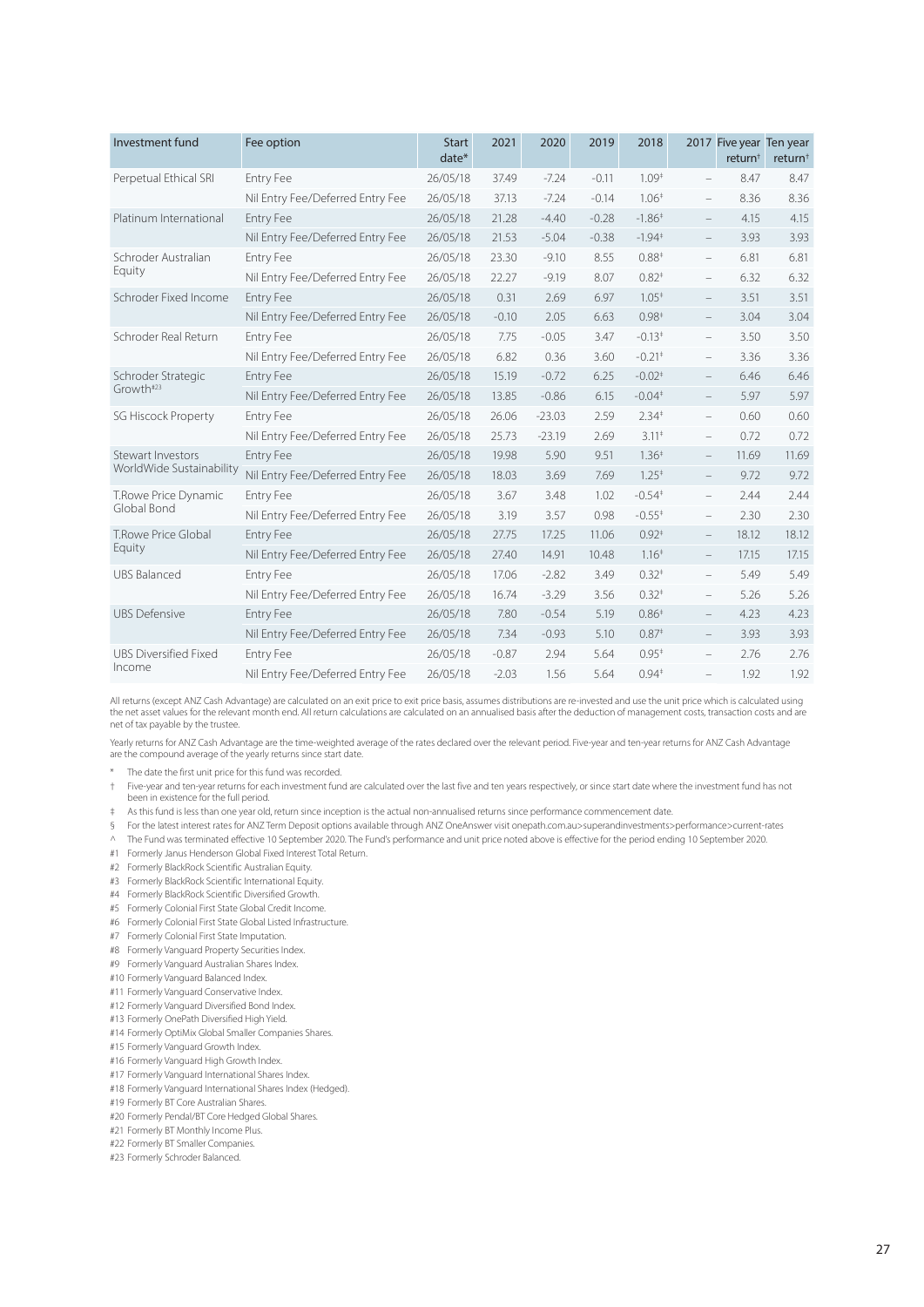# INVESTMENT RETURNS – ANZ ONEANSWER TERM ALLOCATED PENSION

Actual yearly returns as at 30 June (% p.a.) unless otherwise stated and net of management fees. Please refer to page 31 for the footnotes applicable for the following returns.

| Investment fund                                   | Fee option                       | <b>Start</b><br>$date*$ | 2021  | 2020     | 2019                                    | 2018                                    |                                         | 2017 Five year Ten year<br>return <sup>†</sup> | return <sup>†</sup> |
|---------------------------------------------------|----------------------------------|-------------------------|-------|----------|-----------------------------------------|-----------------------------------------|-----------------------------------------|------------------------------------------------|---------------------|
| Antipodes Global (Long                            | <b>Entry Fee</b>                 | 19/09/05                | 28.14 | $-3.34$  | 2.75                                    | 1.55                                    | 11.18                                   | 7.52                                           | 9.28                |
| only)#1                                           | Nil Entry Fee/Deferred Entry Fee | 19/09/05                | 26.86 | $-4.28$  | 1.75                                    | 11.81                                   | 7.38                                    | 8.21                                           | 9.21                |
|                                                   | //Select                         | 26/03/07                | 28.56 | $-2.71$  | 3.42                                    | 2.21                                    | 11.91                                   | 8.15                                           | 9.95                |
| Arrowstreet Global                                | <b>Entry Fee</b>                 | 20/09/04                | 45.13 | $-2.61$  | 5.96                                    | 10.86                                   | 19.50                                   | 14.69                                          | 12.45               |
| Equity (Hedged)                                   | Nil Entry Fee/Deferred Entry Fee | 20/09/04                | 44.26 | $-3.19$  | 5.32                                    | 10.20                                   | 18.79                                   | 14.00                                          | 11.77               |
|                                                   | //Select                         | 26/03/07                | 45.82 | $-1.82$  | 6.81                                    | 11.75                                   | 20.46                                   | 15.53                                          | 13.32               |
| Ausbil Australian                                 | <b>Entry Fee</b>                 | 19/09/05                | 44.77 | $-6.61$  | $-4.29$                                 | 1.34                                    | $9.23^{\triangle}$                      | 5.57                                           | 5.89                |
| <b>Emerging Leaders</b>                           | Nil Entry Fee/Deferred Entry Fee | 19/09/05                | 43.14 | $-7.73$  | $-5.41$                                 | 19.52                                   | 8.41                                    | 10.11                                          | 8.38                |
|                                                   | //Select                         | 26/03/07                | 45.24 | $-6.00$  | $-3.66$                                 | 2.00                                    | $9.94^{\triangle}$                      | 6.19                                           | 6.55                |
| Bentham Global Income                             | <b>Entry Fee</b>                 | 19/09/05                | 10.24 | $-1.96$  | $-0.19$                                 | 4.27                                    | 11.98                                   | 4.72                                           | 5.00                |
|                                                   | Nil Entry Fee/Deferred Entry Fee | 19/09/05                | 9.41  | $-2.69$  | $-0.94$                                 | 3.49                                    | 11.15                                   | 3.94                                           | 4.21                |
|                                                   | //Select                         | 26/03/07                | 10.59 | $-1.32$  | 0.46                                    | 4.95                                    | 12.71                                   | 5.34                                           | 5.65                |
| BlackRock Advantage                               | <b>Entry Fee</b>                 | 20/09/04                | 27.61 | $-7.53$  | 11.91                                   | 14.40                                   | 13.55                                   | 11.40                                          | 9.66                |
| Australian Equity#2                               | Nil Entry Fee/Deferred Entry Fee | 20/09/04                | 27.08 | $-8.35$  | 10.82                                   | 4.12                                    | 0.00                                    | 6.09                                           | 5.96                |
|                                                   | //Select                         | 26/03/07                | 28.21 | $-6.79$  | 12.81                                   | 15.32                                   | 14.46                                   | 12.22                                          | 10.51               |
| <b>BlackRock Advantage</b>                        | <b>Entry Fee</b>                 | 20/09/04                | 25.97 | 3.64     | 10.80                                   | 2.91                                    | $13.61^{\circ}$                         | 8.28                                           | 12.12               |
| International Equity#3                            | Nil Entry Fee/Deferred Entry Fee | 20/09/04                | 24.49 | 2.25     | $9.39^{\circ}$                          | 15.63 <sup><math>\triangle</math></sup> | $13.55^{\circ}$                         | 12.84                                          | 12.89               |
|                                                   | //Select                         | 26/03/07                | 26.38 | 4.32     | 11.52                                   | 3.58                                    | 15.69 <sup>4</sup>                      | 8.92                                           | 12.81               |
| <b>BlackRock Diversified</b>                      | Entry Fee                        | 19/09/05                | 17.30 | $-1.74$  | 9.04                                    | 9.32                                    | 8.30                                    | 8.27                                           | 8.78                |
| ESG Growth#4                                      | Nil Entry Fee/Deferred Entry Fee | 19/09/05                | 16.42 | $-2.47$  | 8.23                                    | 8.51                                    | 9.37                                    | 7.84                                           | 7.71                |
|                                                   | //Select                         | 26/03/07                | 17.68 | $-1.10$  | 9.76                                    | 10.03                                   | 9.01                                    | 8.91                                           | 9.45                |
| First Sentier Global                              | <b>Entry Fee</b>                 | 19/09/05                | 5.08  | $-1.62$  | 2.15                                    | 1.14                                    | 5.83                                    | 2.48                                           | 3.10                |
| Credit Income <sup>#5</sup>                       | Nil Entry Fee/Deferred Entry Fee | 19/09/05                | 3.91  | $-2.83$  | 0.99                                    | 1.10                                    | 4.97                                    | 1.59                                           | 2.26                |
|                                                   | //Select                         | 26/03/07                | 5.42  | $-0.98$  | 2.82                                    | 1.80                                    | 6.52                                    | 3.08                                           | 3.73                |
| First Sentier Imputation <sup>#6</sup>            | <b>Entry Fee</b>                 | 20/09/04                | 30.25 | $-2.61$  | 10.43                                   | 19.66                                   | 8.29                                    | 12.66                                          | 10.14               |
|                                                   | Nil Entry Fee/Deferred Entry Fee | 20/09/04                | 29.47 | $-3.20$  | 9.77                                    | 18.94                                   | 7.65                                    | 11.99                                          | 9.48                |
|                                                   | //Select                         | 26/03/07                | 30.86 | $-1.83$  | 11.32                                   | 20.62                                   | 9.16                                    | 13.50                                          | 10.99               |
| <b>Investors Mutual</b>                           | <b>Entry Fee</b>                 | 20/09/04                | 21.08 | $-11.93$ | 8.60                                    | 4.65                                    | 12.44                                   | 6.38                                           | 8.90                |
| Australian Shares                                 | Nil Entry Fee/Deferred Entry Fee | 20/09/04                | 20.35 | $-12.46$ | 7.95                                    | 4.03                                    | 11.77                                   | 5.75                                           | 8.24                |
|                                                   | //Select                         | 26/03/07                | 21.65 | $-11.23$ | 9.47                                    | 5.50                                    | 13.34                                   | 7.17                                           | 9.73                |
| Kapstream Absolute                                | <b>Entry Fee</b>                 | 19/09/05                | 1.04  | $-0.65$  | 2.37                                    | 1.65                                    | 2.03                                    | 1.28                                           | 2.74                |
| Return Income                                     | Nil Entry Fee/Deferred Entry Fee | 19/09/05                | 0.29  | $-1.39$  | 1.62                                    | 0.89                                    | 1.27                                    | 0.53                                           | 1.97                |
|                                                   | //Select                         | 26/03/07                | 1.37  | $-0.01$  | 3.04                                    | 2.31                                    | 2.70                                    | 1.88                                           | 3.38                |
| Magellan Global                                   | Entry Fee                        | 20/09/04                | 10.14 | 8.31     | 19.43                                   | 15.584                                  | $14.26^{\triangle}$                     | 8.37                                           | 10.96               |
|                                                   | Nil Entry Fee/Deferred Entry Fee | 20/09/04                | 8.96  | 6.75     | 17.824                                  | $14.71^{\circ}$                         | 13.41                                   | 12.26                                          | 12.24               |
|                                                   | //Select                         | 26/03/07                | 10.50 | 9.02     | 20.21                                   | 16.334                                  | 15.00 <sup><math>\triangle</math></sup> | 9.01                                           | 11.65               |
| MFS Global Equity                                 | Entry Fee                        | 19/09/05                | 26.52 | $-0.95$  | $16.2^{\triangle}$                      | 8.01                                    | 14.65                                   | 12.78                                          | 13.95               |
|                                                   | Nil Entry Fee/Deferred Entry Fee | 19/09/05                | 25.58 | $-1.70$  | 15.34                                   | 7.21                                    | 15.13                                   | 11.94                                          | 13.10               |
|                                                   | //Select                         | 26/03/07                | 26.93 | $-0.31$  | 16.96 <sup><math>\triangle</math></sup> | $8.72^{\triangle}$                      | $16.75^{\circ}$                         | 13.44                                          | 14.66               |
| OnePath Active Growth                             | Entry Fee                        | 20/09/04                | 18.86 | $-4.11$  | 6.31 <sup>4</sup>                       | $7.43^{\circ}$                          | $8.66^{\Delta}$                         | 7.18                                           | 7.64                |
|                                                   | Nil Entry Fee/Deferred Entry Fee | 20/09/04                | 17.97 | $-4.83$  | 5.52                                    | 6.63                                    | 7.84                                    | 6.38                                           | 6.84                |
|                                                   | //Select                         | 26/03/07                | 19.24 | $-3.48$  | $7.00^{\Delta}$                         | $8.13^{\circ}$                          | $9.36^{\Delta}$                         | 7.81                                           | 8.31                |
| OnePath Australian                                | Entry Fee                        | 19/09/05                | 32.27 | $-21.76$ | 17.74                                   | 11.74                                   | $-6.63$                                 | 4.91                                           | 10.51               |
| <b>Property Securities</b><br>Index <sup>#7</sup> | Nil Entry Fee/Deferred Entry Fee | 19/09/05                | 31.27 | $-22.35$ | 16.86                                   | 10.90                                   | $-7.33$                                 | 4.13                                           | 9.68                |
|                                                   | //Select                         | 26/03/07                | 32.70 | $-21.25$ | 18.50                                   | 12.46                                   | $-6.38$                                 | 5.45                                           | 11.13               |
| OnePath Australian                                | Entry Fee                        | 20/09/04                | 28.84 | $-6.90$  | $8.70^{\Delta}$                         | $8.65^{\circ}$                          | $10.39^{\textstyle\Delta}$              | 9.35                                           | 7.64                |
| Shares                                            | Nil Entry Fee/Deferred Entry Fee | 20/09/04                | 27.88 | $-7.60$  | 7.89                                    | 7.84                                    | 9.57                                    | 8.54                                           | 6.84                |
|                                                   | //Select                         | 26/03/07                | 29.26 | $-6.30$  | $9.41^{\circ}$                          | $9.36^{\triangle}$                      | $11.11^{\circ}$                         | 10.00                                          | 8.31                |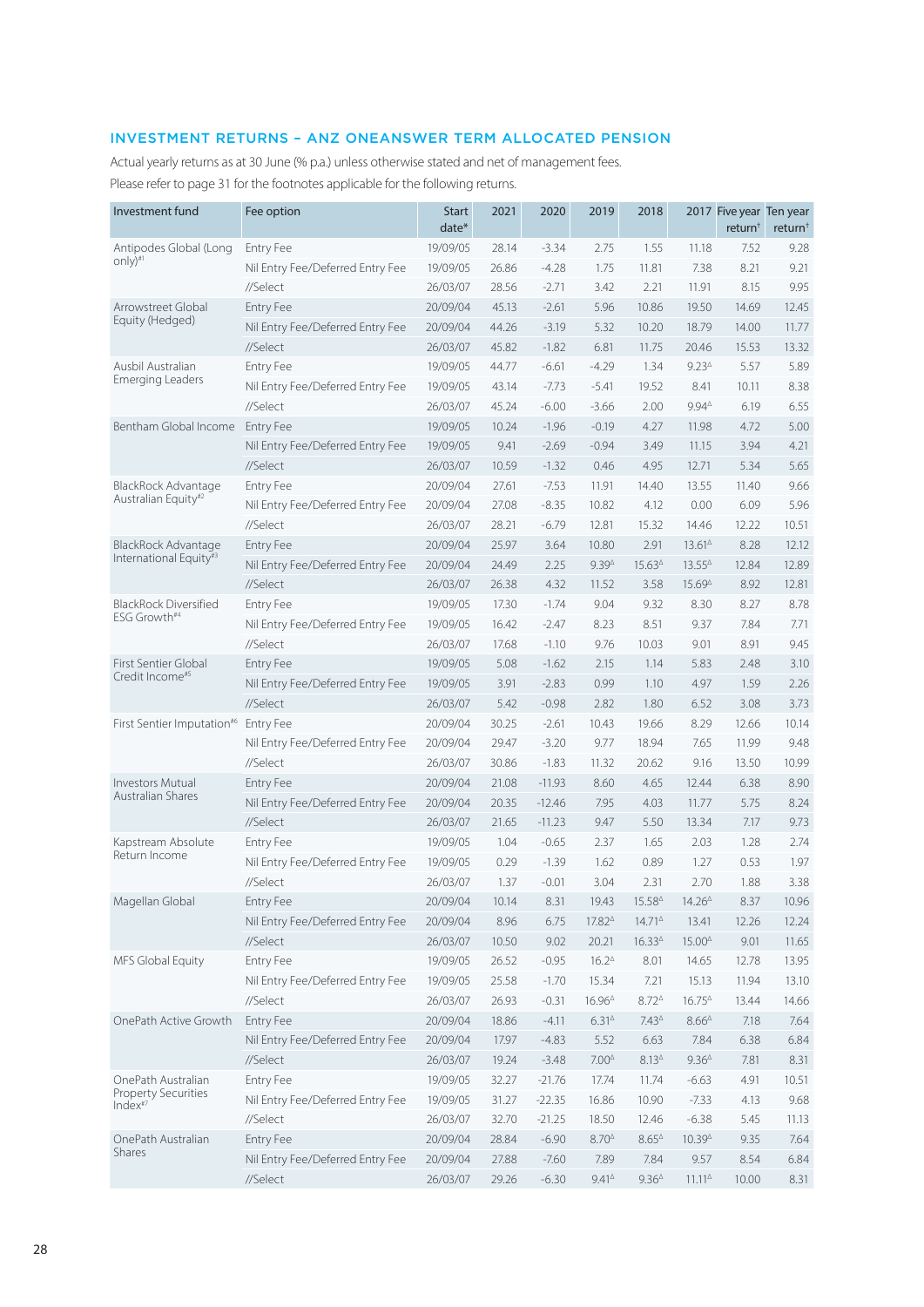| Investment fund                | Fee option                       | <b>Start</b><br>date* | 2021    | 2020     | 2019                | 2018            |                                         | 2017 Five year Ten year<br>return <sup>†</sup> | return <sup>+</sup> |
|--------------------------------|----------------------------------|-----------------------|---------|----------|---------------------|-----------------|-----------------------------------------|------------------------------------------------|---------------------|
| OnePath Australian             | <b>Entry Fee</b>                 | 20/09/04              | 27.85   | $-7.71$  | 11.56               | 12.80           | 13.24                                   | 10.95                                          | 9.01                |
| Shares Index <sup>#8</sup>     | Nil Entry Fee/Deferred Entry Fee | 20/09/04              | 26.89   | $-8.40$  | 10.73               | 11.96           | 12.40                                   | 10.12                                          | 8.20                |
|                                | //Select                         | 26/03/07              | 28.26   | $-7.10$  | 12.29               | 13.54           | 13.55                                   | 11.52                                          | 9.63                |
| OnePath Balanced               | <b>Entry Fee</b>                 | 20/09/04              | 12.94   | $-2.91$  | 5.74                | 1.72            | $5.94^{\triangle}$                      | 3.35                                           | 4.68                |
|                                | Nil Entry Fee/Deferred Entry Fee | 20/09/04              | 12.21   | $-3.23$  | 5.28                | 4.69            | 5.14                                    | 4.70                                           | 4.79                |
|                                | //Select                         | 26/03/07              | 13.31   | $-2.28$  | 6.43                | 2.38            | $6.63^{\circ}$                          | 3.96                                           | 5.32                |
| OnePath Blue Chip              | <b>Entry Fee</b>                 | 20/09/04              | 27.75   | $-12.98$ | 4.17                | 6.70            | 12.96                                   | 6.90                                           | 6.30                |
| Imputation                     | Nil Entry Fee/Deferred Entry Fee | 20/09/04              | 26.80   | $-13.63$ | 3.39                | 5.91            | 12.11                                   | 6.10                                           | 5.50                |
|                                | //Select                         | 26/03/07              | 28.17   | $-12.41$ | 4.85                | 7.40            | 13.69                                   | 7.52                                           | 6.96                |
| OnePath Capital                | <b>Entry Fee</b>                 | 20/09/04              | 0.00    | 0.12     | 0.85                | 0.85            | 1.75                                    | 0.71                                           | 1.74                |
| Guaranteed                     | Nil Entry Fee/Deferred Entry Fee | 20/09/04              | 0.00    | 0.00     | 0.30                | 0.33            | 1.16                                    | 0.36                                           | 1.28                |
|                                | //Select                         | 26/03/07              | 0.32    | 0.77     | 1.51                | 1.51            | 2.41                                    | 1.30                                           | 2.37                |
| OnePath Cash                   | <b>Entry Fee</b>                 | 20/09/04              | 0.03    | 0.28     | 0.53                | 0.25            | 0.28                                    | 0.27                                           | 0.92                |
|                                | Nil Entry Fee/Deferred Entry Fee | 20/09/04              | 0.01    | 0.33     | 1.09                | $-0.50$         | $-0.47$                                 | 0.09                                           | 0.45                |
|                                | //Select                         | 26/03/07              | 0.30    | 0.93     | 1.19                | 0.90            | 0.94                                    | 0.85                                           | 1.54                |
| OnePath Conservative           | <b>Entry Fee</b>                 | 20/09/04              | 7.87    | $-0.91$  | 5.61                | 3.71            | 3.40                                    | 3.89                                           | 4.46                |
|                                | Nil Entry Fee/Deferred Entry Fee | 20/09/04              | 7.23    | $-1.48$  | 4.94                | 3.09            | 2.77                                    | 3.27                                           | 3.83                |
|                                | //Select                         | 26/03/07              | 8.38    | $-0.11$  | 6.45                | 4.54            | 4.23                                    | 4.66                                           | 5.26                |
| OnePath Diversified            | <b>Entry Fee</b>                 | 20/09/04              | 1.20    | $-1.19$  | 1.24                | 0.72            | 3.12                                    | 1.01                                           | 1.84                |
| Credit#9                       | Nil Entry Fee/Deferred Entry Fee | 20/09/04              | 1.52    | $-1.48$  | 0.40                | 0.07            | 2.35                                    | 0.56                                           | 1.23                |
|                                | //Select                         | 26/03/07              | 1.53    | $-0.54$  | 1.90                | 1.37            | 3.79                                    | 1.60                                           | 2.47                |
| OnePath Diversified            | <b>Entry Fee</b>                 | 20/09/04              | 0.40    | 1.60     | 5.85                | 0.99            | 0.90                                    | 1.93                                           | 3.37                |
| Fixed Interest                 | Nil Entry Fee/Deferred Entry Fee | 20/09/04              | $-0.21$ | 0.99     | 5.22                | 0.39            | 0.29                                    | 1.32                                           | 2.75                |
|                                | //Select                         | 26/03/07              | 0.87    | 2.42     | 6.70                | 1.80            | 1.71                                    | 2.68                                           | 4.16                |
| OnePath Geared                 | <b>Entry Fee</b>                 | 20/07/06              | 57.63   | $-19.14$ | 18.83               | 23.28           | 20.76                                   | 17.66                                          | 12.40               |
| Australian Shares Index        | Nil Entry Fee/Deferred Entry Fee | 20/07/06              | 56.20   | $-19.77$ | 17.74               | 22.36           | 19.86                                   | 16.70                                          | 11.52               |
|                                | //Select                         | 26/03/07              | 58.14   | $-18.62$ | 19.61               | 24.08           | 21.55                                   | 18.35                                          | 13.10               |
| OnePath Global                 | <b>Entry Fee</b>                 | 20/09/04              | 24.76   | $-6.43$  | 5.24                | 14.52           | 20.04                                   | 11.05                                          | 4.87                |
| <b>Emerging Markets Shares</b> | Nil Entry Fee/Deferred Entry Fee | 20/09/04              | 23.83   | $-7.13$  | 4.45                | 13.67           | 19.14                                   | 10.22                                          | 4.08                |
|                                | //Select                         | 26/03/07              | 25.17   | $-5.82$  | 5.92                | 15.27           | 20.83                                   | 11.70                                          | 5.52                |
| OnePath Global Shares          | <b>Entry Fee</b>                 | 19/09/05              | 21.27   | 7.36     | 14.984              | $14.61^{\circ}$ | $14.21^{\circ}$                         | 14.40                                          | 14.73               |
|                                | Nil Entry Fee/Deferred Entry Fee | 19/09/05              | 20.36   | 6.55     | $14.12^{\circ}$     | $13.76^{\circ}$ | 13.36 <sup><math>\triangle</math></sup> | 13.55                                          | 13.87               |
|                                | //Select                         | 26/03/07              | 21.66   | 8.06     | 15.734              | $15.36^{\circ}$ | 14.95 <sup><math>\triangle</math></sup> | 15.07                                          | 15.44               |
| OnePath Global Smaller         | Entry Fee                        | 20/09/04              | 52.62   | $-3.77$  | $-0.46$             | 1.58            | 14.914                                  | 8.23                                           | 11.75               |
| Companies Shares#10            | Nil Entry Fee/Deferred Entry Fee | 20/09/04              | 52.01   | $-4.39$  | $-0.76$             | 2.63            | 14.054                                  | 8.16                                           | 10.24               |
|                                | //Select                         | 26/03/07              | 53.11   | $-3.14$  | 0.19                | 2.25            | $15.66^{\Delta}$                        | 8.86                                           | 12.44               |
| OnePath High Growth            | Entry Fee                        | 20/09/04              | 27.04   | $-5.60$  | 7.38 <sup>4</sup>   | 10.324          | 12.49 <sup><math>\triangle</math></sup> | 9.83                                           | 8.75                |
|                                | Nil Entry Fee/Deferred Entry Fee | 20/09/04              | 26.10   | $-6.31$  | $6.58^{\triangle}$  | $9.50^{\circ}$  | $11.65^{\circ}$                         | 9.01                                           | 7.94                |
|                                | //Select                         | 26/03/07              | 27.46   | $-4.99$  | $8.08^{\triangle}$  | $11.04^{\circ}$ | $13.22^{\triangle}$                     | 10.47                                          | 9.42                |
| OnePath Income                 | Entry Fee                        | 20/09/04              | 4.41    | $-1.88$  | 4.96                | 1.56            | $0.17^{\Delta}$                         | 1.78                                           | 2.99                |
|                                | Nil Entry Fee/Deferred Entry Fee | 20/09/04              | 3.86    | $-1.86$  | 4.82                | 1.37            | $-0.43$                                 | 1.52                                           | 2.80                |
|                                | //Select                         | 26/03/07              | 4.91    | $-1.09$  | 5.80                | 2.38            | 0.80                                    | 2.53                                           | 3.78                |
| OnePath International          | Entry Fee                        | 19/09/05              | 26.19   | 3.87     | $10.54^{\circ}$     | 13.924          | 13.27                                   | 13.33                                          | 13.43               |
| Shares Index <sup>#11</sup>    | Nil Entry Fee/Deferred Entry Fee | 19/09/05              | 25.24   | 3.09     | 9.71                | 13.07           | 12.43                                   | 12.48                                          | 12.58               |
|                                | //Select                         | 26/03/07              | 26.60   | 4.54     | $11.26^{\triangle}$ | $14.66^{\circ}$ | 13.584                                  | 13.91                                          | 14.07               |
| OnePath International          | Entry Fee                        | 20/09/04              | 34.14   | $-0.22$  | 4.63                | 9.82            | 18.91                                   | 12.83                                          | 11.37               |
| Shares Index (Hedged)#12       | Nil Entry Fee/Deferred Entry Fee | 20/09/04              | 33.14   | $-0.97$  | 3.85                | 9.00            | 18.02                                   | 11.99                                          | 10.54               |
|                                | //Select                         | 26/03/07              | 34.57   | 0.43     | 5.32                | 10.54           | 19.24                                   | 13.41                                          | 12.00               |
| OnePath Managed                | Entry Fee                        | 20/09/04              | 18.59   | $-4.13$  | 5.81                | 2.10            | 8.36 <sup>4</sup>                       | 4.20                                           | 4.98                |
| Growth                         | Nil Entry Fee/Deferred Entry Fee | 20/09/04              | 17.74   | $-4.57$  | 5.48                | 6.83            | 7.55                                    | 6.37                                           | 5.93                |
|                                | //Select                         | 26/03/07              | 18.97   | $-3.51$  | 6.50                | 2.77            | $9.06^{\Delta}$                         | 4.81                                           | 5.63                |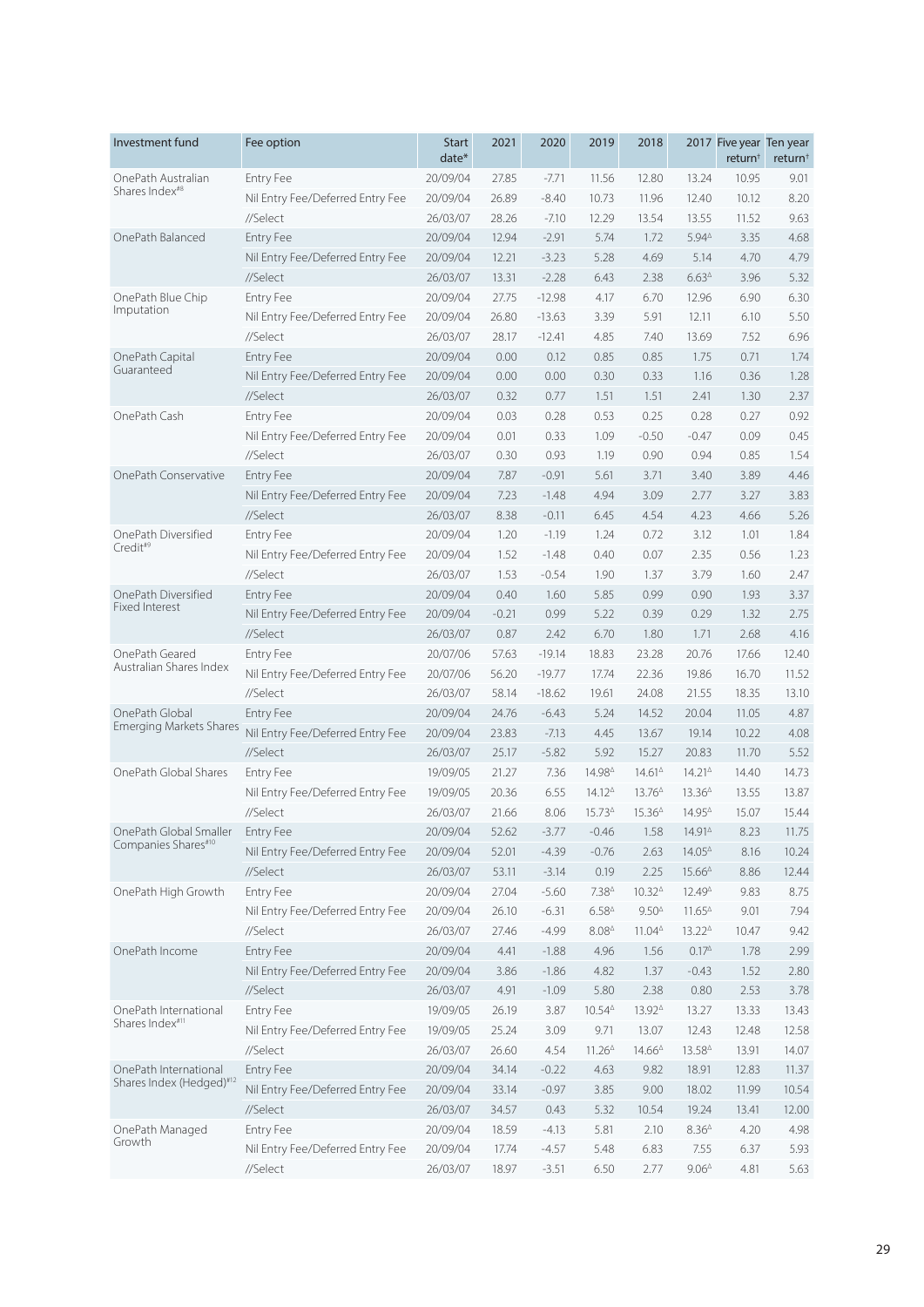| Investment fund                    | Fee option                       | <b>Start</b><br>date* | 2021    | 2020     | 2019                | 2018               |                     | 2017 Five year Ten year<br>return <sup>+</sup> | return <sup>+</sup> |
|------------------------------------|----------------------------------|-----------------------|---------|----------|---------------------|--------------------|---------------------|------------------------------------------------|---------------------|
| OnePath Property                   | <b>Entry Fee</b>                 | 20/09/04              | 30.32   | $-26.15$ | 3.18                | 10.28              | $-4.19$             | 0.97                                           | 8.02                |
| Securities                         | Nil Entry Fee/Deferred Entry Fee | 20/09/04              | 29.35   | $-26.70$ | 2.41                | 9.46               | $-4.91$             | 0.21                                           | 7.22                |
|                                    | //Select                         | 26/03/07              | 30.74   | $-25.66$ | 3.85                | 11.00              | $-3.57$             | 1.56                                           | 8.69                |
| OnePath Select Leaders             | Entry Fee                        | 20/09/04              | 27.99   | $-7.33$  | 8.47                | 8.15               | 10.36               | 8.96                                           | 7.32                |
|                                    | Nil Entry Fee/Deferred Entry Fee | 20/09/04              | 27.04   | $-8.02$  | 7.65                | 7.34               | 9.53                | 8.14                                           | 6.52                |
|                                    | //Select                         | 26/03/07              | 28.40   | $-6.73$  | 9.17                | 8.86               | 11.08               | 9.59                                           | 7.98                |
| OnePath Sustainable                | <b>Entry Fee</b>                 | 20/09/04              | 32.51   | $-4.29$  | 14.274              | $6.71^{\circ}$     | $10.44^{\triangle}$ | 11.30                                          | 9.31                |
| Investments - Australian<br>Shares | Nil Entry Fee/Deferred Entry Fee | 20/09/04              | 30.69   | $-5.62$  | 12.77               | $5.91^{\circ}$     | $9.61^{\circ}$      | 6.88                                           | 7.65                |
|                                    | //Select                         | 26/03/07              | 32.94   | $-3.67$  | 15.014              | $7.40^{\triangle}$ | $11.16^{\circ}$     | 11.95                                          | 9.99                |
| OnePath Tax Effective              | <b>Entry Fee</b>                 | 20/09/04              | 20.02   | $-10.91$ | 9.53                | 6.80               | 3.03                | 5.20                                           | 6.49                |
| Income                             | Nil Entry Fee/Deferred Entry Fee | 20/09/04              | 19.27   | $-11.60$ | 8.79                | 6.25               | 2.48                | 4.55                                           | 5.77                |
|                                    | //Select                         | 26/03/07              | 20.41   | $-10.33$ | 10.24               | 7.49               | 3.71                | 5.82                                           | 7.15                |
| OptiMix Australian Fixed           | <b>Entry Fee</b>                 | 20/09/04              | $-0.85$ | 2.36     | $7.77^{\triangle}$  | 0.30               | $-0.70$             | 1.99                                           | 3.49                |
| Interest                           | Nil Entry Fee/Deferred Entry Fee | 20/09/04              | $-1.59$ | 1.59     | 6.96                | 0.82               | $-1.44$             | 1.22                                           | 2.72                |
|                                    | //Select                         | 26/03/07              | $-0.53$ | 3.03     | $8.48^{\triangle}$  | 0.95               | $-0.05^{\Delta}$    | 2.58                                           | 4.13                |
| OptiMix Australian                 | <b>Entry Fee</b>                 | 20/09/04              | 27.07   | $-10.17$ | 6.26                | 12.17              | 13.12               | 9.01                                           | 7.74                |
| Shares                             | Nil Entry Fee/Deferred Entry Fee | 20/09/04              | 26.13   | $-10.84$ | 5.47                | 11.34              | 12.28               | 8.20                                           | 6.94                |
|                                    | //Select                         | 26/03/07              | 27.49   | $-9.58$  | 6.95                | 12.91              | 13.86               | 9.65                                           | 8.41                |
| OptiMix Balanced                   | <b>Entry Fee</b>                 | 20/09/04              | 19.28   | $-4.81$  | 5.68                | 7.04               | 9.16                | 6.99                                           | 6.70                |
|                                    | Nil Entry Fee/Deferred Entry Fee | 20/09/04              | 18.39   | $-5.53$  | 4.89                | 6.24               | 7.82                | 6.09                                           | 5.85                |
|                                    | //Select                         | 26/03/07              | 19.67   | $-4.19$  | 6.37                | 7.74               | 9.87                | 7.62                                           | 7.36                |
| OptiMix Conservative               | <b>Entry Fee</b>                 | 20/09/04              | 8.52    | $-1.49$  | 5.37                | 3.56               | 3.63                | 3.87                                           | 4.46                |
|                                    | Nil Entry Fee/Deferred Entry Fee | 20/09/04              | 7.71    | $-2.23$  | 4.59                | 2.79               | 2.85                | 3.09                                           | 3.68                |
|                                    | //Select                         | 26/03/07              | 8.87    | $-0.85$  | 6.06                | 4.24               | 4.30                | 4.48                                           | 5.11                |
| OptiMix Cash <sup>^</sup>          | <b>Entry Fee</b>                 | 20/09/04              | 0.09    | 0.64     | 1.58                | 0.41               | $N/A^{\Sigma}$      | 0.54                                           | 2.17                |
|                                    | Nil Entry Fee/Deferred Entry Fee | 20/09/04              | 0.04    | 0.41     | 0.63                | 0.51               | $-0.28$             | 0.27                                           | 0.79                |
|                                    | //Select                         | 26/03/07              | 0.25    | 1.30     | 2.24                | 1.07               | $N/A^{\Sigma}$      | 1.20                                           | 2.84                |
| OptiMix Global Shares              | <b>Entry Fee</b>                 | 20/09/04              | 28.16   | $-2.05$  | 10.38               | 10.56              | 15.48               | 12.08                                          | 12.14               |
|                                    | Nil Entry Fee/Deferred Entry Fee | 20/09/04              | 27.21   | $-2.79$  | 9.55                | 9.73               | 14.62               | 11.25                                          | 11.30               |
|                                    | //Select                         | 26/03/07              | 28.58   | $-1.41$  | 11.10               | 11.28              | 16.24               | 12.74                                          | 12.83               |
| OptiMix Growth                     | <b>Entry Fee</b>                 | 20/09/04              | 23.52   | $-5.98$  | 6.07                | 8.24               | 10.48               | 8.06                                           | 7.53                |
|                                    | Nil Entry Fee/Deferred Entry Fee | 20/09/04              | 22.60   | $-6.69$  | 5.28                | 7.43               | 9.66                | 7.25                                           | 6.73                |
|                                    | //Select                         | 26/03/07              | 23.92   | $-5.37$  | 6.76                | 8.95               | 11.20               | 8.69                                           | 8.20                |
| OptiMix High Growth                | Entry Fee                        | 20/09/04              | 27.47   | $-7.23$  | 6.43                | 9.52               | 12.71               | 9.21                                           | 8.36                |
|                                    | Nil Entry Fee/Deferred Entry Fee | 20/09/04              | 26.52   | $-7.92$  | 5.63                | 8.70               | 11.86               | 8.39                                           | 7.55                |
|                                    | //Select                         | 26/03/07              | 27.89   | $-6.63$  | 7.12                | 10.24              | 13.44               | 9.85                                           | 9.03                |
| OptiMix Moderate                   | <b>Entry Fee</b>                 | 20/09/04              | 13.46   | $-3.32$  | 5.67                | 5.12               | 6.12                | 5.27                                           | 5.61                |
|                                    | Nil Entry Fee/Deferred Entry Fee | 20/09/04              | 12.61   | $-4.04$  | 4.88                | 4.34               | 5.33                | 4.49                                           | 4.82                |
|                                    | //Select                         | 26/03/07              | 13.83   | $-2.69$  | 6.36                | 5.81               | 6.81                | 5.89                                           | 6.27                |
| OptiMix Property                   | Entry Fee                        | 20/09/04              | 32.73   | $-24.99$ | 10.47               | 5.73               | $-2.58^{\triangle}$ | 3.06                                           | 7.63                |
| Securities                         | Nil Entry Fee/Deferred Entry Fee | 20/09/04              | 30.90   | $-25.52$ | 10.65               | 9.14               | $-3.30$             | 2.63                                           | 8.92                |
|                                    | //Select                         | 26/03/07              | 33.16   | $-24.50$ | 11.19               | 6.42               | $-1.95^{\triangle}$ | 3.67                                           | 8.29                |
| Pendal Concentrated                | Entry Fee                        | 20/09/04              | 41.86   | $-10.48$ | $-2.58^{\triangle}$ | $8.19^{4}$         | 19.384              | 9.83                                           | 8.94                |
| Global Shares Hedged#13            | Nil Entry Fee/Deferred Entry Fee | 20/09/04              | 40.80   | $-11.25$ | $-3.97$             | 6.68               | 18.18               | 8.63                                           | 8.06                |
|                                    | //Select                         | 26/03/07              | 42.53   | $-9.76$  | $-1.80^{\Delta}$    | $9.06^{\circ}$     | 20.334              | 10.64                                          | 9.78                |
| Pendal Smaller                     | <b>Entry Fee</b>                 | 20/09/04              | 29.46   | $-2.83$  | $-3.07$             | 3.58               | 2.40                | 5.28                                           | 7.62                |
| Companies#14                       | Nil Entry Fee/Deferred Entry Fee | 20/09/04              | 28.29   | $-3.86$  | $-4.15$             | 24.02              | 4.54                | 8.91                                           | 9.05                |
|                                    | //Select                         | 26/03/07              | 29.88   | $-2.20$  | $-2.44$             | 4.26               | 3.07                | 5.90                                           | 8.29                |
| Perennial Value Shares             | Entry Fee                        | 19/09/05              | 31.07   | $-10.20$ | $5.74^{\triangle}$  | $8.32^{\triangle}$ | 14.824              | 9.13                                           | 8.09                |
|                                    | Nil Entry Fee/Deferred Entry Fee | 19/09/05              | 30.08   | $-10.87$ | 4.95                | 7.51               | 13.96               | 8.31                                           | 7.28                |
|                                    | //Select                         | 26/03/07              | 31.49   | $-9.61$  | $6.42^{\Delta}$     | $9.03^{\circ}$     | $15.57^{\circ}$     | 9.77                                           | 8.76                |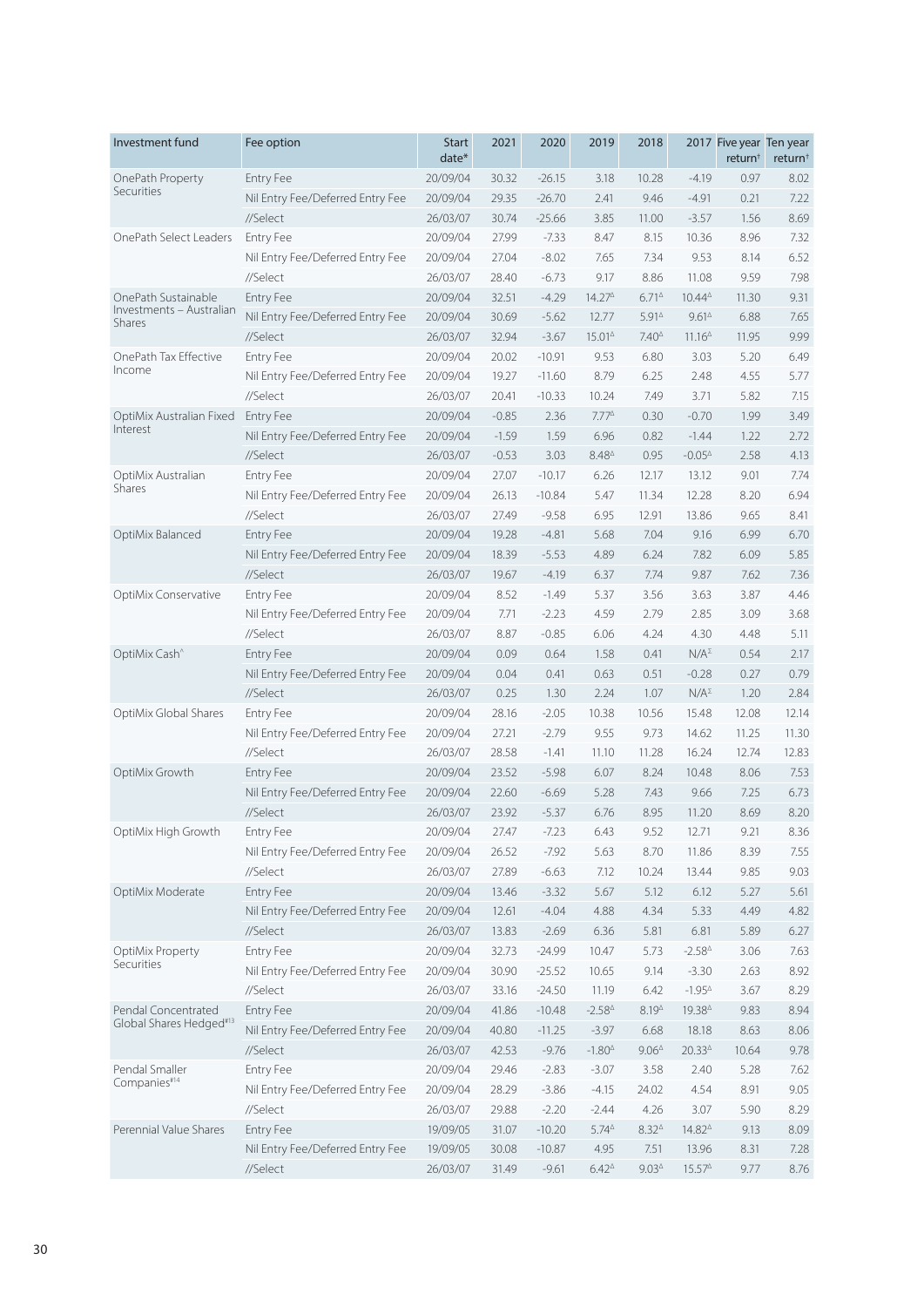| Investment fund              | Fee option                       | <b>Start</b><br>date* | 2021    | 2020     | 2019              | 2018           |                    | 2017 Five year Ten year<br>return <sup>†</sup> | return <sup>†</sup> |
|------------------------------|----------------------------------|-----------------------|---------|----------|-------------------|----------------|--------------------|------------------------------------------------|---------------------|
| Perpetual Australian         | <b>Entry Fee</b>                 | 20/09/04              | 39.47   | $-8.90$  | 6.14              | 9.62           | 10.81              | 10.38                                          | 9.39                |
| Shares                       | Nil Entry Fee/Deferred Entry Fee | 20/09/04              | 38.43   | $-9.58$  | 5.35              | 8.80           | 9.99               | 9.55                                           | 8.57                |
|                              | //Select                         | 26/03/07              | 39.92   | $-8.31$  | 6.83              | 10.34          | 11.54              | 11.02                                          | 10.07               |
| Perpetual Balanced           | <b>Entry Fee</b>                 | 19/09/05              | 21.39   | $-2.85$  | 7.38              | 6.12           | 8.09               | 7.75                                           | 7.99                |
| Growth                       | Nil Entry Fee/Deferred Entry Fee | 19/09/05              | 20.49   | $-3.58$  | 6.58              | 5.33           | 7.28               | 6.95                                           | 7.18                |
|                              | //Select                         | 26/03/07              | 21.78   | $-2.22$  | 8.08              | 6.81           | 8.79               | 8.38                                           | 8.66                |
| Perpetual Conservative       | Entry Fee                        | 19/09/05              | 8.89    | $-0.42$  | $6.45^{\circ}$    | $3.38^{4}$     | $3.87^{\triangle}$ | 4.39                                           | 5.19                |
| Growth                       | Nil Entry Fee/Deferred Entry Fee | 19/09/05              | 8.08    | $-1.16$  | 5.65              | 2.61           | 3.09               | 3.61                                           | 4.40                |
|                              | //Select                         | 26/03/07              | 9.24    | 0.23     | 7.14 <sup>4</sup> | $4.05^{\circ}$ | $4.55^{\circ}$     | 5.00                                           | 5.84                |
| Platinum International       | <b>Entry Fee</b>                 | 19/09/05              | 25.53   | $-4.71$  | 0.14              | $-2.62$        | 21.65              | 7.25                                           | 8.58                |
|                              | Nil Entry Fee/Deferred Entry Fee | 19/09/05              | 23.94   | $-6.10$  | $-1.34$           | 11.53          | 19.49              | 8.88                                           | 9.00                |
|                              | //Select                         | 26/03/07              | 25.94   | $-4.09$  | 0.79              | $-1.99$        | 22.44              | 7.88                                           | 9.26                |
| Schroder Australian          | Entry Fee                        | 20/09/04              | 27.61   | $-10.43$ | 9.45              | 12.92          | 19.99              | 11.13                                          | 8.52                |
| Equity                       | Nil Entry Fee/Deferred Entry Fee | 20/09/04              | 26.85   | $-10.97$ | 8.80              | 12.25          | 19.28              | 10.47                                          | 7.87                |
|                              | //Select                         | 26/03/07              | 28.22   | $-9.71$  | 10.33             | 13.83          | 20.96              | 11.95                                          | 9.35                |
| Schroder Real Return         | Entry Fee                        | 19/09/05              | 8.77    | $-0.09$  | 3.86              | 2.80           | 5.63               | 4.15                                           | 5.40                |
|                              | Nil Entry Fee/Deferred Entry Fee | 19/09/05              | 7.96    | $-0.84$  | 3.08              | 2.03           | 4.84               | 3.37                                           | 4.61                |
|                              | //Select                         | 26/03/07              | 9.12    | 0.56     | 4.53              | 3.47           | 6.32               | 4.76                                           | 6.05                |
| Schroder Strategic           | Entry Fee                        | 19/09/05              | 16.85   | $-1.54$  | 6.47              | 6.68           | 11.31              | 7.78                                           | 7.40                |
| Growth#15                    | Nil Entry Fee/Deferred Entry Fee | 19/09/05              | 15.97   | $-2.28$  | 5.67              | 5.88           | 10.48              | 6.98                                           | 6.60                |
|                              | //Select                         | 26/03/07              | 17.23   | $-0.90$  | 7.16              | 7.37           | 12.03              | 8.41                                           | 8.07                |
| <b>SG Hiscock Property</b>   | <b>Entry Fee</b>                 | 20/09/04              | 30.85   | $-25.55$ | 3.90              | 11.20          | $-3.93$            | 1.57                                           | 8.65                |
|                              | Nil Entry Fee/Deferred Entry Fee | 20/09/04              | 29.10   | $-26.50$ | 2.13              | 9.42           | $-5.56$            | 0.03                                           | 7.32                |
|                              | //Select                         | 26/03/07              | 31.47   | $-24.96$ | 4.73              | 12.09          | $-3.16$            | 2.32                                           | 9.49                |
| <b>UBS Balanced</b>          | <b>Entry Fee</b>                 | 19/09/05              | 18.81   | $-3.75$  | 3.50              | 7.55           | 9.49               | 6.87                                           | 6.83                |
|                              | Nil Entry Fee/Deferred Entry Fee | 19/09/05              | 17.93   | $-4.47$  | 2.73              | 6.74           | 8.67               | 6.07                                           | 6.03                |
|                              | //Select                         | 26/03/07              | 19.20   | $-3.12$  | 4.17              | 8.25           | 10.20              | 7.49                                           | 7.49                |
| <b>UBS Defensive</b>         | Entry Fee                        | 19/09/05              | 8.42    | $-1.34$  | 5.25              | 2.53           | 3.98               | 3.72                                           | 5.17                |
|                              | Nil Entry Fee/Deferred Entry Fee | 19/09/05              | 7.61    | $-2.08$  | 4.45              | 1.77           | 3.21               | 2.94                                           | 4.41                |
|                              | //Select                         | 26/03/07              | 8.77    | $-0.70$  | 5.93              | 3.20           | 4.66               | 4.32                                           | 5.82                |
| <b>UBS Diversified Fixed</b> | Entry Fee                        | 20/09/04              | $-1.08$ | 3.07     | 6.65              | 0.65           | 0.77               | 1.98                                           | 3.59                |
| Income                       | Nil Entry Fee/Deferred Entry Fee | 20/09/04              | $-2.09$ | 1.75     | 5.30              | 1.07           | $-1.22$            | 0.93                                           | 2.64                |
|                              | //Select                         | 26/03/07              | $-0.61$ | 3.90     | 7.51              | 1.46           | 1.58               | 2.73                                           | 4.39                |

All returns are calculated on an exit price to exit price basis, assumes distributions are re-invested and use the unit price which is calculated using the net asset values for the relevant<br>month end. All return calculatio

\* The date the first unit price for this fund was recorded.

† Five-year and ten-year returns for each investment fund are calculated over the last five and ten years respectively, or since start date where the investment fund has not been in existence for the full period.

^ The Fund was terminated effective 10 September 2020. The Fund's performance and unit price noted above is effective for the period ending 10 September 2020.

#1 Formerly Zurich Investments Global Thematic Shares.

#2 Formerly BlackRock Scientific Australian Equity.

- #3 Formerly BlackRock Scientific International Equity.
- #4 Formerly BlackRock Scientific Diversified Growth.

#5 Formerly Colonial First State Global Credit Income.

- #6 Formerly Colonial First State Imputation.
- #7 Formerly Vanguard Property Securities Index.
- #8 Formerly Vanguard Australian Shares Index.
- #9 Formerly OnePath Diversifed High Yield.
- #10 Formerly OptiMix Global Smaller Companies Shares.
- #11 Formerly Vanguard International Shares Index.
- #12 Formerly Vanguard International Shares Index (Hedged).
- #13 Formerly Pendal/BT Core Hedged Global Shares.
- #14 Formerly BT Smaller Companies.
- #15 Formerly Schroder Balanced.

Δ For this investment fund, the performance of the equivalent investment fund in ANZ OneAnswer Allocated Pension has been shown.

Σ There were no investors nor any funds invested into this option during the reporting period.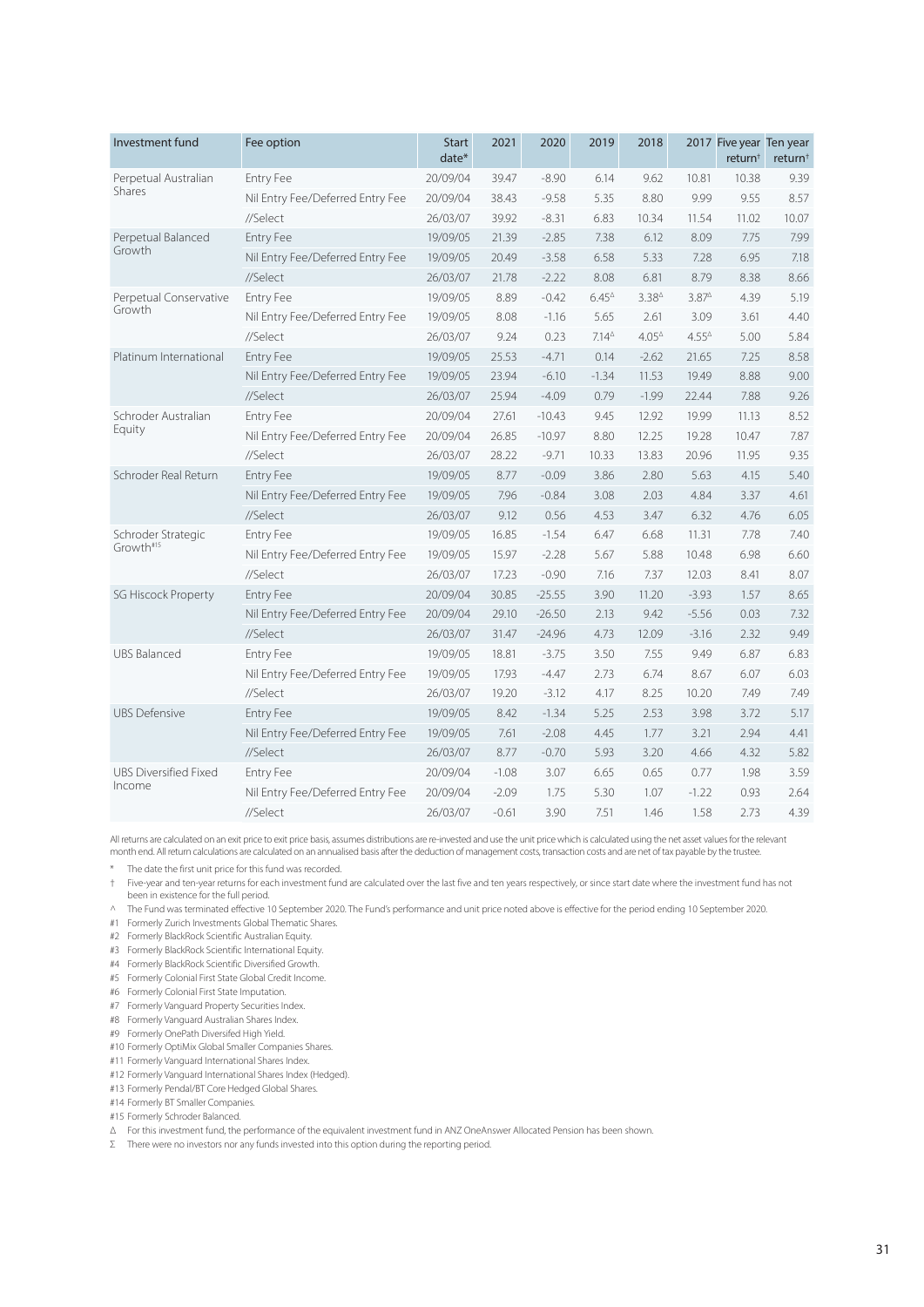# INVESTMENT RETURNS – ANZ SUPER ADVANTAGE

Actual yearly returns as at 30 June (% p.a.) unless otherwise stated and net of management fees. Please refer to page 33 for the footnotes applicable to the following returns.

| Investment fund                                        | <b>Start</b><br>date* | 2021    | 2020     | 2019    | 2018  |         | 2017 Five year Ten year<br>return <sup>†</sup> | return <sup>+</sup> |
|--------------------------------------------------------|-----------------------|---------|----------|---------|-------|---------|------------------------------------------------|---------------------|
| <b>AMP Capital Equity</b>                              | 20/01/06              | 25.34   | $-6.25$  | 10.65   | 13.15 | 8.05    | 9.71                                           | 8.50                |
| Antipodes Global (Long only)#1                         | 20/01/06              | 25.80   | $-2.12$  | 4.02    | 11.85 | 8.67    | 9.26                                           | 10.21               |
| Arrowstreet Global Equity (Hedged)                     | 20/01/06              | 41.53   | $-1.12$  | 6.42    | 11.21 | 18.73   | 14.48                                          | 12.90               |
| BlackRock Advantage Australian Equity#2                | 20/01/06              | 24.83   | $-5.80$  | 11.61   | 14.12 | 13.03   | 11.10                                          | 9.45                |
| BlackRock Advantage International Equity#3             | 20/01/06              | 23.62   | 3.74     | 10.35   | 15.78 | 14.34   | 13.38                                          | 13.52               |
| BlackRock Diversified ESG Growth#4                     | 20/01/06              | 16.01   | $-0.45$  | 9.20    | 9.39  | 10.10   | 8.72                                           | 8.43                |
| First Sentier Diversified <sup>#5</sup>                | 01/10/03              | 16.59   | 0.26     | 8.81    | 9.52  | 6.99    | 8.31                                           | 8.13                |
| First Sentier Imputation <sup>#6</sup>                 | 17/03/00              | 28.17   | $-1.21$  | 9.68    | 18.74 | 8.44    | 12.33                                          | 9.93                |
| Investors Mutual Australian Shares                     | 20/01/06              | 18.95   | $-9.84$  | 8.71    | 5.19  | 12.62   | 6.67                                           | 8.98                |
| MFS Global Equity                                      | 20/01/06              | 24.17   | 0.33     | 15.72   | 8.35  | 15.93   | 12.61                                          | 13.89               |
| OnePath Alternatives Growth                            | 27/04/09              | 7.39    | 1.05     | $-0.54$ | 4.87  | $-5.01$ | 1.46                                           | 1.37                |
| OnePath Australian Property Securities Index#7         | 20/01/06              | 29.08   | $-19.20$ | 16.82   | 11.27 | $-5.01$ | 5.19                                           | 10.14               |
| OnePath Australian Shares                              | 04/01/96              | 26.49   | $-6.06$  | 8.39    | 8.45  | 10.12   | 8.99                                           | 7.41                |
| OnePath Australian Shares Index <sup>#8</sup>          | 01/10/03              | 25.60   | $-6.49$  | 11.28   | 12.49 | 13.10   | 10.71                                          | 8.93                |
| OnePath Balanced                                       | 20/03/00              | 11.76   | $-1.36$  | 5.97    | 5.60  | 6.04    | 5.52                                           | 5.65                |
| OnePath Blue Chip Imputation                           | 17/04/01              | 25.00   | $-11.30$ | 4.24    | 6.64  | 12.04   | 6.67                                           | 6.10                |
| OnePath Capital Guaranteed                             | 06/02/98              | 0.48    | 1.07     | 1.64    | 1.74  | 2.46    | 1.47                                           | 2.51                |
| OnePath Capital Stable                                 | 28/05/01              | 3.60    | 0.27     | 4.98    | 2.44  | 1.55    | 2.55                                           | 3.57                |
| OnePath Cash                                           | 04/01/00              | 0.04    | 0.64     | 1.09    | 0.85  | 0.88    | 0.70                                           | 1.33                |
| OnePath Diversified Fixed Interest                     | 14/05/01              | 0.47    | 2.26     | 6.07    | 1.41  | 1.55    | 2.33                                           | 3.75                |
| OnePath Geared Australian Shares Index                 | 09/12/06              | 51.66   | $-16.17$ | 18.45   | 21.66 | 20.28   | 17.12                                          | 12.18               |
| OnePath Global Emerging Markets Shares                 | 01/10/03              | 23.26   | $-5.15$  | 5.72    | 14.12 | 18.57   | 10.83                                          | 5.32                |
| OnePath Global Property Securities Index <sup>#9</sup> | 27/04/09              | 26.86   | $-15.20$ | 6.41    | 4.38  | $-1.73$ | 3.26                                           | 6.74                |
| OnePath Global Shares                                  | 01/10/03              | 20.74   | 8.18     | 14.94   | 14.40 | 13.95   | 14.37                                          | 14.36               |
| OnePath Global Smaller Companies Shares#10             | 01/10/03              | 47.91   | $-1.82$  | 0.98    | 14.51 | 14.34   | 13.93                                          | 13.53               |
| OnePath High Growth                                    | 01/10/03              | 24.36   | $-4.73$  | 7.23    | 9.92  | 12.19   | 9.40                                           | 8.39                |
| OnePath International Shares Index#11                  | 01/10/03              | 24.27   | 4.64     | 10.97   | 13.71 | 13.06   | 13.15                                          | 13.35               |
| OnePath International Shares Index (Hedged)#12         | 27/04/09              | 31.44   | 0.53     | 5.17    | 9.71  | 17.85   | 12.43                                          | 11.01               |
| OnePath Managed Growth                                 | 04/01/96              | 16.84   | $-2.46$  | 6.22    | 7.43  | 8.51    | 7.13                                           | 6.79                |
| OnePath Property Securities                            | 30/05/01              | 26.90   | $-23.35$ | 3.63    | 10.08 | $-3.15$ | 1.45                                           | 7.97                |
| OnePath Select Leaders                                 | 16/05/01              | 25.28   | $-6.34$  | 7.92    | 8.61  | 9.99    | 8.63                                           | 7.09                |
| OnePath Sustainable Investments - Australian Shares    | 01/10/03              | 29.95   | $-3.62$  | 13.46   | 6.92  | 10.05   | 10.83                                          | 8.93                |
| OptiMix Australian Fixed Interest                      | 01/10/03              | $-0.84$ | 2.63     | 7.60    | 2.00  | $-0.15$ | 2.21                                           | 3.58                |
| OptiMix Australian Shares                              | 01/10/03              | 24.80   | $-8.25$  | 6.45    | 11.88 | 12.44   | 8.93                                           | 7.60                |
| OptiMix Balanced                                       | 01/10/03              | 17.26   | $-3.46$  | 5.90    | 6.96  | 8.58    | 6.84                                           | 6.65                |
| OptiMix Conservative                                   | 01/10/03              | 7.71    | $-0.51$  | 5.67    | 3.84  | 4.08    | 4.12                                           | 4.70                |
| OptiMix Global Emerging Markets Shares                 | 27/04/09              | 24.69   | $-6.20$  | 7.51    | 6.82  | 14.27   | 8.95                                           | 5.83                |
| OptiMix Global Shares                                  | 01/10/03              | 25.04   | $-0.66$  | 10.53   | 10.65 | 14.94   | 11.79                                          | 11.75               |
| OptiMix Growth                                         | 01/10/03              | 21.58   | $-4.81$  | 6.40    | 8.30  | 10.43   | 8.05                                           | 7.52                |
| OptiMix High Growth                                    | 01/10/03              | 25.41   | $-5.88$  | 6.75    | 9.58  | 12.53   | 9.21                                           | 8.35                |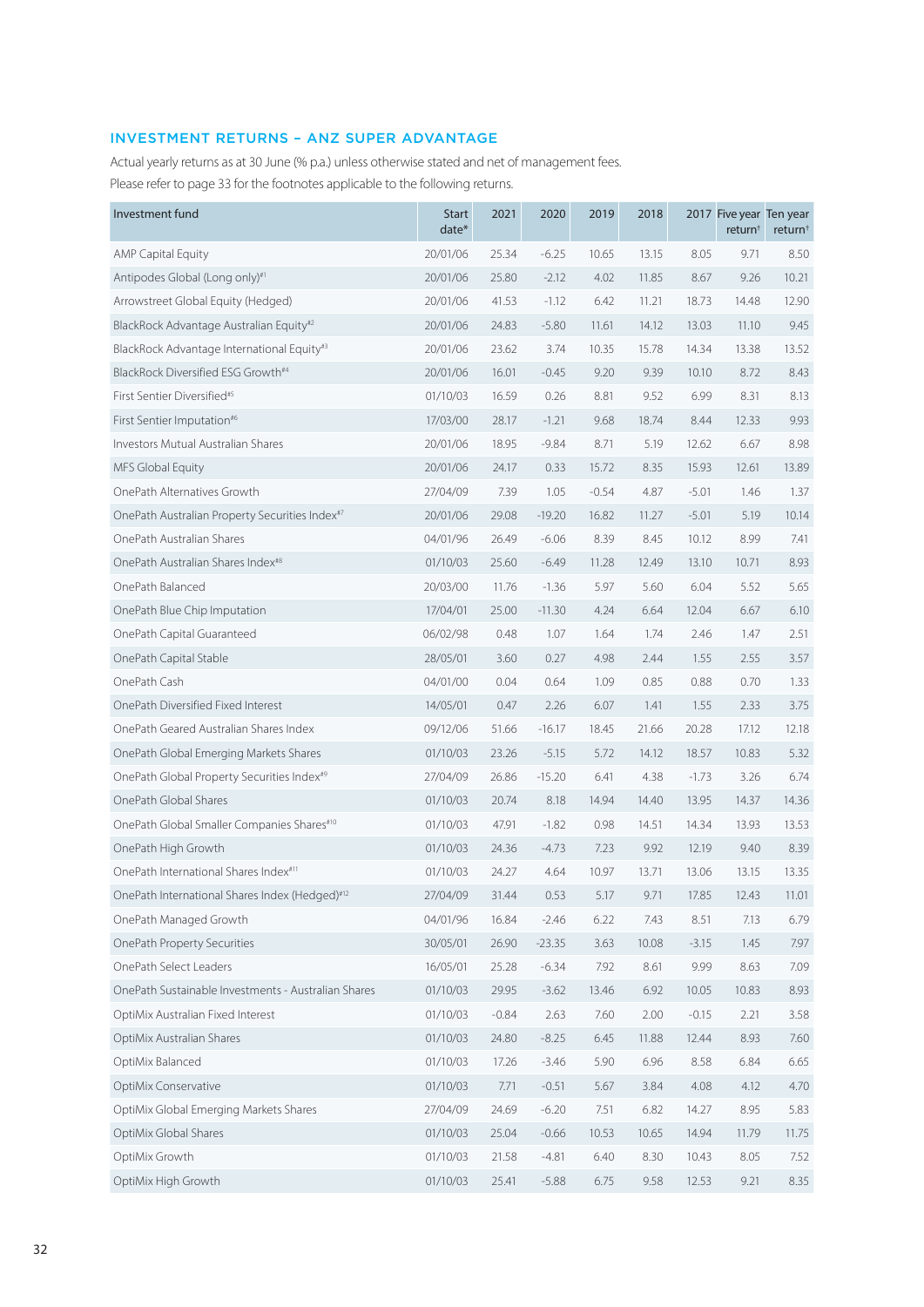| Investment fund                                        | <b>Start</b><br>$date*$ | 2021    | 2020     | 2019    | 2018  |         | 2017 Five year Ten year<br>return <sup>+</sup> | return <sup>+</sup> |
|--------------------------------------------------------|-------------------------|---------|----------|---------|-------|---------|------------------------------------------------|---------------------|
| OptiMix Moderate                                       | 01/10/03                | 12.17   | $-2.23$  | 5.92    | 5.39  | 6.25    | 5.40                                           | 5.71                |
| <b>OptiMix Property Securities</b>                     | 01/10/03                | 28.96   | $-22.13$ | 11.33   | 9.61  | $-1.60$ | 3.81                                           | 10.25               |
| Pendal Concentrated Global Shares Hedged#13            | 01/10/03                | 37.35   | $-8.68$  | $-1.52$ | 8.66  | 18.45   | 9.72                                           | 9.04                |
| Perennial Value Shares                                 | 20/01/06                | 27.36   | $-8.35$  | 6.01    | 8.30  | 14.36   | 8.92                                           | 8.01                |
| Perpetual Australian Shares                            | 01/10/03                | 35.73   | $-7.74$  | 6.35    | 9.81  | 10.37   | 10.05                                          | 9.30                |
| Perpetual Balanced Growth                              | 01/10/03                | 19.07   | $-1.36$  | 7.50    | 6.42  | 8.40    | 7.81                                           | 8.09                |
| Perpetual Conservative Growth                          | 01/10/03                | 8.41    | 0.49     | 6.67    | 3.87  | 4.36    | 4.73                                           | 5.48                |
| Perpetual International Shares                         | 20/03/00                | 34.11   | $-4.21$  | 9.67    | 13.96 | 17.96   | 13.62                                          | 12.52               |
| Platinum International                                 | 20/01/06                | 21.89   | $-3.66$  | 0.50    | 12.19 | 19.59   | 9.63                                           | 9.90                |
| Russell Balanced                                       | 01/10/03                | 19.18   | $-3.08$  | 5.35    | 7.12  | 8.29    | 7.14                                           | 7.38                |
| Russell Conservative                                   | 01/10/03                | 8.50    | 0.01     | 5.20    | 3.51  | 4.23    | 4.25                                           | 4.98                |
| Russell Diversified 50                                 | 01/10/03                | 13.61   | $-0.65$  | 5.39    | 5.42  | 6.10    | 5.88                                           | 6.33                |
| Russell Growth                                         | 01/10/03                | 23.27   | $-4.21$  | 5.58    | 8.88  | 10.34   | 8.41                                           | 8.21                |
| Schroder Australian Equity                             | 20/01/06                | 24.00   | $-8.32$  | 9.47    | 12.69 | 19.21   | 10.83                                          | 8.53                |
| Schroder Strategic Growth#14                           | 20/01/06                | 15.36   | $-0.38$  | 6.63    | 6.75  | 11.05   | 7.75                                           | 7.47                |
| <b>SG Hiscock Property</b>                             | 20/01/06                | 26.27   | $-22.72$ | 3.24    | 10.33 | $-3.32$ | 1.45                                           | 8.97                |
| <b>UBS Balanced</b>                                    | 01/10/03                | 17.25   | $-2.51$  | 3.98    | 7.74  | 9.65    | 7.03                                           | 6.96                |
| <b>UBS Defensive Investment</b>                        | 01/10/03                | 7.89    | $-0.23$  | 5.58    | 2.99  | 4.61    | 4.13                                           | 5.41                |
| UBS Diversified Fixed Income                           | 01/10/03                | $-0.74$ | 3.29     | 6.08    | 2.40  | 0.28    | 2.23                                           | 3.75                |
| Zurich Investments Managed Growth                      | 20/01/06                | 18.69   | $-3.21$  | 9.92    | 8.62  | 10.12   | 8.60                                           | 8.31                |
| <b>Closed funds</b>                                    |                         |         |          |         |       |         |                                                |                     |
| Advance Imputation                                     | 01/10/03                | 28.12   | $-13.91$ | 9.42    | 10.75 | 17.84   | 9.51                                           | 8.15                |
| ANZ Australian Fixed Interest                          | 04/01/96                | $-0.70$ | 2.44     | 7.56    | 1.86  | 0.46    | 2.29                                           | 3.70                |
| ANZ Diversified Stable Superannuation Pool             | 20/02/98                | 7.06    | $-0.14$  | 5.76    | 3.95  | 3.55    | 4.01                                           | 4.59                |
| ANZ Wholesale Diversified Stable                       | 20/02/98                | 7.17    | $-0.04$  | 5.86    | 4.06  | 3.66    | 4.11                                           | 4.69                |
| ANZ Wholesale Income                                   | 13/06/01                | 4.35    | $-0.39$  | 5.62    | 2.55  | 0.90    | 2.58                                           | 3.80                |
| OnePath Wholesale Australian Share                     | 03/04/00                | 26.49   | $-6.06$  | 8.39    | 8.45  | 10.12   | 8.99                                           | 7.41                |
| Pendal Smaller Companies Wholesale Fund <sup>#15</sup> | 23/03/00                | 26.21   | $-2.50$  | $-2.39$ | 22.95 | 5.67    | 9.31                                           | 9.54                |
| Pendal Wholesale Asian Share Fund <sup>#16</sup>       | 02/02/99                | 40.23   | 8.74     | 4.22    | 1.54  | 14.04   | 12.97                                          | 9.92                |
| Russell International Bond - A\$ Hedged                | 20/03/98                | 0.47    | 5.98     | 5.21    | 1.29  | 1.47    | 2.86                                           | 4.95                |

All returns are calculated on an exit price to exit price basis, assumes distributions are re-invested and use the unit price which is calculated using the net asset values for the relevant month end. All return calculations are calculated on an annualised basis after the deduction of management costs, transaction costs and are net of tax payable by the trustee.

\* The date the first unit price for this fund was recorded.

† Five-year and ten-year returns for each investment fund are calculated over the last five years and ten years respectively, or since start date where the investment fund has not been in existence for the full period.

#1 Formerly Zurich Investments Global Thematic Shares.

#2 Formerly BlackRock Scientific Australian Equity.

#3 Formerly BlackRock Scientific International Equity.

#4 Formerly BlackRock Scientific Diversified Growth.

- #5 Formerly Colonial First State Diversified.
- #6 Formerly Colonial First State Imputation.

#7 Formerly Vanguard Property Securities Index.

#8 Formerly Vanguard Australian Shares Index.

#9 Formerly OnePath Global Property Securities.

#10 Formerly OptiMix Global Smaller Companies Shares.

#11 Formerly Vanguard International Shares Index.

#12 Formerly Vanguard International Shares Index (Hedged).

#13 Formerly Pendal/BT Core Hedged Global Shares.

#14 Formerly Schroder Balanced.

#15 Formerly Rothschild Smaller Companies Wholesale.

#16 Formerly BT Wholesale Asian Share.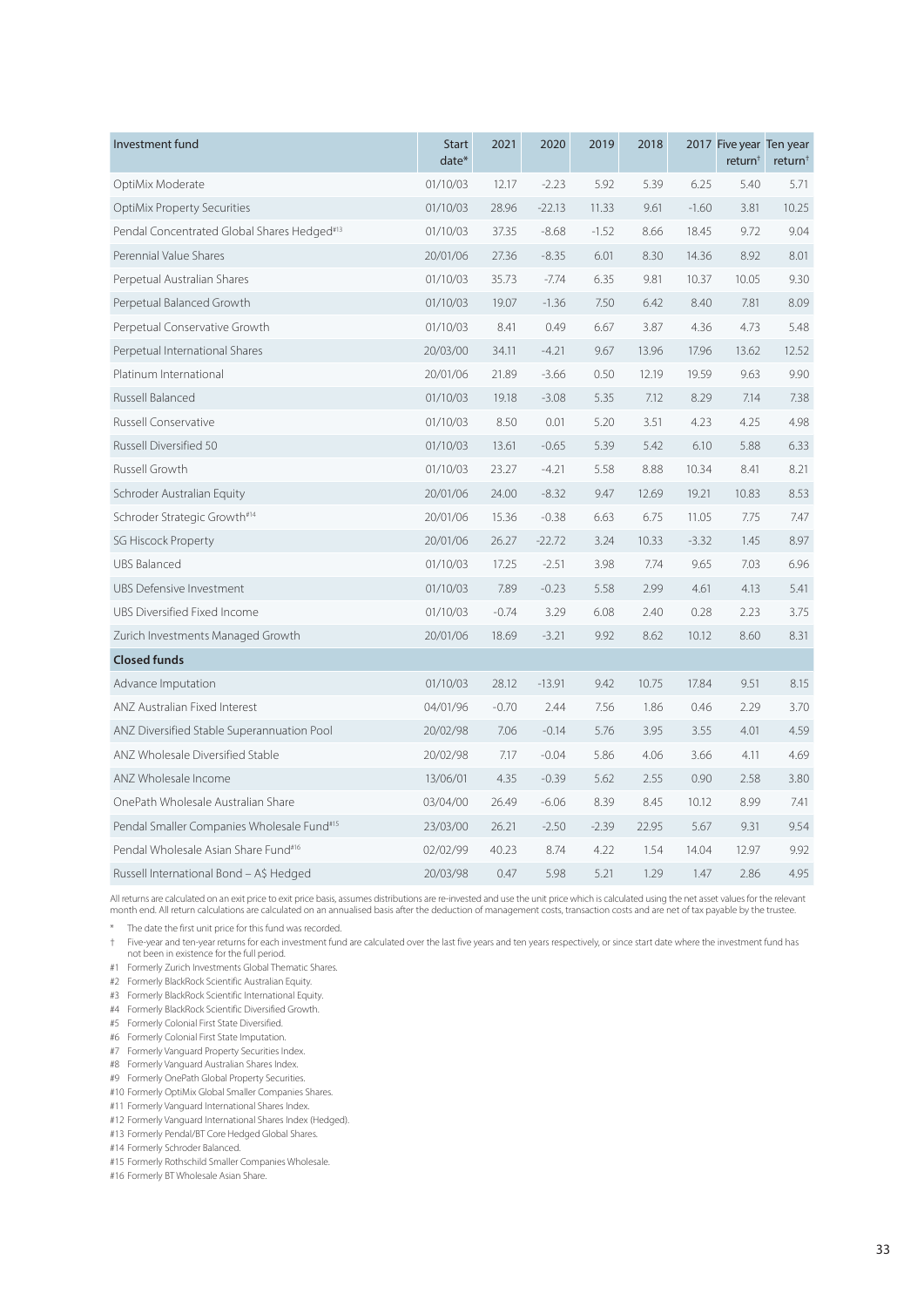## INVESTMENT RETURNS – ANZ ALLOCATED PENSION

Actual yearly returns as at 30 June (% p.a.) unless otherwise stated and net of management fees.

| Investment fund                                              | <b>Start</b><br>date* | 2021    | 2020     | 2019            | 2018  |         | 2017 Five year Ten year<br>return | return |
|--------------------------------------------------------------|-----------------------|---------|----------|-----------------|-------|---------|-----------------------------------|--------|
| ANZ Australian Equities Fund                                 | 27/07/01              | 29.71   | $-5.97$  | 9.80            | 9.74  | 11.50   | 10.38                             | 8.69   |
| ANZ Capital Guaranteed Fund                                  | 1/06/01               | 0.36    | 1.19     | 2.18            | 2.21  | 3.08    | 1.80                              | 2.96   |
| ANZ Diversified Stable Fund                                  | 27/07/01              | 8.68    | 0.17     | 6.69            | 4.81  | 4.50    | 4.93                              | 5.54   |
| ANZ Growth Fund                                              | 27/07/01              | 19.65   | $-2.71$  | 7.53            | 8.92  | 9.64    | 8.37                              | 7.96   |
| ANZ International Equities Index Fund                        | 12/03/02              | 29.10   | 4.55     | 11.18           | 14.86 | 13.93   | 14.45                             | 14.58  |
| ANZ Money Market Plus Fund                                   | 8/08/01               | 0.03    | 0.41     | 1.49            | 1.20  | 1.24    | 0.87                              | 1.71   |
| <b>ANZ Select Leaders</b>                                    | 26/07/01              |         |          | $N/A^*$         | 7.75  | 11.08   | 3.66                              | 5.02   |
| ANZ Wholesale Australian Imputation Fund                     | 30/06/01              | 28.42   | $-12.23$ | 5.06            | 7.62  | 13.92   | 7.74                              | 7.17   |
| ANZ Wholesale Balanced Fund                                  | 30/06/01              | 13.63   | $-1.68$  | 6.97            | 6.36  | 6.83    | 6.31                              | 6.44   |
| ANZ Wholesale Diversified Fixed Interest Fund                | 26/07/01              | 1.12    | 2.66     | 6.96            | 2.05  | 1.95    | 2.93                              | 4.41   |
| ANZ Wholesale Income Fund                                    | 29/08/01              |         |          | $0.84^{\Sigma}$ | 3.76  | 1.25    | 1.16                              | 3.43   |
| ANZ Wholesale Property Securities Fund                       | 2/07/01               | 31.00   | $-25.52$ | 4.05            | 11.21 | $-3.38$ | 1.75                              | 8.90   |
| BlackRock Wholesale Australian Share Fund                    | 31/07/01              | 25.99   | $-6.99$  | 14.39           | 12.89 | 14.25   | 11.57                             | 9.26   |
| BlackRock Wholesale Tactical Growth Share Fund <sup>#1</sup> | 26/07/01              | 19.92   | 0.55     | 11.33           | 9.36  | 11.52   | 10.36                             | 9.64   |
| First Sentier Wholesale Imputation <sup>#2</sup>             | 30/06/01              | 31.17   | $-1.60$  | 11.58           | 20.90 | 9.42    | 13.76                             | 11.24  |
| First Sentier Wholesale Leaders#3                            | 27/07/01              | 34.07   | 5.79     | 9.95            | 23.09 | 5.34    | 15.12                             | 11.92  |
| Gateway Balanced Fund                                        | 27/06/01              | 1.36    | $-2.30$  | 6.77            | 6.22  | 7.22    | 3.79                              | 5.41   |
| Gateway Conservative Fund                                    | 28/06/01              |         |          | $1.22^{\Sigma}$ | 5.38  | 4.98    | 2.29                              | 4.23   |
| Legg Mason Diversified                                       | 26/07/01              | 17.89   | $-2.90$  | 5.19            | 8.74  | 12.81   | 8.11                              | 9.56   |
| Magellan Global                                              | 26/07/01              | 10.32   | 8.55     | 19.68           | 16.52 | 15.21   | 13.98                             | 13.99  |
| OnePath Wholesale Australian Share                           | 23/07/01              | 29.39   | $-6.20$  | 9.52            | 9.47  | 11.22   | 10.11                             | 8.42   |
| OnePath Wholesale Balanced                                   | 12/07/01              | 13.62   | $-1.68$  | 6.96            | 6.35  | 6.82    | 6.30                              | 6.43   |
| OnePath Wholesale Capital Stable                             | 31/07/01              | 4.25    | 0.48     | 5.60            | 3.03  | 1.78    | 3.01                              | 4.21   |
| OnePath Wholesale Fixed Interest Securities                  | 26/07/01              | 0.04    | 2.80     | 8.85            | 2.52  | 0.99    | 3.00                              | 4.61   |
| Pendal Balanced Wholesale <sup>#4</sup>                      | 24/08/01              | 20.59   | $-2.05$  | 4.44            | 10.20 | 9.97    | 8.37                              | 8.33   |
| Pendal Smaller Companies Wholesale <sup>#5</sup>             | 3/08/01               | 29.81   | $-2.36$  | $-2.69$         | 25.90 | 6.13    | 10.51                             | 10.68  |
| Pendal Wholesale Asian Share Fund <sup>#6</sup>              | 3/08/01               | 46.77   | 9.33     | 4.90            | 0.34  | 15.14   | 14.23                             | 11.93  |
| Pendal Wholesale Australian Share Fund <sup>#7</sup>         | 27/05/02              | 30.97   | $-4.68$  | 9.16            | 16.34 | 16.98   | 13.15                             | 10.97  |
| Pendal Wholesale Balanced Returns Fund <sup>#8</sup>         | 24/08/01              | 16.85   | $-1.50$  | 4.45            | 8.48  | 6.91    | 6.87                              | 7.43   |
| Perpetual's Wholesale Industrial Share Fund                  | 30/06/01              | 33.19   | $-9.39$  | 5.64            | 7.54  | 15.24   | 9.58                              | 11.24  |
| Russell Australian Bond Fund                                 | 23/07/01              | $-0.67$ | 3.25     | 8.42            | 2.42  | 0.15    | 2.67                              | 4.36   |
| Russell Australian Shares Fund                               | 23/07/01              | 32.13   | $-8.54$  | 8.20            | 15.84 | 14.86   | 11.71                             | 9.75   |
| Russell International Shares Fund                            | 26/07/01              | 32.10   | 0.83     | 8.73            | 14.06 | 15.73   | 13.84                             | 13.19  |
| Russell International Shares Fund - \$A Hedged               | 27/07/01              | 37.14   | $-2.88$  | 3.30            | 10.06 | 21.16   | 12.90                             | 10.94  |

All returns are calculated on an exit price to exit price basis, assumes distributions are re-invested and use the unit price which is calculated using the net asset values for the relevant<br>month end. All return calculatio

\* The date the first unit price for this fund was recorded.

∑ The performance for this fund shows to September 2018 when the investment was withdrawn.

≈ There were no investors nor any funds invested into this option during the reporting period.

#1 Formerly BlackRock Wholesale Balanced Share Fund.

#2 Formerly Colonial First State Wholesale Imputation.

#3 Formerly Colonial First State Wholesale Leaders.

#4 Formerly BT Active Balanced Wholesale.

#5 Formerly BT Smaller Companies Wholesale.

#6 Formerly BT Wholesale Asian Share.

#7 Formerly BT Wholesale Australian Share.

#8 Formerly BT Wholesale Balanced Returns.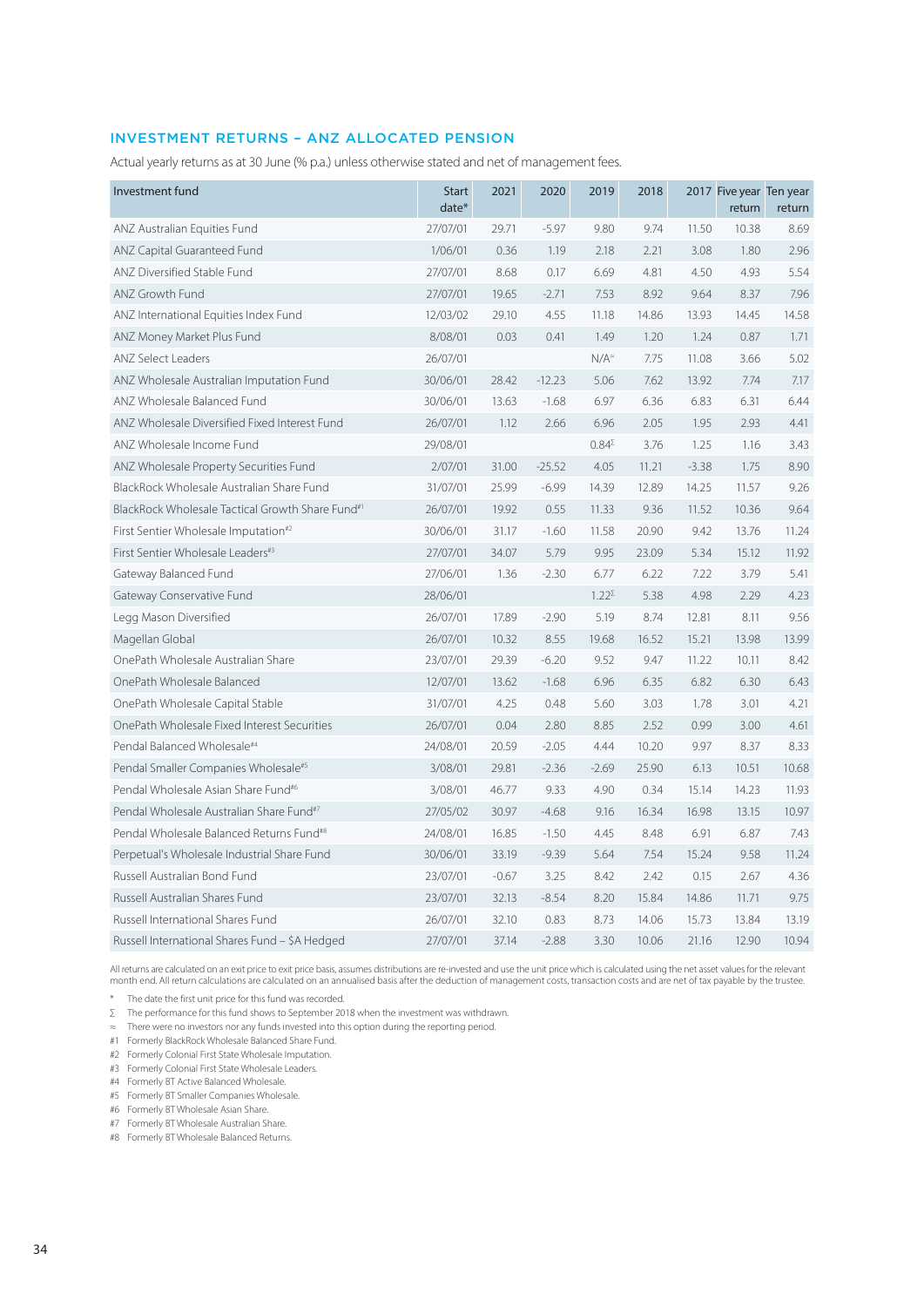# INVESTMENT RETURNS – ANZ PERSONAL SUPERANNUATION BOND

Actual yearly returns as at 30 June (% p.a.) unless otherwise stated and net of management fees.

| Investment fund                 | <b>Start</b><br>$date*$ | 2021    | 2020     | 2019 | 2018 |         | 2017 Five year Ten year<br>return | return |
|---------------------------------|-------------------------|---------|----------|------|------|---------|-----------------------------------|--------|
| ANZ Australian Imputation       | 26/04/01                | 23.92   | $-12.25$ | 3.12 | 5.50 | 10.86   | 5.57                              | 5.01   |
| <b>ANZ Australian Shares</b>    | 02/05/01                | 25.50   | $-6.98$  | 7.33 | 7.40 | 9.05    | 7.97                              | 6.40   |
| ANZ Balanced                    | 26/04/01                | 10.82   | $-2.58$  | 5.05 | 4.34 | 5.07    | 4.45                              | 4.57   |
| ANZ Capital Guaranteed Series 1 | 30/06/86                | 0.02    | 0.43     | 0.98 | 1.07 | 1.79    | 0.85                              | 1.87   |
| ANZ Capital Guaranteed Series 2 | 01/08/95                | 0.00    | 0.14     | 0.67 | 0.77 | 1.48    | 0.61                              | 1.59   |
| ANZ Capital Guaranteed Series 3 | 31/03/98                | 0.00    | 0.08     | 0.58 | 0.68 | 1.39    | 0.55                              | 1.51   |
| <b>ANZ Conservative</b>         | 02/05/01                | 6.26    | $-1.10$  | 4.72 | 2.83 | 2.69    | 3.05                              | 3.61   |
| ANZ Diversified Fixed Interest  | 07/05/01                | $-0.43$ | 1.13     | 4.91 | 0.30 | 0.44    | 1.25                              | 2.65   |
| ANZ Diversified Stable Series 1 | 31/12/86                | 6.69    | $-0.79$  | 5.03 | 3.14 | 3.00    | 3.38                              | 3.93   |
| ANZ Diversified Stable Series 2 | 01/08/95                | 6.69    | $-0.79$  | 5.03 | 3.14 | 3.00    | 3.38                              | 3.93   |
| ANZ Growth                      | 26/04/01                | 15.77   | $-3.53$  | 5.01 | 6.20 | 7.25    | 5.96                              | 5.60   |
| ANZ Income                      | 16/05/01                | 3.44    | $-1.45$  | 4.50 | 1.46 | $-0.18$ | 1.53                              | 2.73   |
| ANZ Managed Series 1            | 31/03/84                | 16.35   | $-3.14$  | 5.43 | 6.63 | 7.70    | 6.41                              | 6.05   |
| ANZ Managed Series 2            | 01/08/95                | 16.35   | $-3.14$  | 5.43 | 6.63 | 7.70    | 6.41                              | 6.05   |
| <b>ANZ Property Securities</b>  | 02/05/01                | 25.85   | $-24.14$ | 2.56 | 8.95 | $-4.15$ | 0.45                              | 6.86   |
| <b>ANZ Select Leaders</b>       | 26/04/01                | 24.40   | $-7.18$  | 6.95 | 7.64 | 9.00    | 7.70                              | 6.17   |
| Gateway Aggressive              | 25/03/98                | 20.48   | $-5.86$  | 5.22 | 7.10 | 9.21    | 6.90                              | 6.37   |
| Gateway Balanced                | 25/03/98                | 11.06   | $-3.40$  | 4.69 | 3.99 | 5.07    | 4.18                              | 4.48   |
| Gateway Conservative            | 25/03/98                | 6.52    | $-1.82$  | 4.29 | 2.48 | 2.71    | 2.80                              | 3.36   |
| Gateway Growth                  | 25/03/98                | 16.09   | $-4.73$  | 4.68 | 5.77 | 7.33    | 5.62                              | 5.43   |

All returns are calculated on an exit price to exit price basis, assumes distributions are re-invested and use the unit price which is calculated using the net asset values for the relevant month end. All return calculations are calculated on an annualised basis after the deduction of management costs, transaction costs and are net of tax payable by the trustee.

\* The date the first unit price for this fund was recorded.

# INVESTMENT RETURNS – DIRECT SUPER INVESTMENTS

Actual yearly returns as at 30 June (% p.a.) unless otherwise stated and net of management fees.

| Investment fund               | <b>Start</b><br>date* | 2021  | 2020    | 2019 | 2018 |      | return | 2017 Five year Ten year<br>return |
|-------------------------------|-----------------------|-------|---------|------|------|------|--------|-----------------------------------|
| ANZ Direct Capital Guaranteed | 1/08/95               | 0.00  | 0.14    | 0.67 | 0.77 | . 48 | 0.61   | 1.59                              |
| ANZ Direct Diversified Stable | 1/08/95               | 6.69  | $-0.79$ | 5.03 | 3.14 | 3.00 | 3.38   | 3.93                              |
| ANZ Direct Balanced           | 1/08/95               | 16.35 | $-314$  | 5.43 | 6.63 | 770  | 6.41   | 6.05                              |

All returns are calculated on an exit price to exit price basis, assumes distributions are re-invested and use the unit price which is calculated using the net asset values for the relevant month end. All return calculations are calculated on an annualised basis after the deduction of management costs, transaction costs and are net of tax payable by the trustee.

\* The date the first unit price for this fund was recorded.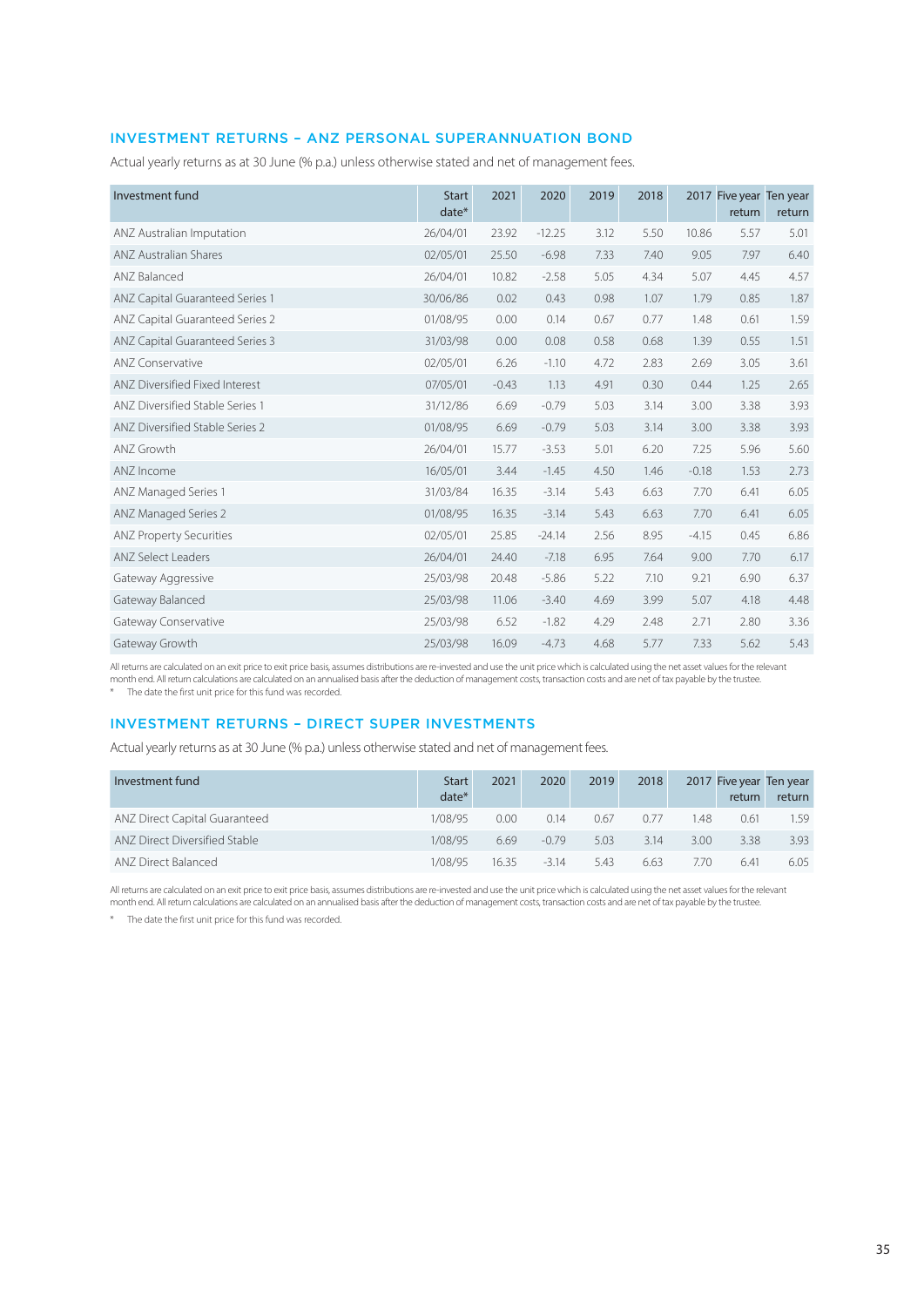## INVESTMENT RETURNS – ANZ TRADITIONAL POLICIES, ANZ SAVINGS PRODUCTS AND ANZ TERM LIFE POLICIES

Actual yearly returns as at 30 June (% p.a.) unless otherwise stated and net of management fees.

| Investment fund                                                                                                                          | 2021  | 2020    | 2019 | 2018 | 2017 | Five year<br>return | Ten year<br>return |
|------------------------------------------------------------------------------------------------------------------------------------------|-------|---------|------|------|------|---------------------|--------------------|
| ANZ Capital Guaranteed Fund* Spectrum, Investor Plus,<br>Growing Investor, Investor MS Premier Plan, Money Plus,<br>Regular Savings Plan | 0.05  | 0.30    | 0.85 | 0.95 | 1.67 | 0.76                | 1.76               |
| ANZ Capital Guaranteed Fund* Regular Investor/Investor                                                                                   | 0.05  | 0.05    | 0.48 | 0.57 | 1.24 | 0.48                | 1.36               |
| ANZ Managed Fund <sup>+</sup>                                                                                                            | 16.34 | $-3.26$ | 5.55 | 6.63 | 7.70 | 6.42                | 6.05               |

\* Investment return is interest calculated on the account's daily balance, being credited at the declared rate applicable as at 30 June each year.

All returns are calculated on an exit price to exit price basis, assumes distributions are re-invested and use the unit price which is calculated using the net asset values for the per the caset values for the peduction of the trustee.

Investments can go up and down. Past performance is not indicative of future performance. While every care has been taken in the preparation of this information, no warranty is given as to the correctness of the information contained in the investment returns tables and no liability is accepted by OnePath Custodians, or any other IOOF company or OnePath Life for error or omission.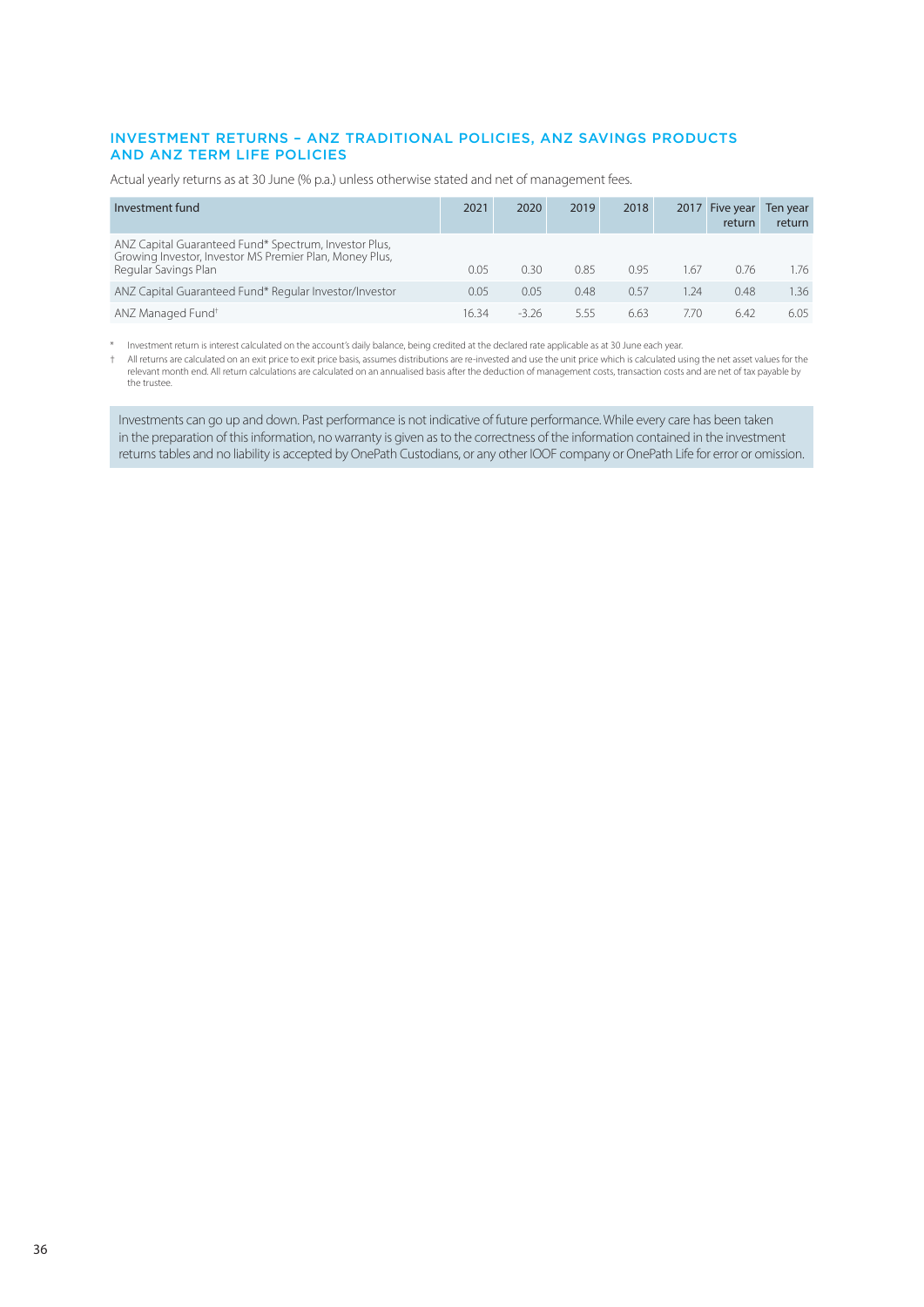# <span id="page-36-0"></span>**INVESTMENT MANAGERS**

- Advance Asset Management Limited
- Alphinity Investment Management
- Antipodes Partners Limited
- AMP Capital Investors Limited
- Ardea Investment Management
- Arrowstreet Capital Limited Partnership
- Ausbil Investment Management Limited
- Australia and New Zealand Banking Group Limited
- Bennelong Australia Equity Partners
- Bentham Asset Management Pty Limited
- BlackRock Investment Management (Australia) Limited
- ClearBridge Investments Limited
- Fidelity International
- First Sentier Investors
- Fulcrum Asset Management LLP
- GMO
- Greencape Capital
- Invesco Australia Limited
- Investors Mutual Limited
- Kapstream Capital Pty Limited
- Karara Capital
- Legg Mason Asset Management Australia Limited
- Macquarie Investment Management Australia Limited
- Magellan Asset Management Limited
- Man Investments Australia Limited
- Merlon Capital Partners Pty Limited
- MFS Investment Management
- Nikko AM Limited
- OnePath Funds Management Limited
- Pendal Institutional Limited
- Perennial Value Management Limited
- Perpetual Investment Management Limited
- PIMCO Australia Pty Limited
- Platinum Investment Management Limited
- Renaissance Property Securities Pty Limited
- Russell Investment Management Limited
- Schroder Investment Management Australia Limited
- SG Hiscock & Company Limited
- Stewart Investors
- T. Rowe Price Australia Limited
- UBS Asset Management (Australia) Limited
- Vanguard Investments Australia Limited
- Vontobel Asset Management Inc., US
- Walter Scott & Partners Limited
- Zurich Investment Management.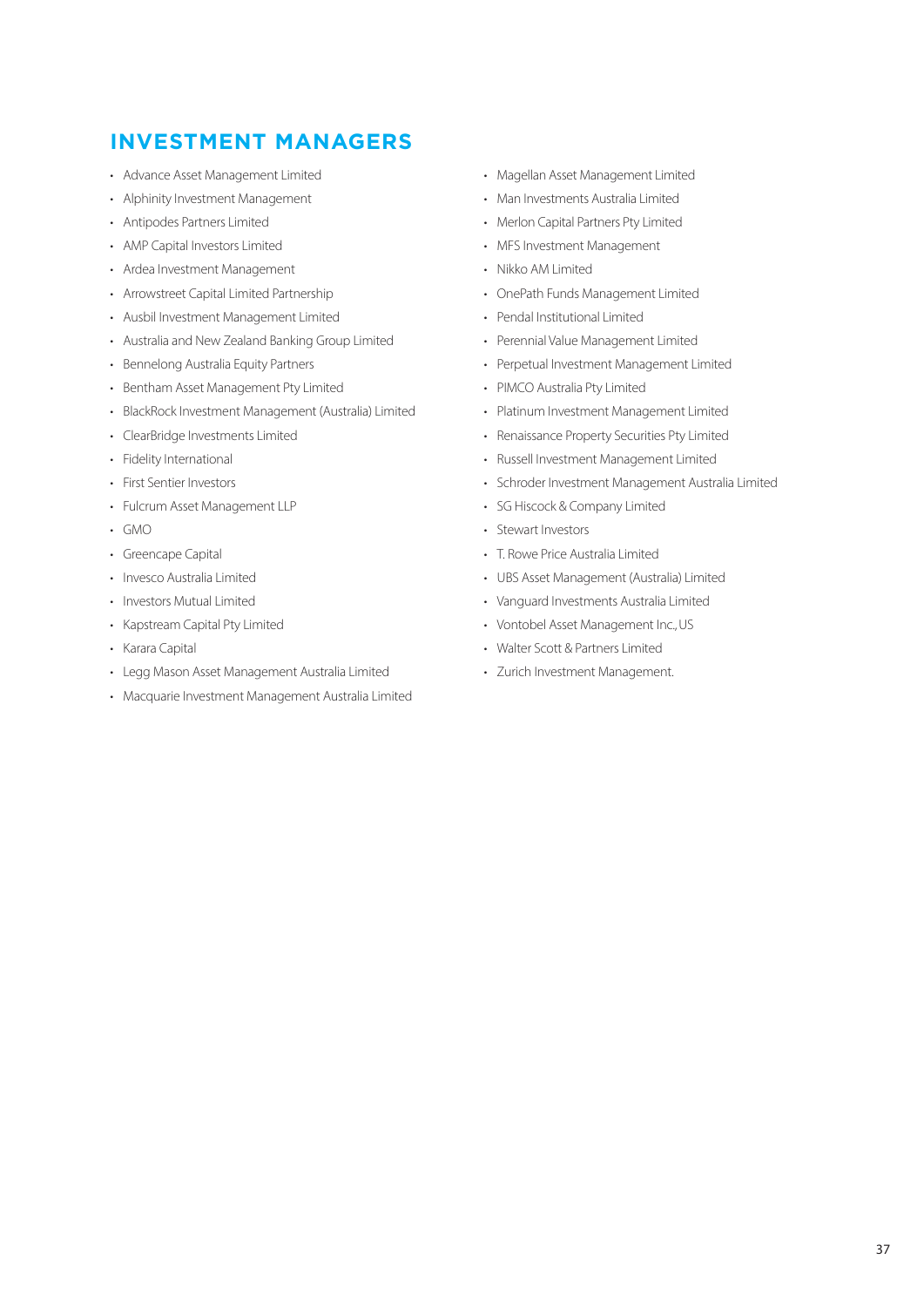# <span id="page-37-0"></span>**IMPORTANT INFORMATION ABOUT THE TRUSTEE**

## **TRUSTEE**

The Trustee of the Fund is OnePath Custodians Pty Limited. The Trustee has indemnity insurance cover in respect of its trusteeship of the Fund.

# TRUST DEED

The Fund is governed by a Trust Deed, a copy of which is available from [anz.co](http://anz.com)m or upon request by contacting Customer Services.

# FEES AND CHARGES

Fees and charges are debited from your individual account or are deducted from the assets of the investment funds. Please refer to your disclosure documents or your Annual Statement for details of the fees and charges applicable to your membership and how they are charged.

If you pay a superannuation contribution by direct debit, a fee may also be charged by your financial institution and debited from your bank/financial institution account.

# FINANCIAL REPORTING

If you would like a copy of the audited financial reports and auditor's reports, please call Customer Services.

## DIRECTORS OF ONEPATH CUSTODIANS PTY LIMITED

The Directors of OnePath Custodians Pty Limited for the period 1 July 2020 to 30 June 2021 (the Trustee of the Fund) are:

| Name              | Date of<br>appointment | Date of<br>resignation |
|-------------------|------------------------|------------------------|
| RA Bloore         | 31/1/2020              |                        |
| AH Chonowitz      | 1/3/2015               |                        |
| CJ Colley         | 1/1/2018               |                        |
| <b>KN</b> Gibson  | 31/3/2021              |                        |
| JM Harvey         | 31/1/2020              |                        |
| I R Smartt        | 18/1/2021              |                        |
| <b>GM Walsh</b>   | 31/3/2021              |                        |
| <b>VSM Weekes</b> | 1/8/2011               | 31/12/20               |

## POLICY COMMITTEE

#### **ANZ Smart Choice Super (excluding ANZ Smart Choice Super and Pension) and ANZ Super Advantage members.**

The Trustee is required to make reasonable attempts to establish a policy committee in one of the following circumstances:

- Where an employer pays contributions into the plan on behalf of more than 49 of its employees.
- Where an employer pays contributions into the plan on behalf of less than 49 of its employees, and five or more of these members write to the Trustee requesting that a policy committee be established.

Your employer plan's policy committee should:

- meet at least once a year to consider issues about the superannuation plan
- provide the Trustee with feedback and make recommendations about the operation of the plan.

The committee must include an equal number of employer and employee representative members.

Recovery of policy committee costs from you will only be sought in certain circumstances, if applicable.

For more information on policy committees and how members are appointed, please visi[t anz.co](http://anz.com)m or call Customer Services.

# UNIT PRICING POLICY

There are many factors used to calculate a unit price, including asset valuations, liabilities, debtors, the number of units on issue and transaction costs.

Whilst the Trustee has procedures in place to check the accuracy of unit prices, errors do occasionally occur. Errors occur for a number of reasons, including incorrect valuations, estimates or delays from third parties.

The threshold varies depending on the asset class and is currently set at between 0.05% for cash and 0.30% for equities. This threshold may be subject to change.

If a unit pricing error is greater than or equal to these variances, we will:

- compensate your account balance if you have transacted on the incorrect unit price or make other adjustments as we may consider appropriate
- where your account is closed, send you a payment if the amount of the adjustment is more than \$20, or
- if we are not able to contact you, the Trustee, acting in members' interests, will deal with unallocated amounts as permitted under the Fund's Trust Deed and any relevant superannuation law.

These tolerance levels are consistent with regulatory practice guidelines and industry standards.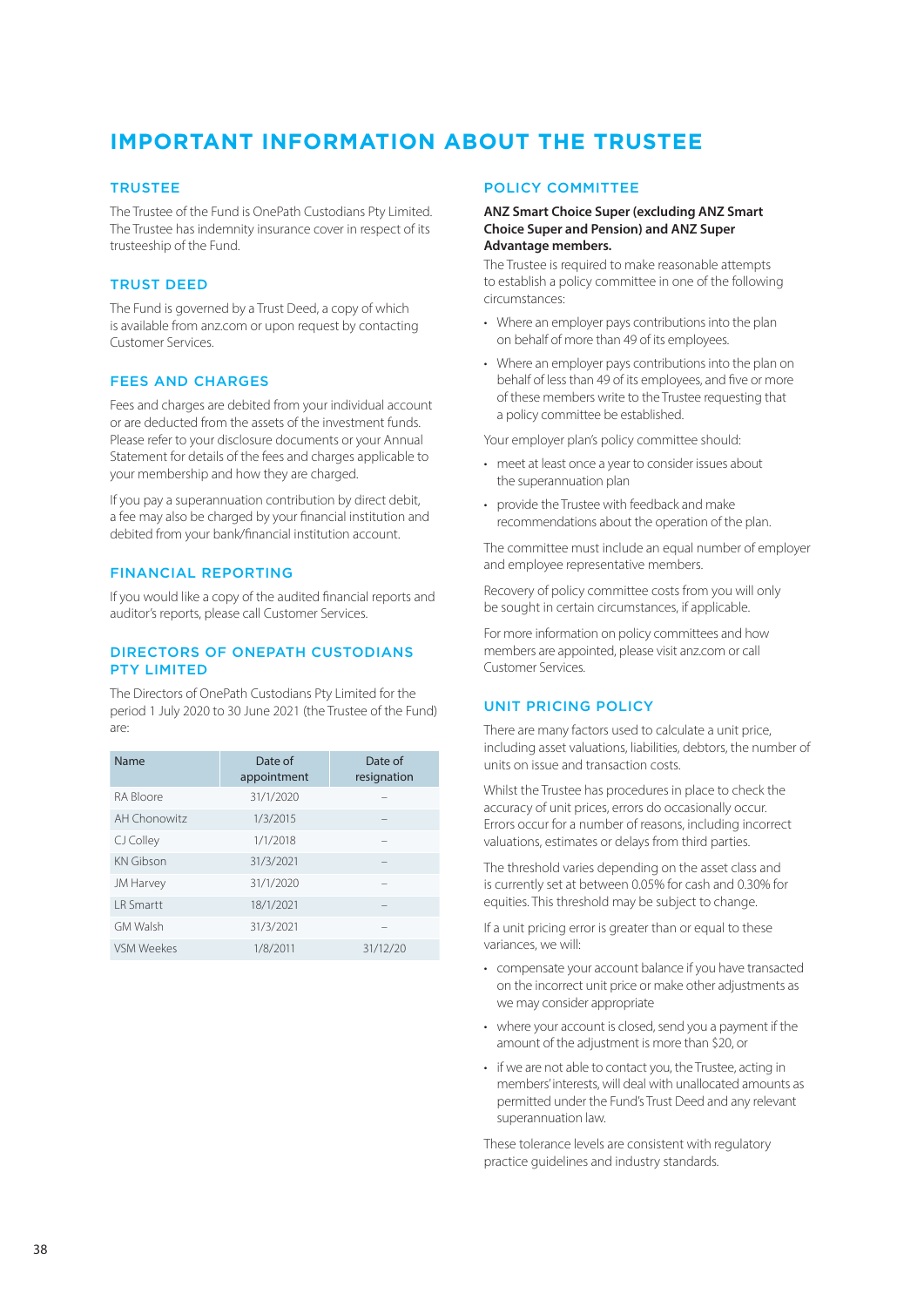# <span id="page-38-0"></span>**OTHER INFORMATION**

### INDEXATION OF THE GENERAL TRANSFER BALANCE CAP

On 1 July 2021 the general transfer balance cap increased from \$1.6 million to \$1.7 million. Every individual now has their own personal transfer balance cap of between \$1.6 and \$1.7 million depending on their circumstances. You can view your transfer balance cap information in ATO online.

If you start a retirement phase income stream for the first time on or after 1 July 2021 you will have a personal transfer balance cap of \$1.7 million. If you had a transfer balance account before 1 July 2021 your personal transfer balance cap will be:

- \$1.6 million if, at any time between 1 July 2017 and 30 June 2021, the balance of that account was \$1.6 million or more; or
- between \$1.6 and \$1.7 million in all other cases, based on the highest ever balance of your transfer balance account.

Indexation of the general transfer balance cap changes other caps and limits that may apply to you if you make non-concessional contributions.

# INDEXATION OF CONTRIBUTION CAPS

On 1 July 2021 the concessional contribution cap was increased from \$25,000 to \$27,500 and the non-concessional contribution cap was increased from \$100,000 to \$110,000.

### **COVID-19 – temporarily reducing superannuation minimum payment amounts**

For many retirees, the significant losses in financial markets as a result of the COVID-19 crisis are having a negative effect on the account balance of their superannuation pension or annuity.

To assist retirees, the Government has reduced the minimum annual payment required for account-based pensions and annuities, allocated pensions and annuities and market-linked pensions and annuities by 50% in the 2019–20, 2020–21 and 2021–2022 financial years.

Superannuation and annuity providers calculate the minimum annual payment required at 1 July each year, based on the account balance of the member or annuitant. The 50% reduction will apply to the calculated minimum annual payment.

### **Superannuation pensions and annuities that have already commenced**

For pensions and annuities that commence part-way through the 2019–20 or the 2020–21 financial year, the 50% reduction applies to the minimum annual payment that is calculated proportionally on the account balance on commencement day.

For any more information about the measures introduced by the Government in response to the Coronavirus, we encourage you to speak to your financial adviser

#### **More Flexible Superannuation**

On 22 June 2021 the Government passed laws which provide additional flexibility to contribute to superannuation in certain circumstances and remove the charge on excess concessional contributions.

# **Bring-forward of non-concessional contributions (NCC) cap available to members under age 67**

Applying retrospectively from 1 July 2020, bring-forward arrangements are available to members under age 67 at any time in the financial year. Previously members had to be under age 65. The bring-forward arrangements allow a member to contribute up to three times the annual NCC cap (\$100,000 for 2020/21 or \$110,000 for 2021/22) in a single financial year or over up to a three year period. Eligibility for the bring-forward arrangements also depends on the member's total superannuation balance.

For the financial year commencing 1 July 2021, if you are under age 67 you may be eligible for the bring-forward arrangements, subject to your total superannuation balance as shown in the table below:

| Total superannuation<br>balance at 30 June 2021                      | Contribution<br>cap | Bring-forward<br>period |
|----------------------------------------------------------------------|---------------------|-------------------------|
| Less than \$1,480,000                                                | \$330,000           | 3 financial years       |
| Greater than or equal<br>to \$1,480 but less than<br>\$1,590,000     | \$220,000           | 2 financial years       |
| Greater than or equal to<br>\$1,590,000 but less than<br>\$1,700,000 | \$110,000           | 1 financial year        |
| Greater than or equal<br>to \$1,700,000                              | Nil                 | Not applicable          |

# **COVID-19 re-contributions**

Members who made a Covid-19 early release of super withdrawal may re-contribute the amount without it counting towards their non-concessional contributions cap.

To be eligible, re-contributed amounts must be made between 1 July 2021 and 30 June 2030. The total amount of contributions covered under this exemption must not exceed the COVID-19 release amount. Members will not be eligible to claim a personal tax deduction on amounts they elect to treat as COVID-19 re-contributions.

#### **Removal of the excess concessional contributions charge**

From 1 July 2021, the excess concessional contributions charge is removed. The excess concessional contributions charge is an interest penalty that applies to the additional personal income tax payable resulting from adding any excess concessional contributions to the member's assessable income.

Excess concessional contributions continue to be automatically added to the member's assessable income and taxed at their marginal tax rate. The member is entitled to a non-refundable tax offset of 15% to account for the contributions tax paid by the superannuation fund.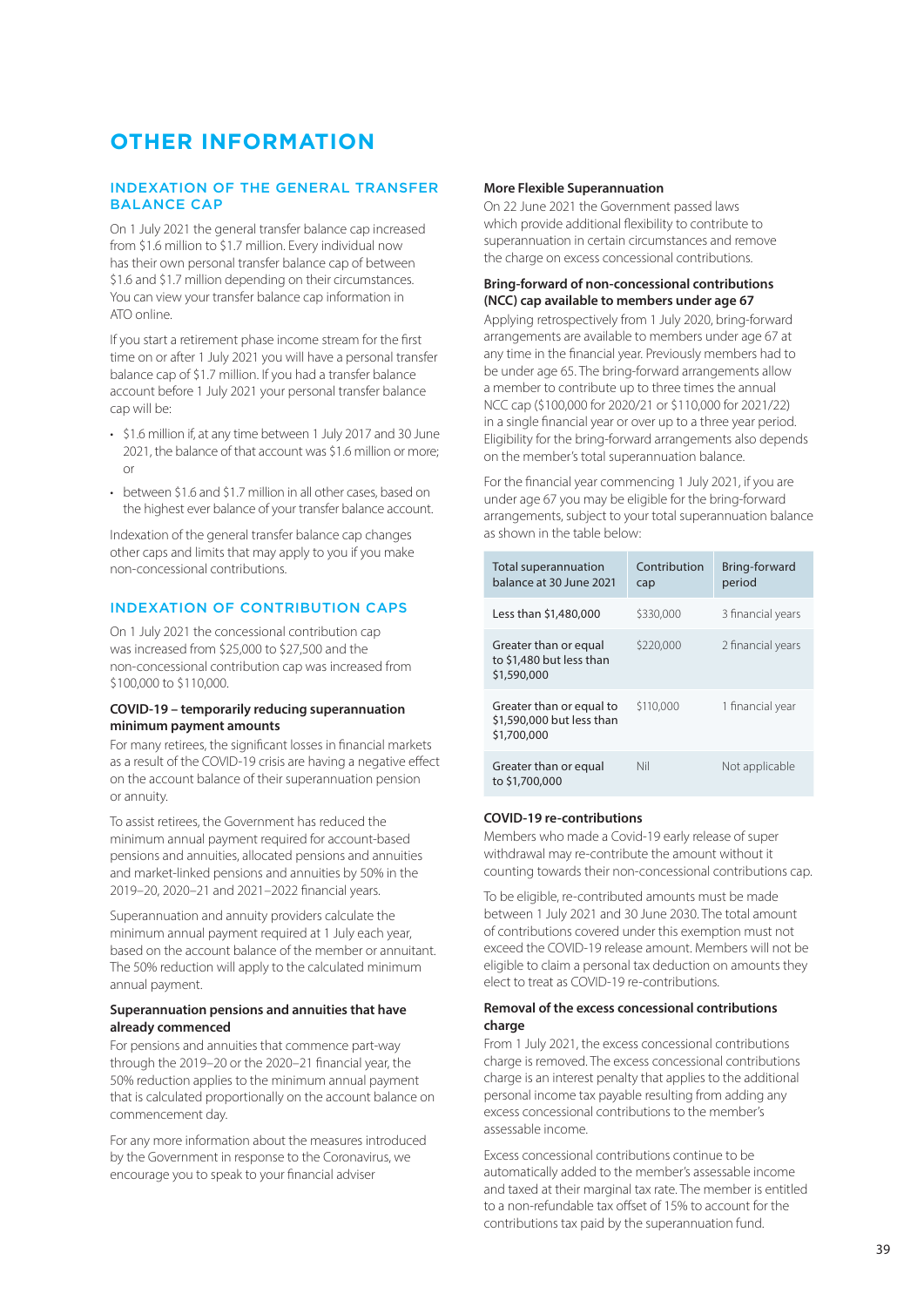#### INSURANCE PREMIUMS

### **ANZ Term Life Policies members**

As you have chosen to pay your insurance premiums as a superannuation contribution, your life insurance policy benefits are provided through a superannuation fund. Unlike some superannuation products, your policy is not an investment product.

The benefits provided to you under the Fund are outlined in your Annual Statement and the insurance terms are set out in your policy document.

It is important that you continue to pay your term life insurance premiums. If you do not pay the premiums, your policy will be cancelled and your insurance will cease. Importantly, you can only pay your premiums through superannuation as long as you are eligible to contribute to superannuation.

## BRINGING YOUR SUPER TOGETHER AND SUPERMATCH (APPLIES TO ANZ SMART CHOICE SUPER SUITE OF PRODUCTS ONLY)

Having all your super accounts together in the one place makes sense. Not only could you save on fees and having to manage multiple sets of paperwork, you also reduce the chance of having 'lost' super.

The ATO provides a facility, known as SuperMatch, that will allow us, with your consent, using your Tax File Number (TFN), to search for other super accounts you may have.

Conducting this search will allow us to present you with a list of your super accounts, both with us and with other super funds, and you can decide if you wish to consolidate them.

### **Important**

Before redirecting your super or moving money from your other super fund, you will need to consider whether you will incur any withdrawal fees or other costs of moving from your other fund.

You will also need to consider whether moving your money from your current fund will affect any insurance cover or other benefits you have in your other funds. If you intend to lodge a notification that you intend to claim a tax deduction for the superannuation product from which you are withdrawing, you will need to do so before leaving that product.

If you have any questions or wish to review OnePath Custodians' Privacy Policy, please refer t[o](http://onepath.com.au/superandinvestments/privacy-policy) [onepath.com.au/superandinvestments/privacy-policy](http://onepath.com.au/superandinvestments/privacy-policy) or call Customer Services.

### OTHER INFORMATION FOR DEFINED BENEFIT PLANS

### **Employer contributions**

The Trustee will contact you separately if your employer is not contributing to your plan at the rate recommended by the plan's actuary and the difference is material.

#### **Reserves**

If your employer has a reserve account, it will be invested in accordance with the investment strategy nominated by the employer.

#### **Solvency**

The Trustee adopts a rigorous process for the monitoring and oversight of all Defined Benefit plans. This includes the relevant solvency measures, actuarial certificates and notifiable events. Where a Defined Benefit plan is found to be in an unsatisfactory financial position, the actuary and Trustee agree to implement a funding program with the relevant employer(s) to return the plan to a satisfactory financial position within a determined period.

The Trustee will advise you should there be any material items arising from its review of the solvency of your plan.

## CONFIRMING TRANSACTIONS

You can request confirmation of your transactions and any other information about your investment either by contacting your financial adviser or in the following ways:

#### **ANZ OneAnswer, ANZ Allocated Pension, ANZ Super Advantage and ANZ Personal Superannuation Bond members**

- View your transaction history online through Investor Access on the ANZ website.
- Contact us by phone on 13 38 63 between 8.30am and 6.30pm (AEST) weekdays.
- Email us a[t customer@onepath.com.au](mailto:customer%40onepath.com.au?subject=)

#### **ANZ Smart Choice Super**

- View your transaction history online through ANZ Internet Banking or via the ANZ App.\*
- Contact us by phone on 13 12 87 weekdays, 8.30am to 6.30pm (AEST).
- Email us a[t anzsmartchoice@anz.co](mailto:anzsmartchoice%40anz.com?subject=)m

\* Temporary service disruptions may occur.

#### **ANZ Traditional Policies, ANZ Savings Products, ANZ Term Life Policies and ANZ Direct Super Investments members**

Contact us by phone between 8.30am and 6.00pm (AEST) weekdays, or email us your query.

Please refer to page 46 of this document for the relevant contact information for your product.

If you have made a request and do not receive confirmation within a reasonable timeframe, you should contact Customer Services to confirm that we have received your request.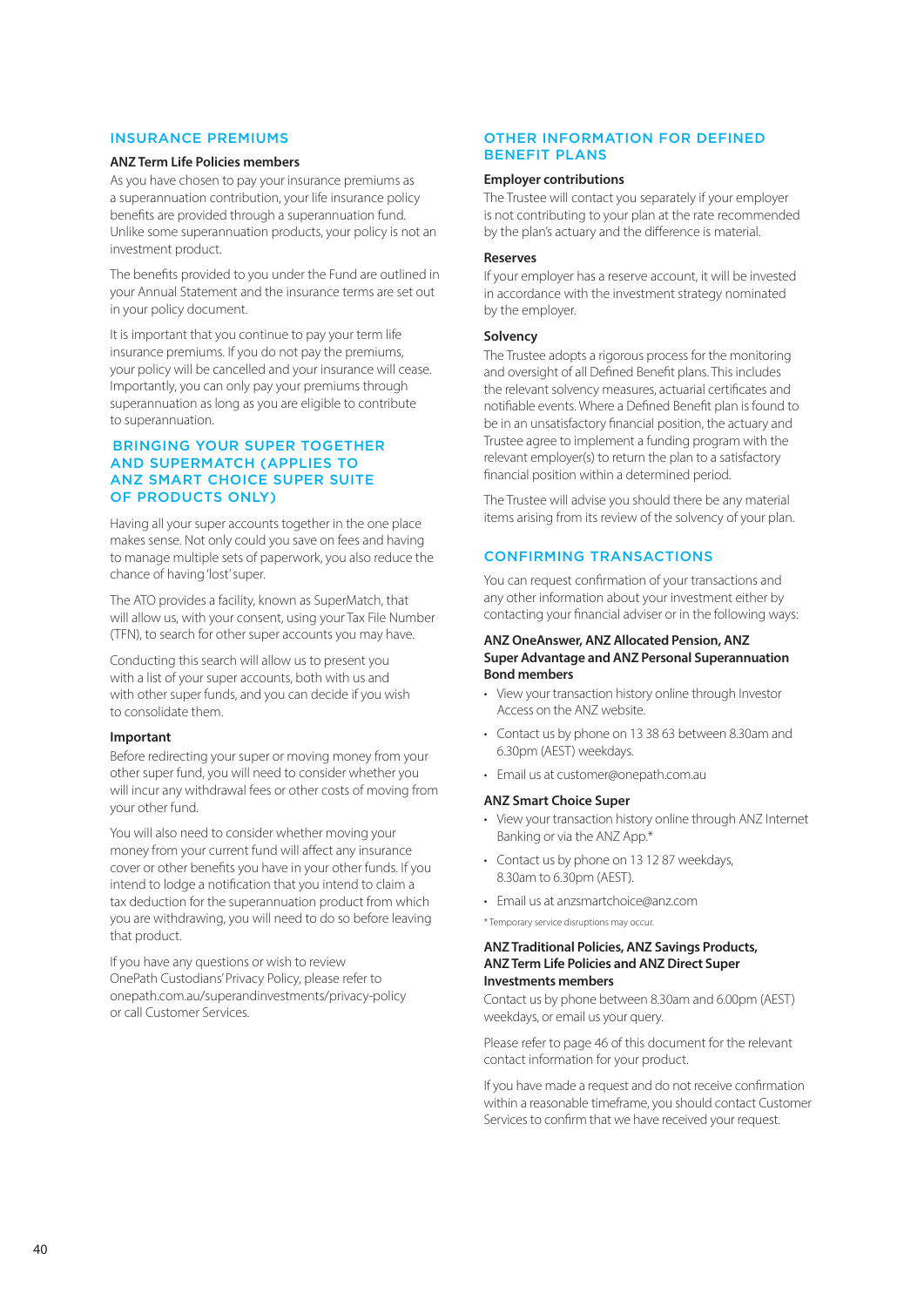## **Information for members transferring to ANZ Super Advantage Personal**

When you leave your employer's plan and transfer to ANZ Super Advantage Personal, your fees and insurance arrangements will change such that:

- the Administration Fee may be different from the Administration Fee applicable within the employer plan and will be calculated in accordance with your individual account balance
- any Adviser Service Fee that may have previously applied will cease to apply
- where you have insurance cover, the insurance premiums charged for Death Only, Death and Total and Permanent Disablement and Group Salary Continuance Cover will change to be in accordance with the insurance premium rates applicable in ANZ Super Advantage Personal and will be effective from the date you leave the service of your employer
- where your employer previously met some or all of the applicable fees and costs, such as insurance premiums and certain management costs, these will now be incurred by you.

For the specific fees that will apply to you upon your transfer to ANZ Super Advantage Personal, please refer to the Member Benefits Schedule which will be provided to you at the time of transferring to ANZ Super Advantage Personal.

# INSURANCE COVER

If your super account is classified as inactive, that is an amount is not received in your account for a continuous 16 month period, your insurance cover in your super account will be cancelled (unless an employer-sponsored exemption applies). If this is the case, you will be notified in writing that your cover is at risk of being cancelled. You must opt-in if you want to retain your insurance cover, even if you are not contributing to your account.

Before making a decision about your insurance cover, we encourage you to speak to your financial adviser to determine if your insurance cover is still appropriate for you.

### **Changes to fees and costs**

Super accounts with small balances (less than \$6,000) will now have their administration, investment fees and indirect costs capped at no more than 3% of the account balance per annum. This means that if your account balance is less than \$6,000 at the end of the financial year, and the total investment, administration fees and indirect costs charged to your account exceeds 3% of that balance, then the excess above 3% will be refunded within 3 months of the end of the financial year. This also applies to accounts of less than \$6,000 that are closed during the year.

## **Transfer of inactive low-balance accounts to the Australian Taxation Office**

If your account was or becomes inactive for 16 months and the balance is less than \$6,000, we are required to transfer your account to the Australian Taxation Office (ATO). The ATO will then try to transfer the money into an active super account, if you have one.

There are a few ways that you can prevent your account from becoming an inactive low-balance account, including:

- make a contribution or have your employer contribute to your account;
- change your insurance;
- nominate a valid beneficiary; or
- combine your super accounts so your balance is \$6,000 or more.

#### **Change of personal details**

It is important that we always have your current details on record so that we can keep you informed about your superannuation investment and pay any benefits directly to you.

Please refer to your Annual Statement and let us know if anything has changed or has not been reported accurately, e.g. address details – both postal and residential, beneficiaries, salary (where reported), insurance benefits, Tax File Number, etc.

To update your details, please contact Customer Services.

# UNCLAIMED MONEY

#### **Superannuation members**

Your superannuation may be treated as unclaimed money if you:

- have reached age 65 and we have not received an amount on your behalf for at least two years and five years have passed since we last had contact with you; or
- were a temporary resident who has permanently departed Australia and you did not claim your benefits within six months of your departure (except if you are an Australian or New Zealand citizen); or
- have passed away, and after a reasonable period has passed, we are unable to ensure that the benefit is received by the person(s) who are entitled to receive the benefit.

Where your benefits become unclaimed money, we are required to pay them to the ATO within certain time frames. After payment to the ATO, we are discharged from any further liability for payment of the benefit and you may claim your benefit by contacting the ATO. In some circumstances, tax may be payable.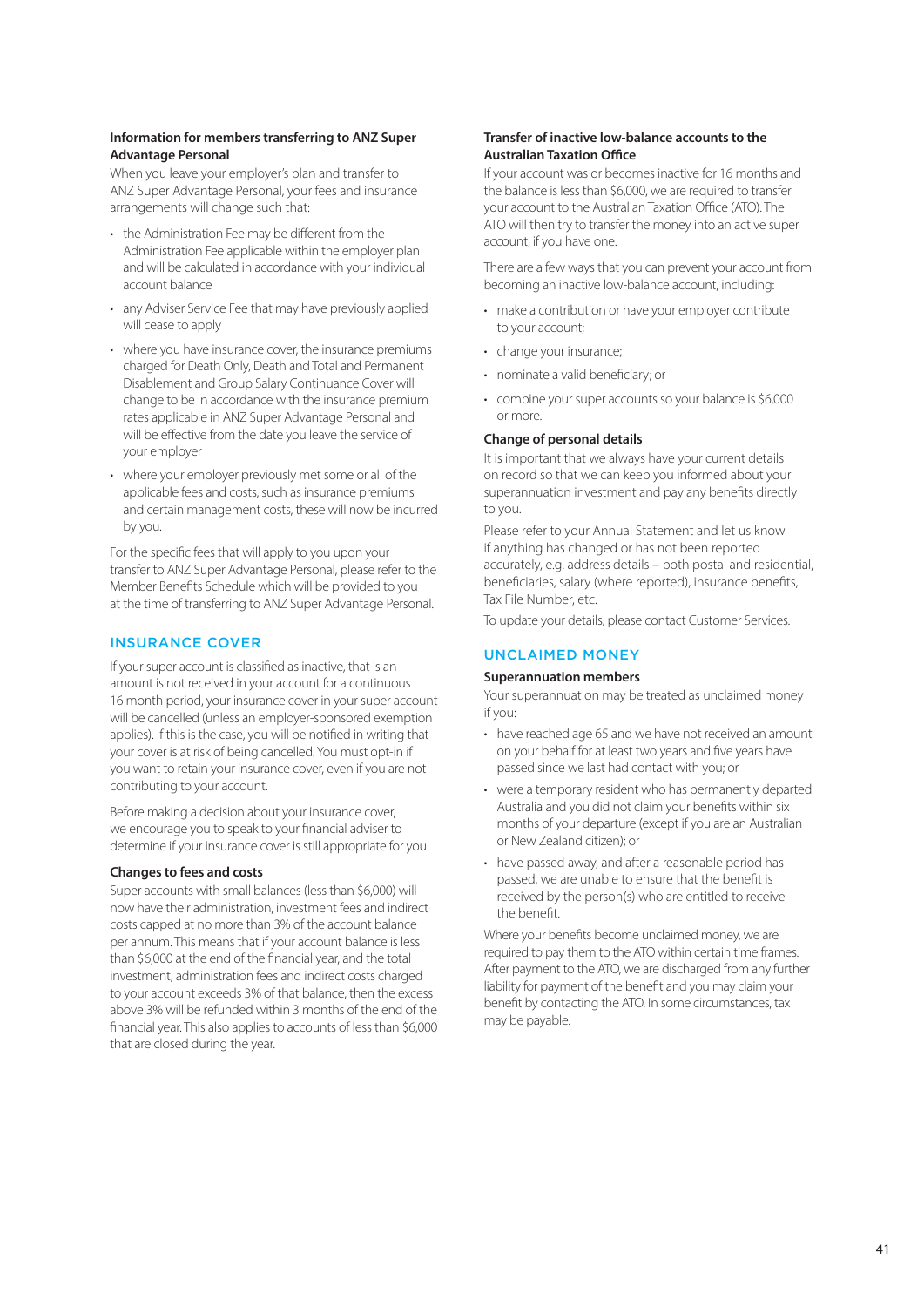# LOST MEMBER REPORTING AND PAYMENTS

It is important that you stay in touch with us and keep your account active, so you do not become 'lost'.

You may be classified as a 'lost member' if you are uncontactable, that is:

- we have made one or more attempts to send written communications to you at your last known address; and
- we believe on reasonable grounds that you can no longer be contacted at any address known to the Fund; and
- you have not contacted us (by written communication or otherwise) within the last 12 months of your membership of the Fund; and
- you have not accessed details about your account online within the last 12 months of your membership of the Fund; and
- we have not received a contribution or rollover from you, or on your behalf, in the last 12 months of your membership of the Fund; or

You are an inactive member in the following circumstances:

- if your membership is under ANZ Smart Choice Super for employers and their employees, ANZ Smart Choice Super for QBE Management Services Pty Ltd and their employees or ANZ Smart Choice Super for employers and their employees Defined Benefits Section; and
- you have been a member of the Fund for longer than 2 years; and
- we have not received a contribution or rollover from you or on your behalf in the last 5 years of your membership of the Fund.

We are required to report 'lost members' to the ATO. Additionally, we are required to transfer a lost member's account to the ATO if:

- the account balance is less than \$6,000; and
- we have insufficient records to pay an amount to the member.

If your account does become 'lost' and paid to the ATO you will lose any insurance associated with the account, and will need to contact the ATO about payment options.

### TEMPORARY RESIDENTS (HOLDING A TEMPORARY VISA UNDER THE *MIGRATION ACT 1958* OTHER THAN A RETIREMENT VISA SUBCLASS 405 OR 410)

If you are a temporary resident, as defined above, you are only able to access preserved benefits on meeting one of the following conditions of release:

- eligibility for a Departing Australia Superannuation Payment (DASP)
- permanent incapacity\*
- terminal medical condition†
- death.

If you are a temporary resident and you permanently depart Australia and no longer hold a visa, we are obliged to transfer your unclaimed super to the ATO after six months from your departure or cessation of your visa (as notified by the ATO).

Irrespective of whether you later return to Australia or remain overseas, you can apply to the ATO for release of your super. Transferred super benefits can be claimed via the ATO's website a[t ato.gov.a](http://ato.gov.au)u

On transfer of your super benefit to the ATO, you will cease to be a member of the Fund. In this case, the Trustee relies on ASIC exemption to the effect that it is not required to provide you with prior notification or an Exit Statement. We can provide you with further information about applying to the ATO for your superannuation monies should you wish to contact us. If you become an Australian or New Zealand citizen or permanent resident, the obligation to transfer your super benefit to the ATO does not apply and you can continue to be a member of the Fund.

- \* 'Permanent incapacity' means the Trustee must be reasonably satisfied that you are unlikely, because of ill health (whether physical or mental) to engage in gainful employment for which you are reasonably qualified by education, training or experience.
- † 'Terminal medical condition' means that the following circumstances exist: a. two registered medical practitioners have certified, jointly or separately, that the person suffers from an illness, or has incurred an injury, that is likely to result in the death of the person within a certification period that ends not more than 24 months after the date of the certification
- b. at least one of the registered medical practitioners is a specialist practicing in an area related to the illness or injury suffered by the person
- c. for each of the certificates, the certification period has not ended.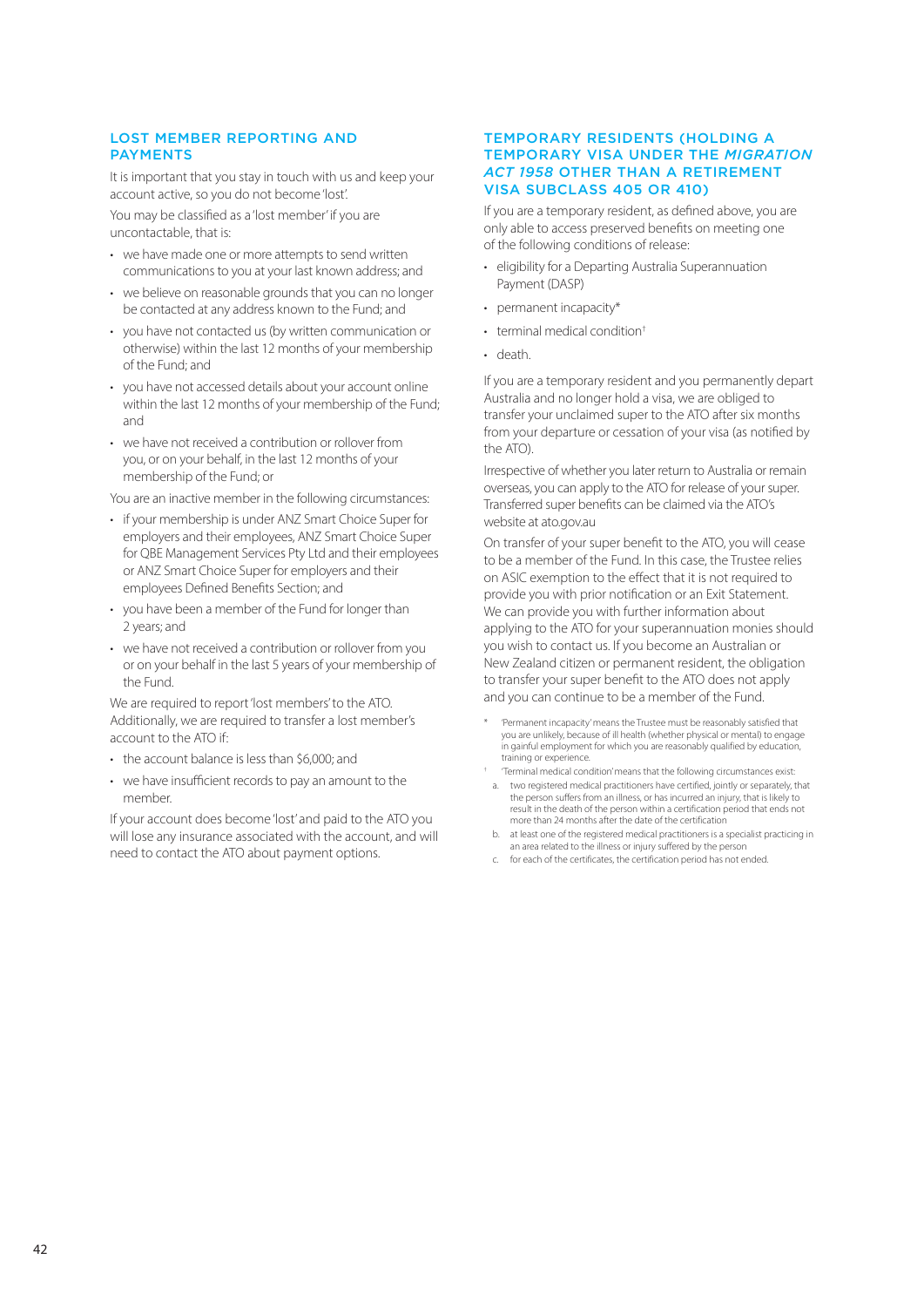# ENQUIRIES AND COMPLAINTS

We value your feedback and we're committed to resolving any concerns you may have. Our customer service team is your first point of contact for any enquiries, raising concerns or providing feedback. We will do our best to resolve your concerns genuinely, promptly, fairly and consistently, and keep you informed of the progress.

If you are not satisfied with the response to your complaint or feedback, your concerns will be escalated to our Complaints Resolution Centre.

| Phone: | 13 38 63                                                                    |
|--------|-----------------------------------------------------------------------------|
| Email: | superfeedback@ioof.com.au                                                   |
|        | In writing: Complaints Resolution Centre<br>GPO Box 4028<br>Sydney NSW 2001 |

## FURTHER HELP – THE AUSTRALIAN FINANCIAL COMPLAINTS AUTHORITY (AFCA)

You have the option to lodge a complaint with AFCA directly rather than lodging a complaint with us. Otherwise, you can also lodge a complaint with AFCA if you are not satisfied with our response or if your complaint has not been resolved within the maximum timeframe prescribed by RG165/RG271. AFCA provide a fair and independent financial services complaint resolution that is free to consumers.

|        | Website: www.afca.org.au                                                                 |
|--------|------------------------------------------------------------------------------------------|
| Email: | info@afca.org.au                                                                         |
| Phone: | 1800 931 678 (free call)                                                                 |
|        | In writing: Australian Financial Complaints Authority<br>GPO Box 3<br>Melbourne VIC 3001 |

Time limits may apply to complain to AFCA and so you should act promptly or otherwise consult the AFCA website to find out if or when the time limit relevant to your circumstances expires.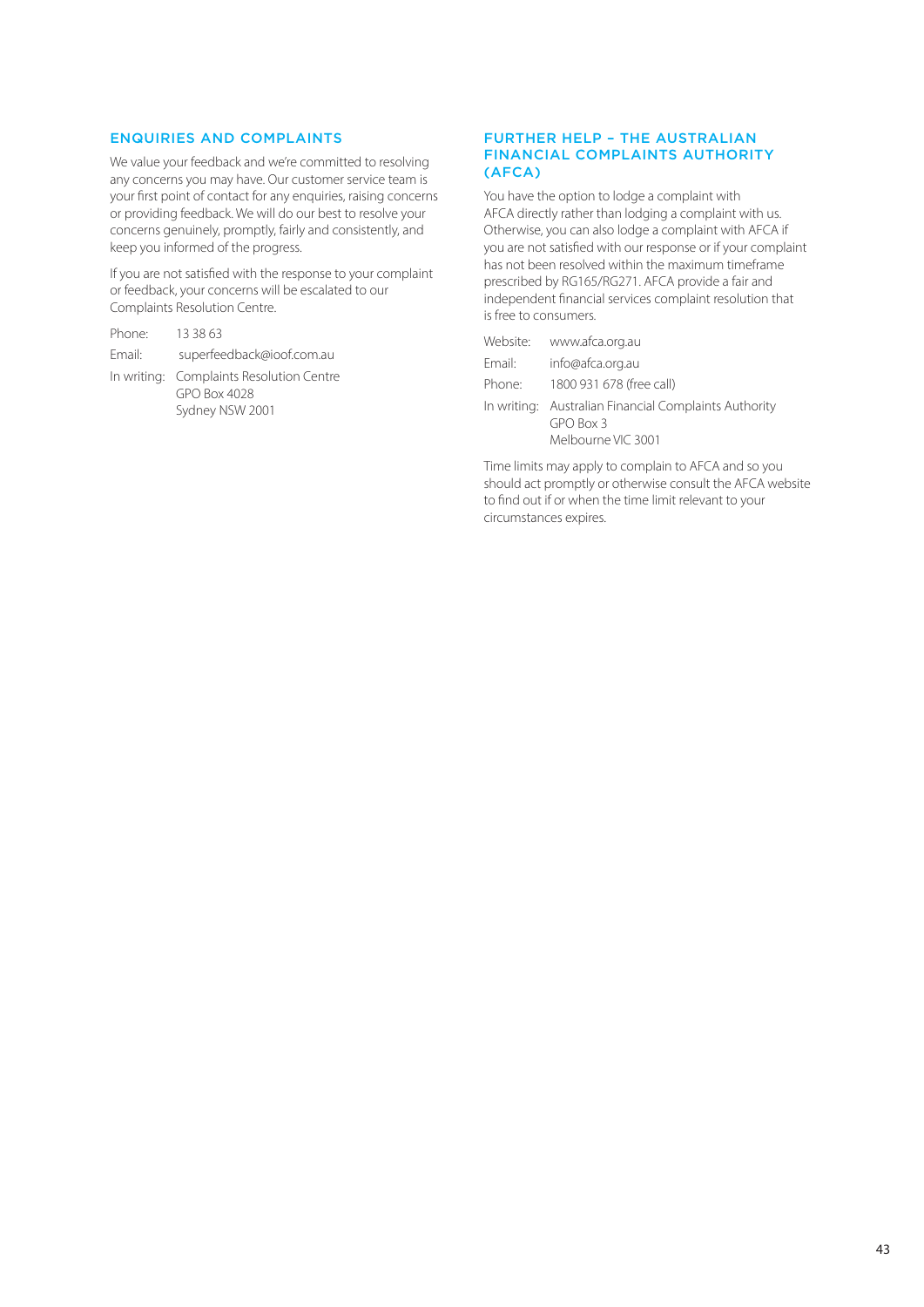# <span id="page-43-0"></span>**ABRIDGED FINANCIAL INFORMATION**

#### **Retirement Portfolio Service\***

| <b>Statement of Financial Position</b><br>as at 30 June 2021                                                                        | 30 June 2021<br>\$'000                                        | 30 June 2020<br>\$'000                                         |
|-------------------------------------------------------------------------------------------------------------------------------------|---------------------------------------------------------------|----------------------------------------------------------------|
| <b>Assets</b>                                                                                                                       |                                                               |                                                                |
| Cash and cash equivalents                                                                                                           | 2,214,455                                                     | 2,639,423                                                      |
| <b>Receivables</b>                                                                                                                  | 2,519,042                                                     | 1,765,454                                                      |
| <b>Investment assets</b>                                                                                                            |                                                               |                                                                |
| Life insurance policies<br>Term deposits<br>Equities<br>Derivatives<br>Interest bearing securities<br>Units in unlisted unit trusts | 810,564<br>383,026<br>364,020<br>1,182<br>9,277<br>31,935,195 | 875,062<br>530,045<br>332,967<br>1,154<br>12,928<br>28,904,233 |
| <b>Total investment assets</b>                                                                                                      | 33,503,264                                                    | 30,656,389                                                     |
| Tax assets                                                                                                                          |                                                               |                                                                |
| Deferred tax asset                                                                                                                  |                                                               | 55,467                                                         |
| <b>Total tax assets</b>                                                                                                             |                                                               | 55,467                                                         |
| <b>Total assets</b>                                                                                                                 | 38,236,761                                                    | 35,116,733                                                     |
| <b>Liabilities</b>                                                                                                                  |                                                               |                                                                |
| <b>Investment liabilities</b>                                                                                                       |                                                               |                                                                |
| Derivative Liabilities                                                                                                              | 4,294                                                         | 725                                                            |
| <b>Total investment liabilities</b>                                                                                                 | 4,294                                                         | 725                                                            |
| Payables                                                                                                                            | 108,075                                                       | 47,746                                                         |
| <b>Tax liabilities</b>                                                                                                              |                                                               |                                                                |
| Current tax liability                                                                                                               | 256,018                                                       | 267,718                                                        |
| Deferred tax liability                                                                                                              | 196,477                                                       |                                                                |
| <b>Total Tax liabilities</b>                                                                                                        | 452,495                                                       | 267,718                                                        |
| Total liabilities (excluding member benefits)                                                                                       | 564,864                                                       | 316,189                                                        |
| Net assets available for member benefits                                                                                            | 37,671,897                                                    | 34,800,544                                                     |
| <b>Member benefits</b>                                                                                                              |                                                               |                                                                |
| Defined contribution member liabilities                                                                                             | 37,529,311                                                    | 34,643,182                                                     |
| Defined benefit member liabilities<br><b>Total Member Benefits</b>                                                                  | 92,821<br>37,622,132                                          | 114,236<br>34,757,418                                          |
|                                                                                                                                     |                                                               |                                                                |
| <b>Total net assets</b>                                                                                                             | 49,765                                                        | 43,126                                                         |
| <b>Equity</b>                                                                                                                       |                                                               |                                                                |
| Operational Risk Financial Requirement reserve<br>General reserve                                                                   | 3,095<br>1,457                                                | 3,090                                                          |
| Tax reserve                                                                                                                         | 1,468                                                         | 5,860                                                          |
| Unallocated benefits reserve                                                                                                        | 15,569                                                        | 15,791                                                         |
| Defined benefits that are over/(under) funded                                                                                       | 28,176                                                        | 18,385                                                         |
| <b>Total equity</b>                                                                                                                 | 49,765                                                        | 43,126                                                         |

\* The financial information on pages 44–45 are shown for the Retirement Portfolio Service (Fund) as a whole, and not for individual products offered by the Fund.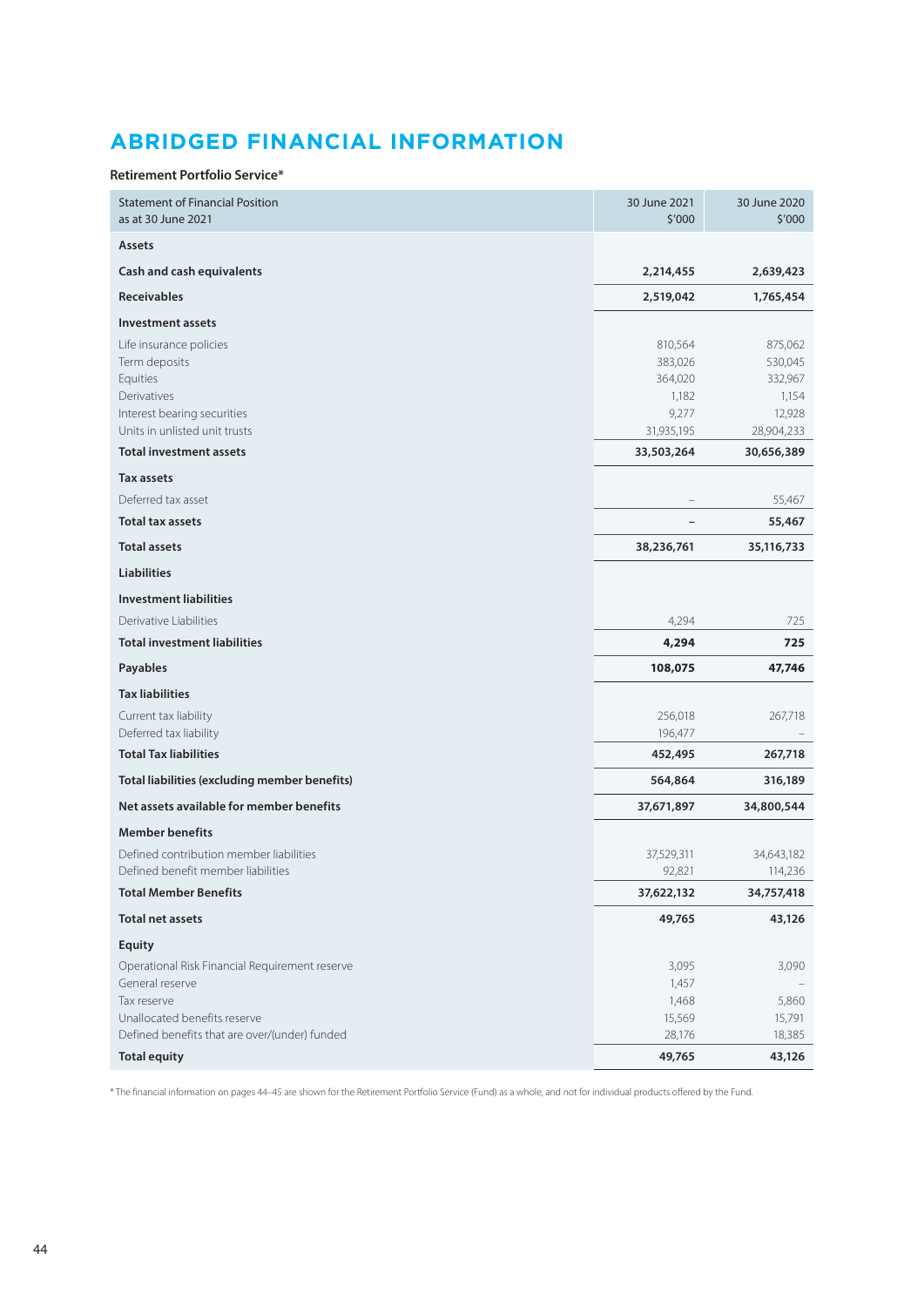| Income Statement<br>for the year ended 30 June 2021                    | 30 June 2021<br>\$′000 | 30 June 2020<br>\$′000 |
|------------------------------------------------------------------------|------------------------|------------------------|
| Revenue                                                                |                        |                        |
| Interest income                                                        | 16,546                 | 34,954                 |
| Dividend income                                                        | 12,036                 | 11,890                 |
| Distributions                                                          | 3,267,231              | 2,207,353              |
| Rebates received                                                       | 34,707                 | 48,749                 |
| Net change in fair value of investments                                | 3,061,888              | (2,919,388)            |
| Other revenue                                                          | 46                     | 87                     |
| <b>Total revenue</b>                                                   | 6,392,454              | (616, 355)             |
| <b>Expenses</b>                                                        |                        |                        |
| General administration expenses                                        | 360,475                | 397,995                |
| Interest expenses                                                      | 343                    | 317                    |
| Other operating expenses                                               | 3                      | 16,762                 |
| <b>Total expenses</b>                                                  | 360,821                | 415,074                |
| Profit/(loss) from operating activities                                | 6,031,633              | (1,031,429)            |
| Less: Net benefits allocated to defined contribution members' accounts | (5,599,692)            | 720,235                |
| Less: Net change in defined benefit member liabilities                 | 9,791                  | (696)                  |
| Profit/(loss) before income tax                                        | 441,732                | (311, 890)             |
| Income tax (expense)/benefit                                           | (436, 310)             | 293,007                |
| Profit/(loss) after income tax                                         | 5,422                  | (18, 883)              |

\* The financial information on pages 44–45 are shown for the Retirement Portfolio Service (Fund) as a whole, and not for individual products offered by the Fund.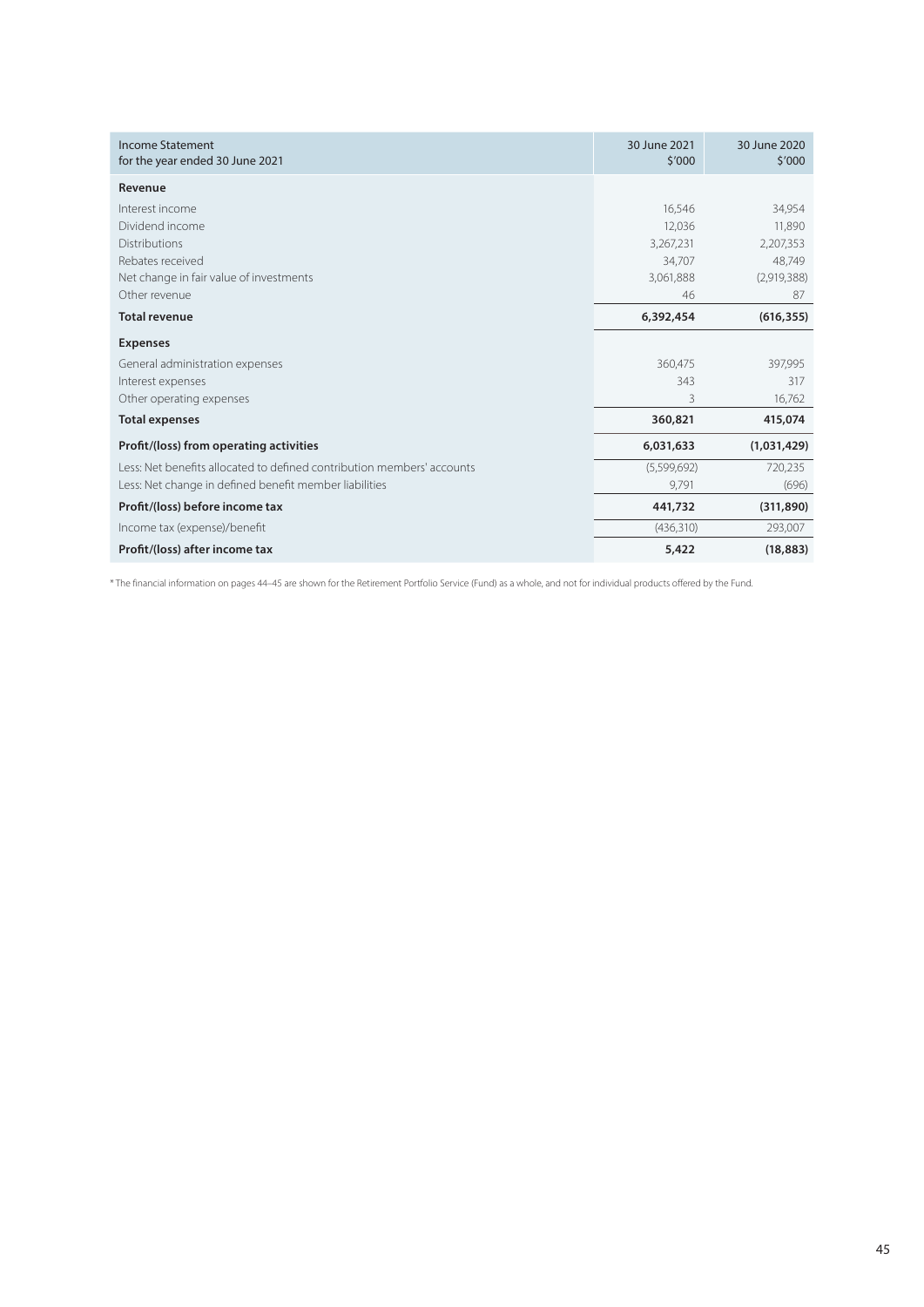# <span id="page-45-0"></span>**CONTACT DETAILS**

| <b>Customer Services</b>                                                                            |                                                                                    |                                                                    |                          |  |  |  |
|-----------------------------------------------------------------------------------------------------|------------------------------------------------------------------------------------|--------------------------------------------------------------------|--------------------------|--|--|--|
| Product                                                                                             | Phone<br>Email                                                                     | Postal address                                                     | Website                  |  |  |  |
| ANZ OneAnswer Personal<br>Super and Pension                                                         | 13 38 63 weekdays from 8.30am<br>to 6.30pm (AEST)<br>customer@onepath.com.au       | ANZ One Answer<br>GPO Box 4028<br>Sydney NSW 2001                  | anz.com                  |  |  |  |
| <b>ANZ Allocated Pension</b><br>ANZ Personal<br>Superannuation Bond<br>ANZ Direct Super Investments | 13 38 63 weekdays from 8.30am<br>to 6.30pm (AEST)<br>customer@onepath.com.au       | <b>ANZ Specialised Products</b><br>GPO Box 4028<br>Sydney NSW 2001 | anz.com                  |  |  |  |
| <b>ANZ Traditional Policies</b><br><b>ANZ Savings Products</b><br>ANZ Term Life Policies            | 1800 646 706 weekdays<br>client.service@zurich.com.au                              | Locked Bag 994<br>North Sydney NSW 2059                            | onepath.com.au           |  |  |  |
| ANZ Super Advantage                                                                                 | 13 38 63 weekdays from 8.30am<br>to 6.30pm (AEST)<br>customer@onepath.com.au       | ANZ Super Advantage<br><b>GPO Box 4028</b><br>Sydney NSW 2001      | anz.com                  |  |  |  |
| ANZ Smart Choice Super<br>and Pension                                                               | 13 12 87 weekdays from 8.30am<br>to 6.30pm (AEST)<br>anzsmartchoice@anz.com        | ANZ Smart Choice Super<br>GPO Box 5107<br>Sydney NSW 2001          | anz.com/smartchoice      |  |  |  |
| ANZ Smart Choice Super<br>for employers and their<br>employees                                      | 13 12 87 weekdays from<br>8.30am to 6.30pm (AEST)<br>anzsmartchoice@anz.com        | ANZ Smart Choice Super<br>GPO Box 5107<br>Sydney NSW 2001          | anz.com/smartchoicesuper |  |  |  |
| ANZ Smart Choice Super QBE                                                                          | 1800 249 996<br>weekdays from<br>8.30am to 8.00pm (AEST)<br>corporatesuper@anz.com | ANZ Smart Choice Super<br>GPO Box 5107<br>Sydney NSW 2001          | anz.com/smartchoicesuper |  |  |  |
| <b>ANZ Smart Choice Super</b><br>for employers and their<br>employees (Defined Benefits<br>Section) | 1800 085 463 weekdays from<br>9am to 5.30pm (AEST)<br>premiumemployer@anz.com      | ANZ Smart Choice Super<br><b>GPO Box 5107</b><br>Sydney NSW 2001   | anz.com/smartchoicesuper |  |  |  |

| Role          | Organisation                       | Responsibility                                                                                                                                                                                                                                                   | Contact                                                                                             |
|---------------|------------------------------------|------------------------------------------------------------------------------------------------------------------------------------------------------------------------------------------------------------------------------------------------------------------|-----------------------------------------------------------------------------------------------------|
| Trustee       | OnePath Custodians<br>Pty Limited  | • Ensures the Retirement Portfolio<br>Services is operated in accordance with<br>the Fund's Trust Deed, the<br>Superannuation Industry (Supervision) Act<br>1993 and the Superannuation Industry<br>(Supervision) Regulations and other<br>relevant legislation. | 347 Kent Street<br>Sydney NSW 2000<br>Phone 13 38 63 weekdays from<br>8.30am to 6.30pm (AEST)       |
| Insurer       | OnePath Life Limited               | • Issues a life policy to the Trustee in<br>respect of the Retirement Portfolio<br>Services.                                                                                                                                                                     | 118 Mount Street<br>North Sydney NSW 2059<br>Phone 133 667 weekdays from<br>8.30am to 6.00pm (AEST) |
| Administrator | Oasis Asset Management<br>I imited | • Administers the following products on<br>behalf of the Trustee: ANZ Smart Choice<br>Super, ANZ OneAnswer Personal Super<br>and Pensions, ANZ Personal<br>Superannuation Bond, ANZ Direct<br>Super Investments, ANZ Super<br>Advantage.                         | 347 Kent Street<br>Sydney NSW 2000<br>Phone 13 38 63 weekdays from<br>8.30am to 6.30pm (AEST)       |
| Administrator | OnePath Life Limited               | • Administers the following products on<br>behalf of the Trustee: ANZ Traditional<br>Policies, ANZ Savings Products, ANZ<br>Term Life Policies.                                                                                                                  | 118 Mount Street<br>North Sydney NSW 2059<br>Phone 1800 646 706 weekdays                            |
| Auditor       | <b>KPMG</b>                        | • Conducts a yearly audit of the<br>Retirement Portfolio Services, certifying<br>that assets exist and that certain<br>requirements of the superannuation<br>laws are met.                                                                                       | <b>Tower Three</b><br>International Towers Sydney<br>300 Barangaroo Avenue<br>Sydney NSW 2000       |